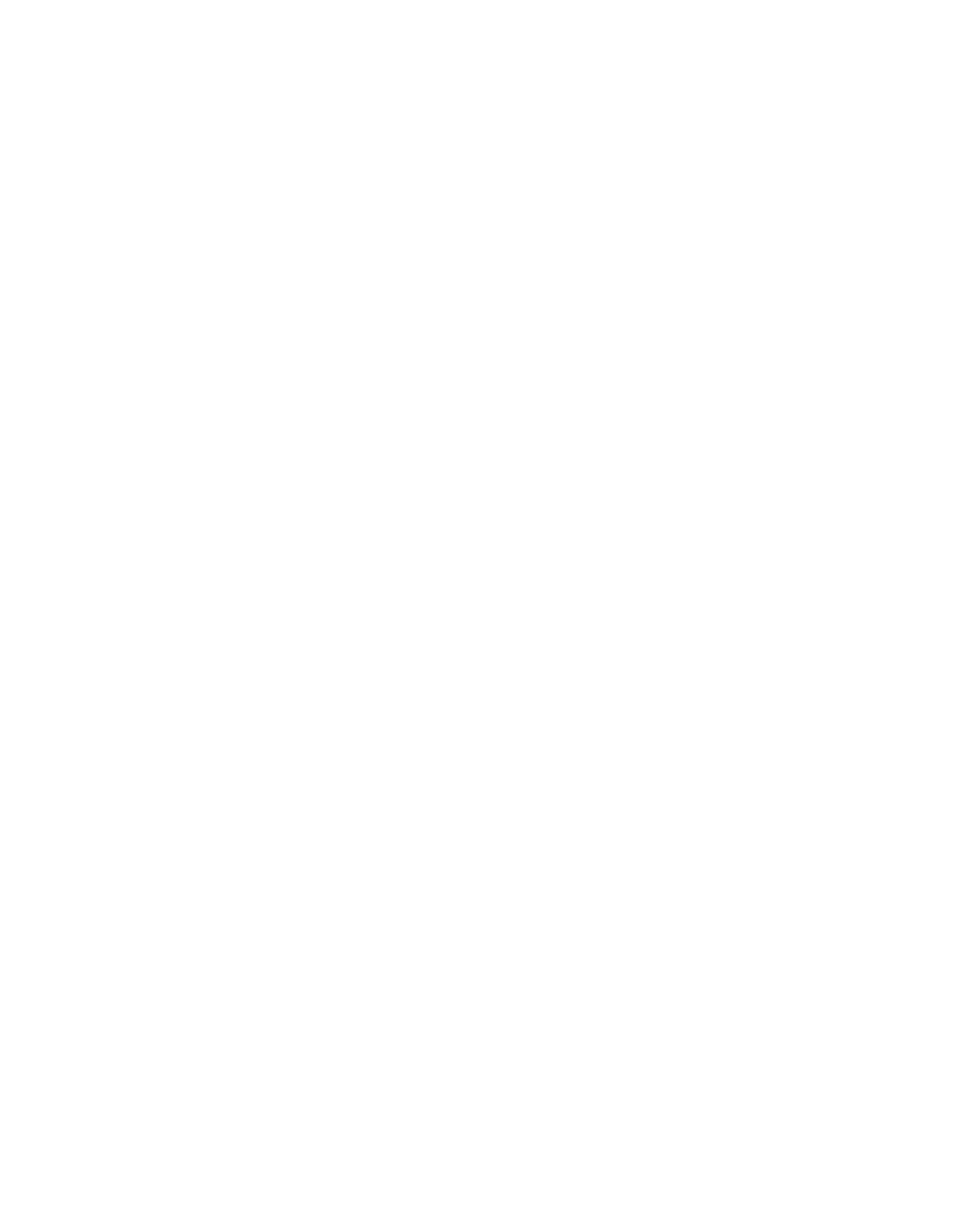# **JYVÄSKYLÄN YLIOPISTO**

| $Tiedekunta - Faculty$                                                                                                      | Laitos – Department           |  |
|-----------------------------------------------------------------------------------------------------------------------------|-------------------------------|--|
| Humanistinen tiedekunta                                                                                                     | Kielten laitos                |  |
| $\ $ Tekijä – Author<br>Krista Suvanto                                                                                      |                               |  |
| $\mathbf{T}$ yön nimi – Title<br>A TOO AMBIGUOUS CONCEPT TO BE TAUGHT?<br>English teachers' notions of pragmatic competence |                               |  |
| Oppiaine – Subject                                                                                                          | Työn laji – Level             |  |
| Englanti                                                                                                                    | Pro gradu -tutkielma          |  |
| $Aika - Month$ and year                                                                                                     | Sivumäärä – Number of pages   |  |
| Marraskuu 2013                                                                                                              | 84 sivua + 3 liitettä         |  |
| Tiivistelmä – Abstract                                                                                                      | selvittää englanninonettaiien |  |
| llTutkielman tarkoituksena l                                                                                                | käsityksiä                    |  |
| oli                                                                                                                         | pragmaattisen                 |  |

Tutkielman tarkoituksena oli selvittää englanninopettajien käsityksiä pragmaattisen kompetenssin opettamisesta. Tutkielmassa tutkittiin haastattelujen avulla opettajien ajatuksia pragmaattisen kompetenssin luonteesta, oppijan ominaisuuksista sekä opettajan roolista oppijan pragmaattisen kompetenssin saavuttamisessa. Lisäksi haluttiin selvittää opetetaanko pragmaattisia periaatteita luokassa, ja mitä menetelmiä käyttäen. Lopuksi haastateltavilta kysyttiin heidän mielipiteitään pragmaattisen kompetenssin arvioimisesta.

Pragmaattinen kompetenssi on suhteellisesen uusi tutkimuskohde kielen oppimisen ja opettamisen saralla. Sitä on aiemmissa tutkimuksista tutkittu enimmäkseen oppijoiden näkökulmasta, mistä syystä tähän tutkielmaan kohderyhmäksi valittiin opettajat. Tutkimuksen aineistona oli kuusi puolistrukturoitua teemahaastattelua. Haastateltavat olivat englanninopettajia yläkoulusta, lukiosta ja yliopiston kielikeskuksesta. Haastattelut nauhoitettiin ja litteroitiin, minkä jälkeen aineisto analysoitiin aneistolähtöistä sisällönanalyysia käyttäen.

Tutkielman tulokset osoittivat, että opettajat tiesivät käytännön tasolla mitä pragmaattinen kompetenssi tarkoittaa. Heillä oli kuitenkin vaikeuksia nimetä tarkemmin pragmaattisia periaatteita, ja he olivat epävarmoja siitä, miten pragmatiikan opetus voitaisiin tuoda käytännön tasolle luokkatilanteessa. Lisäksi opettajat uskoivat, että vain lahjakkailla oppijoilla on mahdollisuus saavuttaa pragmaattinen kompetenssi ja tällöinkin oppijat yleensä omaksuvat pragmaattisia periaatteita vapaa-ajallaan koulun ulkopuolella. Opettajat eivät kokeneet kaikkea pragmatiikan opettamista tärkeäksi luokassa, sillä he eivät uskoneet, että heikoimmat oppilaat hyötyisisivät siitä. Tämän johdosta opettajat käyttivät verrattain vähän eksplisiittisiä opetusmenetelmiä luokassa, ja panostivat ennemmin positiivisen evidenssin näyttämiseen, mistä he ajattelivat lahjakkaiden oppijoiden omaksuvan itsenäisesti pragmaattisia periaatteita.

Tutkimuksen tuloksista voidaan päätellä, että jos pragmaattisten periaatteiden opetusta halutaan kehittää, opettajille pitäisi antaa enemmän tietoa ja valmiuksia niiden opettamiseen.

Asiasanat – Keywords Pragmatics, pragmatic competence, pragmatics teaching and learning

Säilytyspaikka – Depository Kielten laitos

Muita tietoja – Additional information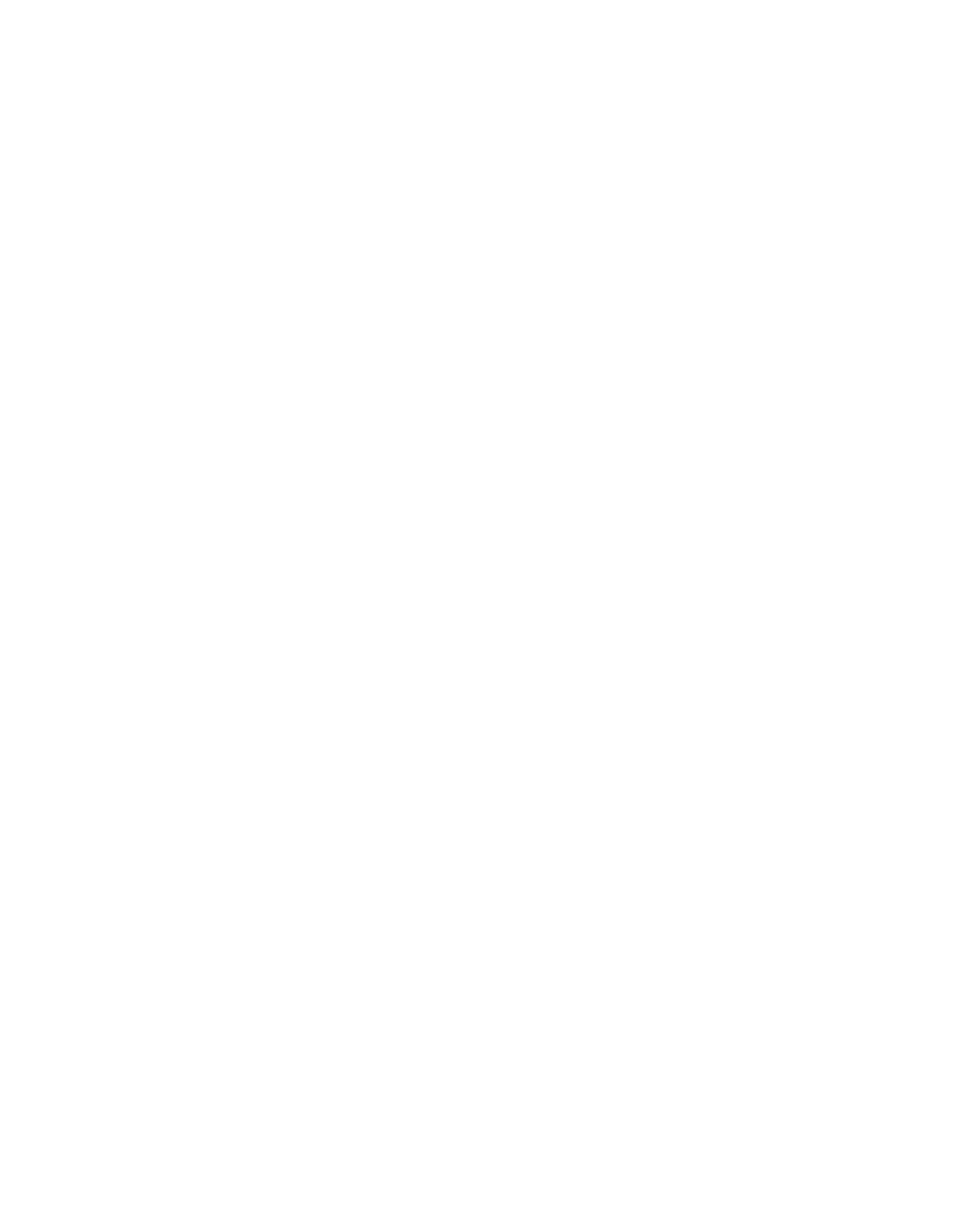# TABLE OF CONTENTS

|                                                                      | 6  |  |
|----------------------------------------------------------------------|----|--|
|                                                                      |    |  |
|                                                                      |    |  |
|                                                                      |    |  |
|                                                                      |    |  |
|                                                                      |    |  |
|                                                                      |    |  |
|                                                                      |    |  |
|                                                                      |    |  |
|                                                                      |    |  |
|                                                                      |    |  |
|                                                                      |    |  |
|                                                                      |    |  |
|                                                                      |    |  |
| 3.3.2 Pragmalinguistic competence versus sociopragmatic competence21 |    |  |
|                                                                      |    |  |
|                                                                      |    |  |
|                                                                      |    |  |
|                                                                      |    |  |
|                                                                      |    |  |
|                                                                      |    |  |
|                                                                      |    |  |
|                                                                      |    |  |
|                                                                      | 32 |  |
|                                                                      |    |  |
|                                                                      |    |  |
|                                                                      |    |  |
|                                                                      |    |  |
|                                                                      |    |  |
|                                                                      |    |  |
|                                                                      |    |  |
|                                                                      |    |  |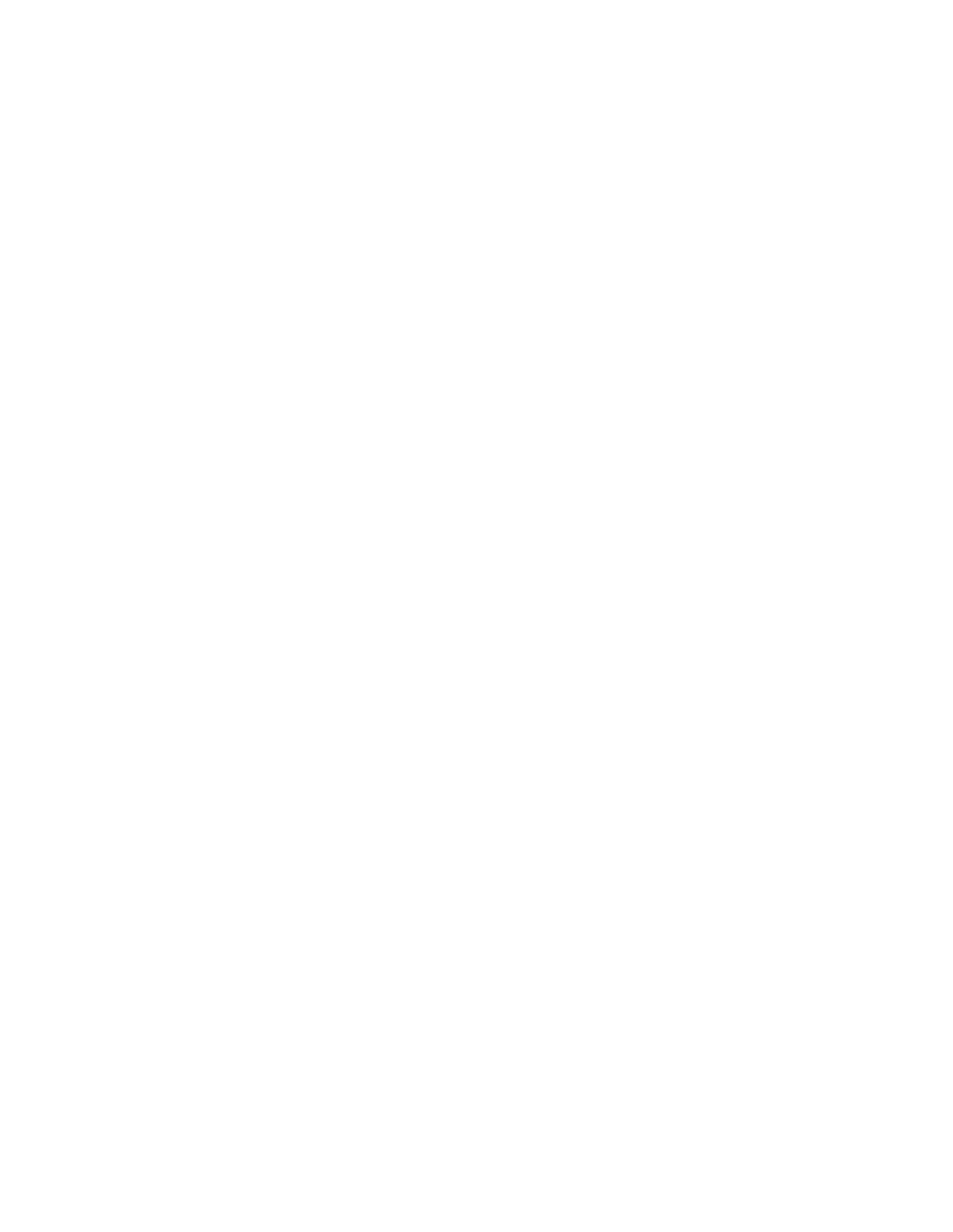# 1 INTRODUCTION

The focus of language learning and teaching has traditionally been in grammatically correct language. Languages were often explained through grammar, and more specifically, through Chomskyan transformational generative grammar. However, over the past few years, the importance of communicative language skills that go beyond grammatically correct language use has gained footage in language learning and teaching. It has been argued that the salient features of languages cannot be addressed without knowledge of their social matrix: transformational generative grammar did not constitute an exhaustive enough basis for our understanding of language use (Hymes 2010: 319-320). The concept of communicative competence was created, it referring to the ability to use appropriate language in a given context to accomplish communication goals (Bachman 1991: 81-110). The term communicative competence was specified to consist of sub-competences, one of them being pragmatic competence. The principles of pragmatic competence come from a subfield of linguistics called pragmatics.

There is no unambiguous definition for either pragmatics or pragmatic competence. In the present study, pragmatics refers to a study of meaning in communication (Yule 1996: 3-4; Thomas 1995: 22). Pragmatic competence, in turn, is defined as the ability to understand and use the conventional rules of language and the ability to distinguish what conditions make utterances acceptable and appropriate in a given situation (Bachman 1991: 81-110). Learners who do not possess pragmatic competence frequently recognize structures instead of recognizing functions in language (e.g. Niezgoda and Röver 2001; Bialystok 1993; Bardovi-Harlig 2001). Lack of knowledge of pragmatic principles may lead to a failure in intercultural communication, since languages cannot be translated word-for-word. Languages have idiomatic expressions that carry meanings beyond literal meanings of the words, and learners need to learn pragmatic principles in order to succeed in intercultural communication.

The teaching of pragmatics has been emphasized in foreign language teaching only during the past few years. Previous research on pragmatic competence has mainly focused on learners' production of pragmatic principles or learners' pragmatic comprehension, leaving teachers as the less studied group in learners' acquisition of pragmatic competence (Kasper and Rose 2001: 243). It has been argued that if teachers do not have means to teach pragmatic principles, or only have materials that remain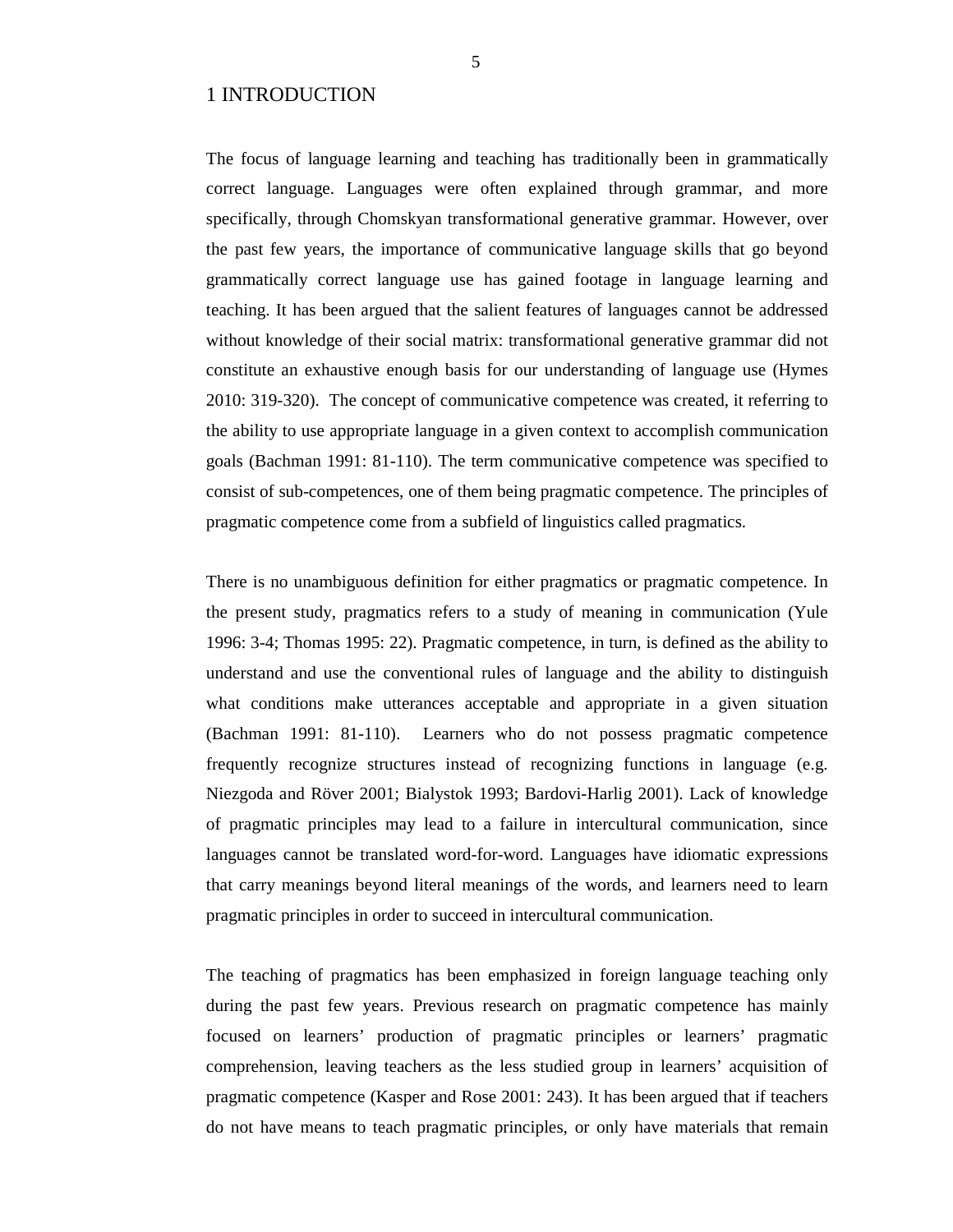largely on the level of theory, they will not necessarily be able to help learners to acquire pragmatic competence (Cohen 2012: 34). Therefore, the present study examines the acquisition of pragmatic competence from the viewpoint of the teachers.

The aim of the present study is to examine teachers' notions of pragmatic competence. The study is a descriptive, qualitative study, and the data consists of six individual semistructured interviews with teachers of English. The data is further analysed for its content. The purpose is to find out how teachers define the nature of pragmatic competence and what kinds of learner characteristics they believe to affect the acquisition of pragmatic competence. Furthermore, the present study seeks to discover what the role of a teacher is in learners' acquisition of pragmatic competence, whether teachers think pragmatic competence is teachable and if yes, what methods can be used to teach it. In addition, the present study tries to answer to the question whether evaluation of pragmatic competence is necessary and if yes, how it could be carried out.

The present study begins with an overview of general pragmatics and pragmatic competence in language learning and teaching. In chapter 2, the definition of pragmatics is introduced and its domain further discussed. In chapter 3, interlanguage pragmatics is explored together with a definition for pragmatic competence and a discussion of its development. In chapter 4, pragmatic competence is examined in a classroom setting: if it is teachable and if some particular methods are more suitable than others for its teaching. In chapter 5, the research design, research questions and methodological choices of the present study are explained. In chapter 6, the findings of the study are reported and in chapter 7 they are further discussed. To conclude the present study, chapter 8 summarises the strength and limitations of the study together with suggestions for further research.

# 2 APPRECIATING PRAGMATICS

In the following chapter, the term pragmatics is described and its domain introduced: what the main issues and theories included in the study of pragmatics are. The key notions in pragmatics are generally accepted to be linguistic concepts of implicature, presupposition, speech acts, reference and inference and deixis. These are explicitly introduced, since without understanding them, it is difficult to consider why and how to teach pragmatics to language learners. All the examples concern English language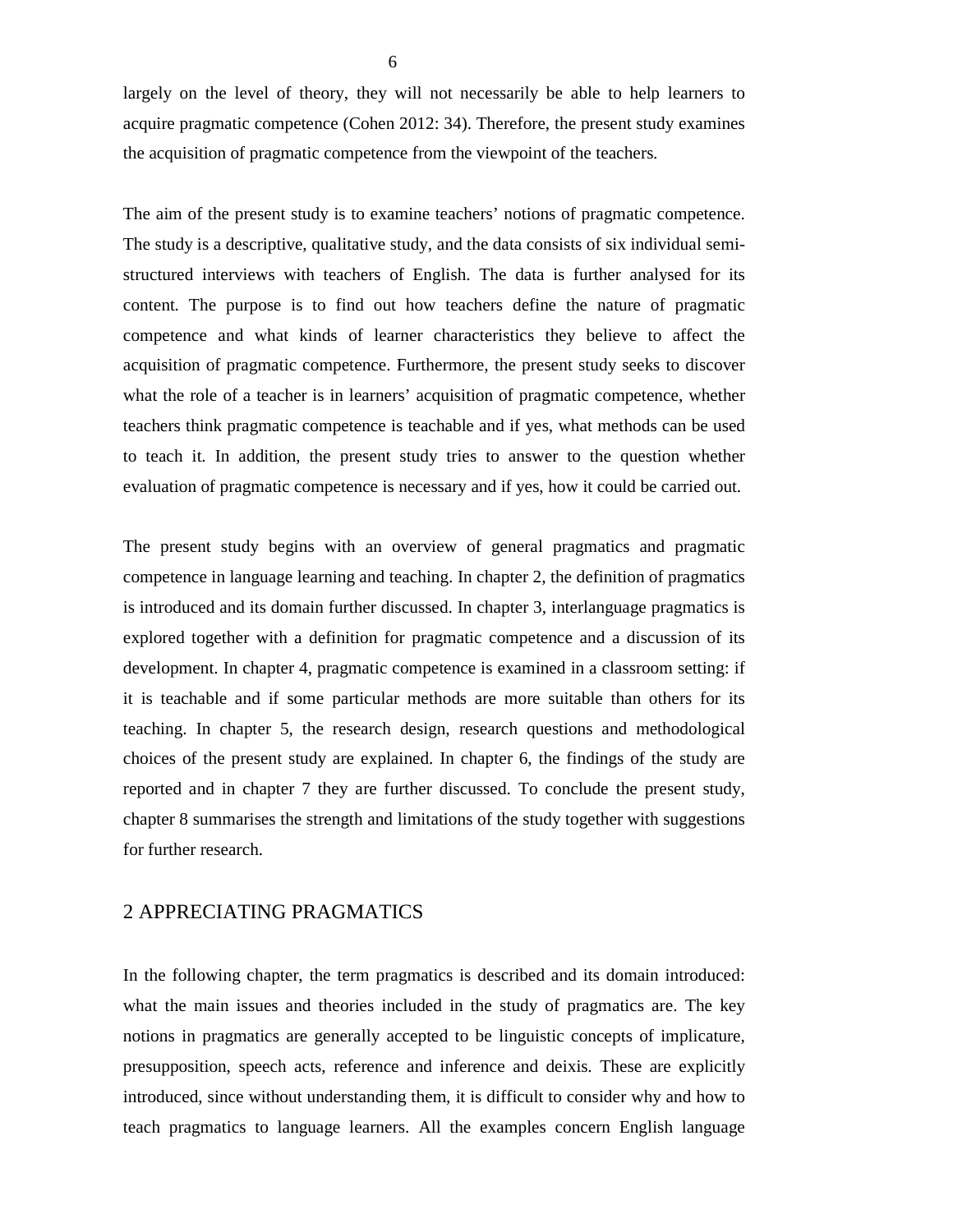pragmatics, as the purpose of the present study is to examine EFL teachers' views on the teaching of pragmatics. Lastly, it is discussed how pragmatics fits into the field of linguistics.

## 2.1 Defining pragmatics

Not all the practitioners of pragmatics see the concept of it the same way. Some linguists regard it as the study of language in general, others as the study of communication, and there are those who consider it as the study of language by the communicative function of a language (Allot 2010: 1). There is some agreement, however, that pragmatics deals with speaker meaning and the way people communicate with each other (Allot 2010: 1). Thus it is considerably safe to note that pragmatics is concerned with how meaning is made in conversation (Yule 1996: 3).

Consequently, pragmatics can be defined as "the study of speaker meaning" (Yule 1996: 3-4). In other words, pragmatics examines what speakers mean by their utterances and how hearers interpret these utterances. More specifically, pragmatics is "the study of the relationships between linguistics forms and the users of those forms" (Yule 1996: 3-4). That is to say that pragmatics is not interested in language as such, but in language use: the relationships between language form and language use. To take the definition a step further, pragmatics can be defined as "meaning in interaction" (Thomas 1995: 22). This view emphasizes that meaning can neither be made of the literal meaning of words used in communication, nor is the meaning produced by the speaker or hearer alone, but making meaning is a dynamic process, in which the speaker and the hearer negotiate meanings throughout the whole communicative situation.

An alternative approach to illustrate the concept of pragmatics is to examine it through rules of use. Pragmatics is, then, considered "the study of language from the point of view of users; especially of the choices they make, the constraints they encounter in using language in social interaction, and the effects their use of language has on the other participants in the act of communication" (Crystal 1991: 271). Consensus among linguists about the final definition of pragmatics remains yet to be reached, and no coherent pragmatic theory has yet been achieved, for such is the variety of topics the theory should manage to account for. However, one noteworthy suggestion characterises pragmatics generally as the study of "the principles and practise of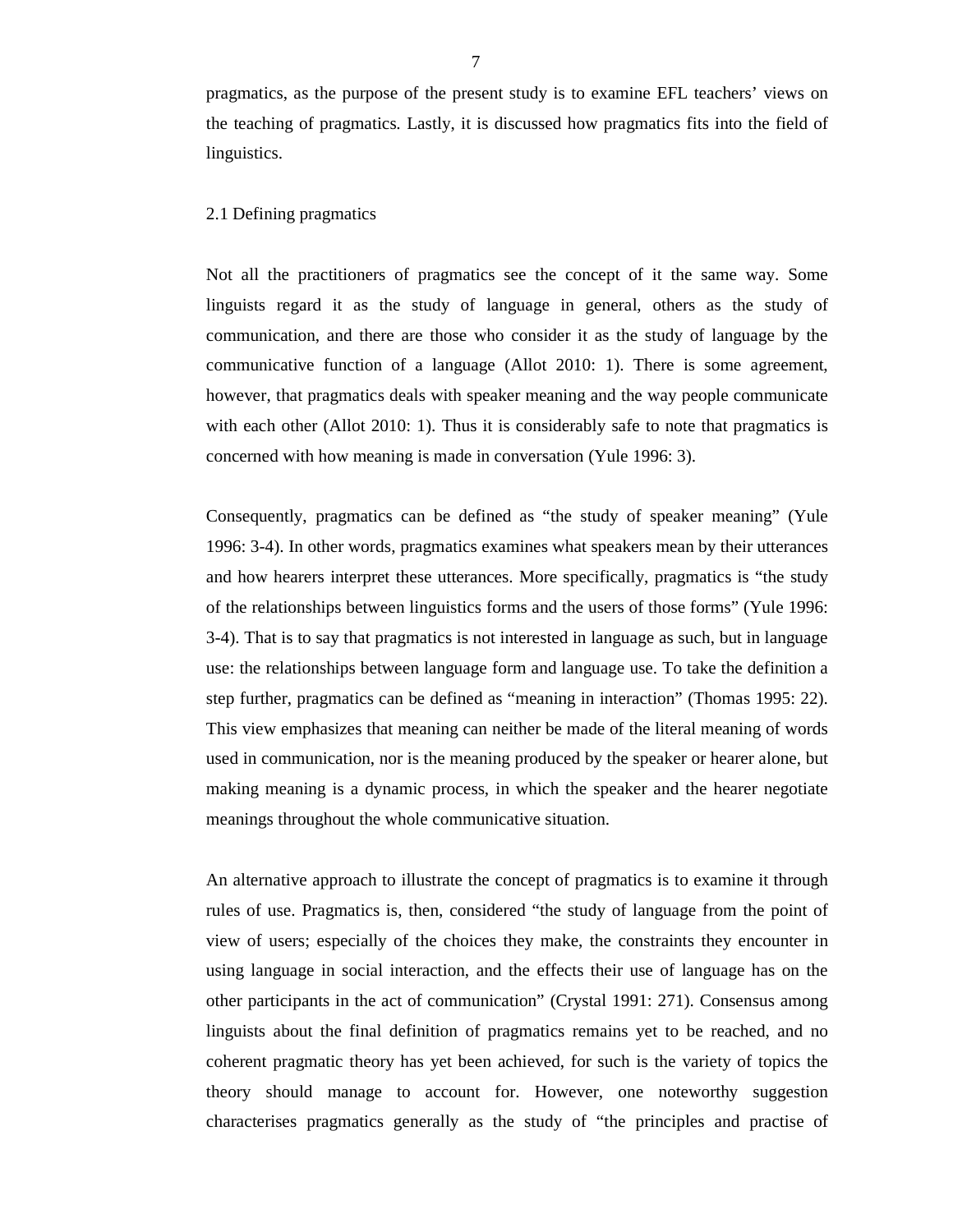conversational performance" (Crystal 1991: 271). This suggestion would include all aspects of language use, understanding and appropriateness.

Pragmatics can thus be defined as "the study of communicative actions in its sociocultural context" (Kasper and Rose 2001: 2). The concept communicative action refers to the use of speech acts, such as apologizing, complaining, requesting and complimenting. In communication, participants seek to accomplish various goals, and pragmatics studies the ways they use the language to succeed in accomplishing these goals. A participant may, for instance, choose to use an indirect speech act to soften the communicative act when asking for a favour from another participant.

Pragmatics has been further divided into two components, **sociopragmatics** and **pragmalinguistics** (Leech 1983: 10-11). **Sociopragmatics** refers to the way how different social situations affect language use (Crystal 1991: 271) and how appropriate the linguistic resources are in a given cultural context (Taguchi 2009: 1). Further, sociopragmatics studies "the perceptions underlying participants' interpretations and performance of communicative actions" (Kasper and Rose 2001: 2). This refers to knowledge about the social context; the weightings of factors such as status or social distance that may affect the choice of linguistic form (Hassall 2008: 73). **Pragmalinguistics**, by contrast, refers to "the resources the person has for conveying communicative acts and relational or interpersonal meanings" (Rose and Kasper 2001: 2). For instance, a person can use either direct or indirect expressions in his or her utterances, or use some other means to soften communication. Moreover, pragmalinguistic knowledge also means knowing about the relationship between literal forms and the pragmatic meanings the forms carry (Hassall 2008: 73). Leech (1983: 11) points out that sociopragmatics is more related to the field of sociology, whereas pragmalinguistics relates to grammatical issues.

The present study espouses the viewpoint adopted from Yule and Thomas, i.e. that pragmatics can be examined as a study of communication and meaning in communication. The reason for this is that pragmatic ability, which is the subject of the present study and a concept that will later be explained in depth, deals with language learners' ability to use a second or a foreign language in communication in a successful way.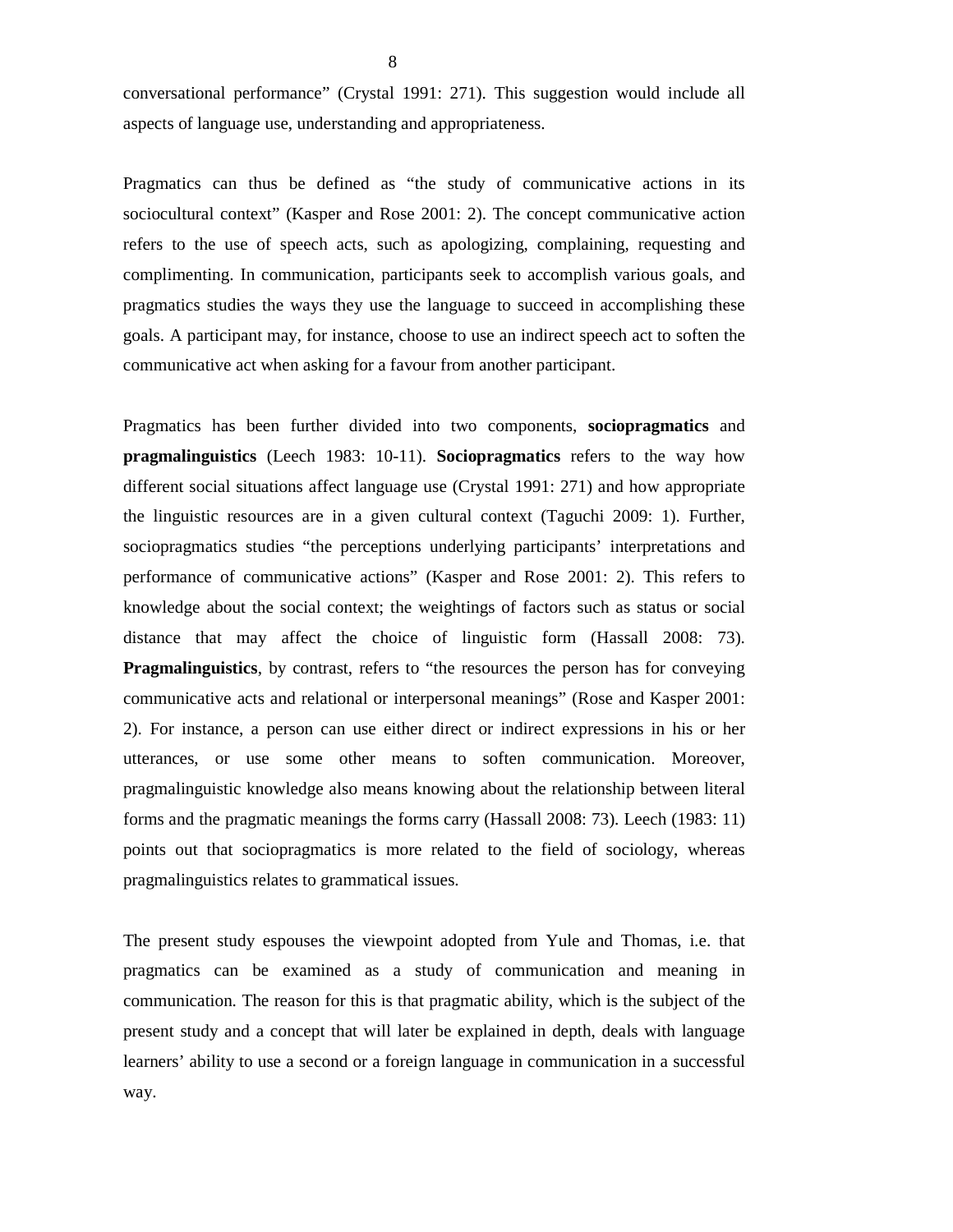## 2.2 The domain of pragmatics

#### 2.2.1 Implicature

How does it happen that a hearer comprehends what is meant from what is said? In conversations utterances frequently carry a meaning which is beyond the literal meaning of the utterance. For example, when a wife declares to her husband *How nice to see your dirty socks on the floor*, she is naturally not implying that she enjoys seeing dirty socks, but that the husband should take his socks to the laundry room. This additional meaning that utterances convey is called **implicature**.

There are two types of implicature: **conventional implicature** and **conversational implicature**. They both convey an additional meaning, beyond the literal meaning of the words, but when the conventional implicature is used, the conveyed meaning is always the same, whereas the meaning the conversational implicature conveys depends on the context of the utterance (Thomas 1995: 57). A good example of the conventional implicature is the English conjunction *but*: it always carries an implicature of contrast, regardless of the context (Yule 1996: 45). For instance: *She is blonde, but very intelligent* or *My dog is angry with strangers, but loves me.* Sarcasm, in contrast, is an example of the conversational implicature. As mentioned in a previous example about dirty socks, sarcasm is highly dependent on context. If, for instance, a friend of ours is very late from our meeting, and we say to him or her *So nice of you to show up*, the context of the situation, i.e. being late, implies that we are furious, not the actual words uttered.

How is it, then, that we understand what is implied? A concept of **cooperative principle** has been introduced with four conversational maxims that explain the mechanisms of interpreting conversational implicature (Thomas 1995: 61-64). The cooperative principle goes as follows:

> Make your conversational contribution such as is required, at the stage at which it occurs, by the accepted purpose or direction of the talk exchange in which you are engaged. (Yule 1996: 37)

The idea behind the cooperative principle is that a speaker should provide an expected amount of information and want to cooperate with the other participants in the conversation.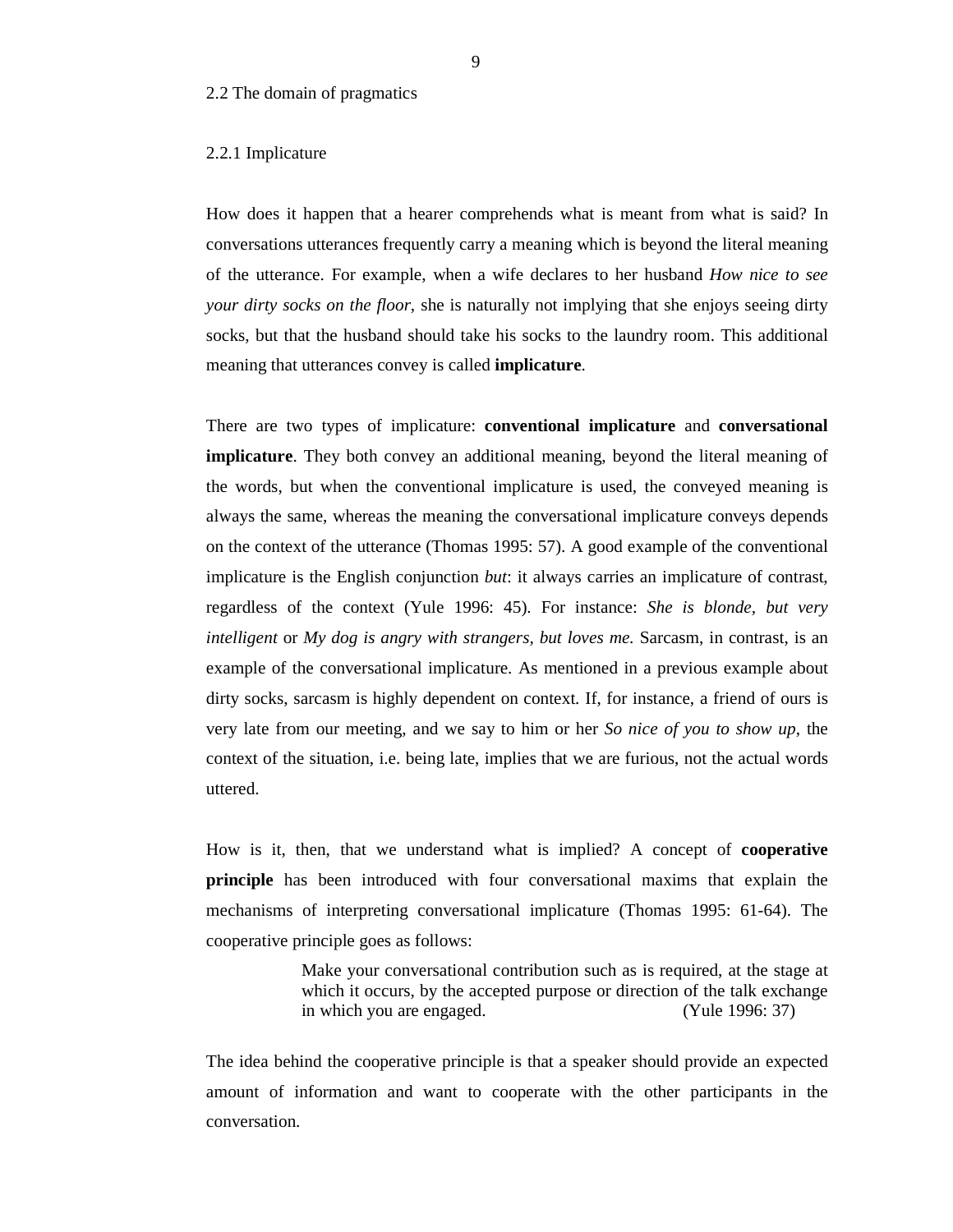The cooperative principle is elaborated in four sub-principles: **the conversational maxims (**Thomas 1995: 63-64). The four conversational maxims are maxims of **Quantity**, **Quality**, **Relation** and **Manner**. The maxim of Quantity suggests that we should make our utterances as informative as is needed, but not more informative than is required. According to the maxim of Quality, we should believe that what we say is the truth. The maxim of Relation simply states: be relevant. And lastly, the maxim of Manner encourages us to avoid obscurity and ambiguity in our expressions. These maxims where created to ease the cooperation of participants in conversation and overcome the problems caused by implicature.

## 2.2.2 Presupposition

In conversations, speakers have assumptions that some information is known to their listeners. For this reason, such information will not be explicitly stated but remains unsaid yet communicated. For instance, when uttering a sentence *Peter's sister is a good dancer,* the speaker is supposedly having the presuppositions that a person called Peter exists and that he has a sister. A **presupposition** can be defined as something the speaker assumes to be true before making an utterance (Yule 1996: 25). Furthermore, presuppositions can be called suggestions whose truth is taken for granted in communication (Delogu 2009: 195).

Presuppositions consist of assumptions or inferences that are implicit in particular linguistic expressions (Cummings 2005: 29-30). For example, in the following sentence *The doctor managed to save the baby's life*, the assumption underlying it is that the doctor *tried* to save the baby's life, for that assumption is implicitly linked to the meaning of the verb *manage*. However, in the sentence *Some students managed to fail the test for a second time*, an assumption cannot be made that the student *tried* on purpose to fail the test. In this case, the assumption that the verb *manage* involves trying something is semantically invalid. Since there seem to be features of presupposition that make it an ambiguous subject of study, it has been examined from two distinctive perspectives: from a semantic perspective and from a pragmatic perspective.

**The semantic perspective** observes how the semantic meaning of a sentence is based on its truth conditions and on particular presupposition triggers (Cummings 2005: 32- 35). When studying truth conditions, the focus is on the truth value of the utterance. For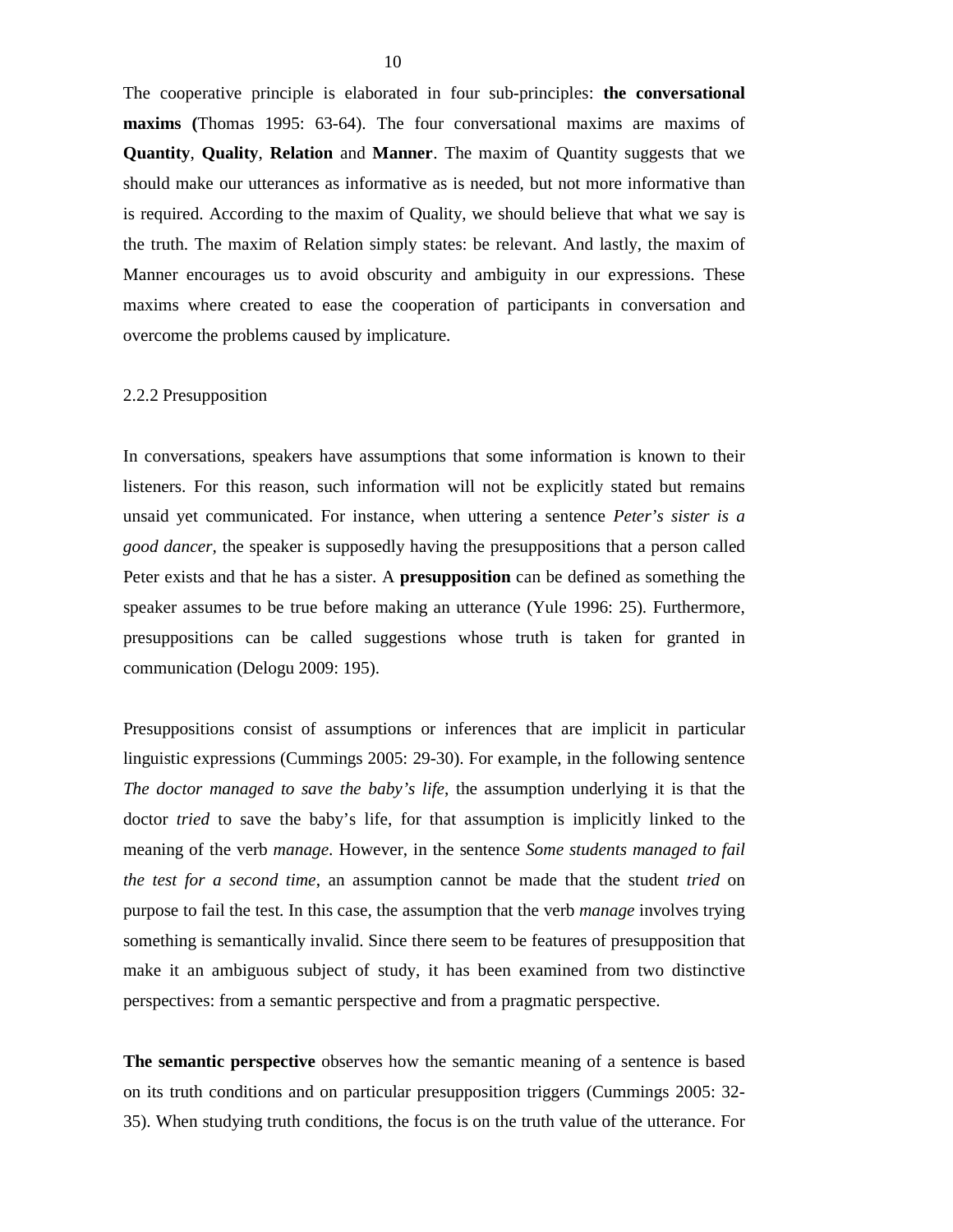instance, if we say *Hannah's cat is angry,* the sentence can only be true if Hannah actually has a cat (Yule 1996: 26). What is meant by presupposition triggers is that some linguistic expressions trigger a certain presupposition (Cummings 2005: 32-35). For example, the quantifier *all* carries a presupposition of "at least three". If someone utters a sentence *All my feet hurt*, it strikes the hearer as anomalous, since we know that a person can only have two feet. In the same way it sounds bizarre to say *Jamie murdered his aunt by accident,* as the verb *murde*r implies a planned action, not something that can happen by an accident.

**The pragmatic perspective**, then, emphasizes that we cannot only concentrate on semantic relations between sentences, but we must also take into account notions such as speaker, hearer, context, mutual knowledge and appropriateness. According to the pragmatic perspective it is of importance to bear in mind that as presuppositions are propositional attitudes, not straightforward semantic relations, it is people that make the presuppositions as opposed to sentences.

#### 2.2.3 Speech acts

The pioneer of pragmatics can be said to be a British philosopher J. L. Austin. He was interested in the ways words are used to do different things being the first to introduce speech act theory. His most influential publication *How to do things with words,*  published posthumously in 1962, foreshadowed many topics that still today remain of major interest in pragmatics (Thomas 1995: 28-29), and introduced the principles on which the current speech act theory is based.

Austin (1962: 1-11) observed that certain sorts of sentences, such as *I name this ship the Queen Elizabeth*, are designed to do something instead of acting merely as a statement aiming to inform the listener about a fact. Such sentences Austin proposed to be called **performative sentences***,* or shortly, **performatives**. According to Austin, the name indicates that the purpose of the utterance is to perform an action rather than simply to report something or stating a fact. Sentences which do seem to act as statements of facts Austin called **constatives**. Austin points out that in order to be able to perform an act by using words, the circumstances and appropriateness must be taken into account. I can only christen a ship if I should be the person appointed to name her, in the same way I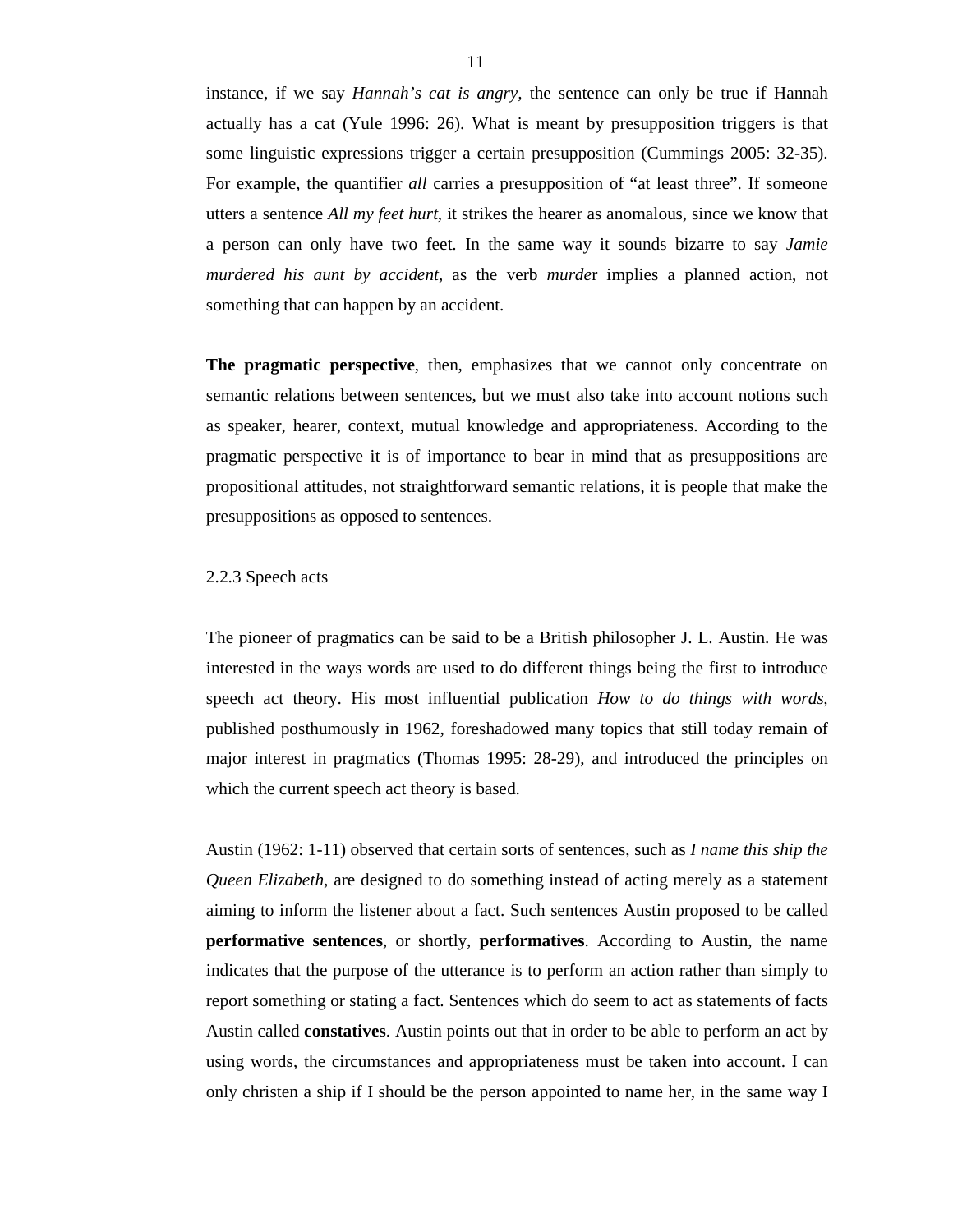can only pronounce a couple as husband and wife if I should be the priest with the authority to do so.

Austin (1962: 94-131) distinguished three different functions for speech acts: the **locutionary** act, the **illocutionary** act and the **perlocutionary** act. The performance of a locutionary act is the full normal sense of saying something, roughly equivalent to meaning in the traditional sense. Whereas, when we perform an illocutionary act, we perform an act *in* saying something as opposed to *of* saying something: the saying has a certain force in it, for instance warning, ordering, suggesting, promising, etc. This force or intention behind the utterance is called the **illocutionary force**. The same locutionary may have a different illocutionary force in different contexts. For example *What time is it?* could mean that the speaker wishes to hear the time, the speaker is annoyed because the hearer is late, or the speaker implies that the hearer should leave (Thomas 1995: 50). The perlocutionary act, in contrast, is the effect of the illocutionary act on the hearer. It is what we bring about or achieve by saying something: the consequential effects the saying normally produces upon the hearer. For instance, by saying *It's hot in here*, the speaker gets the hearer to open the window without actually making a straightforward request *Would you be so kind and open the window?* These three acts Austin called the three different senses or dimensions of the "use of sentence" or of the "use of language".

For a performative to function, the circumstances must be appropriate, as mentioned before. The matter of appropriate circumstantes Austin called the doctrine of **infelicities** (Austin 1962: 14). There are different felicity conditions in everyday life contexts among ordinary people that are preconditions on speech acts and ensure that the speech act will not be infelicitous (Yule 1996: 50-51). Firstly, there are general conditions, meaning that the language spoken should be understood by both or all the participants. Secondly, there are content conditions. A content condition for a promise, for example, requires that the content of the utterance is about a future event: one cannot make a promise unless there is a possibility that they can fulfil that promise sometime in the future, a promise cannot be fulfilled in the past. Thirdly, utterances have preparatory conditions. This means that when making a promise, for instance, we have two preparatory conditions: the promise cannot be fulfilled by itself without the action of the person who made that promise, and the event has a beneficial effect. Fourthly, there are sincerity conditions, which mean that when making a promise, the person genuinely and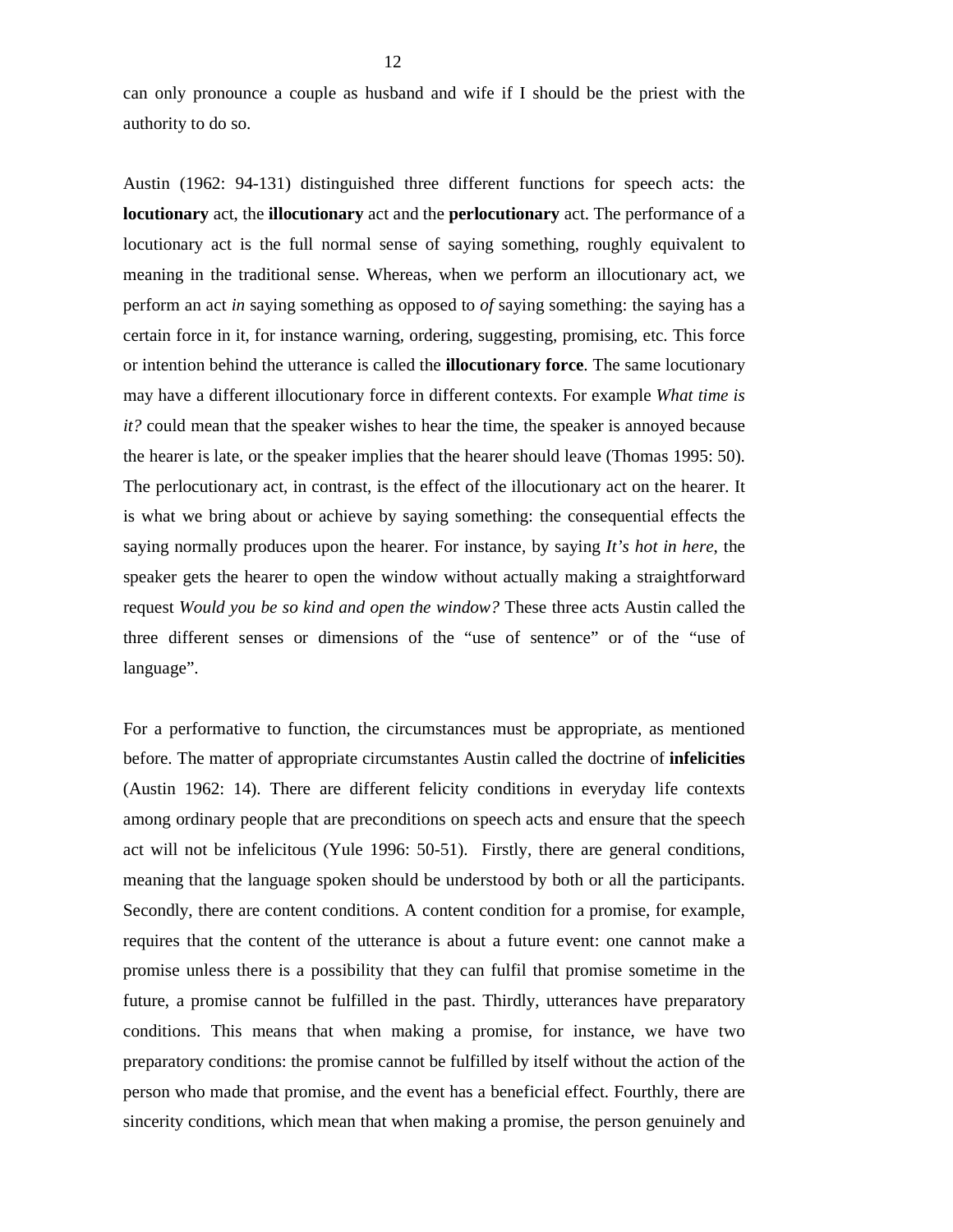sincerely intends to fulfil the promise. Finally, there is the essential condition, which means that the person to make a promise creates an obligation to carry out the promise. He or she changes his or her state from non-obligation to obligation. Felicity conditions for speech acts are different depending on the nature of the speech act. Here we have examined felicity conditions from the point of view of promises.

#### 2.2.4 Reference and inference

Using a language enables us to refer to objects outside our immediate surroundings. We are capable of discussing objects and topics which are displaced in time and space. This quality that language has, to use words to refer something even though words themselves do not refer to anything language being an agreed symbol system, is called **reference**. The linguistic forms of reference are called referring expressions (Yule 1996: 17-24). Referring expressions can be proper nouns, such as *Paris* or *Oscar Wilde*, definite noun phrases, such as *the actress* or *the teacher*, indefinite noun phrases, such as *a girl* or *a crowded city*, and pronouns, such as *them* or *it*.

For a reference to succeed, the role of **inference** needs be recognized. Since the relationship between words or expressions and entities in the real world is arbitrary, it is the task of the listener to infer correctly the speakers' intended message has when he or she is using a particular referring expression (Yule 1996: 17-24). Consequently, a successful reference must be collaborative in order for the listener to be able to infer what the speaker has in mind.

The concept of inference is often confused with the concept of implicature (see section 2.2.1). To understand the difference, we have to look closely at the words *infer* and *imply*. *To imply* means suggesting or conveying a meaning indirectly by means of language; it is generated intentionally by the speaker, and is or is not understood by the hearer (Thomas 1995: 58-61). Whereas, *to infer*, is to deduce something from evidence. In the case of inference, it is the hearer who produces the inference, not the speaker. A person can understand what has been implied, and yet infer the opposite. For example, a father may say to his son when trying to get the remote control to work "*Strange, I thought I put in new batteries*", when the son blushes and utters "*I did not do anything with them*". In this case the father meant to make a genuine statement of irritation, but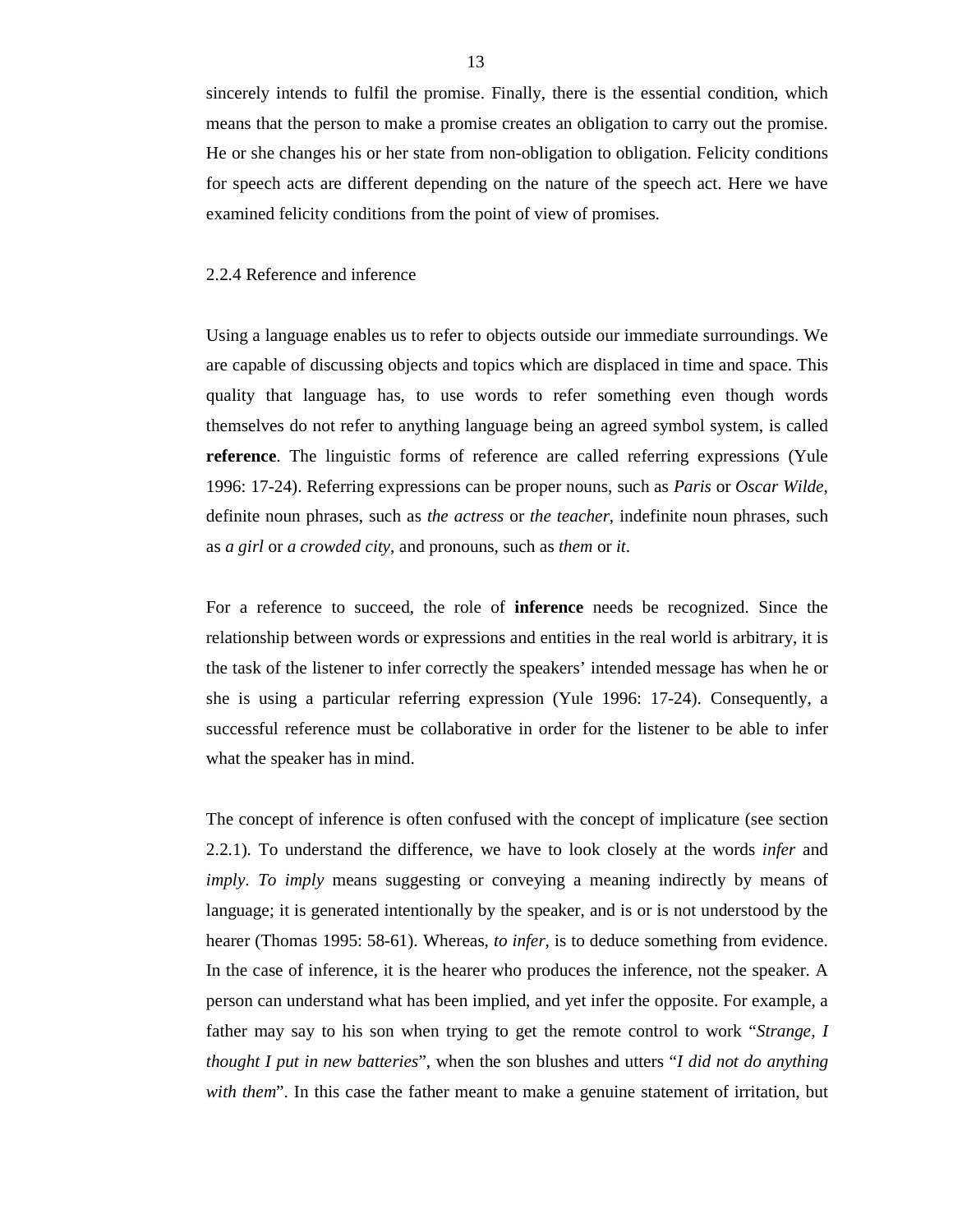the son, nevertheless, misinterpreted the force of the utterance as an accusation and inferred that he was a suspect.

It is argued that in a significant sense the concept of inference can be said to construct the cornerstone of pragmatics (Cummings 2005: 75). Given that only an addressee with a capacity for inference is capable of deriving implicatures from a speaker's utterance, the lack of this capacity would lead to a failure in communication. If the addressee fails to interpret that the utterance *There's someone on the door* functions as an indirect request to go and answer the door, the speaker by the same token fails to achieve the desired action from the addressee and has to consider alternative means of communication to get the message across.

#### 2.2.5 Deixis

**Deixis** is used in pragmatics to refer to linguistics expressions which are highly sensitive to context (Allot 2010: 54). In other words, deictic items are elements whose linguistically encoded meaning is dependent on context. Personal pronouns, such as *he*  and *they*, demonstratives, such as *this* and *that*, and spatiotemporal pronouns such as *here*, *there*, *now* and *then*, are examples of deictic items. Deictic elements make understandable reference only through an indexical connection to an aspect of a speech event (Sidnell 2009:114). To illustrate this, it may be said simply that deixis means "pointing" via language (Yule 1996: 9). Thus, when a friend of yours entrusts you with a strange object and you inquire *What is this?* you are using "pointing" via language, i.e. a **deictic expression**. Deictic expressions are sometimes called **indexicals**.

Furthermore, deixis can also refer to a wider context. When a tour guide explains that a fortress was built during the war, the tourist needs to know something about the history of the area to be able to understand what war the tour guide was referring to. Our understanding often depends on the interpretation of some properties of the extralinguistic context. This reference to a wider context of language is called **discourse deixis** (Cummings 2005: 22). For example, when we say *As mentioned before, the plan did not work out* or *I bet you haven't heard this joke,* we refer to earlier or forthcoming segments of discourse (Levinson 2004: 118). Allot (2010: 55) points out that discourse deixis can be seen almost everywhere and that it is likely that most utterances are deictic in most languages, even before taking into consideration the obvious deictic items such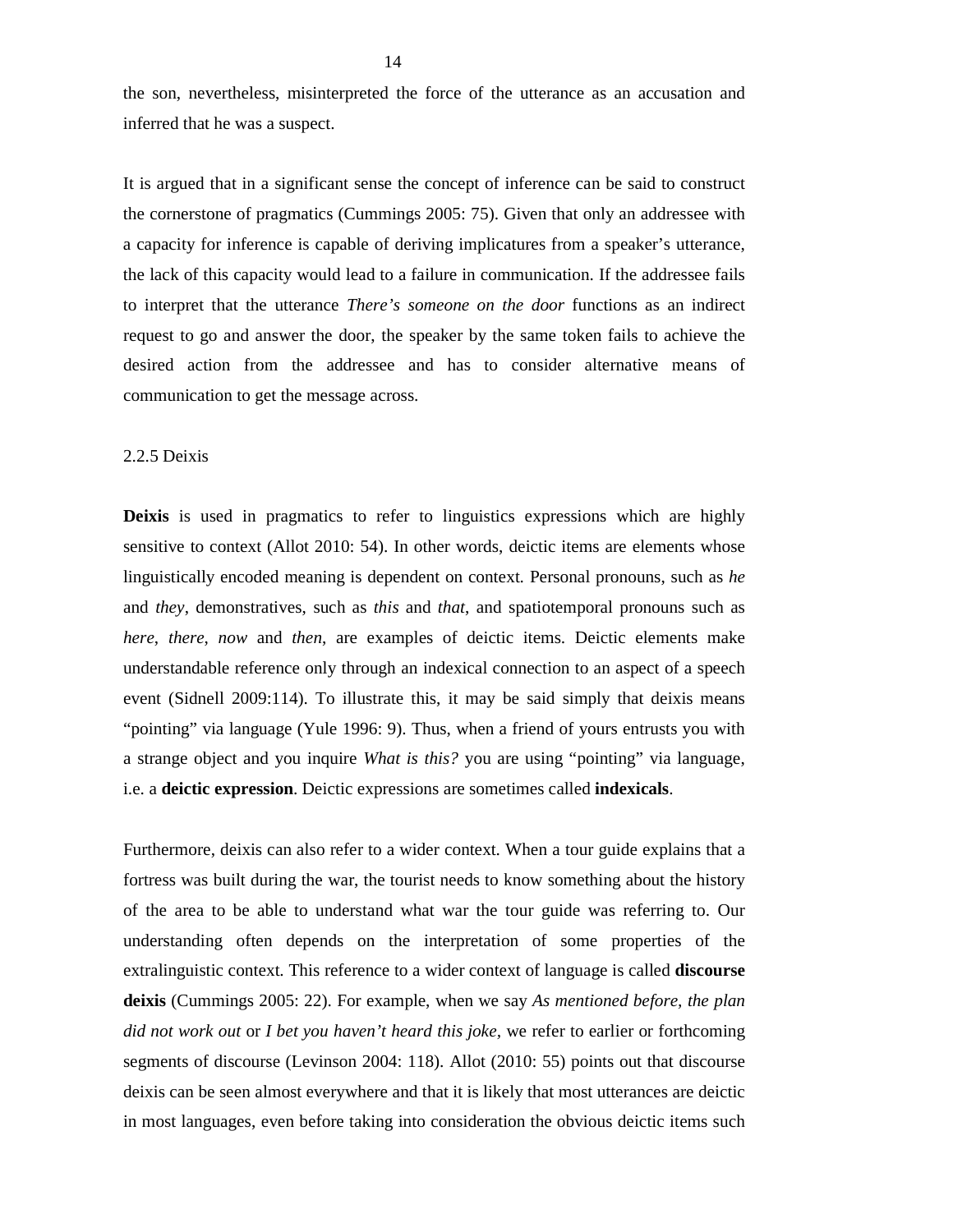as pronouns. Deixis is, hence, a much more pervasive feature of languages than is generally acknowledged (Levinson 2004: 97).

We can distinguish four different types of deixis: person deixis, time deixis, place deixis and discourse deixis, which already has been discussed in the previous paragraph. **Person deixis** reflects the various roles participants play in the speech event: speaker, addressee and the other (Levinson 2004: 112). Moreover, markers of relative social status are significant features of person deixis (Cummings 2005: 22). Linguistic expressions may indicate a higher or lower status; for example when talking to a friend we may utter *You wanna a cup of coffee?* whereas when talking to an honorary guest we would rather discreetly ask *Would Sir Robert care for a cup of coffee?*

**Time deixis**, then, is most often encoded in adverbs such as *now* and *then*, and in calendar term such as *yesterday* and *today* (Yule 1996: 14). The interpretations of these expressions are dependable on knowing the relevant utterance time. Consequently, we are not able to know which day *yesterday* refers to, if we do not know what the present day is. Some expressions may even refer to two different times: the expression *then* may refer to both past and future.

Another significant aspect of deixis is verb tense. It is possible that the same tense form refers to different time spans in different contexts. For example, the same past form *could* refers to past in the sentence *I could skate when I was younger,* and to an unlikely, but potential situation in the sentence *I could be in Bermuda, if I had a lot of money.* Verbs can also sometimes function non-deictically (Cummings 2005: 25-26). For instance, in the sentence *A lion is an animal*, the verb *is* expresses timeless semantic relation: lions belong to the category of mammals, which for their part belong to the category of animals. Thus the verb *is* expresses a known fact acting non-deictically and not referring to a certain time span.

As far as **place deixis** is concerned, many of the same parameters apply to it that apply to time deixis. Place deixis, too, can function non-deictically and express a semantic relation, for example, *The library is next to church*, or it can express a deictic relation that is dependent on the location of the speaker *The church is three miles away* (Cummings 2005:26-28). Another example of a deictic relation is the case of adverbs *here* and *there*. *Here* clearly is equivalent to the location of the speaker, whereas *there*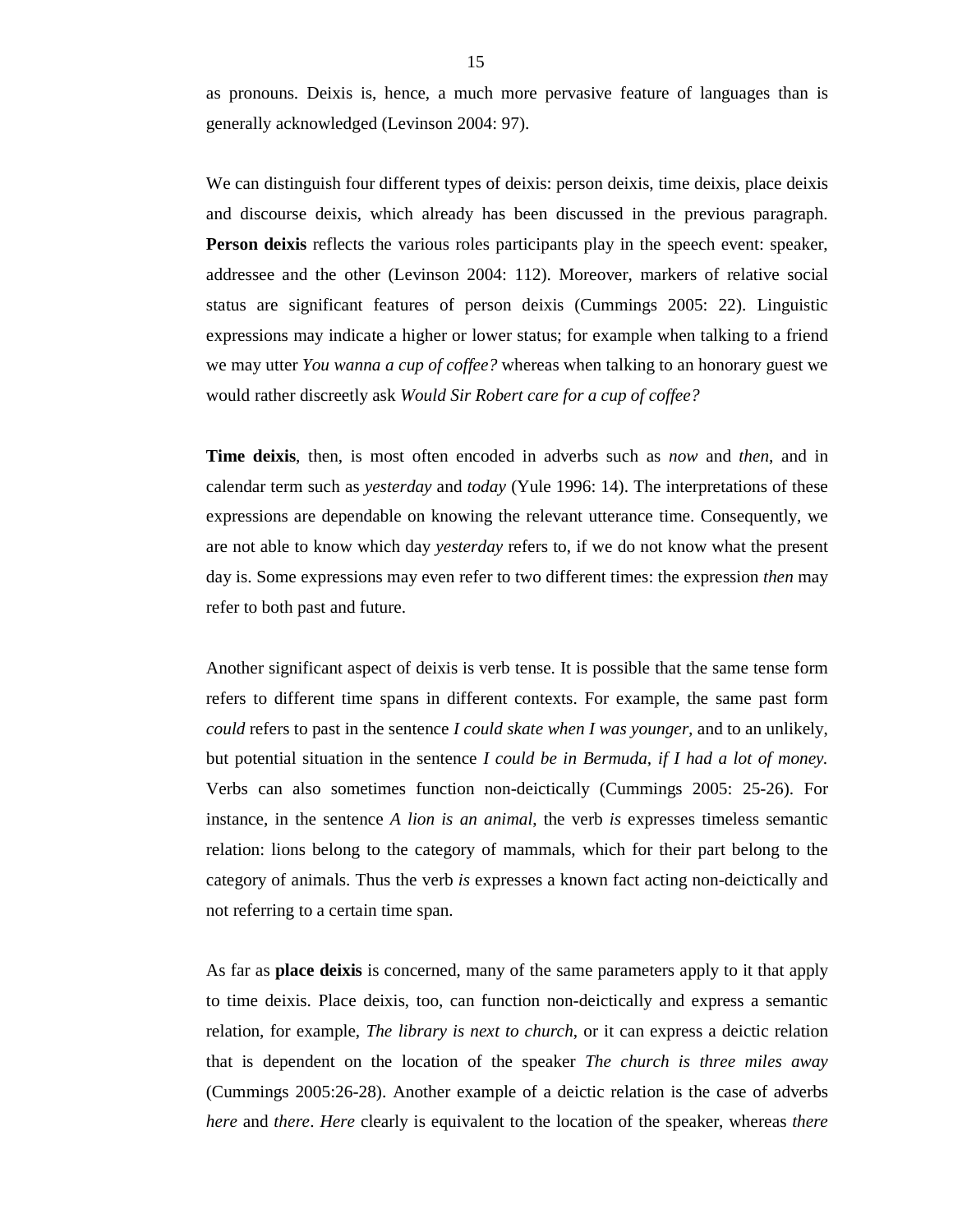can be defined as "the region which does not include the speaker's present location" (Sidnell 2009: 118).

2.3 Pragmatics in the field of linguistics

For a long period in the field of language study, formal systems of analysis have been holding the attention of linguistics. These systems often derive from mathematics and logic, adopting uncritical rule-governed approaches (Yule 1996: 6; Thomas 1995: 183). The formal approaches, thus, have suggested that what may be a good approach to grammar (the definition of grammar including phonology, morphology, syntax, semantics, etc.), can also be seen as a suitable approach to pragmatics (Thomas 1995: 183). Gradually, it was acknowledged that the meaning of utterances cannot be formally analysed, and incorporating the study of language use into linguistics would be necessary (Leech 1983: 1-5).

Today, pragmatics is a separate field of linguistics with its own theories and methodologies. Pragmatics is interested in issues not addressed by other areas of linguistics, such as meaning in context and dynamic meaning between speaker and hearer (Thomas 1995: 184-185). The closest area to pragmatics is sociolinguistics (Thomas 1995: 185-187). There is some overlapping, but it can roughly be said that sociolinguistics is interested in how social variables, such as gender, ethnicity or social class, affect individual language use, whereas pragmatics focuses on relatively changeable features of an individual. It can be argued that "sociolinguistics tells us what linguistic recourses the individual has; pragmatics tells us what he or she does with it" (Thomas 1995: 185).

# 3 INTERLANGUAGE PRAGMATICS

In the following chapter, the term interlanguage pragmatics is introduced in detail. Firstly, the scope of interlanguage pragmatics is illustrated. Secondly, the reader is provided with an in depth discussion of the definition of pragmatic competence, and how it relates to the wider term of communicative competence. Further, a widely used framework for pragmatic competence created by Bachman that illustrates the role of pragmatic competence in a person's language use is presented. Lastly, the question of how pragmatic competence develops is addressed: whether it develops separately or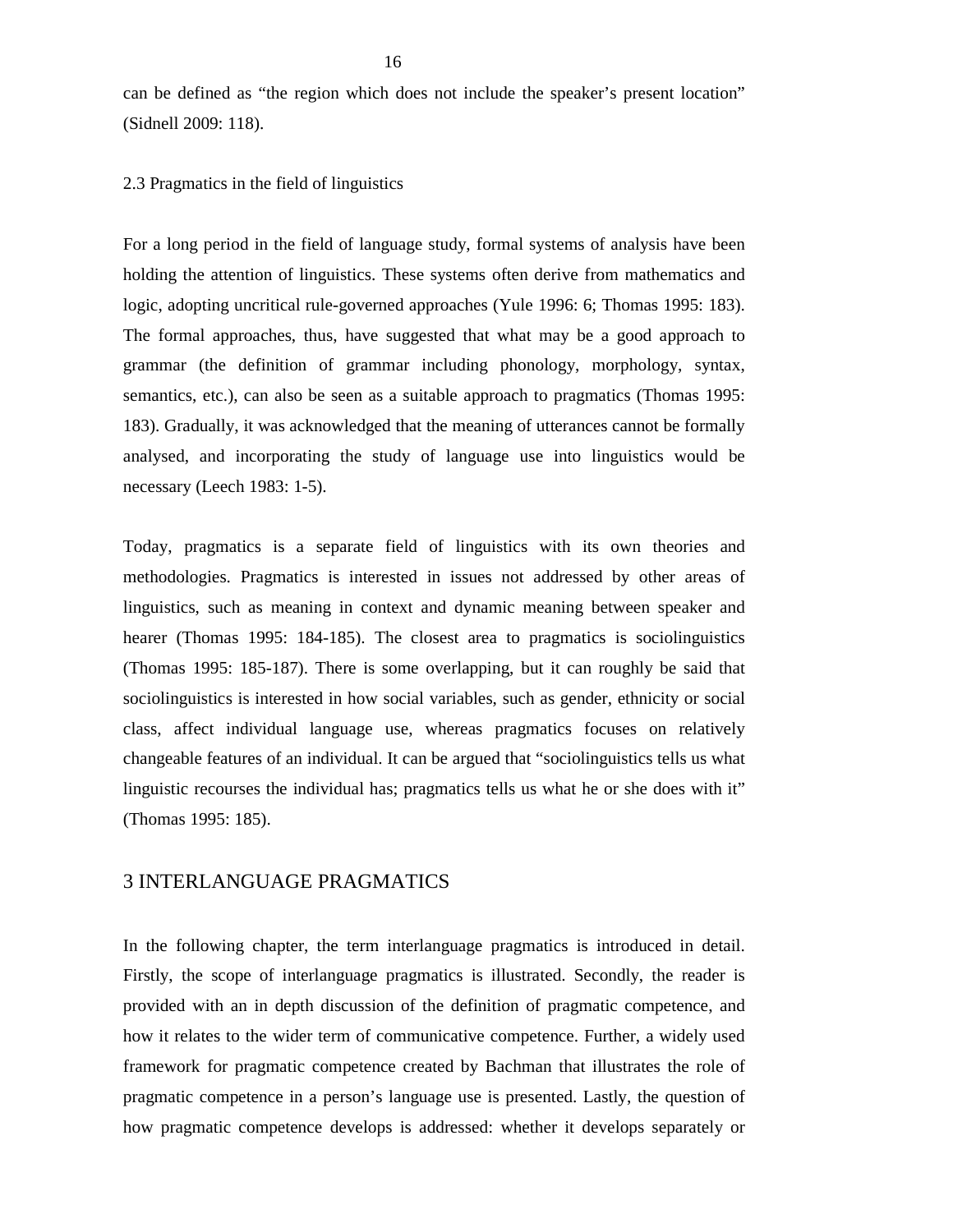hand in hand with grammatical competence and whether pragmalinguistic competence precedes sociopragmatic competence or vice versa.

3.1 The scope of interlanguage pragmatics

**Interlanguage pragmatics** means the study of learners' use and acquisition of L2 pragmatic competence (Kasper and Rose 2001: 3). One of the key issues in interlanguage pragmatics is examining misunderstandings between speakers (Yamashita 2008: 203-205). Since values toward some speech acts are not equivalent to another culture, it is acknowledged that pragmatic standards for a country or a culture are not universal. Communication is often met with failure when speakers from different cultural and language backgrounds do not share the same pragmatic standards. Interlanguage pragmatics aims to enhance the knowledge of the development and nature of pragmatic competence and to discover means of improving L2 and foreign language learners' pragmatic competence.

As the term reveals, interlanguage pragmatics has two sides to it: on the one hand it concentrates on interlanguage studies such as morphology, phonology, semantics and syntax. The term interlanguage refers to the type of language produced by second and foreign language learners who are still in the process of learning the language. On the other hand, it examines pragmatics concepts such as sociolinguistic features and the meaning of context (Kasper and Blum-Kulka 1993: 3).

Interlanguage pragmatics has focused mainly on researching speech acts, conversational structure and conversational implicature (Alcón-Soler and Martinez-Flor 2008: 3). Early studies have traditionally concentrated on learners' attribution of illocutionary force and notion of politeness (Kasper and Blum-Kulka 1993: 4). Most of the studies have focused on non-native speakers' development of pragmatic ability, yet there has been discussion if it would be useful to include also native speakers' intercultural styles of communicating under the study of interlanguage pragmatics (Kasper and Blum-Kulka 1993: 3-4).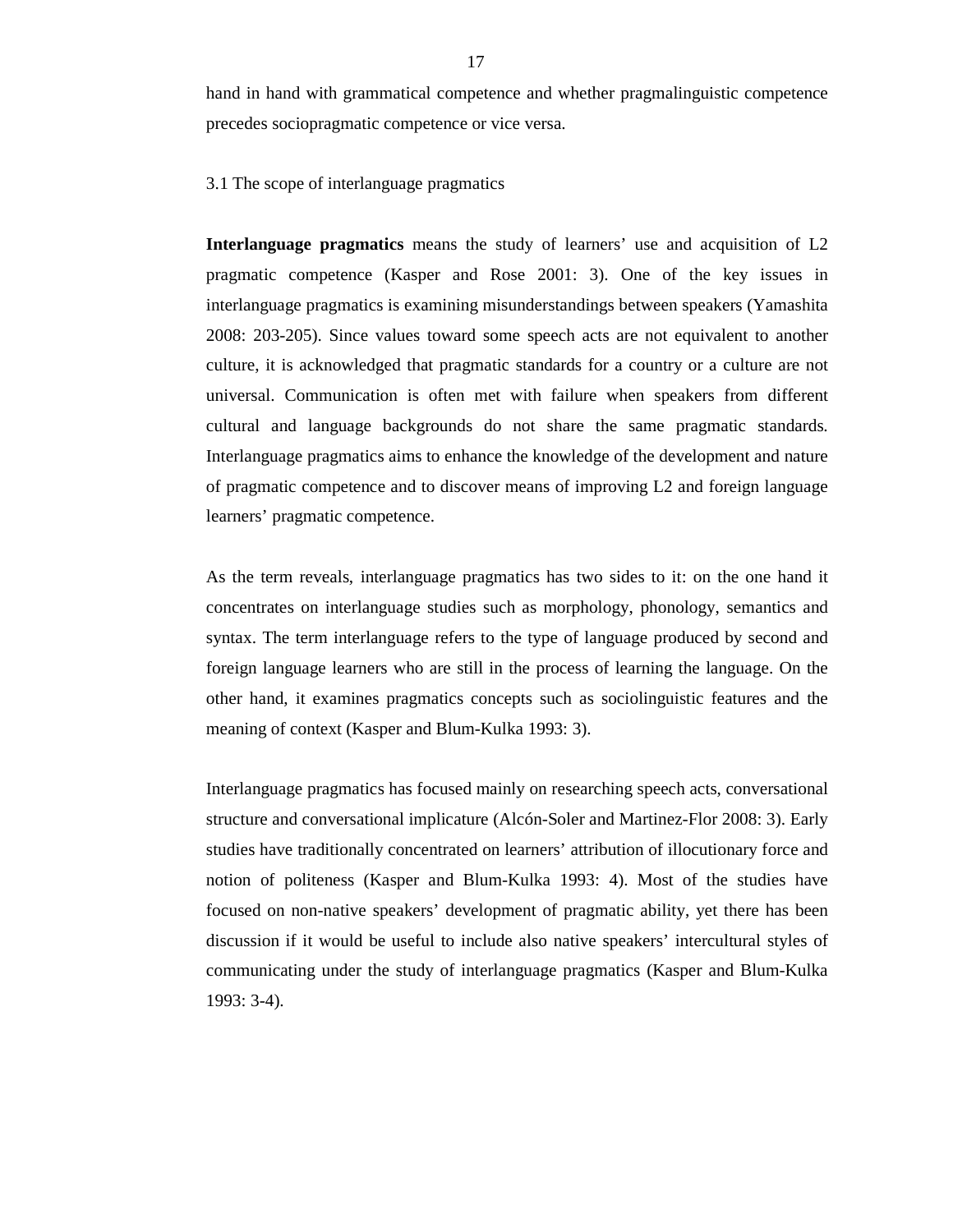## 3.2 Pragmatic competence

**Pragmatic competence** belongs under a wider concept of **communicative competence**. The first one to introduce the term communicative competence was a sociolinguistic Hymes, who criticized the Chomskyan transformational generative grammar for not constituting an exhaustive enough basis for our understanding of language use. It was argued by Hymes (2010: 319-321) that the salient features of language cannot be addressed without knowledge of their social matrix. It is not enough only to examine the rules of form and grammaticality yet leave stylistic and social meanings, as well as the diversity of roles among speakers, out of account. It was claimed by Hymes that unless linguists enter into the analysis of communicative acts, they face failure. Ultimately, Chomsky's notion of dichotomy between competence and performance was set aside and the notion of communicative competence was born.

One of the most widely used theoretical frameworks for communicative competence was created by Lyle Bachman (1991: 81-110). Bachman describes communicative competence as "consisting of both knowledge, or competence, and the capacity for implementing, or executing that competence in appropriate, contextualized communicative language use". In Bachman's model, the different components associated with communicative competence are included under the concept of language competence. The following figure illustrates the organization of language competence.



Figure 1. Bachman's (1991) model of language competence.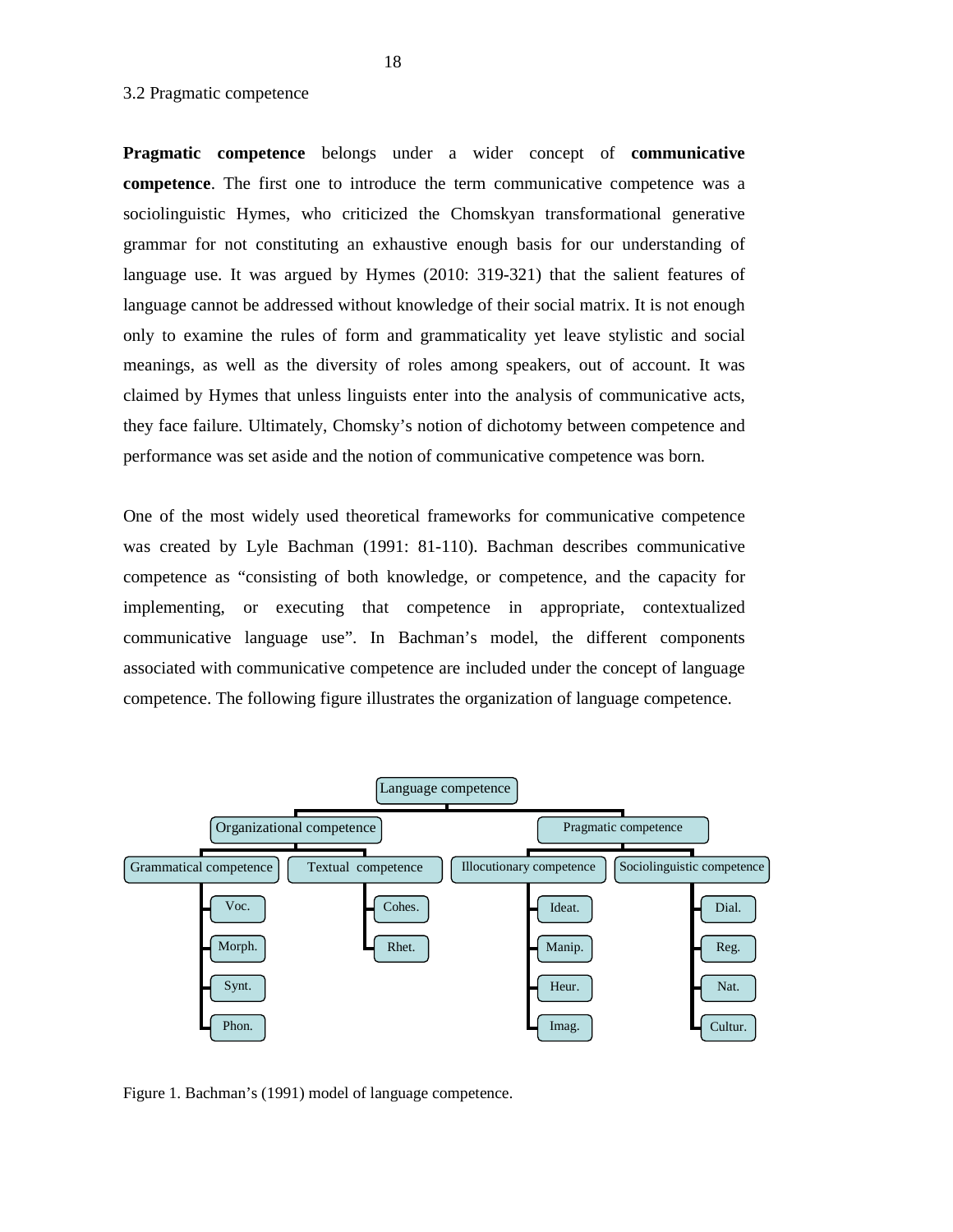As shown above, language competence can be divided into organizational competence and pragmatic competence. **Organizational competence** refers to the control of formal structure of language, such as grammatically correct sentences. It is further divided into grammatical competence and textual competence. **Grammatical competence** consists of knowledge of vocabulary, morphology, syntax and phonology. **Textual competence**, in turn, means the knowledge of the conventions for joining utterances together to form a text, either in writing or orally. The ability to understand the rules of cohesion and rhetorical organization are involved in textual competence.

The other component of language competence, pragmatic competence, refers to the ability to understand and use the conventional rules of language and the ability to distinguish what conditions make utterances acceptable and appropriate in a given situation. Pragmatic competence is divided to illocutionary competence and sociolinguistic competence. **Illocutionary competence** refers to the ability to understand the illocutionary force different speech acts carry (see section 2.2.3), i.e. the ability to understand the distinction between form and language use. The ability to perform different speech acts derives from grammatical competence and the general strategies by which a speaker can signal his or her intent in performing an illocutionary act. An example of a strategy can be to perform a request by saying *It's cold in here* to imply that the hearer should close the window.

Under the illocutionary competence Bachman (1991) lists a number of language functions to build a broader framework of functions which can be accomplished through language use. Firstly, the most pervasive function is called the **ideational function**. It means the use of language to express our experiences and feelings, for instance when we are pouring our emotions to a good friend. Secondly, there are **manipulative functions** the purpose of which is to affect the world around us. For instance, we may utter commands or warnings to make people acts as we would wish them to act. Thirdly, the **heuristic function** refers to the use of language to extend our knowledge of the world, commonly occurring in teaching and problem solving. The purpose of this function is often to extend one's knowledge of language itself. Fourthly, there is the **imaginative function** that enables us to use the language for humorous or aesthetic purposes. For example, we can tell jokes, construct fantasies and create metaphors. It is important to notice that these different functions are usually in use simultaneously. As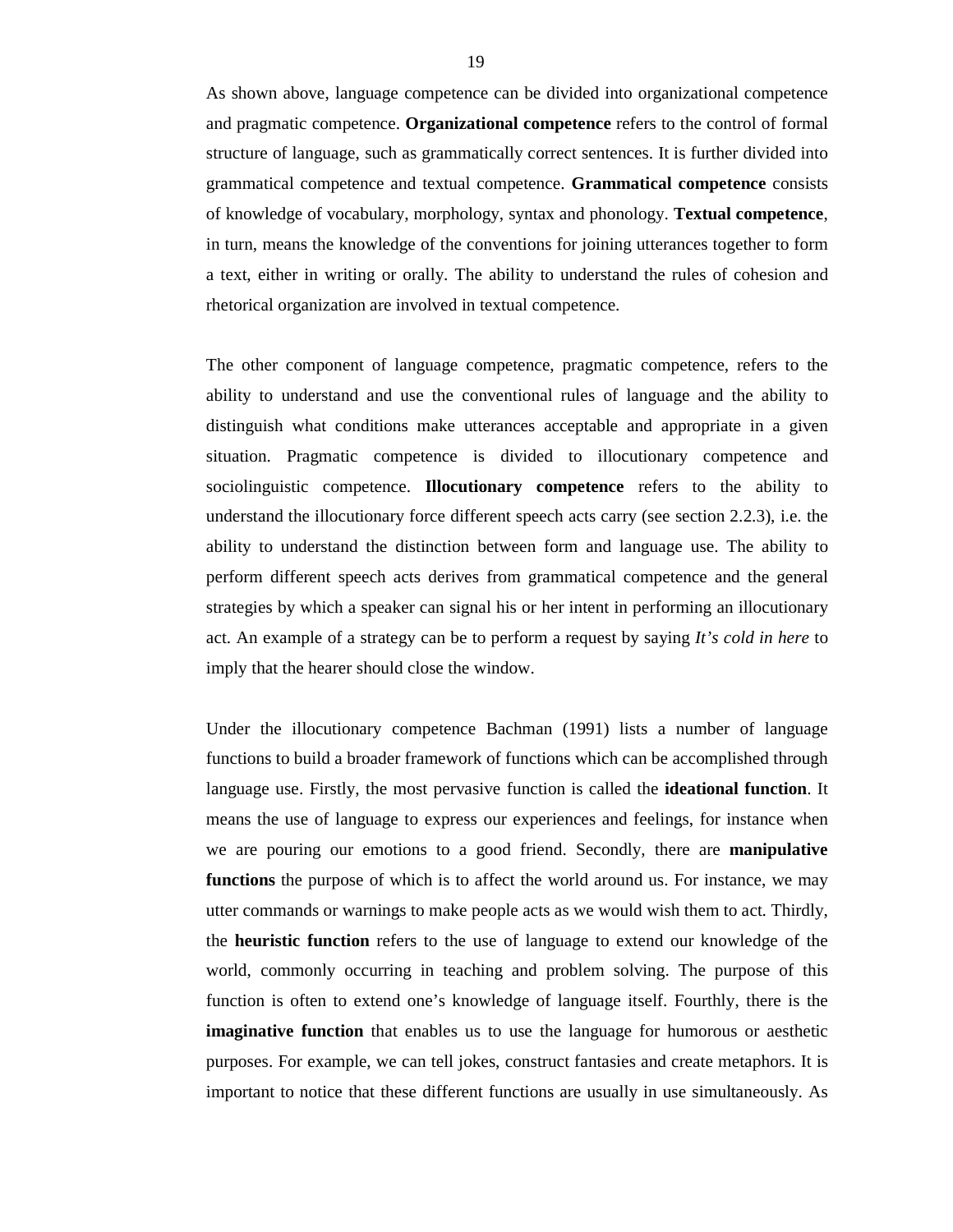Bachman explains, a teacher, for instance, may make an assignment (ideational and manipulative functions) in an amusing way (imaginative function).

**Sociolinguistic competence**, in turn, is the sensitivity to the appropriateness of language use in a given context. It refers to the sensitivity to different dialects, and social and regional varieties. Furthermore, it is connected with the sensitivity to differences in style and register in language use, such as choosing the appropriate style of greeting and ending a conversation. It also refers to the sensitivity to naturalness, meaning the ability to formulate utterances which are not only grammatically correct, but also phrased in a "nativelike way". For example: using informal utterances in informal interaction. To have sufficient sociolinguistic competence also means that one has the ability to interpret cultural references and figures of speech. Some meanings can be culturally specific, and the speaker must have knowledge of the culture to be able to understand the meanings.

## 3.3 The development of pragmatic competence

## 3.3.1 Pragmatic competence versus grammatical competence

A great deal of interest has raised the inquiry whether pragmatic competence and grammatical competence develop separately or accordingly. A consensus about the matter is yet to be reached, but results of some studies have suggested that without pedagogical intervention foreign language learners may often develop even high grammatical competence in the absence of concomitant pragmatic competence. This is especially the case with EFL learners, who do not encounter the target language on a daily basis outside the classroom (Eslami and Eslami-Rasekh 2008: 193) (see section 4.4). However, since the study of the development of pragmatic competence requires either longitudinal research of a certain group of participants over a prolonged period of time, or cross-sectional research with participants with various levels of language proficiency, the number of studies has been scarce and not enough information on the matter has yet been gained (Rose 2000: 29).

A famous study conducted by Bardovi-Harlig and Dörnyei (1998) found out that pragmatic competence and grammatical competence do indeed develop separately. The scholars examined Hungarian EFL learners' knowledge of pragmatics by asking them to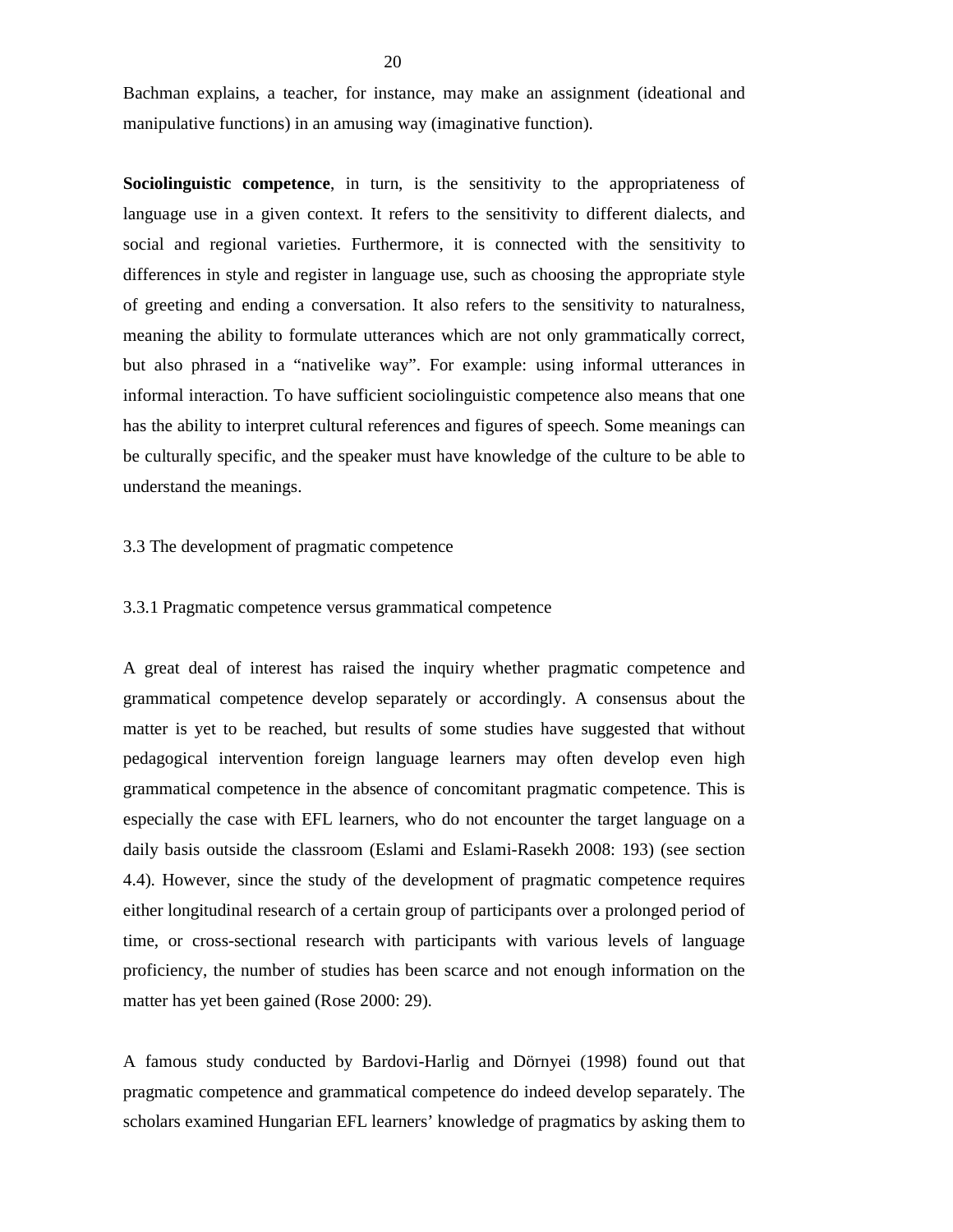rate how severe they considered different kinds of pragmatic and grammatical errors to be. The study showed that the EFL learners rated the violation of grammatical rules more serious than that of pragmatic rules. It was concluded that the grammatically driven foreign language contents lead learners to appreciate grammatical competence more, and as a result their pragmatic competence does not develop in accordance with grammatical competence. It was reported that the learning environment, in this case a foreign language classroom, had an impact on the development of pragmatic competence. In a further study, Bardovi-Harlig (2001) argued in favour of instruction in pragmatics in a foreign language classroom stating that even learners with high grammatical competence may lack necessary pragmatic competence.

A couple of years later, Niezgoda and Röver (2001) replicated the study by Bardovi-Harlig and Dörnyei, this time the EFL learners being Czech. They claimed that even though the results still showed that the FL contents and environment have an impact and may help learners to develop grammatical competence at the expense of pragmatic competence, also learner characteristics are of importance in the development: highly motivated learners who actively searched for pragmatic conventions were able to develop nearly as high pragmatic competence as native speakers of English. These findings seem to suggest that even though EFL learning environments can support the development of the grammatical competence at the expense of pragmatic competence, it does not hinder learners with a high language proficiency and motivation to gain high pragmatic competence.

### 3.3.2 Pragmalinguistic competence versus sociopragmatic competence

In some formulations of communicative competence, pragmatic competence is included under sociolinguistic competence, referring to the ability to know how to use the target language in social interaction. In these frameworks, the area of competence is often divided into two aspects: **appropriateness of meaning** and **appropriateness of form** (Trosborg 1995:11). The appropriateness of meaning is called **sociopragmatic competence**, referring to the ability to judge whether a particular speech act, attitude or proposition is suitable for a given context. The appropriateness of form, then, is called **pragmalinguistic competence**, indicating the linguistic realization of meaning. This can, for instance, concern the extent to which a given meaning, such as attitudes and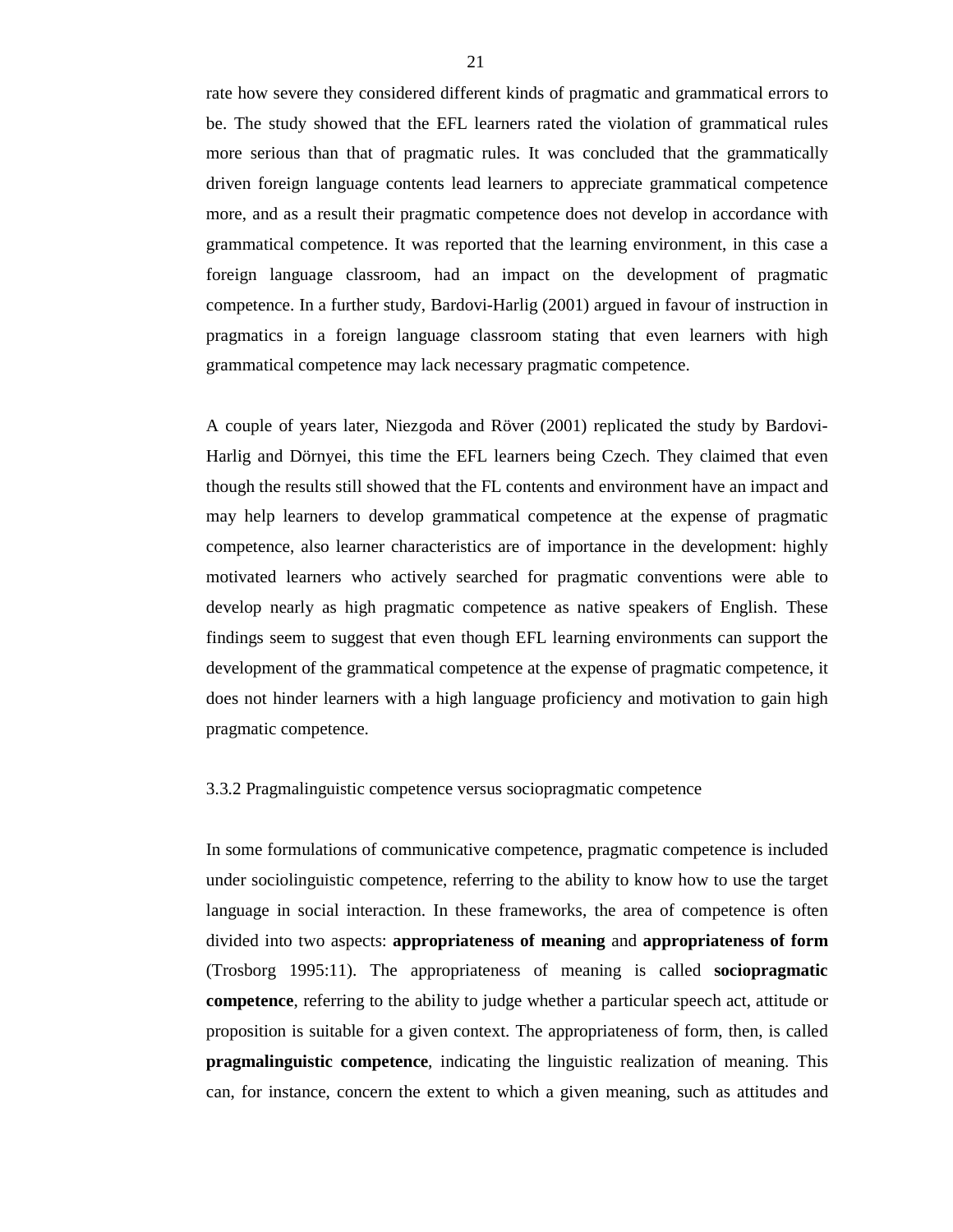propositions, are represented in a form which is suitable for a given sociolinguistic situation.

Research findings seem to suggest two conflicting patterns in the development of these competences: either pragmalinguistic competence precedes sociolinguistic compentence or vice versa. Research focusing on the development of pragmatic competence leaves us an incomplete picture of the nature of the relation between pragmalinguistic competence and sociopragmatic competence meaning that until further findings it is unclear how these patterns influence the teaching of pragmatic competence in class.

## 4 PRAGMATIC COMPETENCE IN THE CLASSROOM

In this chapter pragmatic competence is examined from a pedagogical perspective. First, grounds for instruction in pragmatics are offered to justify why pragmatics should be taught in class. Second, different methods that can be used in teaching pragmatic competence are considered. Furthermore, it is discussed which methods seem to have been the most successful according to recent studies. Third, a few specific areas of pragmatic competence are introduced, namely politeness, direct and indirect speech acts and pragmatic routines. These are some possible pragmatic principles for teachers to teach in class. Lastly, the impacts of EFL classroom setting to the teaching and the development of pragmatic competence are discussed.

#### 4.1 Grounds for instruction in pragmatics

A topic of interest in interlanguage pragmatics is whether pragmatic ability develops without pedagogical intervention. Do learners need instruction in pragmatics in class to gain pragmatic competence or does pragmatic competence develop naturally hand in hand with grammatical competence? It has been shown that even learners with a high grammatical proficiency may posses low pragmatic competence: they differ from native speakers in the production of speech acts, semantic formulas etc. (Bardovi-Harlig 2001: 14). A learner may produce grammatically complex and correct, but pragmatically inappropriate, utterances in their speech failing to understand illocutionary forces of specific speech acts (Niezgoda and Röver 2001: 65). Conversely, learners may be able to produce pragmatically appropriate utterances which still may contain grammatical errors. It has been argued that knowledge of pragmatic rules must be learned,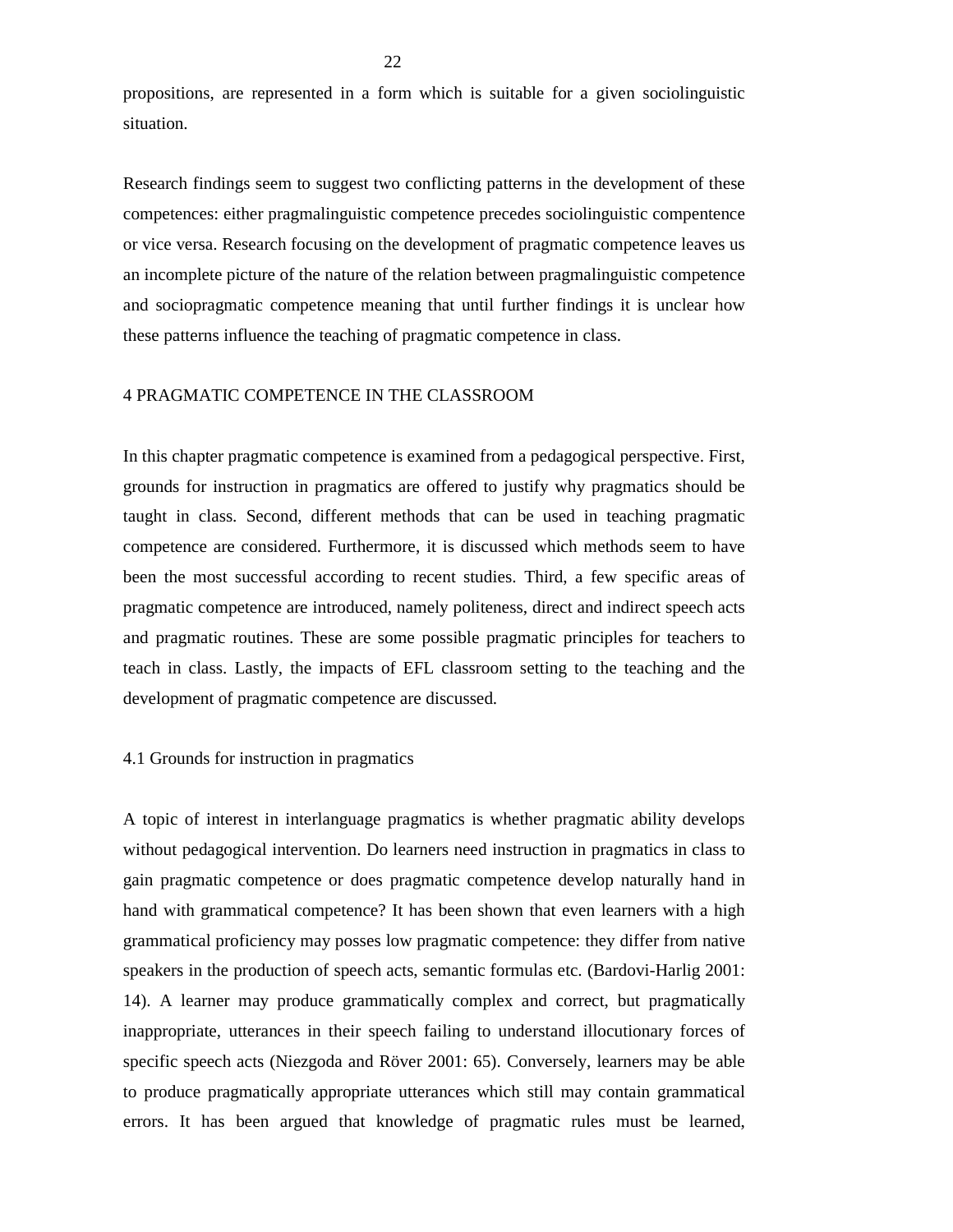represented and taught in the same way as the knowledge of formal aspects of the linguistic system, such as grammar, in order for learners to acquire pragmatic competence (Bialystok 1993: 44).

Empirical evidence shows that learners who do not receive specific instruction in pragmatics have noticeably different pragmatic systems than native speakers (Bardovi-Harlig 2001: 29). In the learning of pragmatics in the target language, attention must be paid to linguistic forms, functional meanings and contextual features (Schmidt 1993: 34-36). While incidental and implicit learning are both possible, noticing and consciously paying attention to the relevant features facilitates the learning of pragmatic rules. Simple exposure to appropriate input is unlikely to be sufficient for the acquisition of pragmatic competence, since learners do not necessarily recognize and understand the pragmatic functions of the input and for this reason fail to learn pragmatic rules of the target language. This suggests that in class attention to pragmatic features should be paid to in order for learners to gain pragmatic competence.

Notwithstanding the fact that instruction in pragmatics facilitates the acquisition of pragmatic competence, it is by all means not the only factor determining EFL pragmatic competence. Also the time spent in the target culture, language proficiency and transfer from L1 culture affect the development of pragmatic competence (Bardovi-Harlig 2001: 24-29). Learners who have spent longer periods of time in the target culture tend to use more speech acts favoured by native speakers, and in addition, show more sensitivity towards pragmatic infelicities. Since they have interacted on a daily basis with natives of the target culture, they have begun to place greater importance on knowing the pragmatic rules of the language understanding that there is more to communication than grammatically correct language use.

Furthermore, learners with a high language proficiency often value pragmatic skills more than learners of a lower language proficiency (Hassall 2008: 77-79). The reason for this lies behind learners' cognitive abilities: language learners cannot perform utterances automatically and unconsciously like native speakers, but producing utterances demands a good deal of conscious effort. Thus learners with a low language proficiency are unable to pay much attention to pragmatics, as it takes such an effort to produce a grammatically correct sentence that thinking about pragmatics would lead to a cognitive overload. Consequently, learners with a high language proficiency are able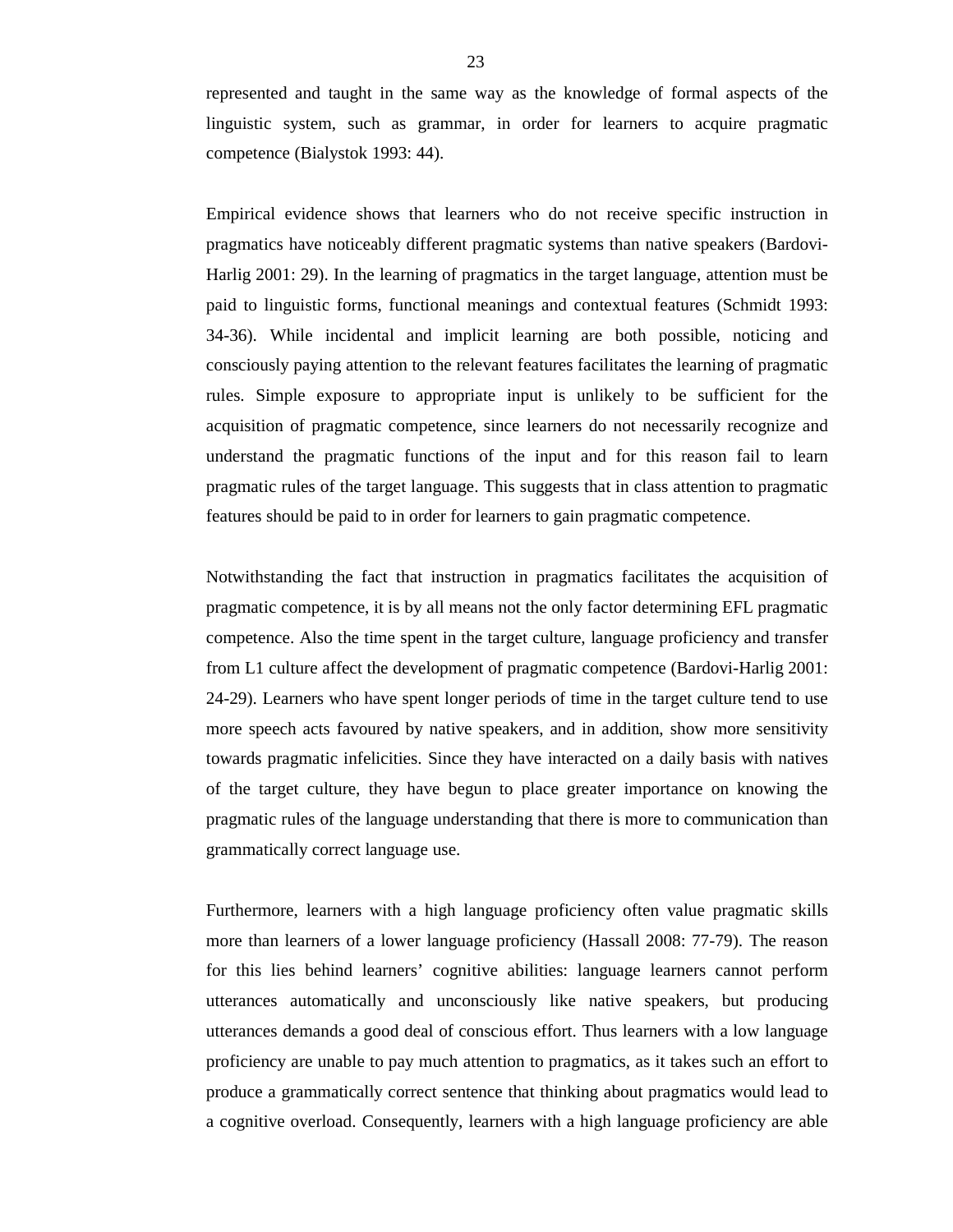to produce at least low-level sentences unconsciously, which frees up more processing capacity to be devoted to thinking about pragmatics. Also transfer from L1 culture can either hinder or facilitate gaining pragmatic ability (Bardovi-Harlig 2001: 29). The influence from L1 culture can be negative or positive, depending on how similar or different the home culture is from the target culture.

Although pedagogical intervention is only one factor in the development of pragmatic competence, it is of high importance especially for EFL learners, who do not receive daily exposure to the target language (Bardovi-Harlig 2001: 28). As the empirical evidence shows, instruction in pragmatics is valuable in class, and without it EFL learners do not necessarily acquire pragmatic competence.

#### 4.2 Teaching pragmatics

Not many studies have yet been conducted on what the best way to teach pragmatics is. A great deal of pragmatic knowledge is part of speakers' implicit knowledge and cannot be clearly explained, which sometimes makes the teaching of pragmatic competence challenging (Schmidt 1993: 23). However, studies have shown that instruction in pragmatics has a positive effect on the development of pragmatic competence, and students receiving any kind of instruction outperform those not receiving instructions at all (e.g. Bardovi-Harlig 2001; Rose and Kwai-fun 2001; Takahashi 2001). Even though any kind of instruction is beneficial, the studies suggest that learners receiving deductive / explicit instruction outperform learners receiving inductive / implicit instruction (e.g. Takahashi 2001; Rose and Kwai-fun 2001; Tateyama 2001; Schmidt 1993). It has also been argued that form-focused instruction, for example formcomparison and form-search, facilitate the learning of pragmatic competence (Takahashi 2001: 173). It was, in fact, found that meaning-focused input was less effective than explicit, form focused information.

The availability of relevant input in class is of importance when teaching pragmatics (Bardovi-Harlig 2001: 24-25). However, input in the form of simple exposure to positive evidence is not enough to help learners to develop pragmatic competence (Takahashi 2001: 171-199). While incidental learning is possible and happens to a certain level, directing students' attention to relevant features in the input is highly facilitative in gaining pragmatic competence (Kasper and Blum-Kulka 1993: 19). It has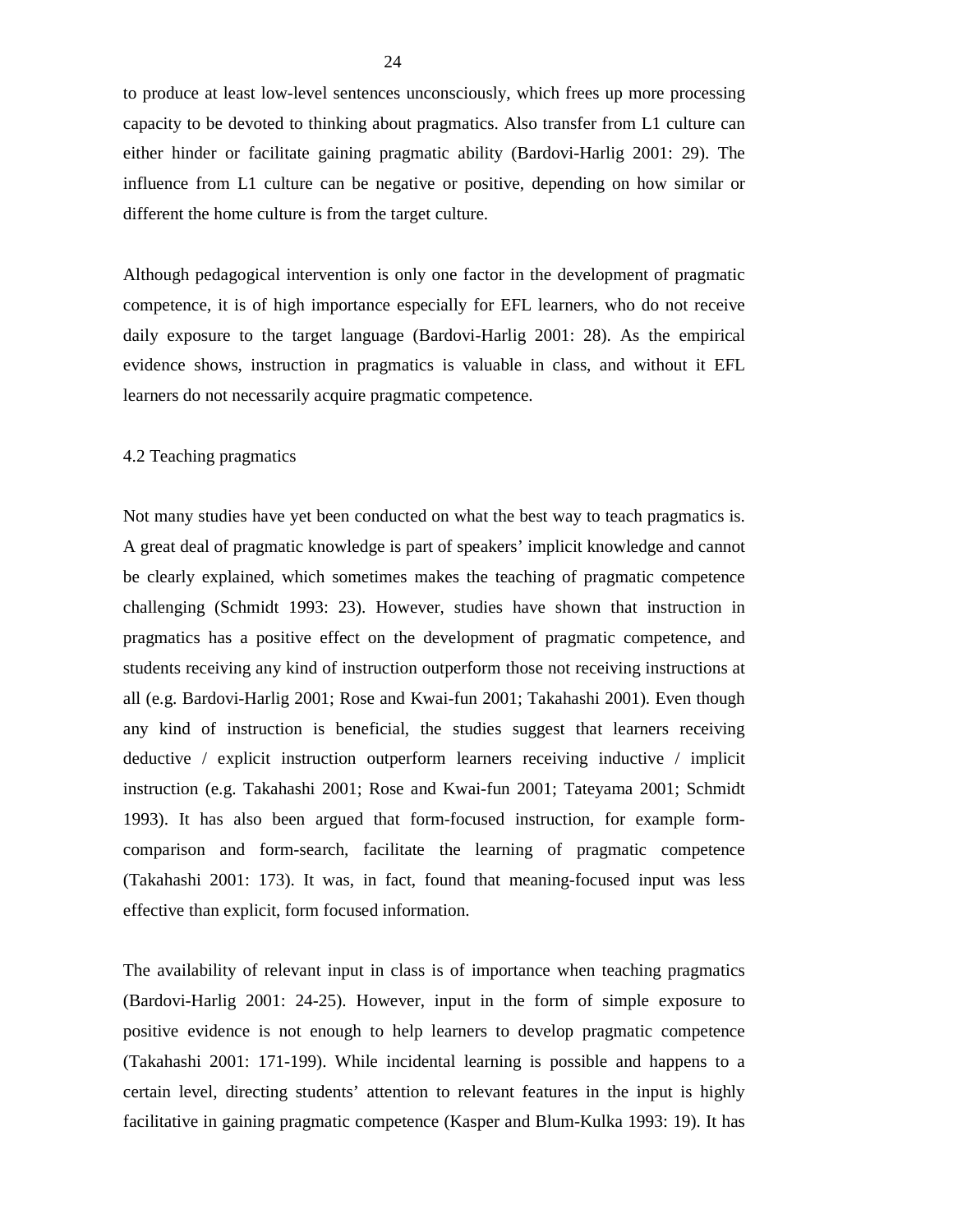been argued by Takahashi (2001: 171-199) that input should be enhanced in order to capture learners' attention. Input enhancement facilitates the development of pragmatic competence by directing learners' attention to pragmatic rules of the language. It can mean some form of corrective feedback with or without metalinguistic information, visual or textual modification, such as using bold or italic face, or task manipulation, which directs learners to notice target structures i.e. using focus on form methods.

According to Takahashi (2001: 171-199) the target pragmatic features were most effectively learned when a relatively high degree of input enhancement in class was combined with explicit metapragmatic information. In general, it was found that providing metapragmatic information is most probable to advance learners' pragmatic competence. Metapragmatic information means helping the learner to become aware of the target language pragmatic features, it can happen either explicitly or implicitly. Also another study has (Schmidt 1993: 21-42) argued in favour of awareness raising techniques in teaching pragmatic competence. It was stressed that it is very unlikely that learners incidentally and implicitly learn target language features. According to the study "linguistic forms can serve as intake for language learning only if they are noticed by learners" (Schmidt 1993: 27), and consequently, there is evidence that a relationship exists between what learners notice and understand about target language pragmatics and what they learn.

In conclusion, it can be presumed that in order to most efficiently advance learners pragmatic competence, some kind of explicit instruction needs to be provided in the classroom. While also implicit learning is possible, input enhancing combined with explicit, awareness raising teaching seems to facilitate the learning of pragmatic competence the most.

## 4.3 Teachable pragmatic principles

Since there are numerous pragmatic rules to teach, from presupposition and deixis to speech acts, it is not relevant, considering the design of the present study, to examine all the possible pragmatic components. Therefore, I have chosen three items which to discuss and which are studied in the present study: politeness, sarcasm and irony and pragmatic routines. These items were chosen because they all require pragmatic competence to be successfully used in interaction.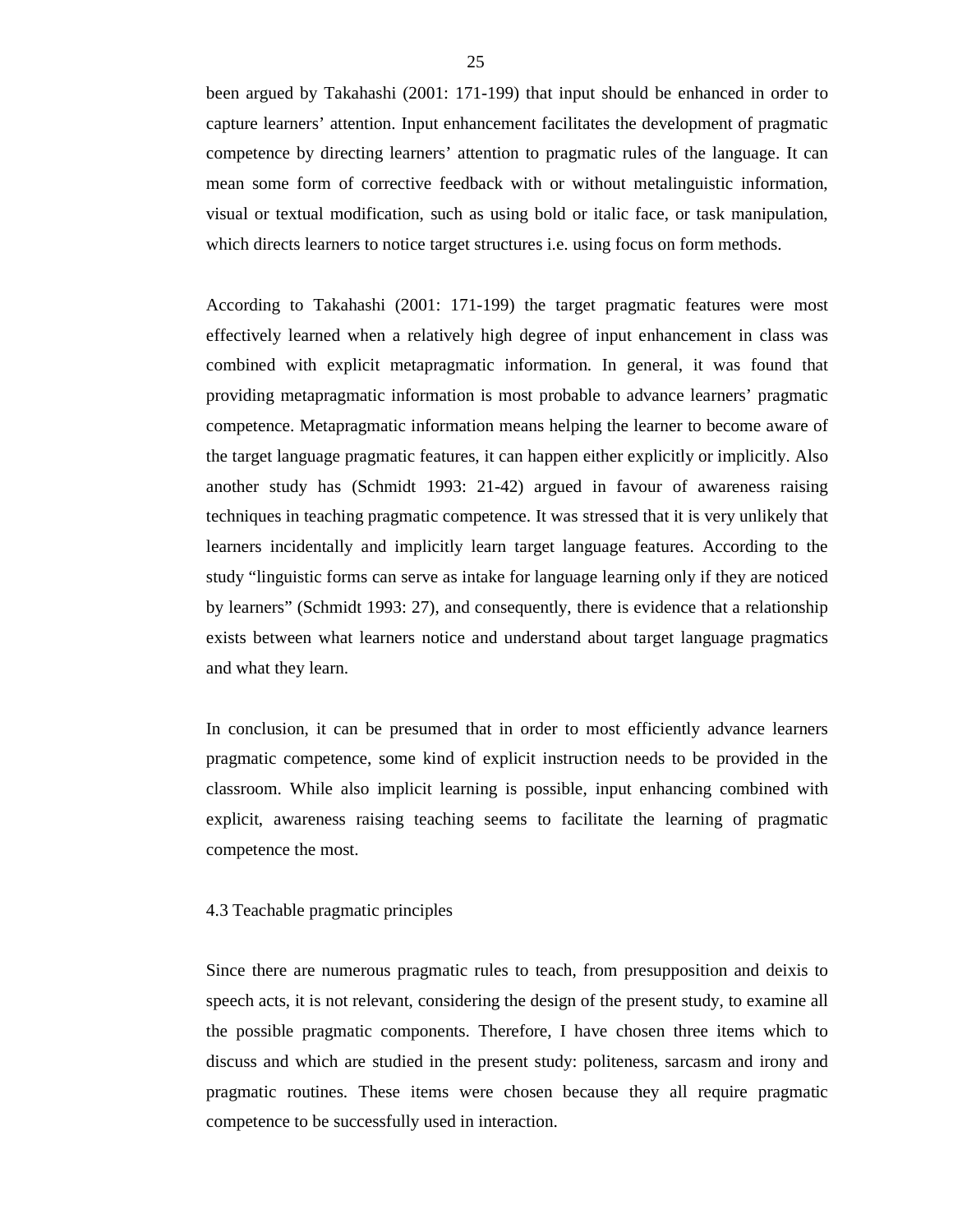4.3.1 Politeness

Politeness is a term that has proven to be extremely hard to find an all-encompassing definition for. Not only does polite behaviour and language vary from culture to culture, but the rules of politeness are also highly complex and context-based within the same culture (Lakoff 2005: 1). Politeness seems to be more than just preferring indirectness over directness; it is something intrinsic and often an unmarked part of communication. In everyday communication, when people face the choice between clarity and politeness, they most often prefer the latter one; being polite is more important than clarity leading to opt to form roundabout forms. As far as language learning is considered, studies imply that transfer from the mother language often foreshadows the way learners formulate polite utterances in the target language (Abrahamsson 2003: 243). For this reason learners often try and form polite utterance according to the rules of their mother tongue, and as the concept of politeness varies from culture to culture, this might lead learners to form impolite and rude utterance without them even realising it.

Most of us are used to being taught formulaic forms of politeness, such as *please, excuse me* and *thank you*. As these are fundamental parts of polite language use, they are often under discussion in EFL classrooms. Yet there is more to politeness. In the field of pragmatics, politeness has been widely studied, since polite language often involves euphemisms and roundabout forms meaning that the message the speaker is trying to convey is often highly dependable on the context in question. Polite language often means breaking the co-operative principle by violating or flouting a maxim (see section 2.2.1) (Goatly 2012: 228). A speaker is violating the maxim when he or she deliberately hides a breach of a maxim from the hearer, as in the following example:

> A: *Does your dog bite?* B: *No. (A bends down to stroke the dog and gets bitten)* A: *I thought you said your dog didn't bite.* B: *It's not my dog*. (Goatly 2012: 229)

In the example, the maxim of quality is not strictly broken, as B says something that he or she believes is true about his or her own dog, but does not reveal that he or she is not the owner of the dog in question. Flouting a maxim, then, means an overt breaking a maxim. When a teenage girl announces that *my brother's a real bitch* she does not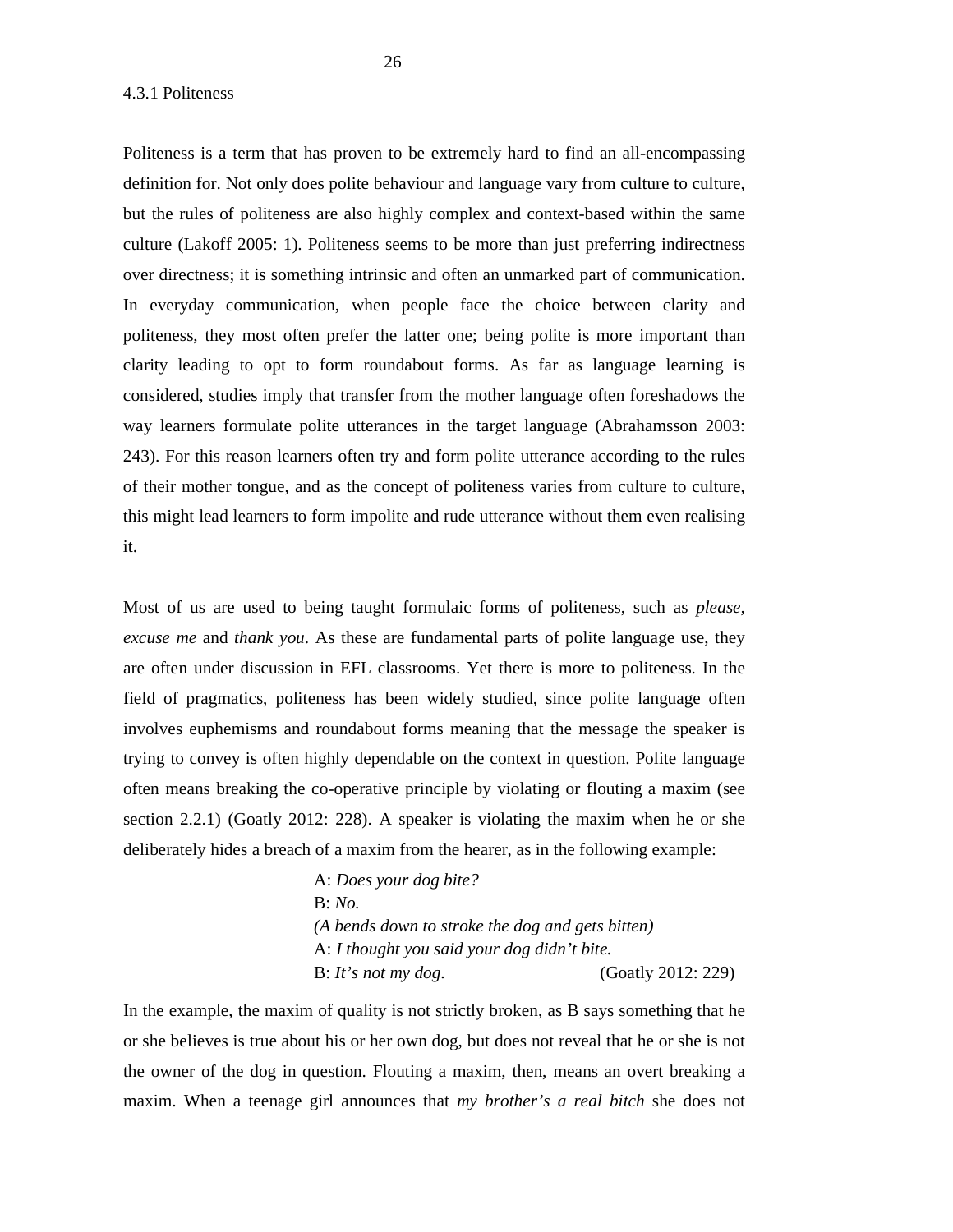expect the hearer to think her brother is a female dog, but to understand that the father has done something to make his daughter angry (Goatly 2012: 229).

Leech (1983: 104-138) introduces a number of politeness maxisms: tact, generosity, modesty, agreement and sympathy maxim. He further notes that politeness often occurs between two participants in a conversation, which can be called *self* and *other,* which is essential to bear in mind when examining the maxims. Firstly, we have **the tact maxim** which means minimizing the expression of beliefs which imply cost to other and maximising the expressions of beliefs that imply benefit to other. Basically, it means using indirect, as tactful forms in utterances as possible, for instance, *Could you please five me that book*, instead of *Give me that book*. The tact maxim is probably the one that is most salient for language learners, since it is about basic mitigation of utterance. Secondly, there is **the generosity maxim** suggesting minimizing the expressions of beliefs that imply benefit to self and maximize the expressions of beliefs that imply cost to self. For example, *Could I borrow your bicycle* is more polite an utterance than *You can lend me your bicycle*. Thirdly then, **the approbation maxim** (also so called "**flattery maxim**") indicating the minimization of expressions of beliefs that imply dispraise for other and maximization of the expressions of beliefs that imply praise of self. According to this maxim, one should avoid saying unpleasant things about other people, for instance, we should say *Thank you for the delicious cake you baked*, even though the cake has not been that tasty.

Fourthly, **the maxim of modesty** meaning that one should minimize the expressions of beliefs that imply praise of self and maximize the expressions of beliefs that imply dispraise of self. For example, I you make a mistake it is perfectly fine to utter *How stupid of me*. But for another person to say *How stupid of you*, when you make a mistake, is highly impolite. One should also minimize praise of self, for example saying *How clever of me!* breaks against the modesty maxims, whereas it is polite to say to another person *How clever of you!*, when they have succeeded. Fifthly, there is **the agreement maxim** suggesting minimizing the expressions of beliefs that imply disagreement between self and other and maximizing the expressions of belief that imply agreement between self and other. Basically, it means that agreeing with someone even vaguely is more polite than directly disagree. And lastly we have **the sympathy maxim** that indicates minimizing the expressions of beliefs that imply antipathy between self and other and maximizing the expressions of beliefs that imply sympathy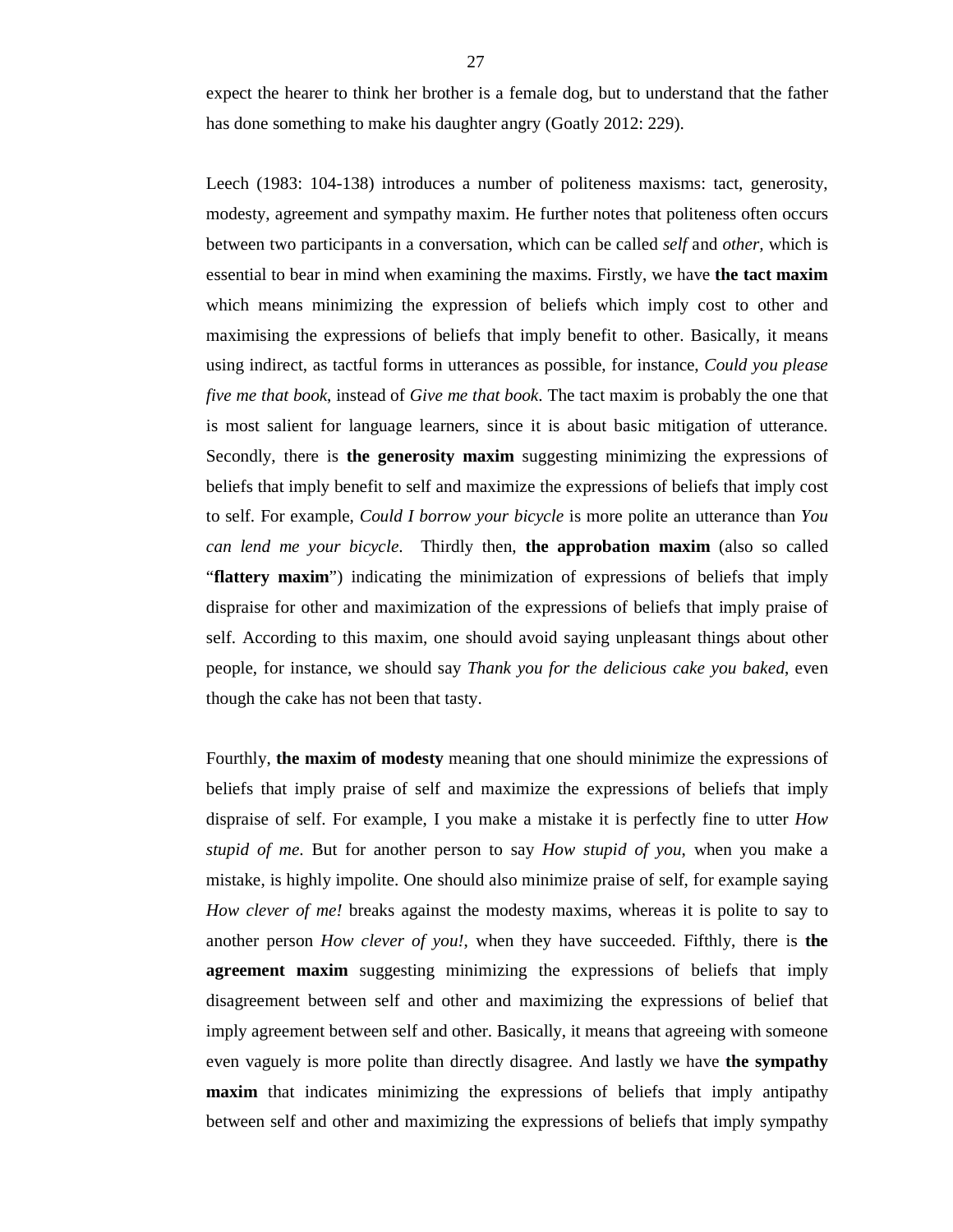between self and other. This refers to expressing believes which are negative with regard to the hearer, for instance, *I'm sorry to hear your dog died*.

One of the first and most influential theories of politeness in pragmatics was launched by Levinson and Brown (1987). The politeness theory is based on the assumption that an individual's self-esteem motivates strategies of politeness. According to Brown and Levinson, every adult person has a **face**: "the public self-image that every member wants to claim for himself" (Brown and Levinson 1987: 61). The concept of face can be divided into **negative** and **positive face**. Negative face refers to "the basic claim to territories, personal preserves, rights to non-distraction i.e. freedom of action and freedom from imposition", whereas positive face is "the positive consistent self-image or personality claimed by interactants". It was argued by Brown and Levinson that the concept of face is universal meaning that certain kinds of acts intrinsically threaten face; these acts are called **face-threatening acts** (Brown and Levinson 1987:65-71). The acts can threaten either the positive or the negative face of the interactant and politeness in interaction is based on avoiding these face-threatening acts.

The politeness theory has also been widely criticized. It has, for instance, been argued that it is idealised assuming that there is a so called model speaker whose intentions are stable and formulated before interaction, thus viewing politeness as a stable product (Mills 2003: 89-116). Whereas a more process-oriented model of analysis should be used in which interaction and participants' intentions, and consequently the forms of politeness used, are negotiated throughout the interaction and depended on the context, such as community of practice.

Notwithstanding the theory or model behind politeness the fact is that polite language is not something we are born with, it must be acquired (Watts 2003: 9). This indicates that when learning a foreign language, the forms of politeness must be taught to learners in order for them to be able to formulate polite language in the target language. It can be claimed that polite language and behaviour is fundamental to how we communicate with each: they are at the heart of social interaction (Watts 2003: 29). For learners to succeed in communication it is salient that polite language use is paid attention to in EFL classrooms.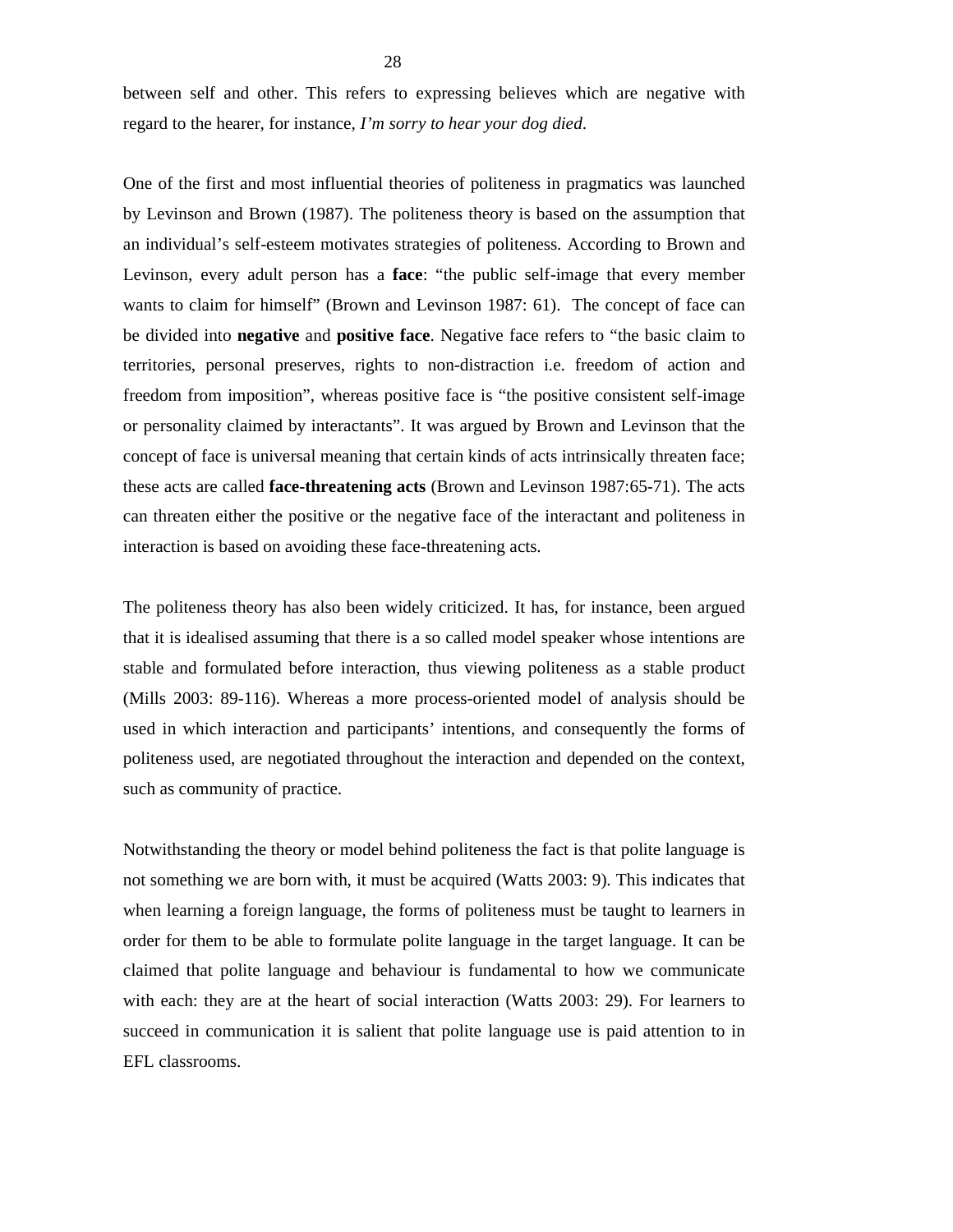### 4.3.2 Sarcasm and irony

The terms sarcasm and irony are closely related and often mixed and used as synonyms in everyday communication. Yet there is a difference: according to *Oxford Advanced Learner's Dictionary* (2007: 1345) sarcasm is "a way of using words that are the opposite of what you mean in order to be unpleasant to somebody or to make fun of them", whereas irony means "the amusing or strange aspect of a situation that is very different from what you expect" (Oxford Advanced Learner's Dictionary 2007: 822). What is similar to both of them, though, is that they are created through conversational implicature (see section 2.2.1), which means that the meaning of the utterance is highly dependent on the context and the meaning that the speaker wants to convey is beyond the literal meaning of the utterance. Language is often used in an ambiguous or incongruent way to create humorous implicature in the given situation (Goatly 2012: 21-23). The listener has to interpret the meaning by using clues from context and nonverbal communication to understand the humour.

Humour, in this case sarcasm and irony, fails if the listener is not able to understand the underlying meaning of the humorous utterance. Language learners tend to opt for the literal meaning of the utterance which can lead to a failure to understand the humour. Furthermore, humour is linked to politeness in the sense that a failure to understand it may threaten the positive face of the teller (see previous section 4.3.1) (Goatly 2012: 244-245). Consequently, since the joke is not understood, the hearer may respond to the humorous utterance by an impolite way threatening now the negative face of the hearer. Moreover, when humour fails, it may mean that the whole communicative situation is met with a failure. For this reason, language learners should be made aware of the basic rules of humour in language use.

## 4.3.3 Pragmatic routines

One aspect of pragmatic competence is mastering pragmatic conversational routines. Some researches place pragmatic routines under the study of vocabulary and under **"institutionalised utterances"** offered by the lexical approach. According to the lexical approach, we use institutionalised utterances that express pragmatic meaning in communication (Lewis 1997: 257). In this sense, it might be said that institutionalised utterances serve the same purpose in communication as pragmatic routines. In the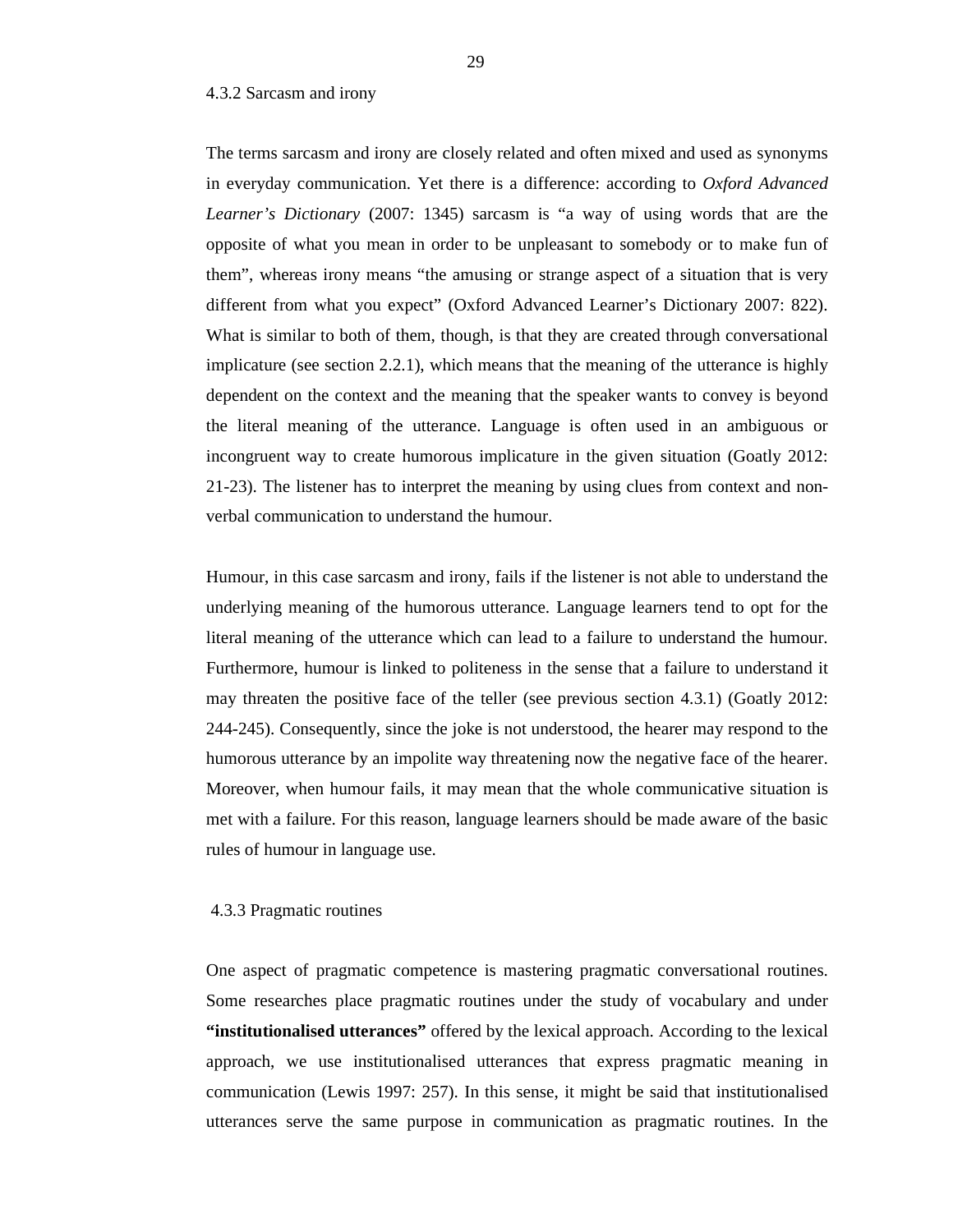present study, pragmatic routines and their meaningfulness are categorised under the study of pragmatics instead of the study of vocabulary.

It was argued by Coulmas (1981) that pragmatics should concentrate more on the dynamics of routinized speech, since in communication speakers frequently make use of expressions which have proved to be functionally appropriate. As Coulmas observed, every society has its standardized communication situations in which speakers react in an automatic manner, often using pragmatic idioms. Coulmas (1981: 3) defined routine as "a regular course of procedure; a more or less mechanical or unvarying performance of certain acts or duties", emphasizing that as far as pragmatics is concerned, routines concern communicative functions and co-operative practice in communication. Pragmatic routines, thus, are a means of guiding learners' normal participation in social interaction.

Interlanguage pragmatics has not yet paid much attention to pragmatic routines in research. Yet in everyday conversations we are often so used to using lexicalized metaphors, phrasal compounds and speech acts that we have lost an awareness of the meanings of their parts (Goatly 2012: 195-196). For a language learner it might be unclear how to respond naturally to a greeting or how to minimize an apology or a helpful gesture, since native speakers of the target language often use institutionalized pragmatic routines in conversation in these situations. In everyday life speakers often meet communicative situations where adjacency pairs, that is, pairs of speech acts, e.g. greeting-greeting or offer-acceptance, are used (Goatly 2012: 218). These pairs are adjacent in the sense that they are uttered by different persons, ordered as first and second parts and categorized so that a particular first part requires a particular second or range of second parts for a response. For instance, if a speaker utters an apology for accidentally pushing an other person, the other speaker is supposed to offer a minimisation, such as *it's okay, no harm done,* not something else such as an accusation or a greeting. It is of importance to a language learner to learn to use pragmatic routines in order to maintain fluency in communication, since pragmatic routines are frequently used, idiomatic language that serve a purpose of keeping communication smooth and uncomplicated.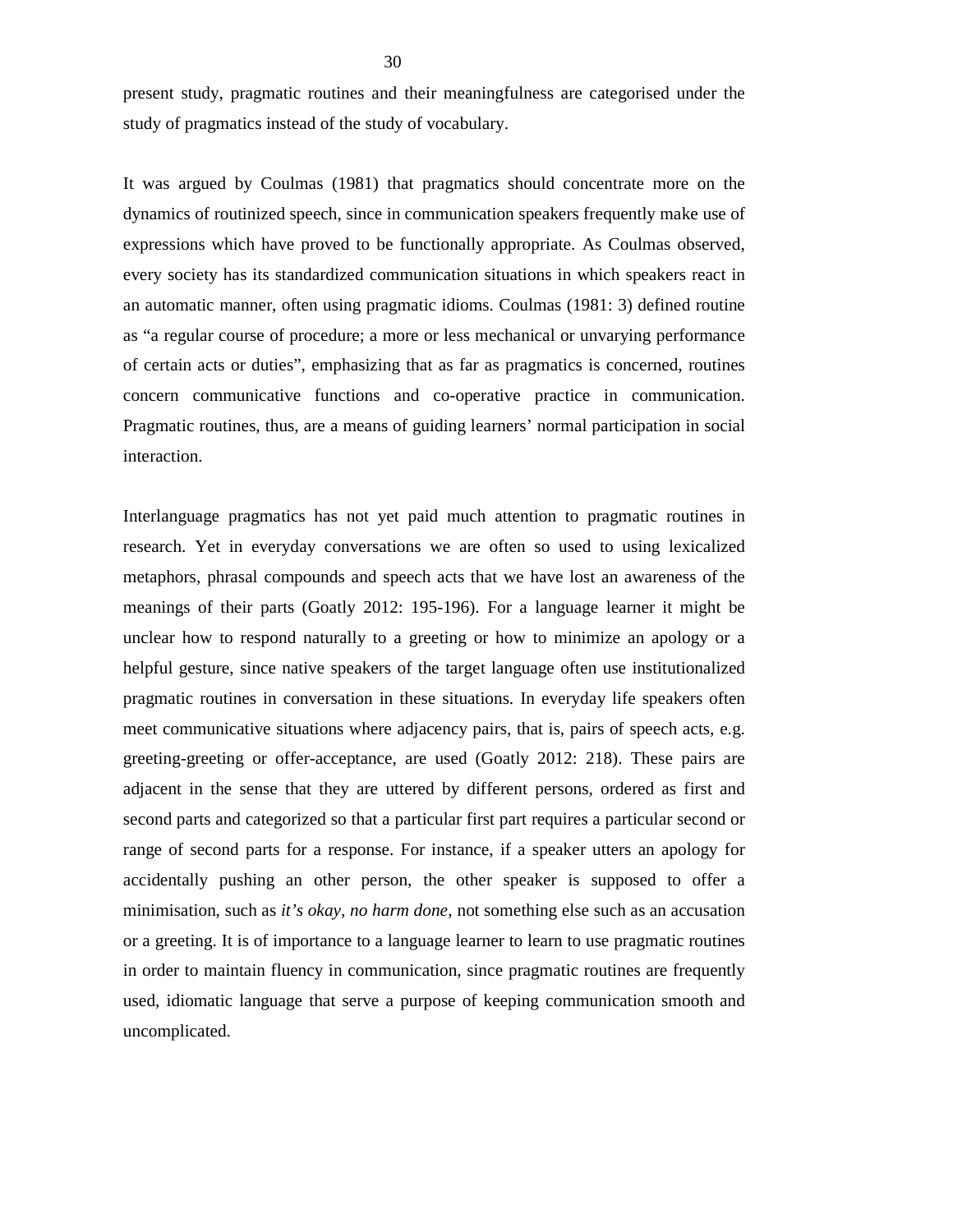## 4.4 Pragmatic competence in the EFL classroom

It is generally acknowledged that the learning environment influences the rate and outcome of learning, as is the case when comparing ESL and ELF learners, the EFL learning environment being the setting of the present study. Living in the target language culture offers ESL learners countless daily interactions that considerably enhance their awareness of the various ways of communication in the target culture, which in turn promotes the development of pragmatic competence. For an EFL learner the classroom may be the only available setting where he or she is able to familiarize him or her with the target language and its customs and habits (Eslami and Eslami-Rasekh 2008: 193). For EFL learners, the classroom setting is likely to be the only available place to actually produce the language, in writing as well as in speaking. Furthermore, large classes and limited contact hours may act as obstacles to the development of pragmatic competence. Therefore, it is of special importance for EFL teachers to make an effort to give instruction in pragmatics in the classroom to ensure the optimal conditions for facilitating the development of learners' pragmatic competence.

It has been argued that since EFL materials and classes tend to emphasize micro-level grammatical accuracy, learners often develop grammatical competence without the concomitant pragmatic competence (Bardovi-Harlig and Dörnyei 1998: 253-255). The focus in EFL classes is often on grammar instead of pragmatics or other communicative aspects, most of the content in class being greatly test-driven. As a result, according to the study by Bardovi-Harlig and Dörnyei (1998: 13-32) (see section 3.3.1) EFL learners place greater importance on grammatical errors in communication, ignoring pragmatic failures more lightly. As the pedagogical emphasis in an EFLclass is often on grammatical competence, it may lead learners to think that grammar is a priority in language learning and they, therefore, sometimes aim to develop their linguistic competence at the expense of other competences.

EFL contexts do not seem to provide learners with sufficient access to appropriate input notwithstanding the fact that the overall outcome of studies point out that instruction in pragmatics is particularly relevant for EFL learners (Alcón-Soler and Martínez-Flor 2008: 3-21). It is claimed that without pragmatic focus, EFL teaching raises learners' metalinguistic awareness but does not support the development of metapragmatic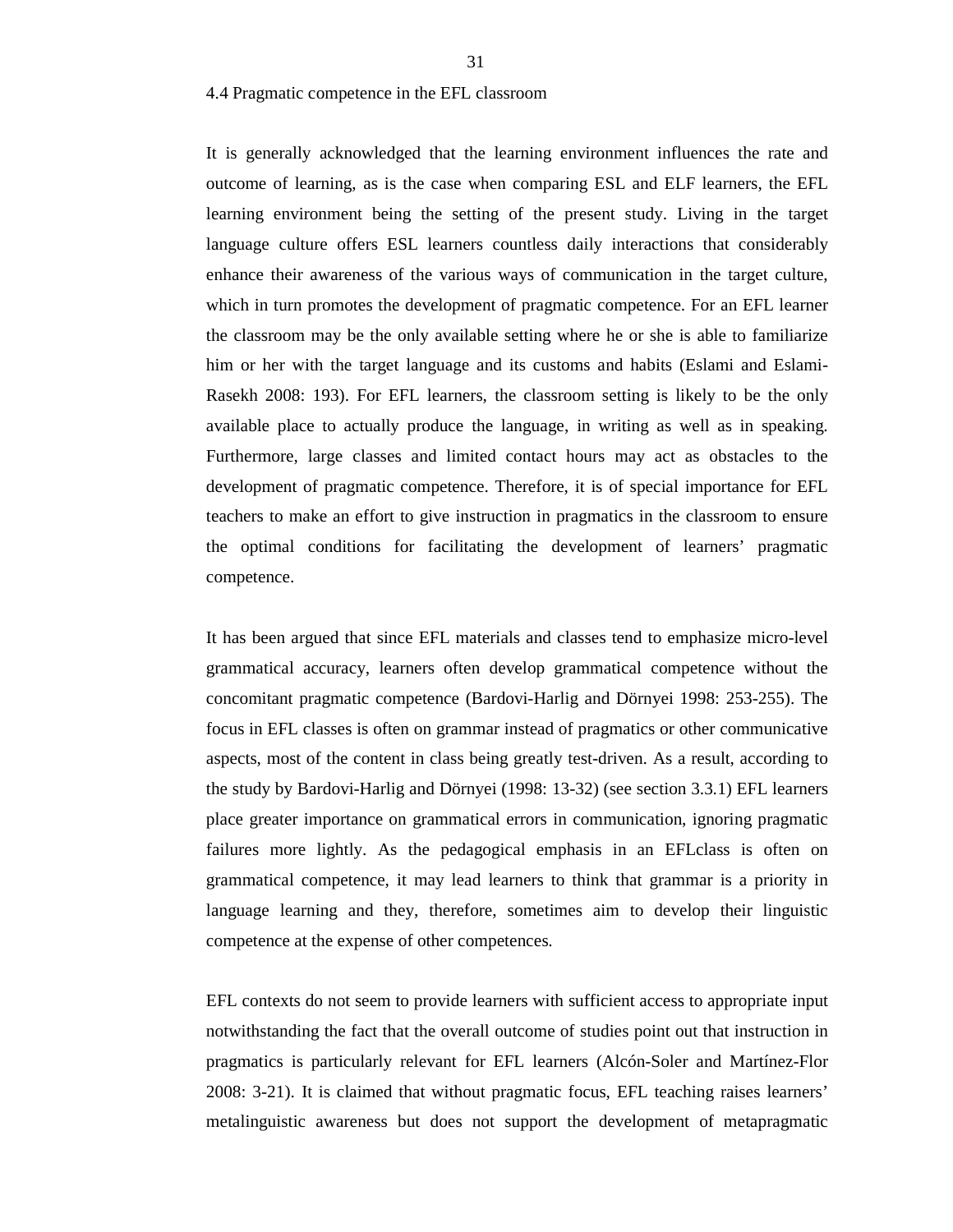consciousness, resulting in learners often being incapable of distinguishing between what is appropriate in a given context (Eslami and Eslami-Rasekh 2008: 178-197). By the same token, EFL teaching materials cannot always be counted as reliable sources of pragmatic input, and are, therefore, improbable to result in pragmatic development (Eslami and Eslami-Rasekh 2008: 178-197).

# 5 THE PRESENT STUDY

The following chapter presents the research procedures of the present study, first starting with a discussion of the aims of the study together with the actual research questions. Second, the methodological choices of the study are explored and the principles and advantages of the method are considered. Third, the process of collecting the data is presented, followed by a discussion of the method for analyzing the data. Finally, the participants of the present study are introduced.

#### 5.1 Motivating the study and research questions

The aim of the present study is to examine teachers' notions on pragmatic competence. A notion can be defined as "an idea, a belief or an understanding of something" (*Oxford Advanced Learner's Dictionary* 2007: 1039). The purpose is to find out how teachers define the ambiguous and complex concept of pragmatic competence from their own personal point of view, what they consider their role, as well as learners' role, to be in the acquisition of it and how they experience teaching and evaluating it. As the present study is a descriptive study, the emphasis is on describing the personal experiences of the teachers.

Previous research on pragmatic competence has mainly focused on learners' production on pragmatic principles or learners' pragmatic comprehension, leaving teachers as the less studied group in learners' acquisition of pragmatic competence (Kasper and Rose 2001: 243). Curiously, even though interlanguage pragmatics has gained increased interest in the field of language learning and teaching, the role of the teachers seems to have been forgotten. Whereas learners' ability to acquire pragmatic competence, produce and comprehend pragmatic principles have received interest as subjects of research, teachers' knowledge of pragmatic competence and their ability to teach pragmatic principles have been somewhat neglected. It has been argued that if teachers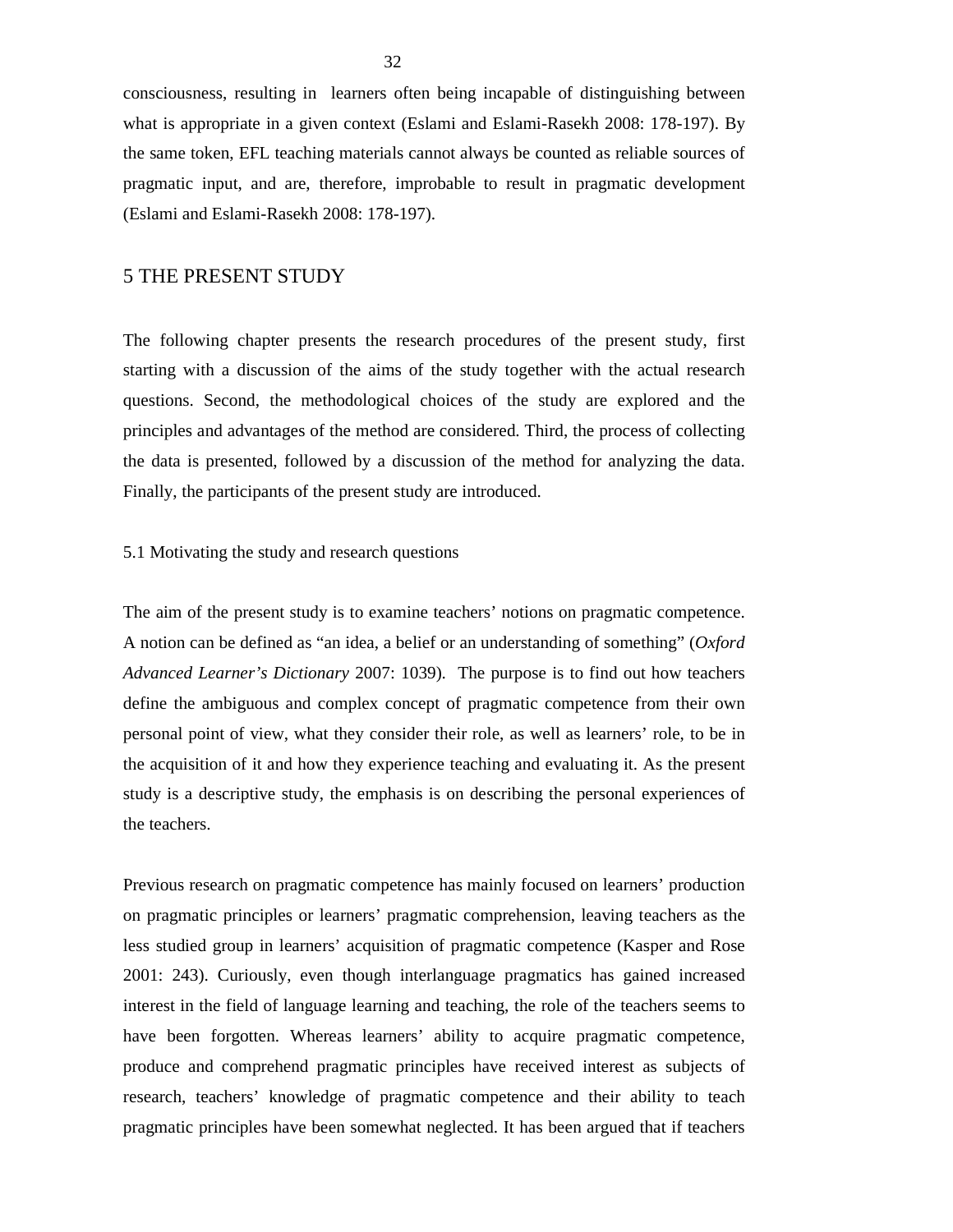do not have tools to teach pragmatic principles, or only have materials that remain largely on the level of theory, they will not necessarily be able to help learners to gain pragmatic competence (Cohen 2012: 34). For this reason, the present study examines the acquisition of pragmatic competence from the viewpoint of the teachers. The aim is to discover how teachers experience their role in helping learners to acquire pragmatic competence and what means, if any at all, they have to teach pragmatic principles.

In research on the teaching of pragmatic principles, attempts have been made to find out if pragmatic competence is teachable, if there are grounds for instruction in pragmatics and if some methods of teaching pragmatics are more efficient than others (Kasper and Rose, 2001: 249-264). Thus far, answers gained form the studies have been mixed. Firstly, because pragmatic competence refers to the capability of mapping form, meaning, function and context all together, this meaning that teaching of it cannot be tied to a specific form, it has been questioned whether pragmatic principles are teachable at all. Some principles seem to be teachable whereas others are not. Secondly, in the research on the benefits of instruction in pragmatics, there is evidence that support the view that learners receiving any instruction outperform those not getting instruction at all in pragmatics (e.g. Bardovi-Harlig 2001; Rose and Kwai-fun 2001; Takahashi 2001). Thirdly, as far as methods of teaching are concerned, the research has concentrated on the debate between explicit and implicit instruction. Even though most studies have shown that explicit instruction seems to benefit learners most, some evidence supporting implicit instruction can also be found (e.g. Takahashi 2001; Rose and Kwai-fun 2001; Tateyama 2001; Schmidt 1993). The present study will seek to discover answers to the same kinds of questions as the previous research, but from the viewpoint of teachers instead of learners. In this way, the present study can bring something new to the field of pragmatics.

The specific research questions which the present study will seek to answer are:

- 1. What the teachers think pragmatic competence to be?
- 2. What learner characteristic the teachers believe to influence learners' learning of pragmatic competence?
- 3. What is the role of the teacher in learners' learning of pragmatic competence?
- 4a. What the teachers think there is to teach about pragmatic principles?
- 4b. How to teach these then?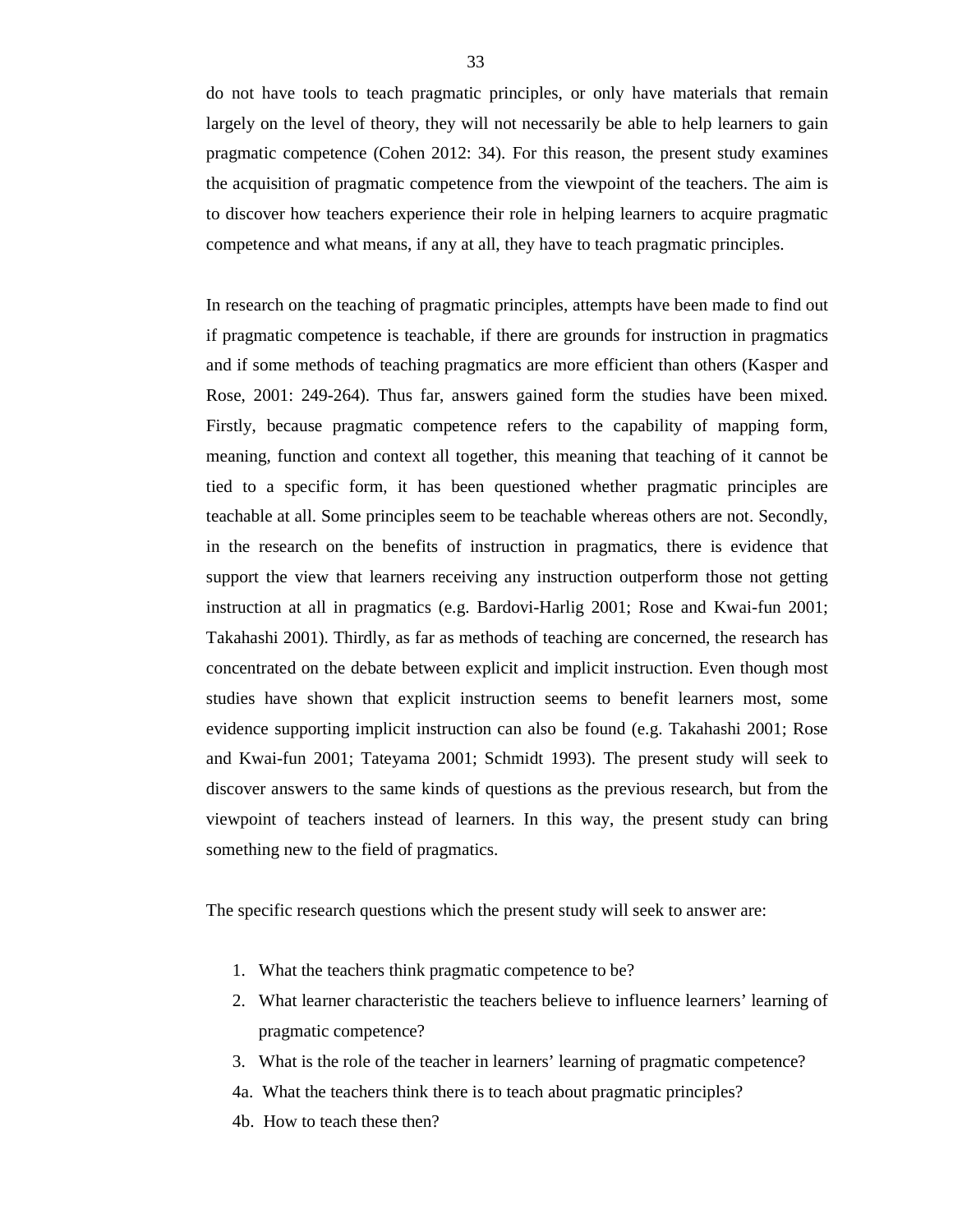5. What is the role of evaluation in the learning of pragmatic competence according to the teachers?

These questions will be answered by collecting data with the help of semi-structured interviews (see Appendices 1 and 2). Six teachers were interviewed: the interviews were recorded, transcribed and analyzed for their content. When analysing the content, the purpose was to discover common themes concerning the research questions. While the present study is descriptive by its nature, it can also be characterised as a qualitative study, due to the small number of participants and choice of methodology. In the following sections, the methodology and data processing as well as the participants are discussed in detail.

### 5.2 Choice of methodology

The study can be characterized as descriptive qualitative research. A descriptive research aims to discover *what* is happening, instead of explaining *why* something happens, as is the case with hypothesis-testing research (Coolican 2004: 7-8). Whereas hypothesis-testing research tests hypotheses, the purpose of a descriptive study is to gather data about "what is happening out there". The descriptive research design can be used both in quantitative and qualitative research and it can take many forms. Qualitative data collected by using semi-structured interviews, as was done in the present study, is one example of conducting descriptive qualitative research (Silverman 2005: 45).

Qualitative research serves as a suitable method for the present study since the purpose is to understand and describe participants' views, which is typical of qualitative research (Tuomi and Sarajärvi 2009: 95-96). In qualitative research, it is believed that the reality is subjective: the reality is socially constructed and everyone experiences it subjectively in their own way (Hirsjärvi and Hurme 2000: 22-27). Qualitative study often examines the participants' own experiences and meanings they make of these experiences (Patton 2002: 33). In addition, qualitative research design is appropriate because these kinds of designs often tend to work with a smaller number of cases in this way receiving more profound answers (Silverman 2005: 9), as is the purpose of the present study. Conducting a qualitative research is often an ongoing process: it cannot be presented by a linear model, as the different phases of the research, for instance writing literature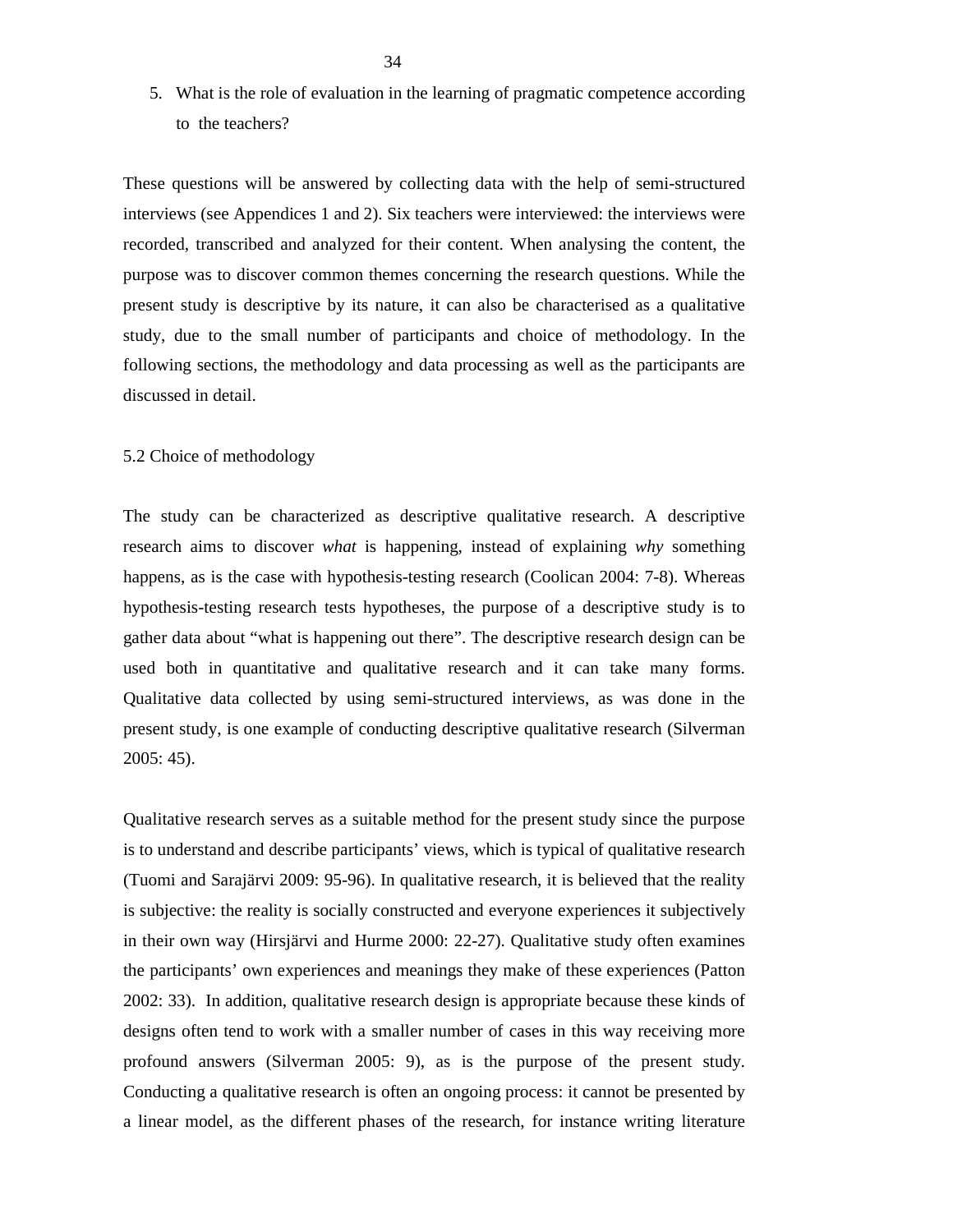review, elaborating and refocusing research question, collecting data and analysing it, are often going on simultaneously (Maxwell 2005: 2). This suits the present study well giving it greater freedom and flexibility in conducting the actual study.

The philosophical view of science behind the research design is called existentialistphenomenological-hermeneutic philosophy. All qualitative research is inherently based on this philosophy (Metsämuuronen 2008: 13-15). The philosophy is a countermovement to positivism which assumes that the only things worth studying are those that can be observed and measured (Coolican 2004: 220-221). Thus, positivists rely on quantitative research claiming that only statistical data can be of scientific value. According to positivism, there is one single concrete reality, which is the same to all people. Whereas, in qualitative research, most researchers take a constructivist view of knowledge, assuming that every person has a unique construction of the reality, and pointing out that the results do not need to be presented statistically in order to be scientifically significant. The present study is based on the view of constructivism, suggesting that every participant has a slightly different perception of the subject matter and finding out these perceptions and describing them can produce interesting data concerning the role of pragmatic competence in EFL teaching.

### 5.3 Data collection

For the present study a method of interviewing was chosen for data collecting. A semistructured individual interview served as a feasible method for collecting the data since the purpose of the interviews was to explore themes. Usually, when analysing data collected by a semi-structured interview, the purpose is to find themes that describe the topic in question (Metsämuuronen 2008: 41), as was done in the present study. For this reason semi-structured interviews are often simply called theme interviews. Theme interviews lack the strict order and form of structured interviews giving more freedom to the interviewer, still keeping the focus on the themes chosen for the interview (Hirsjärvi and Hurme 2000: 48). In the interviews, carefully worded open-ended questions were asked allowing the participants the opportunity to respond in their own words and express their personal perspectives. In the answers, different themes were looked for and analysed. One of the strengths of semi-structured interview is its flexibility (Tuomi and Sarajärvi 2009: 73), which allows the participants freely to express their feelings still keeping the focus of the interview within a particular subject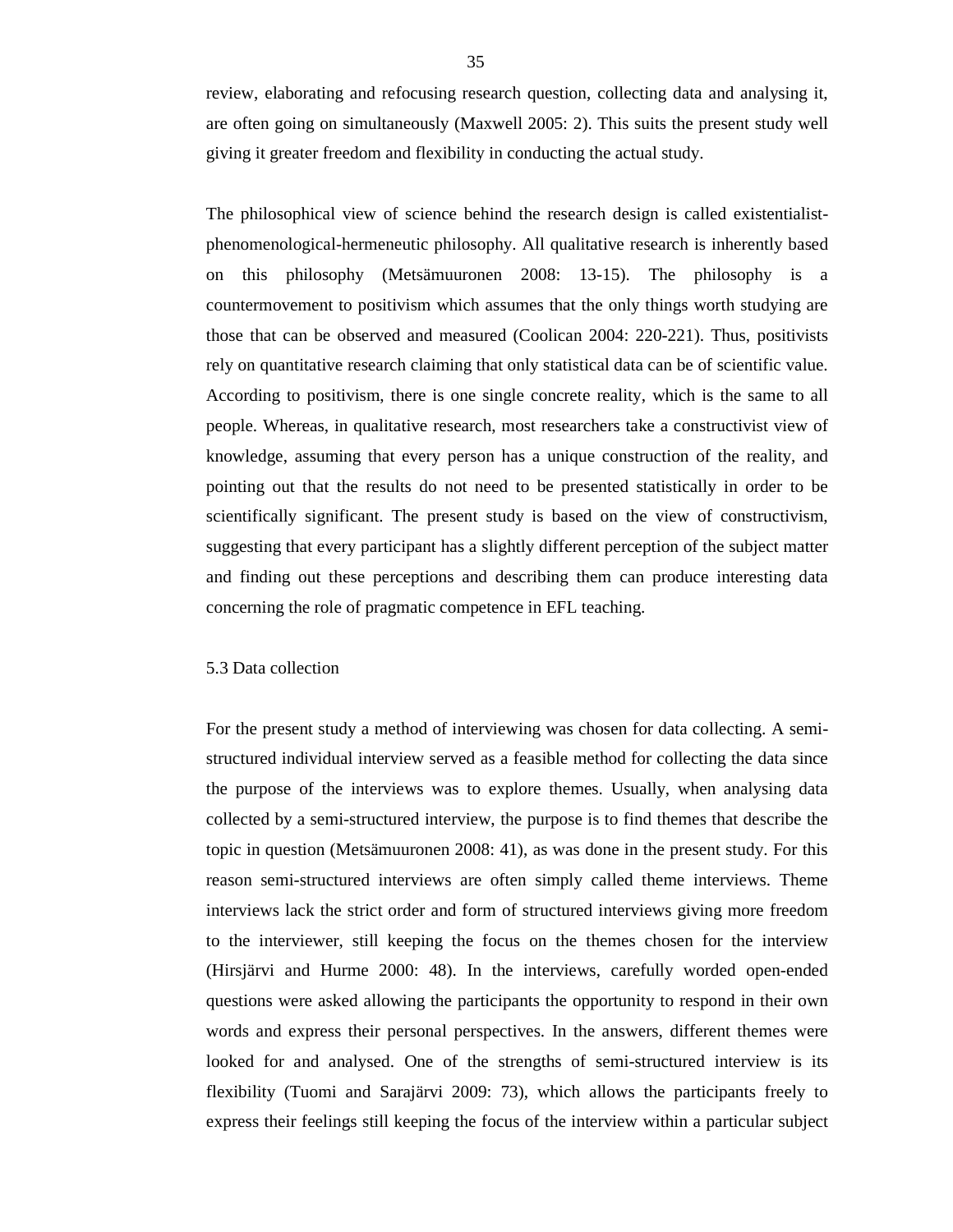area (Patton 2002: 343). Moreover, semi-structured interview is ideal for obtaining point of views and observation from people who have special knowledge of some field (Tuomi and Sarajärvi 2002: 77), in this case, on teaching English as a foreign language.

The interviews took place individually and the participants were asked the same questions, though not necessarily using the exact same words, to minimize variation among interviewers. Since every participant had a unique, personal viewpoint on pragmatic competence, they addressed different aspects of it in different contexts, and that guided the order of the interview questions. The interviewer also asked additional questions during the interview, for example, asking the participant to specify their answer or to give examples. Furthermore, some of the questions were rephrased to match the nature of each interview, that is to say, the themes in each interview were the same but it depended on the communicative style of the participant how and in what order the questions were asked. All in all, the questions were genuinely open-ended questions to encourage the participants to express their own understanding in their own terms. This way the data deals with the participants' individual experiences and perceptions, which characterizes the nature of qualitative research (Patton: 348).

The questions in the interview were arranged around different themes (see Appendix 2). The idea behind the interview was not to assume that all the teachers value pragmatic competence and teach it, but to find out if the teachers feel pragmatic competence is of value to learners, what the teachers think there is to teach of pragmatic competence, or is there anything, and to see what kinds of methods the teachers think they can use in teaching pragmatic competence. The first theme in the interview was pragmatic competence in general, and the questions dealt with the teachers' perceptions of the competence. They were asked general questions about what they valued in foreign language teaching, what they personally considered the pragmatic competence is and what kind of a role a teacher and a learner have in the acquisition of pragmatic competence. The purpose of the first section was to warm the teachers up and let them express their feelings concerning pragmatic competence.

The three following themes were implicature, sarcasm and politeness. Each of the themes were generally introduced and it was asked if the teacher thought they were something they considered of importance, whether they are teachable, what there is to teach about them, and how they thought these themes could be taught. During these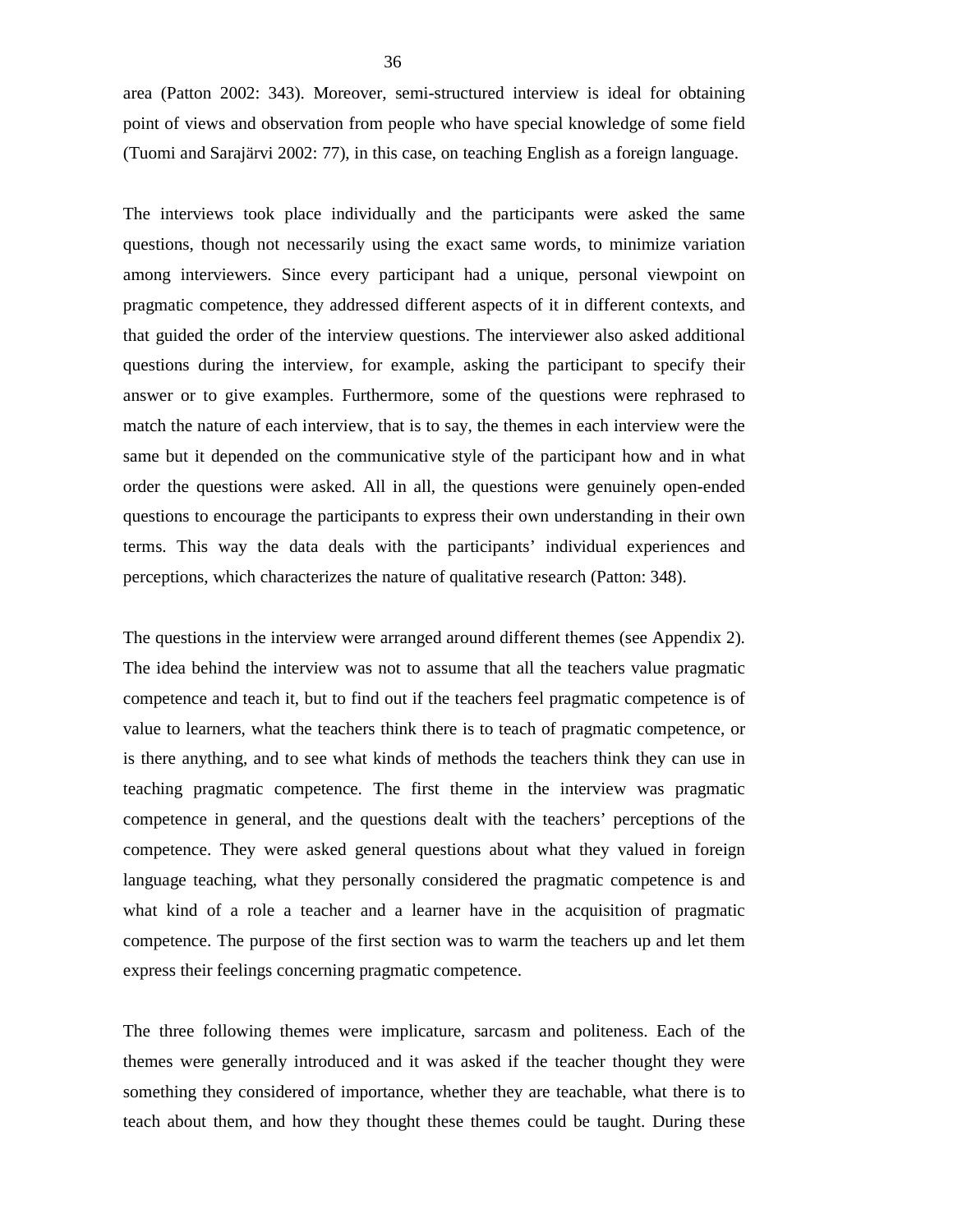questions, also the questions from the first general theme were addressed again and offered more thorough opinions of them. It often happened that when the interviewers started to consider the more concrete aspect of teaching pragmatic competence, they also began to see more clearly the whole concept and its implications on the teacher and the learner. The last theme was evaluation, in which the interviewers were let to express their opinion on whether they thought it was necessary to evaluate learners' pragmatic competence and how this could be done.

### 5.4 Data Processing

The data was analysed using content analysis. The purpose of content analysis is to describe the topic in question and to create a lucid description of it in a reduced and general form (Tuomi and Sarajärvi 2009: 103). With content analysis the data is organised and described and it is for the researcher to decide what kinds of conclusions can be drawn from it. This has sometimes been a matter of criticism against content analysis, since the research may describe the phases of analysis carefully yet not be able to draw conclusions based on it. In qualitative analysis the data can be grouped by types or themes (Eskola 2010: 193). One way to group the data is by types: the researcher constructs the most common types of topics from the data that describe the responses generally. The other way to group is by themes. This means organising the data by themes that are brought up and insightful quotations from the data are presented in the research report for interpretation. In the present study, the focus in the data analysis was on themes.

Content analysis can be conducted from three different grounds: on the basis of the theoretical background, on the basis of the data itself or on the basis of both (Tuomi and Sarajärvi 2009: 95-119). When analysing data on the basis of the theoretical background the process of analysis is based on a certain theory and the research phenomenon is defined according to this theory. This type of analysis is often connected to a deductive mode of analysing. Conducting data on the basis of the data itself means most often using an inductive method and deriving categories from the data as they emerge, categories having not been chosen in advance on the basis of a theory. The last ground means that even though categories are derived from the data the theory guides or helps analysis and the influence of previous knowledge is recognizable from the analysis.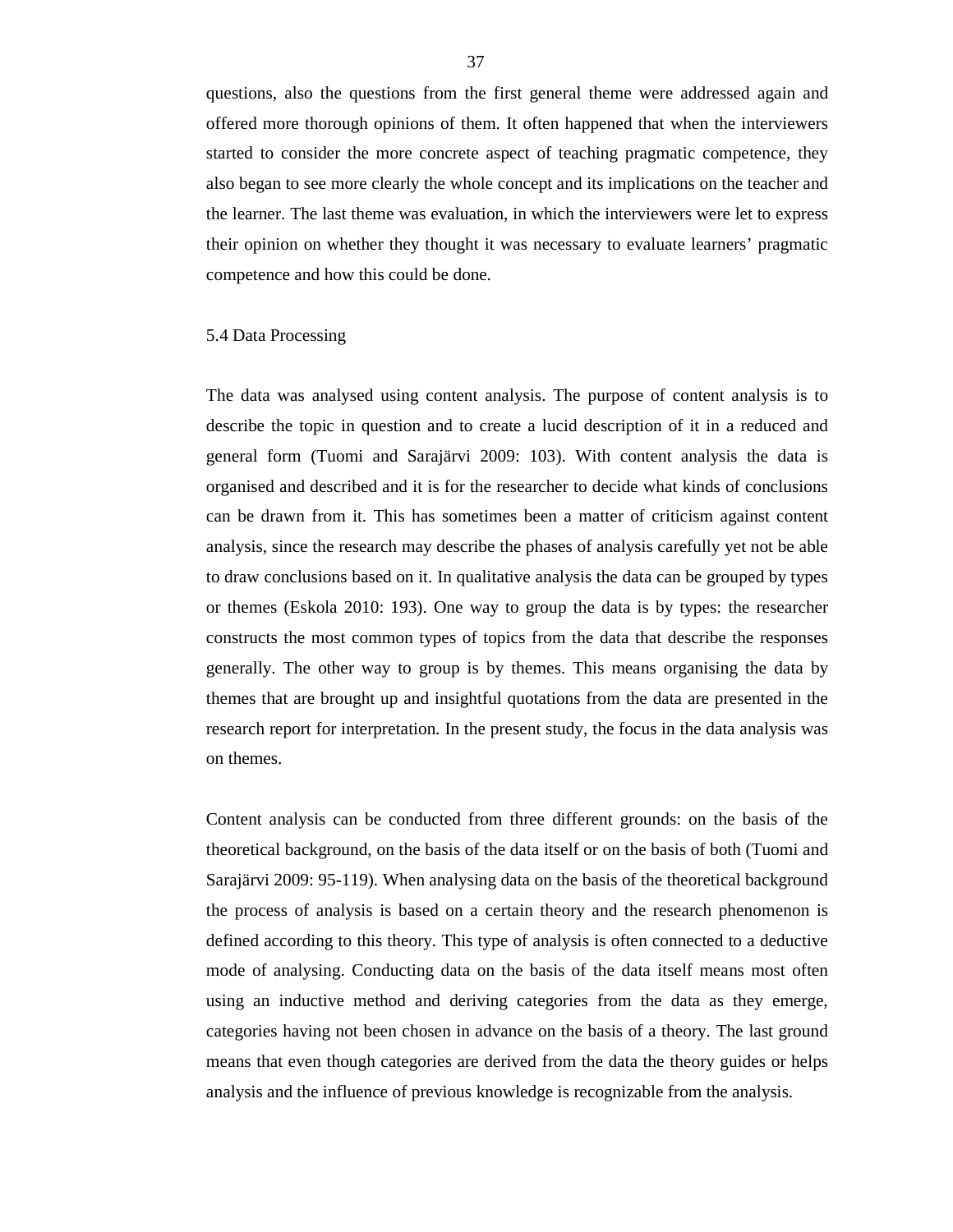For the present study, the method of content analysis on the basis of data itself was chosen. The analysis was implemented in three phases (Tuomi and Sarajärvi 2009: 109- 113). Firstly, the data was reduced by condensing so that information not of relevance to the present study was eliminated. The reduced data was coded in accordance to the research questions by using key words and concepts, these in the present study presenting themselves in the form of themes. Secondly, the data was clustered by going through the key words and concepts grouping them on the basis of their similarities or differences. Key words or concepts that meant the same were connected together as a group and labelled with a suitable name. These groups are the subcategories of the present study. Thirdly, the data was conceptualized i.e. main categories were formed from the subcategories. These main categories formed the findings of the present study (see chapter 6).

#### 5.5 Participants

The participants in the present study were six English teachers, five of them currently teaching in Jyväskylä, one teaching in another city in Central Finland. Three of the teachers were basic education teachers in grades 7-9, two of the teachers were upper secondary school teachers and one teacher worked in the University Language Centre. All of the teachers had previous work experience from other levels of education as well.

The participants were contacted via e-mail and asked whether they would care to participate in an interview. The interviews were carried out during October and November in 2012 in the schools the participants teach, except one that was carried out in a coffee shop due to the distant location of the school. Since all the participants were native Finnish speakers, the interviews were conducted in Finnish to give the participants the possibility to truly be able to express their feelings toward the subject without any language barriers. The interviews were recorded and transcribed according to the transcription key below.

|                    | simultaneous speech         |
|--------------------|-----------------------------|
| interrupted wor-   | interruption                |
| $\cdots$           | long pause                  |
| (xx), (XX)         | unclear speech              |
| $((\text{laugh}))$ | comments by the transcriber |
|                    |                             |

Figure 2. Transcription key.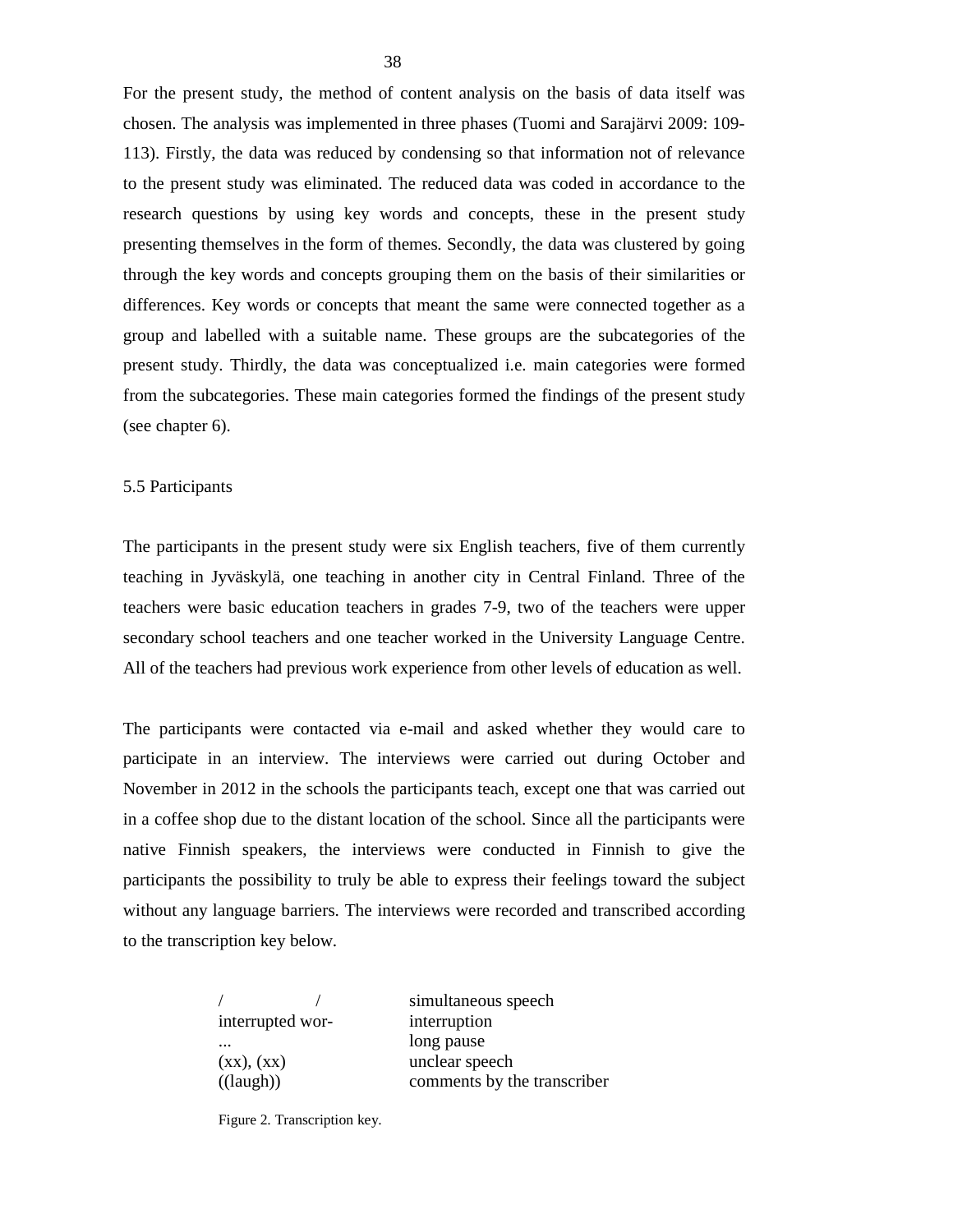Since the unfamiliarity and ambiguity of the topic of the present study all participants were sent a basic description of the concept of pragmatic competence via e-mail (see Appendix X). In the actual interview, the participants received another copy of the same description which they were able to read through again if they chose to. The participants were promised anonymity meaning that the participants' names or work places would not be published. For this reason, no names will be used in examples in the present study. Thus, when a teacher is referred to, a code of T1, T2, T3, T4, T5 or T6 (teacher number 1, etc.) is used, these code names referring to the order in which the interviews were carried out. However, since it is interesting to know the current working place and occupational history of the participants (grades and years taught), this information is provided in table 1.

| Code      | <b>Current work place</b> |            | <b>Work history</b>                              |
|-----------|---------------------------|------------|--------------------------------------------------|
| <b>T1</b> | University                | language   | total 1,5 yrs: University language centre        |
|           | centre                    |            |                                                  |
| <b>T2</b> | <b>Basic</b>              | education, | total 9 yrs: 3 yrs, basic education, grades 1-6  |
|           | grades 7-9                |            | 6 yrs, basic education, grades 7-9               |
| <b>T3</b> | Upper                     | secondary  | total 2 yrs: 0,5 yrs, basic education grades 1-6 |
|           | school                    |            | 1,5 yrs, upper secondary school                  |
| <b>T4</b> | Upper                     | secondary  | total 13 yrs: mostly, basic education grades 7-9 |
|           | school                    |            | also, basic education grades 1-6                 |
| <b>T5</b> | <b>Basic</b>              | education, | total 14 yrs: 1yr, basic education, grades 1-6   |
|           | grades 7-9                |            | 13 yrs, basic education, grades 7-9              |
| <b>T6</b> | <b>Basic</b>              | education, | total 5yrs: 1 yr, basic education , grade 10     |
|           | grades 7-9                |            | 4 yrs, basic education grades, 7-9               |

Table 1. Current work places and work history of the participants

# 6 FINDINGS

In this chapter, the findings of the present study are reported with illustrative quotations from the data. The organization of the chapter follows the order and aims of the research questions of the present study, each section presenting the findings for respective research question. As the present study is a descriptive study by its nature, the emphasis in findings is in the presentation of the spectrum of the different themes. However, since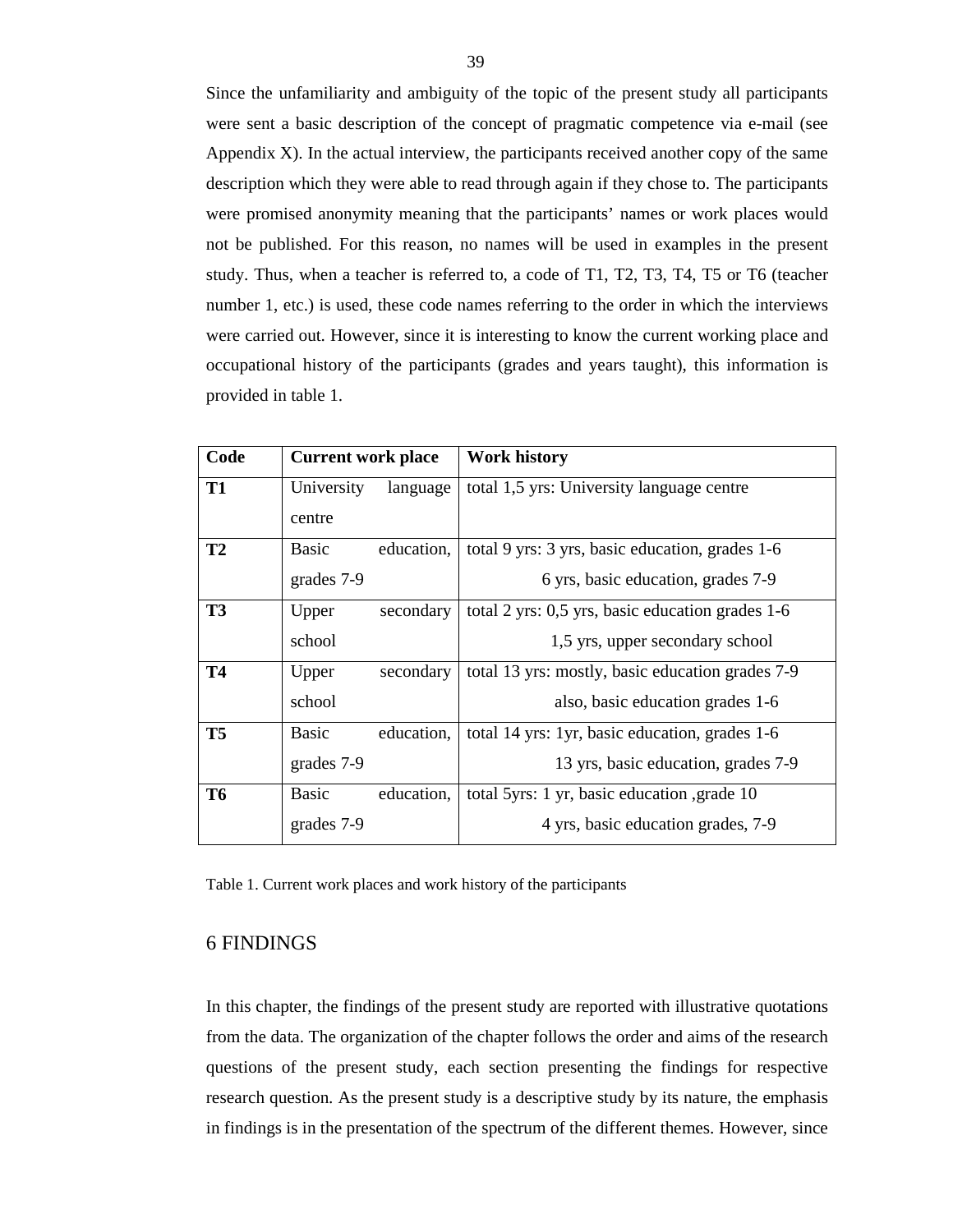it is interesting to review how many participants mentioned a certain theme, a reader may find this information in brackets in the summaries that end every section. The themes are introduced by the frequency they were addressed in the interviews. Quotations from the data are presented in Finnish, and English translations can be found in Appendix 3.

#### 6.1 The nature of pragmatic competence

This section aims at answering the first research question: What is pragmatic competence according to the teachers? The purpose of the question was to find out the teachers' personal notions of the concept: how they would define it. Since the concept was not so familiar to the teachers, they were provided with a short description of the main features of pragmatic competence (Appendix 1) before they were interviewed. In the interviews, the teachers were asked not to concentrate too much on what was written in the description, but to contemplate what their personal understanding of the concept was. Four themes were addressed in the interviews: an ability to make circumspect decisions, a different mode of thinking and acting, polishing and abstractness.

**An ability to make circumspect decisions** was the first theme addressed in the interviews. It was argued that possessing pragmatic competence means the ability to read context clues i.e. read the participants in a conversation and the overall context of a situation, and in this way the ability to vary one's language in order for it to be appropriate in accordance to these different situations. In example (1) one of the teachers explains how she considers pragmatic competence to be an ability to comprehend what kind of language different contexts require i.e. what is considered to be appropriate in a given context:

> *(1) T1: no ehkä mulle ekana tulee mieleen se kielen käyttö siinä oikeessa kontekstissa siinä käytännössä mitä se tilanne vaatii mitä pitää ja mikä siihen sopii [...] osaa niinku vähä lukee sitä tilannetta*

The teacher states in example (1) that one aspect of pragmatic competence is to be able to make circumspect decisions: how one reads the situation and is then able to choose appropriate language use. The ability to read the situation was stressed by other teachers as well. In example (2) one teacher contemplates how it is of salience to understand what is essential in a given situation: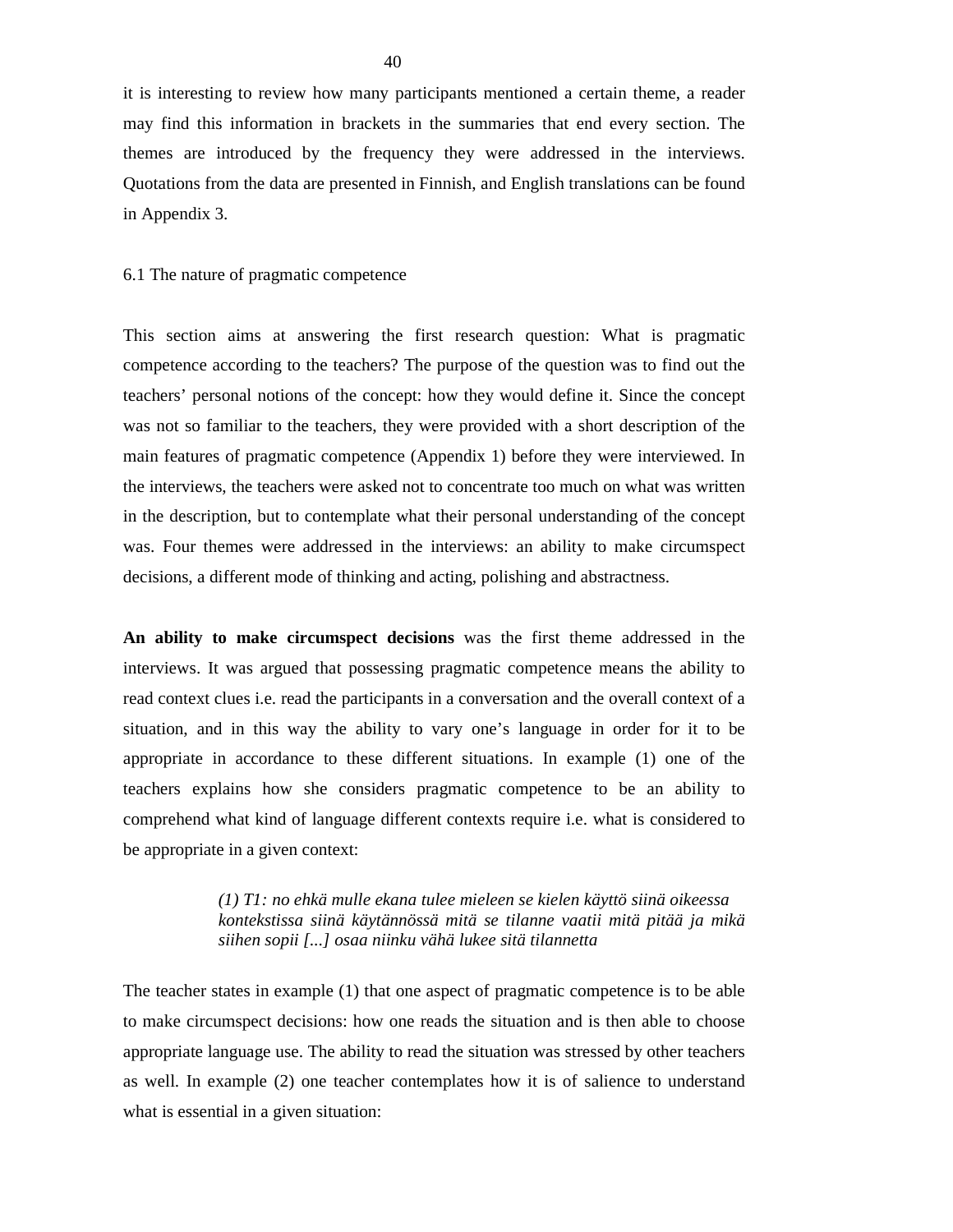## *(2) T6: se et ymmärtää että mikä siinä tilanteessa on niinku olennaista näkee et minkälaisia erilaisia niitä tilanteita niinku on*

The teacher in example (2) argues that pragmatic competence refers to understanding what is essential in a given situation and how different situations often require different kinds of language use. Moreover, comprehension of nuances and language registers were also connected to the ability to make circumspect decisions. In example (3), a teacher comments that the understanding of nuances in a language use is part of being able to operate with the language in different situations:

> *(3) T4: no juuri se että tilanteessa ku tilanteessa pystyy tota- pystyy sillä kielellä toimimaan ja ymmärtämään niitä erilaisia sävyjä- sävyjä siinä kielenkäytössä*

According to the teacher in example (3), pragmatic competence means the ability to operate with the language in any given situation and also the understanding of the nuances in language. In addition to the nuances, a concept of language registers was also seen to be part of the ability to make circumspect decisions. As example (4) illustrates, it was mentioned how an ability to make circumspect decision also refers to knowing how different communication situations demand different language registers:

> *(4) T6: erilaisia kielenkäyttötilanteita […] et mitkä on niinku virallisia tilanteita ja mitkä on tämmösiä mitä voi käydä kaverin tai sukulaisen kanssa ja mitä eroo on sillä jos keskustelet vaikka vanhemman sukulaisen kanssa ku jos keskustelet kaverin kanssa*

The teacher in example (4) claims that when one possesses pragmatic competence one understands what the difference between talking to an elderly relative or a friend is: how the language register varies from situation and people to another. Being able to vary between language registers is part of the ability of making circumspect decisions. To sum up, notions that were connected to the ability to make circumspect decisions were the understanding of what is essential in a given situation, i.e. to know how to read the situation and the comprehension of nuances and registers in language use.

**Different mode of thinking and acting** was the second theme addressed in the interviews. Possessing pragmatic competence was linked to the ability to act and speak in a "native-like way". The teachers argued that the English language enables a different mode of thinking and acting, and when one possesses pragmatic competence, one can communicate in a way that is characteristic of native English speakers' understanding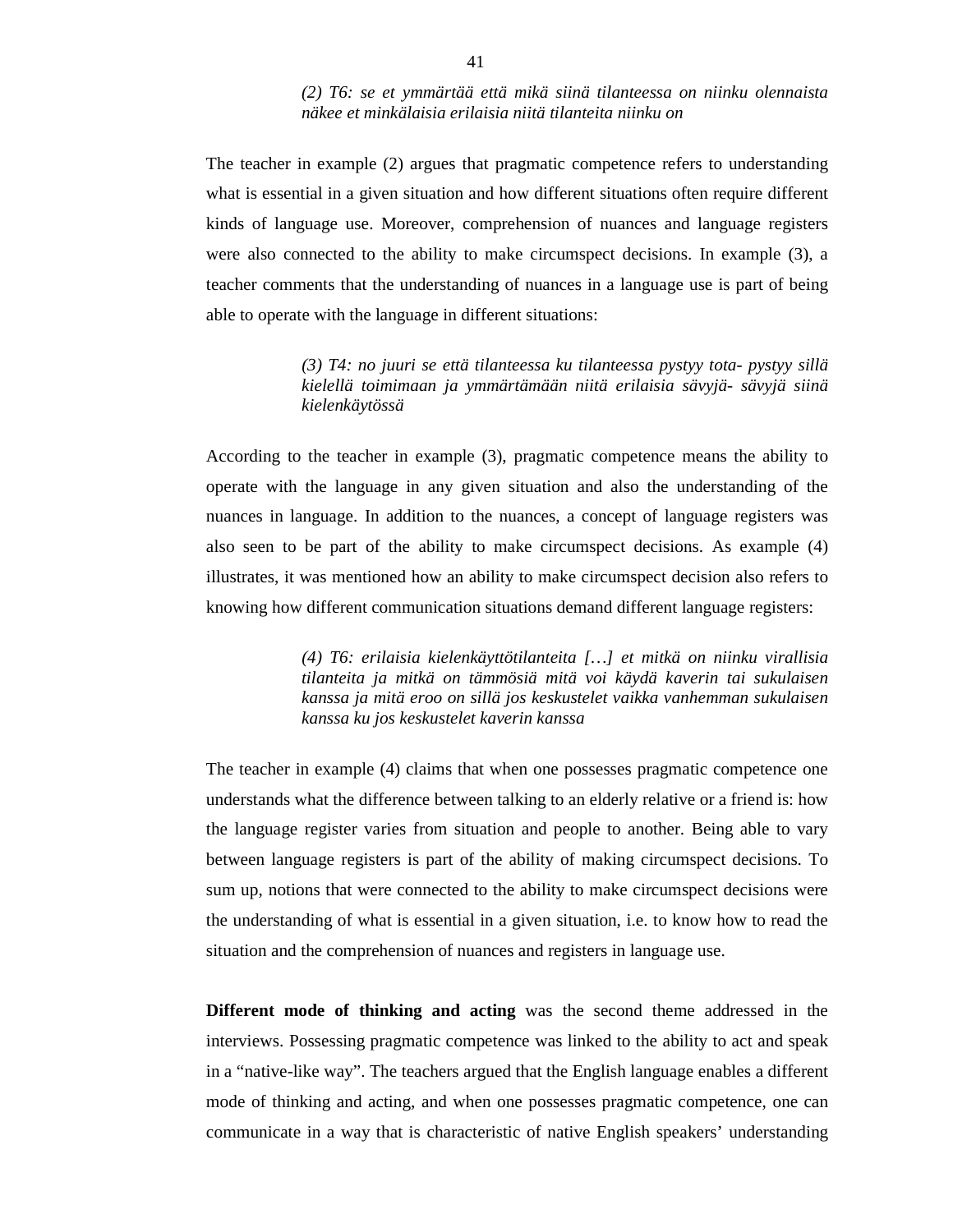the rules of use of the English language. In example (5) a teacher suggests that when a learner has realised that the English language enables a different mode of acting, he or she has succeeded in language learning:

> *(5) T3: ehkä siinä vaiheessa niillä on kolikko- kolikko tippunu jos ne on ymmärtäny sen verran että englannin kieli on- mahollistaa erilaisen käytöksen*

The same teacher discusses in example (6) that as a teacher he stresses to the learners that when doing activities in English they have to put themselves into someone else's shoes to some extent, exaggerate and even act to a degree in order to adopt the rules of language use:

> *(6) T3: opettajana painotan sitä että et nyt teijän pitää tavallaan hypätä toisiin saappaisiin et teijän pitää- tämmöstä muuntautumiskykyä testataan teiltä [...] teijän pitää olla sitte vähä semmone kameleontti että et siinä pitää heittäytyä ja liiotella ja vähä näytelläkki*

The teacher in examples (5) and (6) believes that a different way of thinking and acting should be adopted when learning English. When learning a language, it is of importance to understand that when communicating in the target language, one may begin to use dissimilar strategies, for example, formulate more polite sentence structures than one does in Finnish. It was assumed that when a learner has knowledge of pragmatic principles and is capable of communicating in a native-like way, communication goes more smoothly and fluently.

Small talk and politeness were most often connected to the concept of a different mode of thinking and acting. The ability to keep up a conversation by small talk and to formulate polite utterances in English were seen to arise from the knowledge of pragmatic principles, in other words, from the knowledge of how one should use the language in contexts. Every teacher stated that when comparing English with Finnish there are significant differences in how politeness in language use is understood. They contemplated that English has a more roundabout and indirect way of expressing politeness, and that part of pragmatic competence is the knowledge of this different way and understanding of how to use it. For instance, in example (7), a teacher comments on how learners often inquire why in English one has to use a more indirect way of speaking: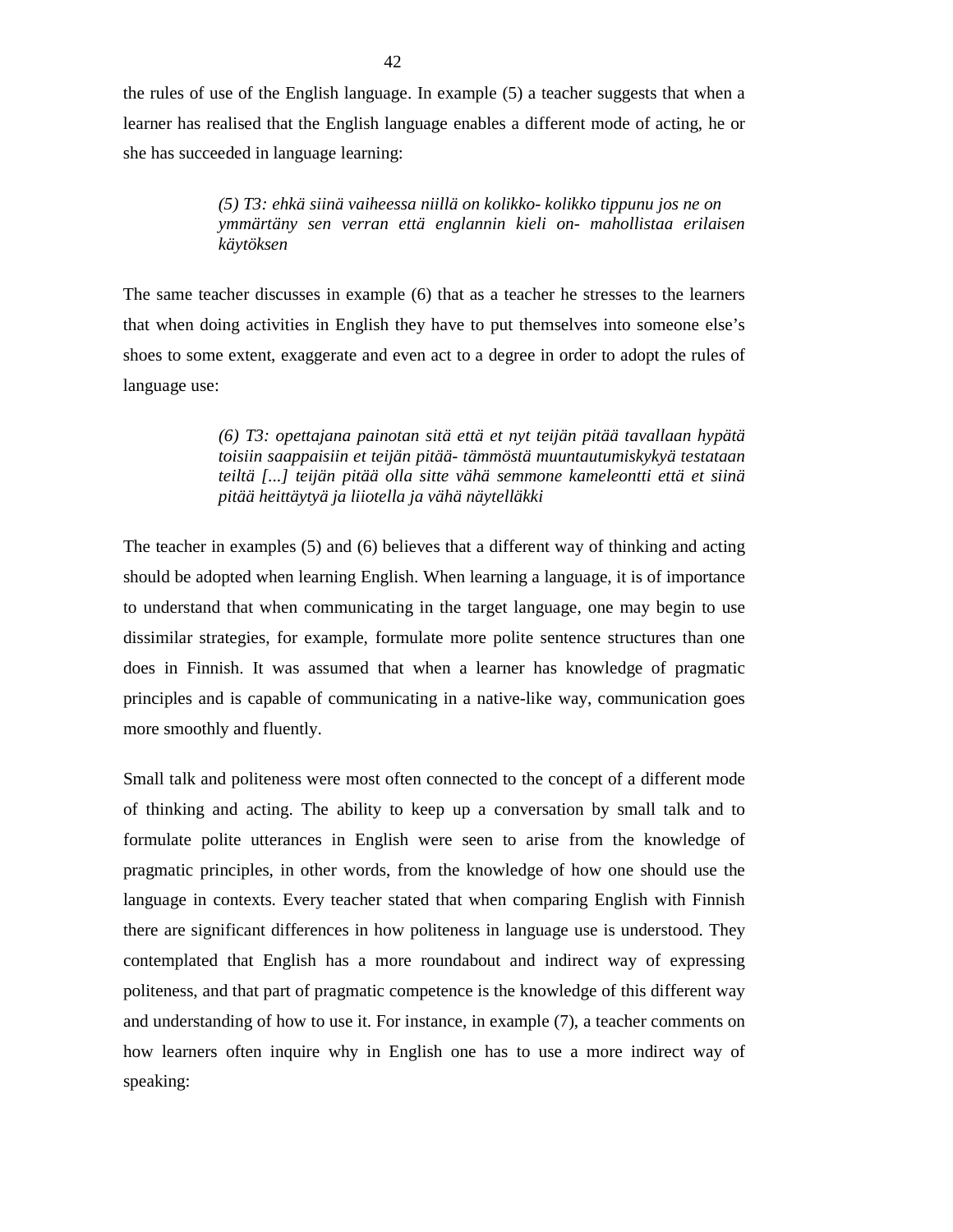*(7) T2: ni sit taas se et englannissa se et sen voi sanoa sen asian sillai niinku ehkä vähän kiertäen et miks ei sitä voi suoraa sit sanoo ni sit et no se kuuluu siihen kieleen* 

The teacher explains in example (7) that in English utterances are formulated in a more roundabout way than in Finnish and when learners ask for the reason behind this, she rationalizes that the roundabout way simply is how the English language behaves, the general rules of language use that natives know instinctively but language learners have to learn. In example (8) the same teacher continues discussing the matter with an example of politeness in English. She states that native speakers of English inherently use a different way of forming polite utterances, for the reason that English as a language behaves differently from Finnish:

> *(8) T2: että se niinku joissaki tilanteissa niin ne jotka puhuu sitä äidinkielenä ni ne automaattisesti on tosi kohteliaita kun taas suomessa sitte ei välttämättä olla et se ((oppija)) oppis sen et se kuuluu siihen kielenkäyttöön*

As example (8) illustrates, the teachers believe that it is important for learners to realise that the rules of language use differ from language to language. In the present study, it was claimed that English can be considered to be a more polite language than Finnish (see section 6.4) and that learners should understand this and be able to change their own mode of thinking and acting. The ability to do this was connected to the possession of pragmatic competence, that is, learners with fluent pragmatic competence are able to understand that politeness, for instance, is differently expressed in English.

Furthermore, another point that was stressed in the connection with the theme different mode of thinking and acting was small talk. It was argued that the Finnish way of small talk differs from the English way a great deal, and that learners should try and adopt a different way of communicating if they wish to keep up with the flow of conversation. As pragmatic competence was connected to a different mode of thinking and acting, it was contemplated that knowledge of pragmatic principles helps learners to switch to another way of communicating, in this case, a more talkative way of practicing small talk. In example (9), one of the teachers states that since in Finland we do not use small talk so often, one can unintentionally give a rude impression of oneself if one fails to get into the flow of conversation: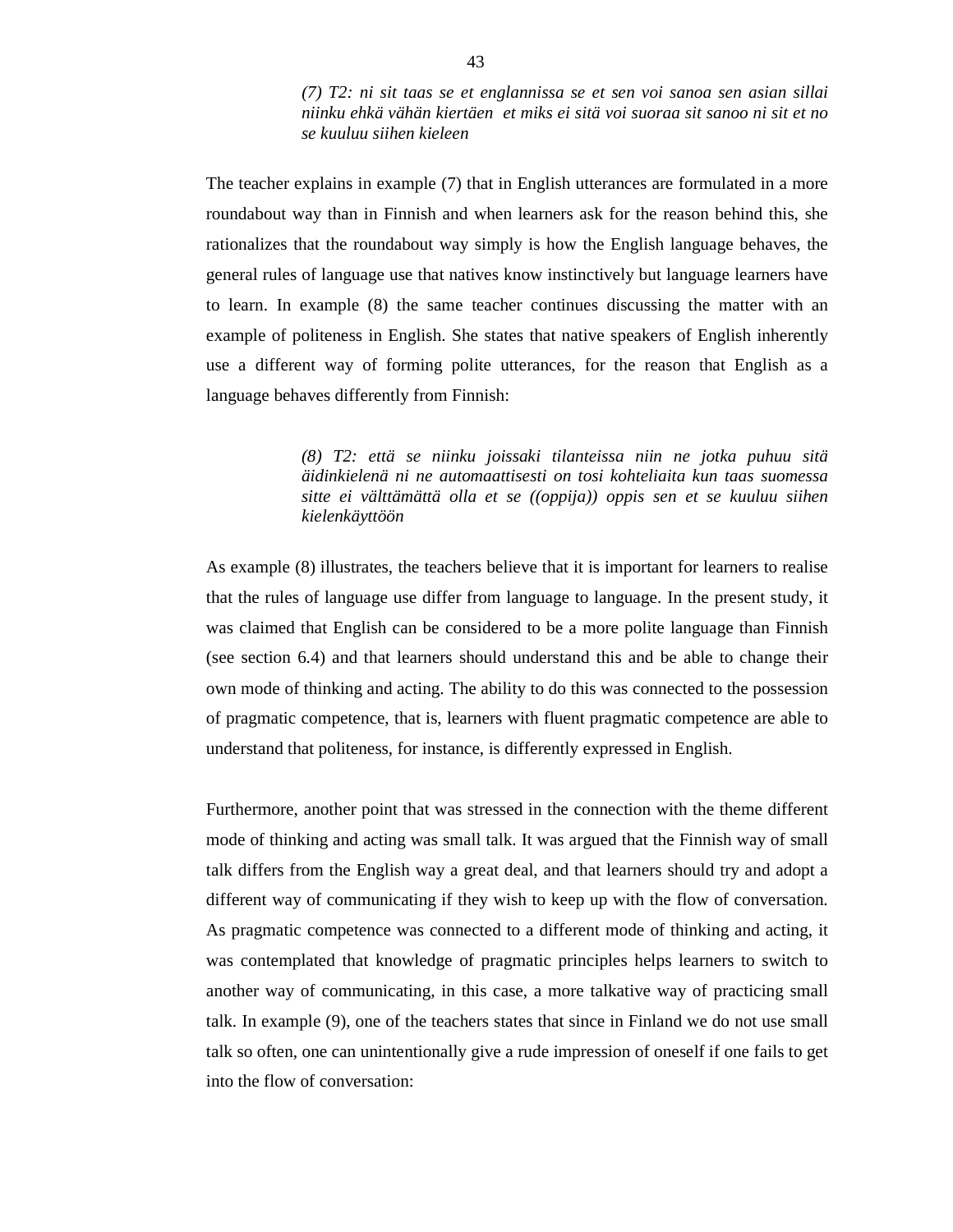*(9) T1: meillä on kuitenki vähemmän tollasta kulttuuria että vähän tollasta chit chat small talk meininkiä ni ehkä se et sit just jossai ulkomailla saattaa antaa itestään tahtomattaan töykeän kuvan vaikkei sitä millään tavalla- sää hymyilet ja kättelet ja haluaisit tutustua mutta jos sä et sitte pääse siihe mukaa tämmöseen rupatteluun tai semmoseen niin [...] sit se toinen voi saada susa iha väärän kuvan* 

The teacher expresses a worry in example (9) about how a Finn may unintentionally act rudely and give the wrong impression of him/her because he or she is not able to practice small talk the way native speakers of English often do. She also points out that even if one tries to be friendly, smiles and shakes hands, the other participants may think it impolite if one remains silent too much. Another teacher addresses the same problem in example (10). She contemplates that learners often question the nature of small talk thinking that it is rather foolish to talk about matters that are of no significance:

> *(10) T6: siellä puhutaan säästä ja puhutaan puuta heinää et se niinku kuuluu siihen et oppilaathan yleensä reagoi että et onks iha tyhmää tavallaan niinku puhua asioista millä ei oo niinku mitää väliä tai ei oo niinku mitää merkitystä [...] ku suomalaiset puhuu nii paljon vähemmän ja sillä tavalla nii selkeesti että oppilaat usein kokee sen ettö se on niinku liikaa jos tarvii koko ajan höpöttää ja sit harjotellaan- harjotellaan sitä miten keskustelet kohteliaasti ku suomalainenha vaa kuuntelee ku toinen puhuu*

In example (10) the teacher points out that in English-speaking cultures there is a distinctive way of using small talk. In Finland there is a tendency to speak less and in a more straight-forward way, and therefore, learners often question the purpose small talk in English serves. They feel that it is foolish to twaddle continually and talk about matters that are of no significance. In the interviews, it was also acknowledge that not every English-speaking culture has an identical way of practicing small talk. For instance, it was mentioned in example (11) that in Britain it is rather common to use sarcasm (see section 6.4) and in America they often joke around in communication:

> *(11) T2: jotku oppilaat sanoo et amerikkalaiset puhuu nii et ne vaa heittää jotai läppää ja niinku et onks siinä mitää järkee et aatellaa liikaa suomessa nii et se pitäis koko ajan et sen puheen viiä sitä keskustelua jotenki eteenpäin*

As example (11) shows, learners may not fully understand the purpose of the small talk, but they wonder why, for instance, in America people seem to be joking with each other. The teacher in the example explains that Finnish learners often believe that talking should take matters further in conversation, when small talk in the English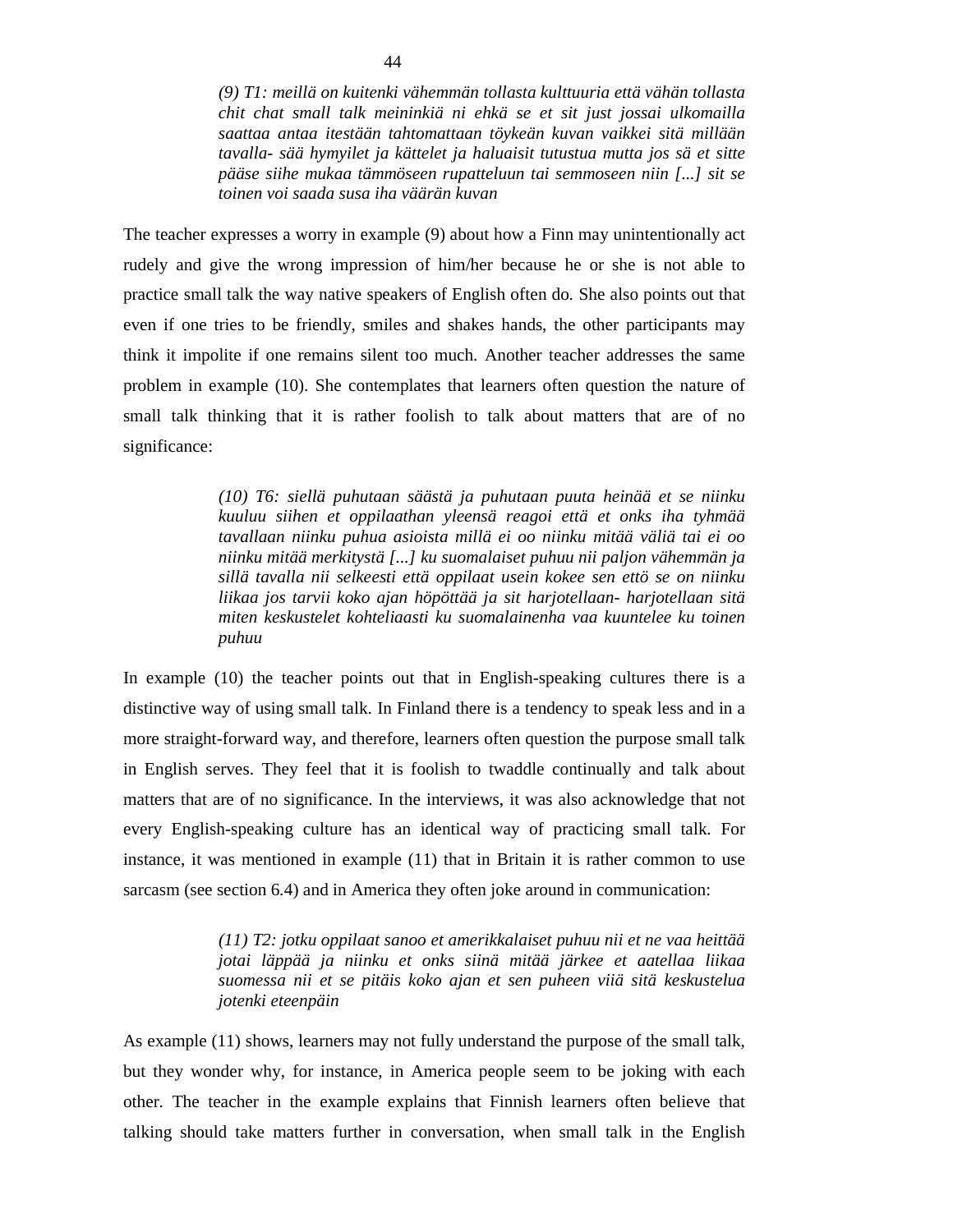speaking cultures may serve another purpose, such as easing up the atmosphere. To sum up, small talk and politeness were themes that were connected to pragmatic competence, more specifically to the ability to adopt a different mode of thinking and acting when communicating in English. It was argued, that when a learner possesses pragmatic competence, he or she begins to understand that communication can differ in the target culture, and require the learner to change their style of communicating.

**Polishing** was the third theme brought up in the interviews. Pragmatic competence was connected to polished and groomed, even snobbish, language, in the sense that it was argued that pragmatic principles are something that only intelligent and good language learners can learn to use. It was claimed that for most learners it is more important to learn th,e basics of the language and not necessarily even try to teach them about pragmatic principles. In other words, learning about pragmatic principles was thought to be something that comes at a rather late stage in learning: it was believed that pragmatic principles should and could be learned only after a learner already has advanced to a high level of language proficiency and is intelligent enough to adopt them. In example (12) it is argued that not every learner even can achieve pragmatic competence but it is something of a polishing for talented learners:

> *(12) T3: kaikki muu on niin sanottua bonusta että semmosta hifistelyä [...] se on eräänlaista eriyttämistä et se on niille oppilaille jotka on vahvojavahvoja ja kielellisesti lahjakkaita ja motivoituneita*

In example (12) the teacher claims that the understanding of pragmatic principles can be called polishing: it is somewhat bonus, even snobbery, and teaching about them can be considered to be certain kind of ability grouping for talented and motivated learners. For most learners, the aim is to learn the basics of the language, how to survive with the language, and thus it can be considered to be more of a bonus if pragmatic competence is gained. Another teacher in example (13) argues in the same way that learning to use pragmatic principles can be seen as fine-tuning and polishing the language skills for those learners who have a good language aptitude:

> *(13) T6: jos aatellaa et tietty määrä oppilaista oppii sen ihan sen perusasian mikä on tarkotus että ehkä se on taas sitte semmosta hienosäätöö mitä voitas ajatella että oppilaat joita niinkun- joilla on hyvä kielitaito ja jotka ymmärtää niinku ne perus asiat*

In both examples it is stated that pragmatic competence refers to polishing language use. It was believed that gaining pragmatic competence is something extra or bonus for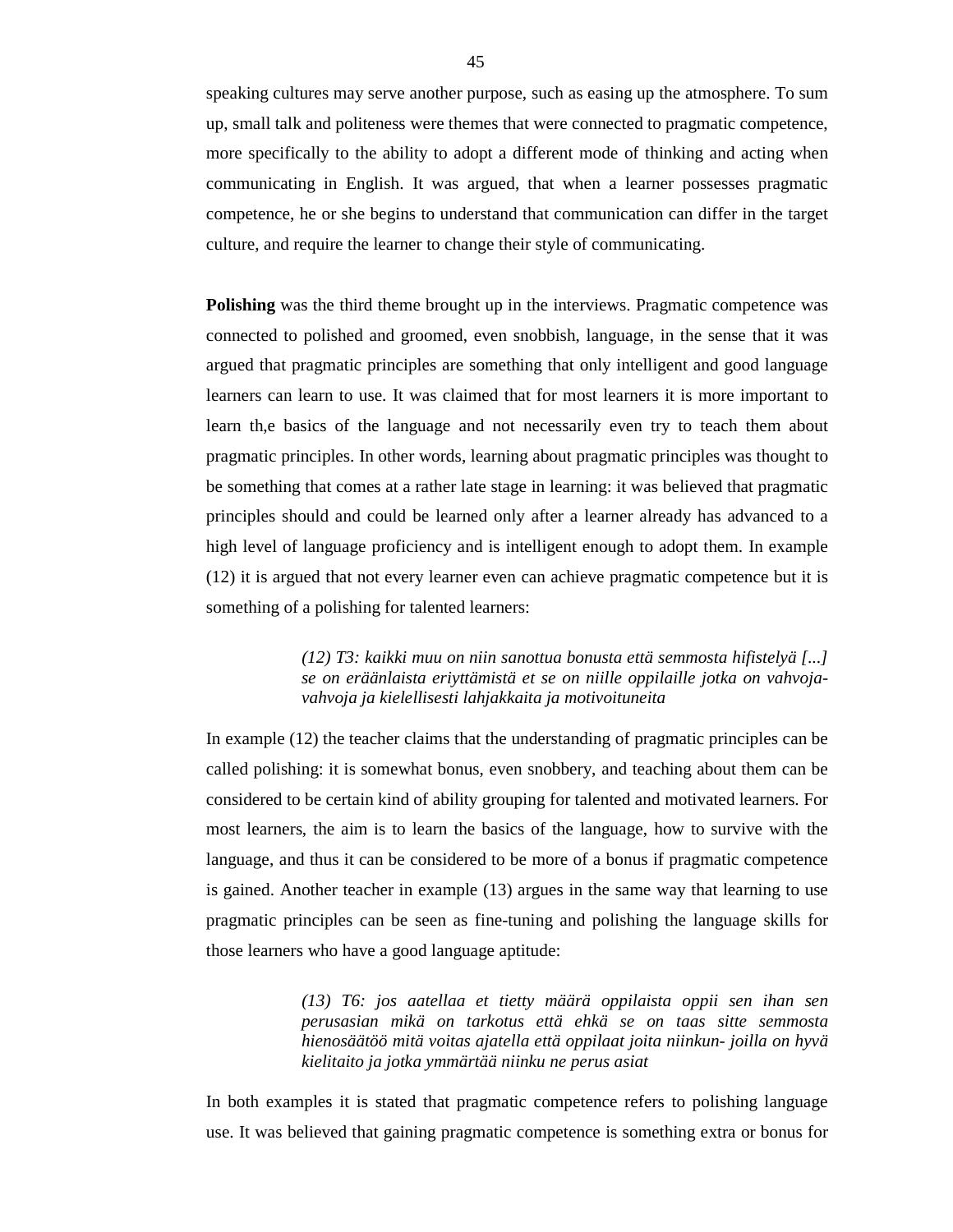talented learners, and that only when one reaches a high enough level of language proficiency, can they begin to acknowledge pragmatic principles and use them. As the examples show, knowing how to use pragmatic principles was considered as ability grouping for talented and motivated learners. When the basics of the language have been learned, learners can start to concentrate on fine-tuning the language skills that is, learning pragmatic principles.

**Abstractness** was the fourth theme mentioned in the interviews. By abstractness it was meant that the fluent use of pragmatic principles is so merged in the overall communicative competence that it is somewhat ambitious to try and separate it to its own unit. A teacher discusses in example (14) how she sees knowledge of pragmatic principles as an extra tinge in communication, something that cannot be separated from it:

> *(14) T1: nään kaiken tommosen semmosena tosi tärkeenä niinku lisämausteena siihen viestintään jotai ei tavallaan siitä viestinnästä voi niinku yrit- niinku erottaa [...] vähän semmonen väliinsujautettu semmonen lisä*

As the teacher in example (14) explores, pragmatic competence is thought to be challenging to separate to its own unit, it is seen to be more as something extra that is blended in the overall communicative competence. As a concept, pragmatic competence is difficult to define since it is perceived to be highly abstract. Another teacher in example (15) states that in a way, pragmatic competence is constantly part of overall language use:

### *(15) T2: et se kuuluu koko ajan tavallaan siinä mukana tai pitäis kuulua*

She commented in example (15) that pragmatic competence is not a unit of its own but is, and should be, part of overall language use in communication. In the interviews, the teachers all saw pragmatic competence as something abstract that is blended in the communication as something that could not be separated to its own clear unit.

In short, themes that were brought up in the interviews about the nature of pragmatic competence were the ability to make circumspect decisions, a different mode of thinking and acting, polishing and abstractness. The first theme, the ability to make circumspect decisions, referred to the ability to read contexts clues in communicative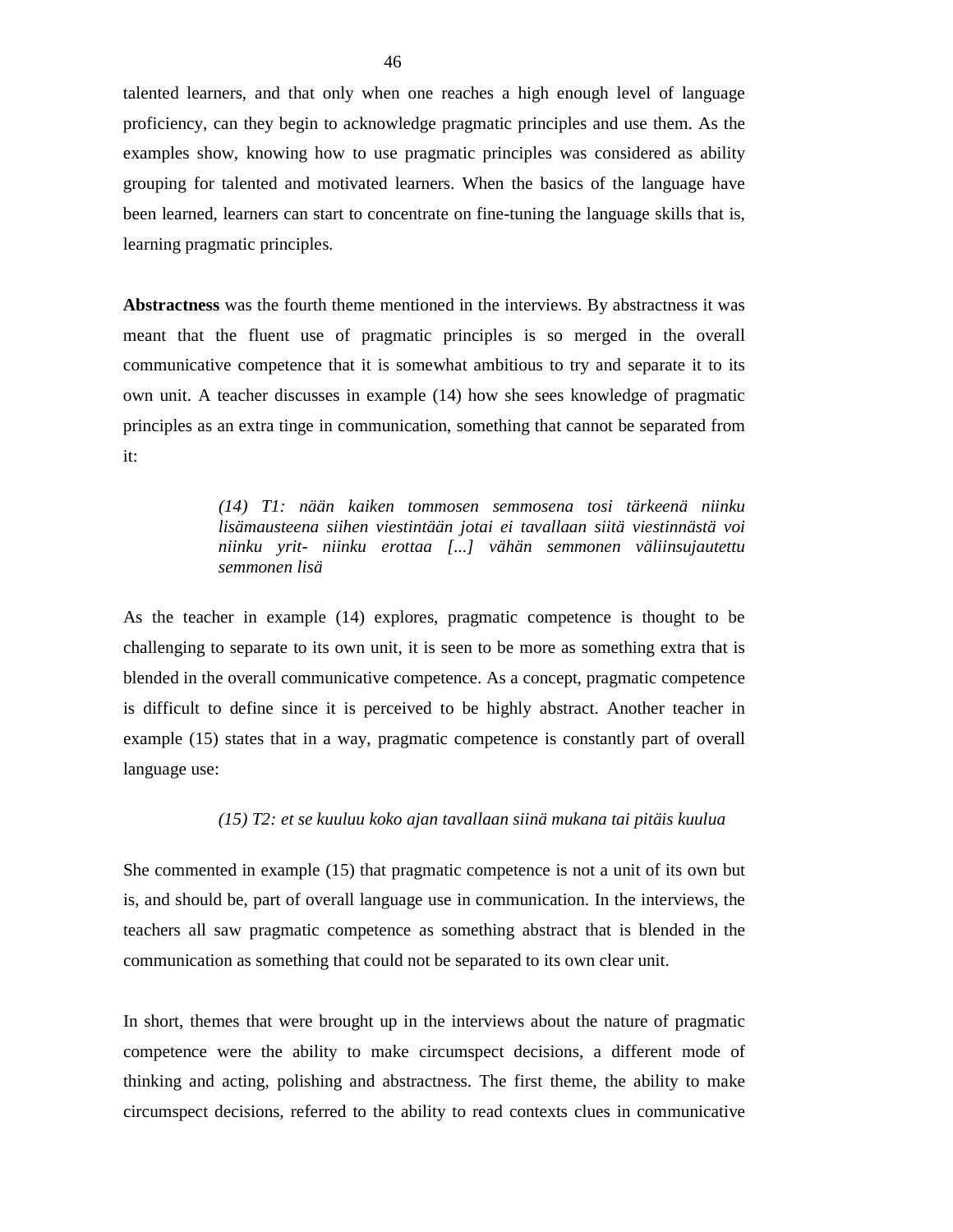situations: who are you talking too, the formality of the situation etc. (claimed by 6 teachers). It was argued that learners possessing pragmatic competence can take notice of contexts and vary their language use in accordance to it, for instance, by changing language registers. Comprehension of language registers and nuances were connected to the ability to make circumspect decisions. The second theme, a different way of thinking and acting, meant that when communicating in English, one has to adopt a different way of thinking and acting, and often use somewhat different communication strategies than one does in communicating in Finnish (6 teachers). Small talk and politeness were particularly connected to the different way of thinking and acting, since it was argued that the way polite utterances are formulated and small talk practiced differ form the Finnish way a great deal.

By the third theme, polishing, it was meant that learning about pragmatic principles can be considered as polishing the language skills (5 teachers). It was thought that for most learners it is enough to learn the basics of the target language, and these learners will probably never acquire pragmatic competence. However, when a learner is talented and intelligent, he or she may try and learn about pragmatic principles and in this way polish their language. The last theme, abstractness, referred to the notion that the use of pragmatic principles is so merged in overall communication, that the concept of pragmatic competence was considered to be highly difficult to separate from the overall communicative competence (4 teachers). As a concept, pragmatic competence was regarded extremely abstract.

### 6.2 Learner characteristics

The research question number two addressed characteristics which teachers believed to influence learners' ability to acquire pragmatic competence. In the interviews, the teachers were asked if they considered there to be some special characteristics or features that could have an effect on how well a learner was able to acquire pragmatic competence. They were further asked if they thought it to be possible for every learner to acquire pragmatic competence and if not, what the reason underlying it could be. Five themes were brought up in the interviews: language proficiency, intelligence, motivation, subjective experiences and sensitivity and attentiveness to language.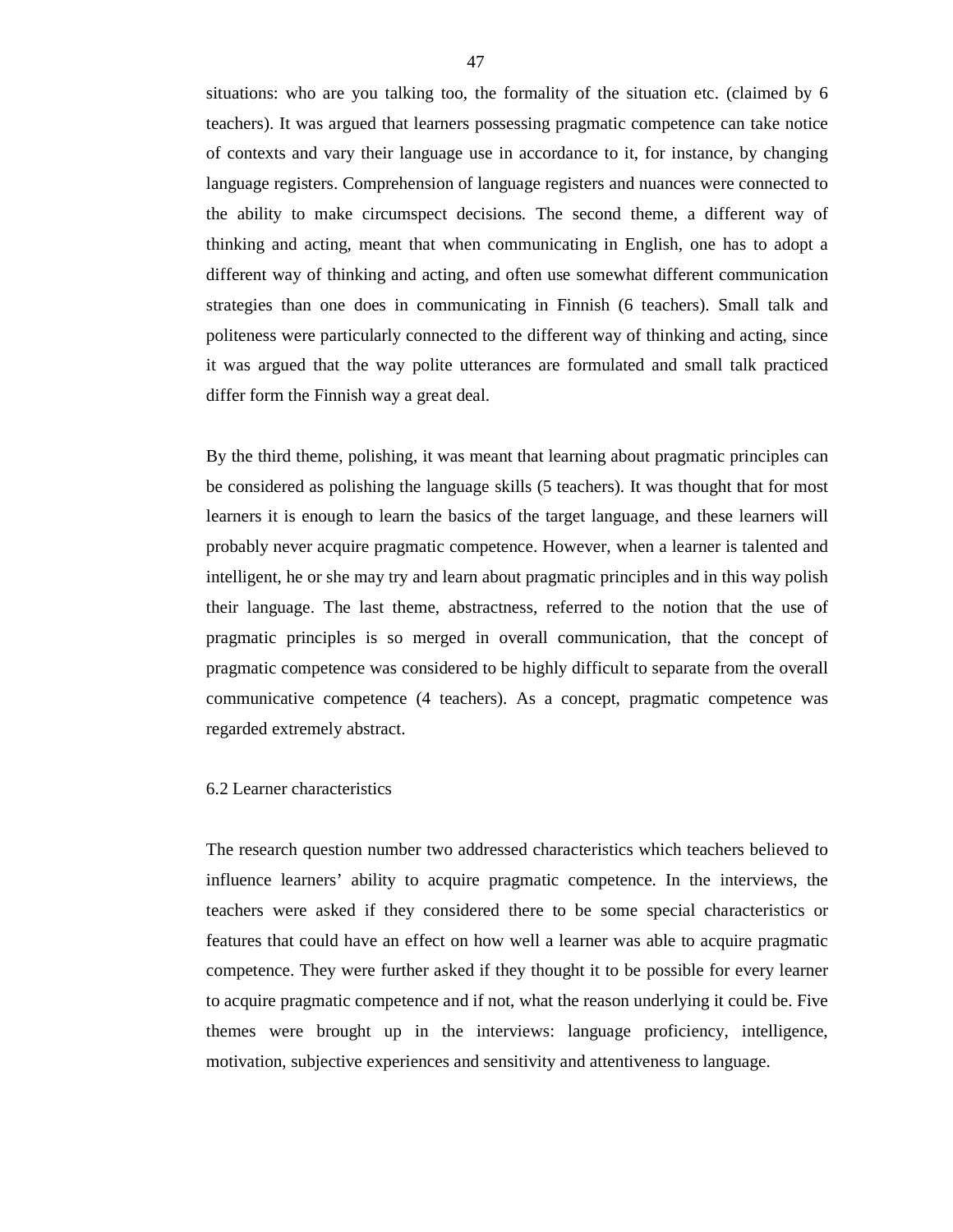**Language proficiency** was the first theme addressed. High language proficiency was seen to be needed for a learner to be able to move from recognition of structure to recognition of function i.e. understanding meanings beyond literal meanings of sentences. As it takes so much effort and processing time for language learners with low language proficiency to process input and produce even basic utterances, they would suffer from a cognitive overload if they were to try and pay attention to pragmatic rules in language use. Besides, if a learner cannot understand all the words she or he reads or hears it is highly unlikely for him or her to be able to look beyond the literal meanings of sentences. Consequently, what they understand about input is often taken at face value. As a teacher comments on in example (16), learners cannot understand pragmatic meanings if they are not able to comprehend all the words in an utterance or text:

## *(16) T4: se kielitaidon taso tietenki vaikuttaa että joku tosiaan jää joku olennainen sana sieltä niinku ymmärtämättä ni sen takia menee joku ohi*

The teacher claims in example (16) that if an essential word is not understood, the whole point of the utterance may be lost by a learner. If learners do not possess wide enough vocabulary in English, they may not be able to pick up pragmatic principles as they do not even understand the literal meaning. In the same way, another teacher in example (17) points out how learners cannot understand jokes, for example, or other meanings that are language bound if they only understand parts of a text:

> *(17) T6: jos on vieraalla kielellä ni sillonha se on paljon kiinni siitä että miten paljo se oppilas oikeesti niinku ylipäänsä ymmärtää siitä tekstistä... nii koska eihän hän voi mitää- piilomerkityksethä menee iha ohi jos totatai niinku tai vitsit tai tämmöset kieleen sidonnaiset jutut*

As example (17) implies, if learners are not able to understand everything in utterances or texts etc. it does not seem possible for them to manage to infer the "hidden meanings" as pragmatic components often were referred to in the interviews. Moreover, learners with low language proficiency are not necessarily ever to possess good pragmatic competence, as not everyone manages to proceed to the level of fluent enough target language use. Pragmatic competence was seen to be something that only advanced and skilful language learners can obtain (see section 6.1). Consequently, high language proficiency was seen to be among the most salient factors to affect the acquisition of pragmatic competence.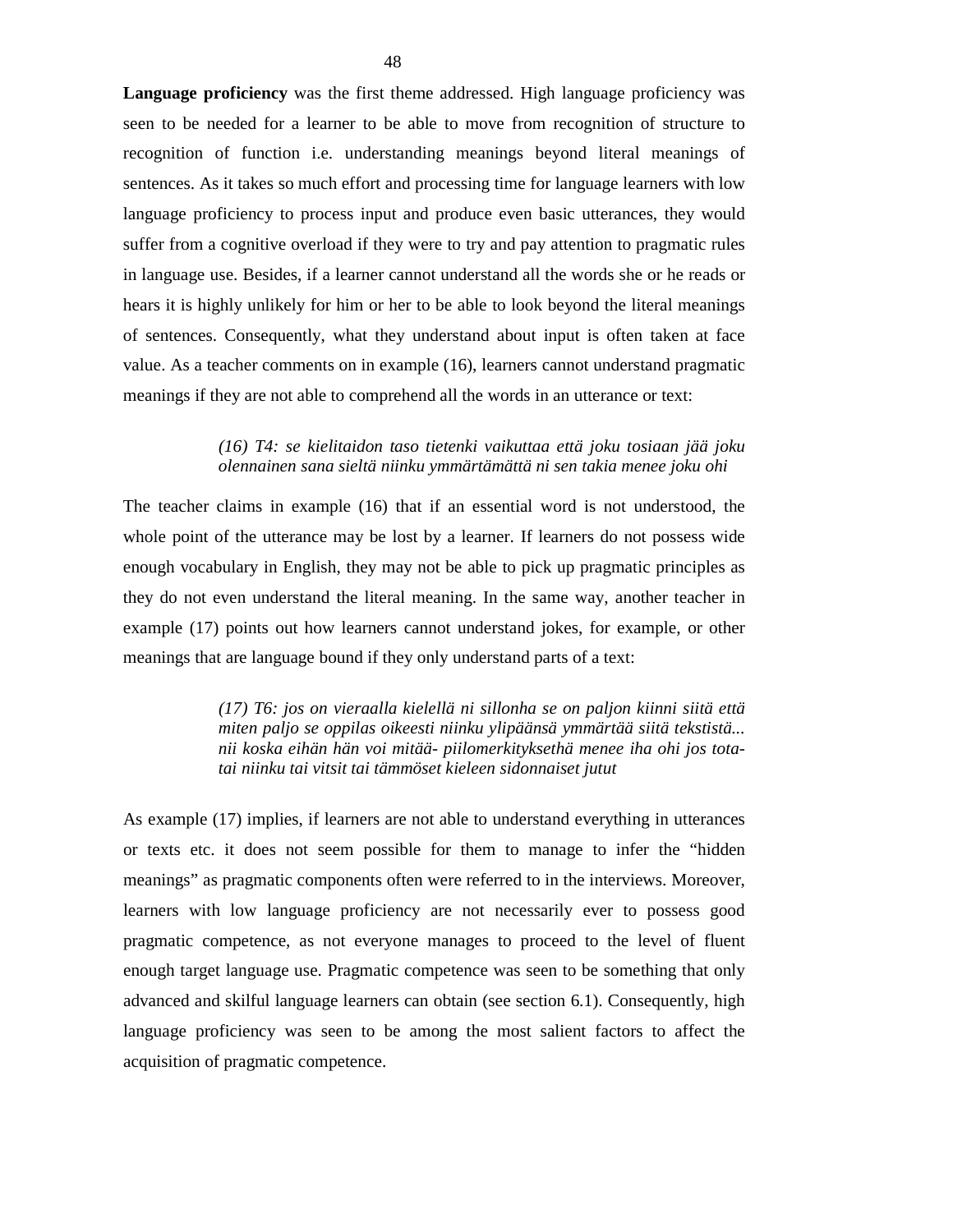**Intelligence** was the second theme brought up. It was considered that high language proficiency should be combined with intelligence for a successful acquisition of pragmatic competence to happen. High language proficiency alone does not guarantee the development of pragmatic competence, since learners must also be able to successfully read the context as well as the participants in situations to know what kind of language functions appropriately in the given context. For instance, in example (18) it is argued that learners need to be able to do circumspect decisions and be intelligent in order to gain pragmatic competence:

> *(18) T3: mä uskon että se vaatii lähtökohtasesti oppilaalta hyvää tilannetajua ja semmosta öö semmosta niinku tota miks sitä sanottas älyllistä lahjakkuutta tai siis tämmöstä tunteellista lahjakkuutta*

The teacher points out in example (18) that learners need intelligence, specifying it as emotional intelligence, to manage to gain pragmatic competence. In the interviews, it was also pointed out that if a learner is not intelligent enough, she or he may never gain pragmatic competence, and they may not benefit, or necessarily even have to benefit, pragmatics teaching. In example (19), one of the teachers contemplates how each learner advances to a language level that suits their abilities the best, and some learners simply are not able to achieve high enough language proficiency to gain pragmatic competence:

> *(19) T5: semmoselle oppilaalle kenelle se kieli on kauheen hankalaa ni en mie usko että niille pystyy sitä hirveesti ((opettamaan)) että niillä on ehkä sitte kuha vaa jollain tavalla tulee ymmärretyks se on ehkä sit semmone et osaa lukee niitä tilanteita ni vielä sit korkeemman kielitaidon alua et kaikki ei sinne pääse*

As it was illustrated in examples (18) and (19), pragmatic competence was seen as something obtainable for good language learners who also are generally intelligent and able to draw conclusions from situations by making intelligent circumspect decisions. It seems that the notion underlying this theme is that not everyone necessarily even benefits from pragmatics teaching, since it only may reach learners with high language proficiency. According to the interviews, gaining pragmatic competence is not possible for weaker students, since high language ability combined with intelligence is needed for its acquisition.

**Motivation** was the third theme raised in the interview**s**. Motivation was seen to facilitate the development of pragmatic competence of learners, since motivated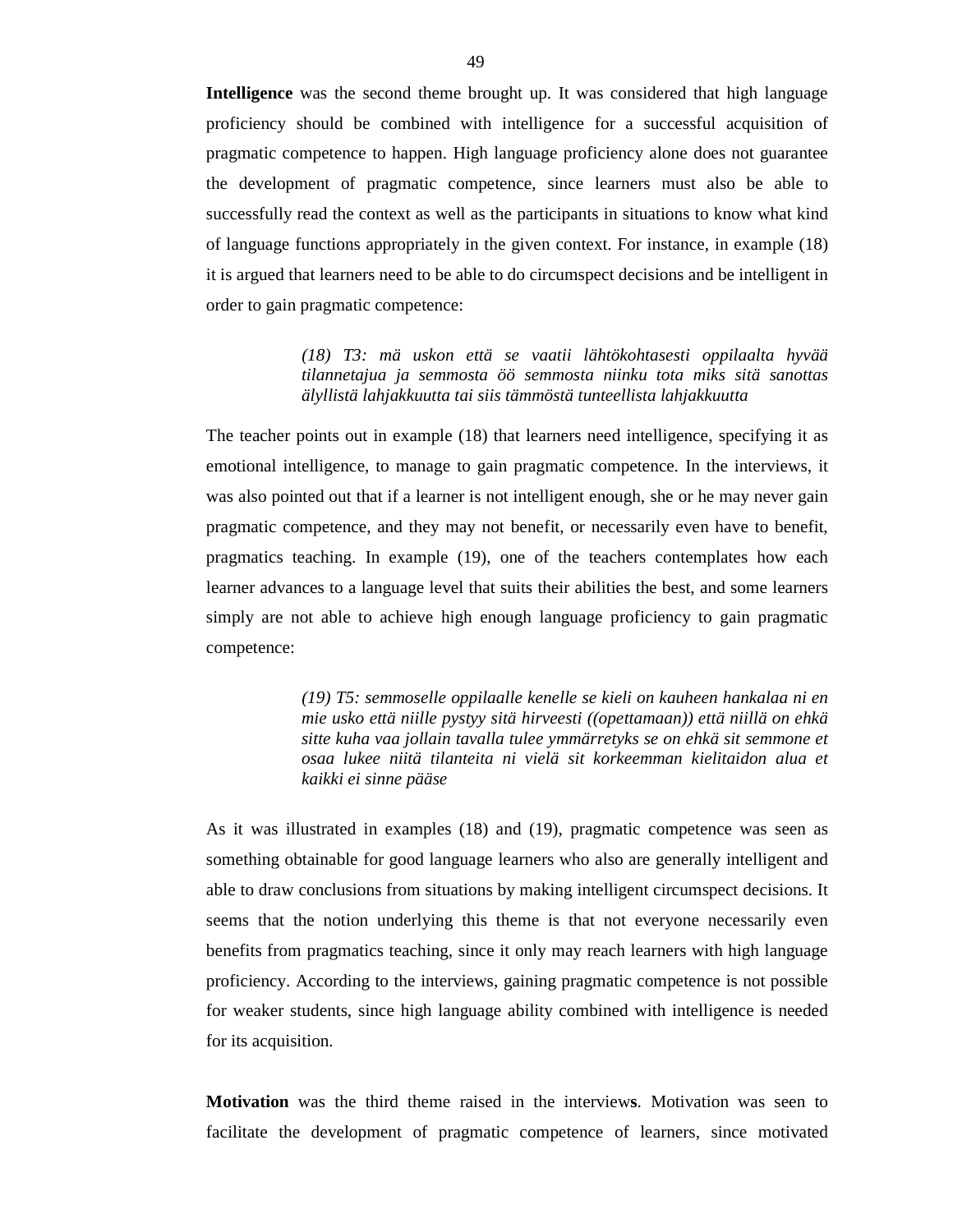learners often seek opportunities to improve their language skills also independently outside class room. English was seen as a language that is easily reachable for everyone in modern society, through media and Internet, and motivated learners utilize the opportunities to hear, read and produce English on their free time. As is shown in example (20), pragmatic principles in language use were seen as something that motivated learners most often learn outside the classroom by watching TV-series or movies without subtitles, reading books in English and surfing and chatting with foreigners in the Internet:

> *(20) T5: no tänä päivänä mie väitän et ne jotka on kielestä kiinnostuneita ne oppii suurin osa ihan koulun ulkopuolelta että ne chattailee tuolla ja sellasta ja huomaa pärjäävänsä tai ei pärjäävänsä ja sitte ite kehittää niitä strategioitaan sitte pärjätä erilaisissa tilanteissa*

The teacher in example (20) believes that learners who are interested in the language learn a great deal about pragmatic principles outside school. These learners are then able to reflect on their language use in this way creating strategies to survive in different situations. One teacher gave an example of boys who tend to play computer games or watch TV-series and pick up pragmatic rules from there. As example (21) illustrates, the boys had surprised the teacher in class with their knowledge of some pragmatic principles:

> *(21) T2: on esimerkiks semmosia poikia jotka pelaa paljon netissä pelejä tai käyttää nettiä tai nyt yks semmone poika josta mä olin iha yllättyny et se sano et se kattoo paljon amerikkalaisia jotai tv-sarjoja poliisisarjoja ja muita ja sit se niinku osas sieltä heittää jotai tämmöstä et hei eiks voikki sanoo näin*

Thus, as examples (20) and (21) show, the teachers believed that motivated learners can learn a great deal also outside the classroom. Moreover, in the interviews it was stressed that English is present almost everywhere in the Finnish society making it easily reachable for motivated learners. For instance, it can be read and heard on the radio and TV and used in chats etc. on the Internet. Learners who are interested in the language and motivated to learn are provided with countless learning opportunities. Sometimes learners can show in class that they have learned about pragmatic principles in their free time by saying something that fits well the situation even if they had not had the possibility to learn that pragmatic rule in class.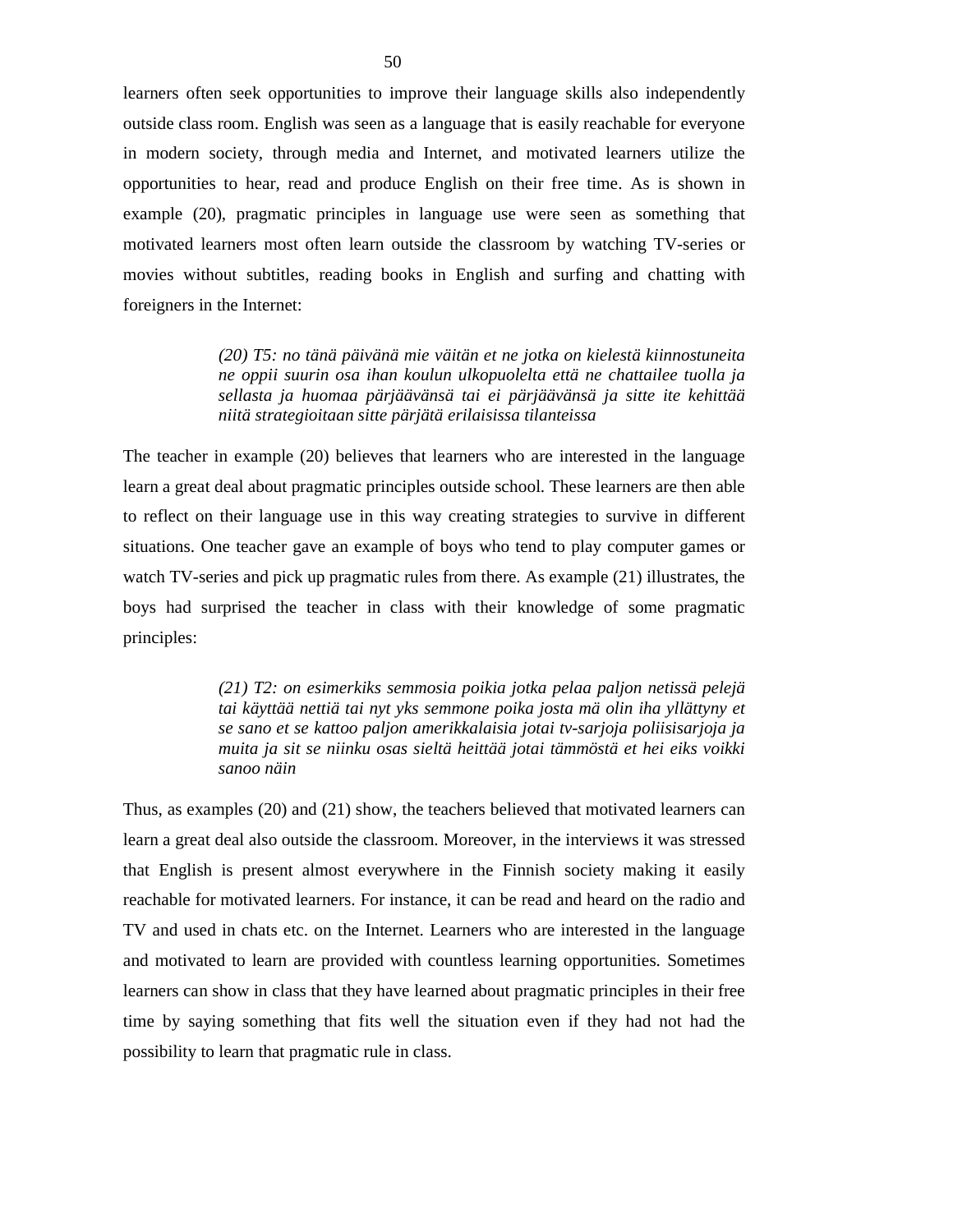In the interviews, motivation was divided into intrinsic and extrinsic motivation. Intrinsic motivation means performing something for its own sake to experience pleasure and satisfaction, whereas extrinsic motivation refers to doing something as a means to a separable end, such as receiving a reward or avoiding a punishment (Dörnyei 2011: 23). In the interviews, intrinsic motivation was connected to learners: it was seen more as a characteristic of a learner, whereas extrinsic motivation was connected to the role of the teacher in the acquisition of pragmatic competence in the sense that a teacher can kindle learners' extrinsic motivation. Teachers' role in kindling learners' extrinsic motivation is further discussed in section 6.3. As example (22) shows, intrinsic motivation, specifically, was seen as a factor that facilitates the acquisition of pragmatic competence:

> *(22) T5: mie luulen et vaikuttaa yleensä se kiinnostus siihen kieleen ja se et näkee et sillä on itelleen- sillä kielellä on mulle henkilökohtasesti jotai merkitystä... tänä päivänähä moni sen näkee et ne käyttää sitä tosi paljonki koulun ulkopuolella*

The teacher in example (22) argues that learners who are intrinsically motivated to learn English i.e. who consider that the language itself and its learning to have personal value to themselves, try and pick up pragmatic principles outside the classroom by seeking opportunities to use it. As they are eager to learn how the language works, they pay more attention to language use in different contexts and are often able to draw conclusions based on their own language use as well.

**Learners' own subjective experiences** was the fourth theme discussed. Willingness and courage to use English in real life situations give learners opportunities to subjectively experience how language, more specifically, pragmatic principles behave. It was argued that learners who are not afraid of trying to use the language and making mistakes learn pragmatic principles more easily. As the teacher in example (23) contemplates, these learners experience subjectively what kind of language use works, what is appropriate in which situations, etc., which enhances the learning of pragmatic principles:

> *(23) T4: noo varmasti sellanen avoimuus ja rohkeus käyttää sitä kieltä että ei pelkää sitä- ei pelkää sitä tota niinni epäonnistumista taas että rapatessa roiskuu ja niin pois päi että menee rohkeesti tilanteisiin ni kyllähän siinä valitettavasti joskus kantapään kautta saattaa oppia asioita mutta- mutta enemmän siinä kuitenki oppii ku se että jäät sinne seinän viereen istumaa etkä mee niihi tilanteisii*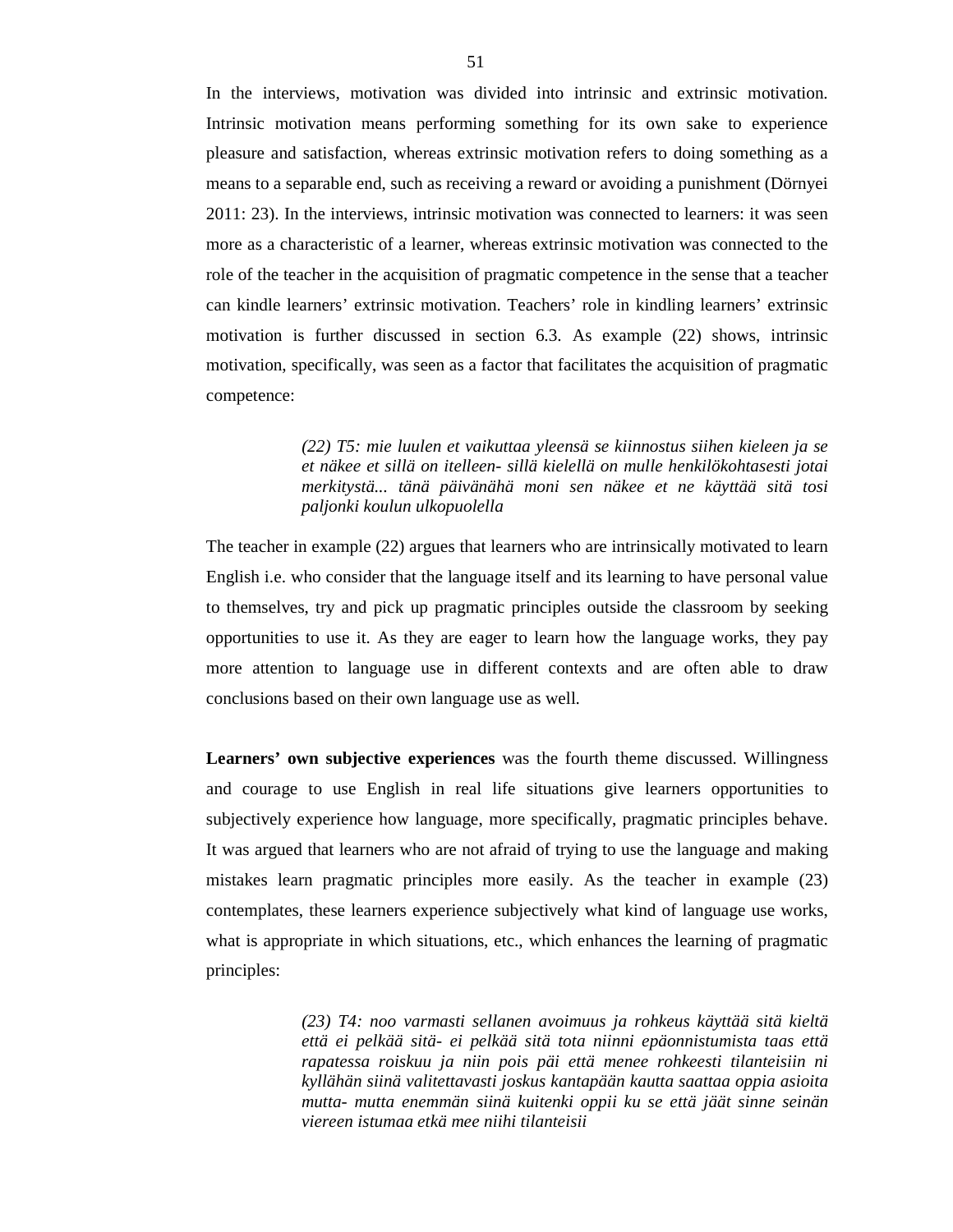As example (23) illustrates, learners who try and use the language, even if it sometimes means making mistakes, gain subjective experiences on how the language behaves in communication. This enhances the acquisition of pragmatic competence. Another teacher mentions in example (24) that one's own experiences can make using the language feel more realistic:

> *(24) T1: englannistaki aika monella on jonki näkösiä kokemuksia [...] kyllä varmasti kyl mä uskon että koska se on kuitenki sitte se tulee ehkä todellisemmaks siellä että kun ite kuulee ja kun ite käyttää tai nii näi ni kyl mä usko et se oma kokemus niinku*

As the teacher comments in example (24), using the language personally can make learning the language feel more real in the sense that the learner realizes that there truly are different patterns and rules in language use, not just grammar. This may encourage learners to pay more attention to pragmatic principles.

Hence, learners' own subjective experiences were seen to influence the acquisition of pragmatic competence since it provides them with first-hand experience on how the language actually works in communication. Learning may often happen through the hard way, through mistakes, but if the learner is too afraid of using the language, he or she misses valuable opportunities to learn about language use.

**Sensitivity and attentiveness to language** use was the fifth theme brought up. The theme referred to learners who are sensitive to language paying inherently a great deal of attention to different aspects of language use and picking up new phrases and principles naturally and partly implicitly. These learners often recognise functions upon structures in language use because of their genuine interest in the language. They inherently suspect to find cultural differences instead of assuming that languages can be translated word for word. The two teachers in examples (25) and (26) both emphasize the importance of attentiveness and sensitivity in the acquisition of pragmatic competence:

> *(25) T1: ehkä semmonen miten sen sanois no jollain tavalla ehkä joku tarkkaavaisuus tai niinku että hoksaa niitä tilanteita et hei tähän sopii nyt tää tässä tilanteessa tää ei oo ehkä nyt ok tai semmone et osaa lukee niitä tilanteita ja niinku ja miettiä sitte.. semmonen tietty herkkyys sille tilanteelle ja niille muille ihmisille ketä siinä on*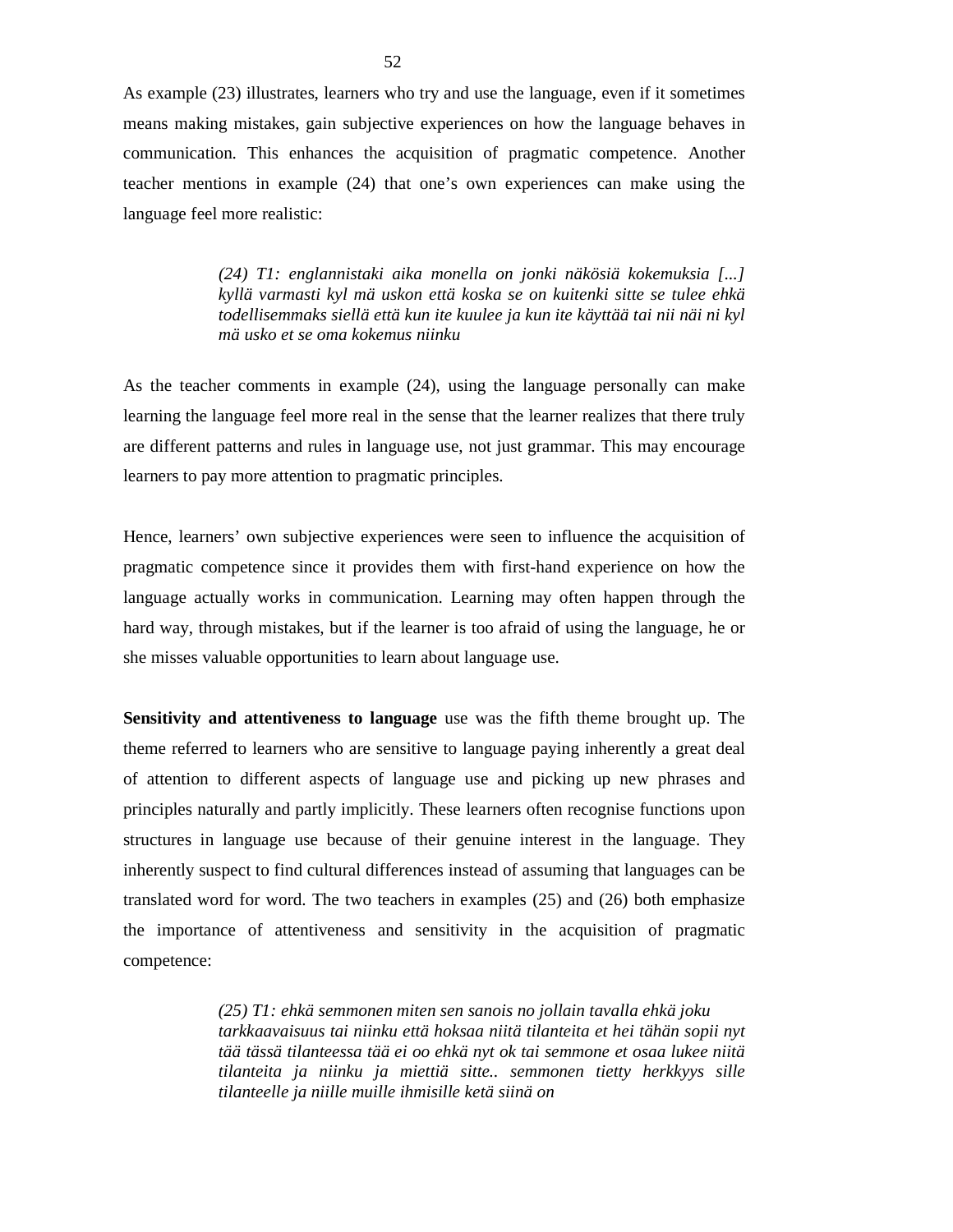# *(26) T6: jaa-a no kai nyt kaik- tämmönen ihan yleinen tarkkaavaisuus et he on niinku sen tilanteen tasalla*

The teachers in examples (25) and (26) state that some learners are genuinely attentive and sensitive to situations and people in it i.e. the learners are on top of the situation understanding, for instance, what kind of language register is most suitable for the situation. Since sensitive learners pay more attention to language use, both consciously and unconsciously, they often notice how pragmatic principles of a language behave. In the interviews, sensitivity and attentiveness were connected to authentic language use, for instance, chatting on the Internet, listening to music or watching TV. Learners who encounter authentic language and pay attention to language use can learn a great deal of pragmatic principles through these different activities and thus facilitate their acquisition of pragmatic competence.

To sum up, themes addressed in the interviews concerning learner characteristics that can affect how well a learner acquires pragmatic competence included language proficiency, intelligence, motivation, subjective experiences and sensitivity and attentiveness to language. The first theme, language proficiency seemed to play a crucial role in the acquisition of pragmatic competence: according to the present study, only learners with high language proficiency can obtain fluent pragmatic competence (as claimed by 6 teachers). If a learner never reaches high language proficiency, it is unlikely that he or she is ever to possess pragmatic competence. Learners with low language proficiency cannot "read between the lines" or understand "the hidden meanings" thus translating the language word for word and often taking utterances literally.

Second, intelligence affects the acquisition of pragmatic competence in the same way as the level of language proficiency: only intelligent learners can gain fluent pragmatic competence (6 teachers). Third, motivation influences the acquisition of pragmatic competence in the sense that motivated learners, more specifically intrinsically motivated learners, are more likely to acquire pragmatic competence (4 teachers). Motivated learners seek learning opportunities and often use the language outside school. As English is easily achievable in the Finnish society, it is not difficult to find possibilities to use it. Consequently, learners who willingly rub elbows with the language also learn more about its pragmatic principles.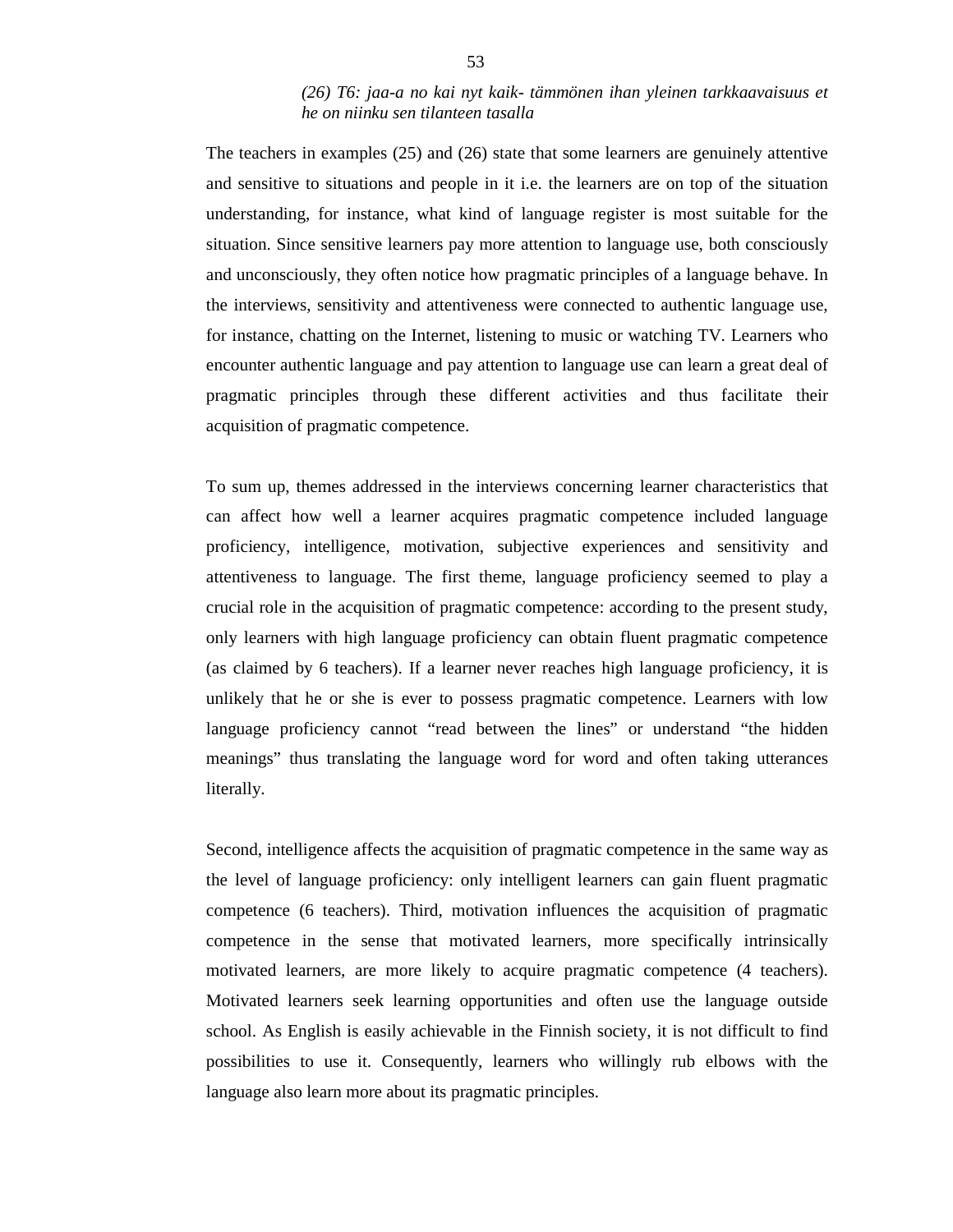Fourthly, these subjective experiences that learners gather through using the language outside the school facilitate the acquisition of pragmatic competence (3 teachers). Learners who are not afraid of trying to use language and not afraid of doing mistakes, often learn pragmatic principles through their own subjective experiences. Shy learners not willing to jump into situations may miss these learning opportunities. Fifthly, sensitivity and attentiveness to language guide learners to pick up pragmatic principles from the language use (3 teachers). Some learners inherently pay a great deal of attention to language use, observing how language is used in communication and drawing conclusions. This, naturally, facilitates the acquisition of pragmatic competence.

### 6.3 The role of the teacher

This section aims at answering the third research question: What is the role of a teacher in learners' acquisition of pragmatic competence? The teachers were asked whether they believed that a teacher can influence or facilitate the acquisition, and if yes, how this might happen. Three themes stood out from the interviews: learning opportunities, sensitivity and extrinsic motivation. These will be discussed in this section.

In the interviews, pragmatic competence was considered to be a highly learner-centered phenomenon in the sense that in the very end, it depends on the learners' features and abilities whether they are ever to possess high pragmatic competence (see sections 6.1 and 6.2). This seems to lead to a belief that teachers in general are seen to play a somewhat minor role in the acquisition of pragmatic competence. However, the role of the teachers was not considered negligible in the present study: as the section illustrates, the teachers suggested some means for teachers to try and facilitate the acquisition, even though it was believed that the outcome ultimately lies on the shoulders of the learners.

**Learning opportunities** was the first theme discussed. A teacher has a salient role in providing learners with sufficient opportunities to learn about pragmatic principles. Even though motivated and skilful learners often learn pragmatic principles outside the classroom (see section 6.2), a teacher can attempt to provide learners with opportunities to examine the language in different contexts and include exercises that require using pragmatic principles in lesson plans. It is the responsibility of a teacher to ensure that learners have a sufficient amount of opportunities and appropriate exercises, discussions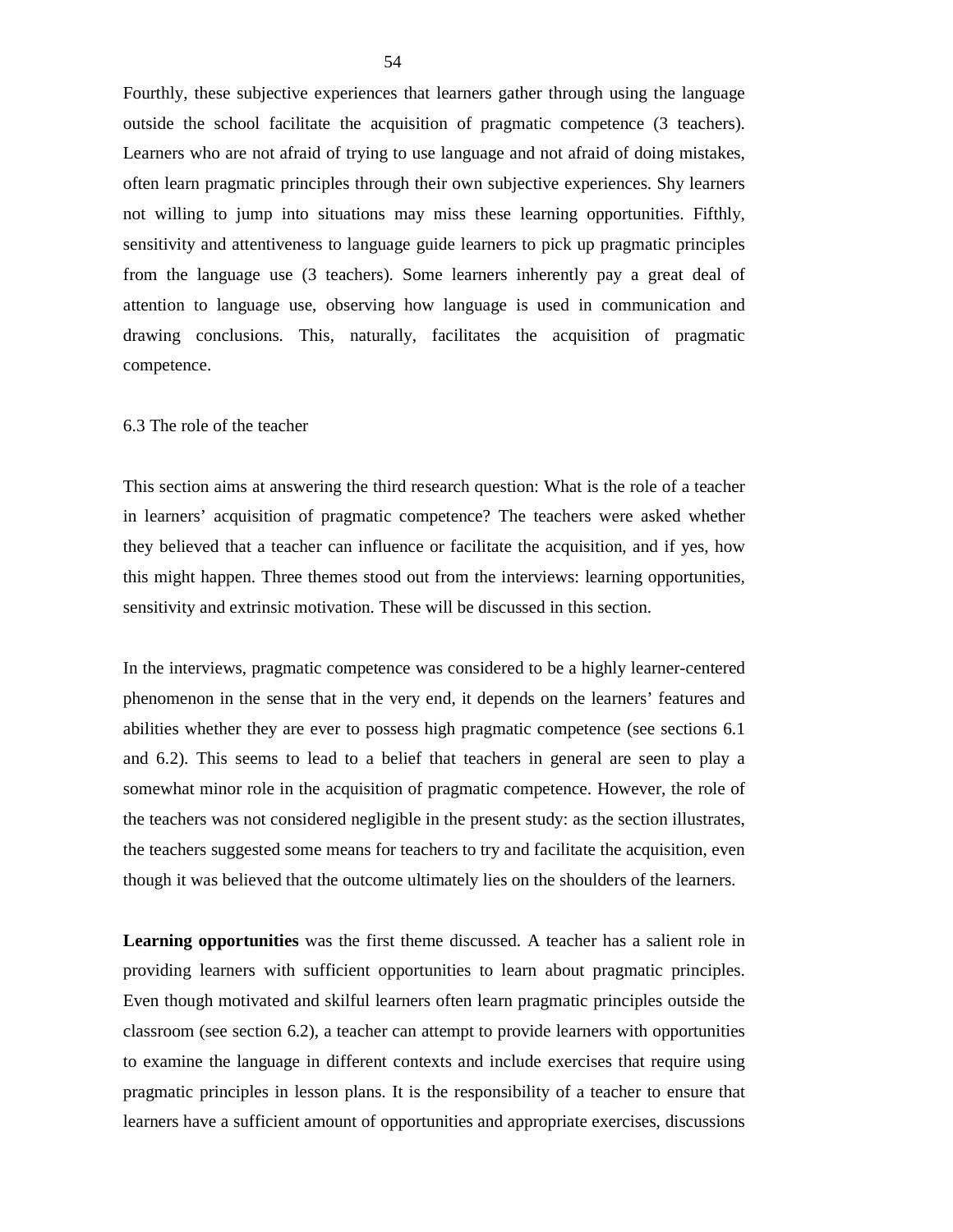or other activities to practice pragmatic principles. Example (27) illustrates appropriately how one teacher speculates that even though a teacher can offer explicit instruction to learners, of most salience is still to simply provide them with chances to learn:

> *(27) T1: no totta kai nyt voi aina tarjota jotai teoriaa ja jotai iha eksplisiittisiä fraaseja tai jotai tämmöstä mutta mää ehkä enemmän painottaisin sitä että niitä vaan tuodaan mahollisimman monia semmosia tilanteita sinne luokkaan vaikka että opetellaan vai on se sitte esitelmä tai joku neuvottelutilanne tai tai että ryhmäkeskustelu tai ryhmätyö että tuuaan vaa mahollisimman paljon niitä tilanteita sinne*

As example (27) shows, although providing learners with theory and explicit information is a feasible possibility, providing learning opportunities can still be seen as the primacy. Another teacher stresses the same aspect in example (28):

> *(28) T6: no ehkä se että kuinka paljo semmosta tavallaan niinku syötetää oppijalle että miten paljon hän saa tilaisuuksia niinku tavallaan oppia semmosia taitoja että se kai siinä on lähinnä että antaa niitä tilaisuuksia ja nostaa niitä sitte esillekki sieltä että huomaatteko täs on tämmöne*

The former teacher (example 27) did not exclude the possibility of offering explicit instruction and the latter teacher (example 28) pointed out that in class a teacher can highlight pragmatic principles, yet they both stressed that of most importance is to provide learners with a sufficient amount of learning opportunities. The nature of the learning opportunity seemed not to be that significant: what was thought to be most salient was to provide learners with enough possibilities to enhance their understanding and awareness of pragmatic principles and in this way give them a chance to acquire pragmatic competence.

**Sensitivity** was the second theme addressed. Teachers were seen to have a role in giving an impulse for learners to become more sensitive to pragmatic principles in language use. It was argued that learners do not necessarily even realise that language use, for instance politeness rules, vary from language to language, so a teacher can serve as someone who guides learners to evaluate how and when to pay attention to the differences. Teachers can emphasize the importance of learning pragmatic rules providing learners with tools to pick up these differences on their own in their future studies, work etc. As one teacher discusses in example (29), a teacher can try and give an impulse to the sensitivity to pragmatic principles: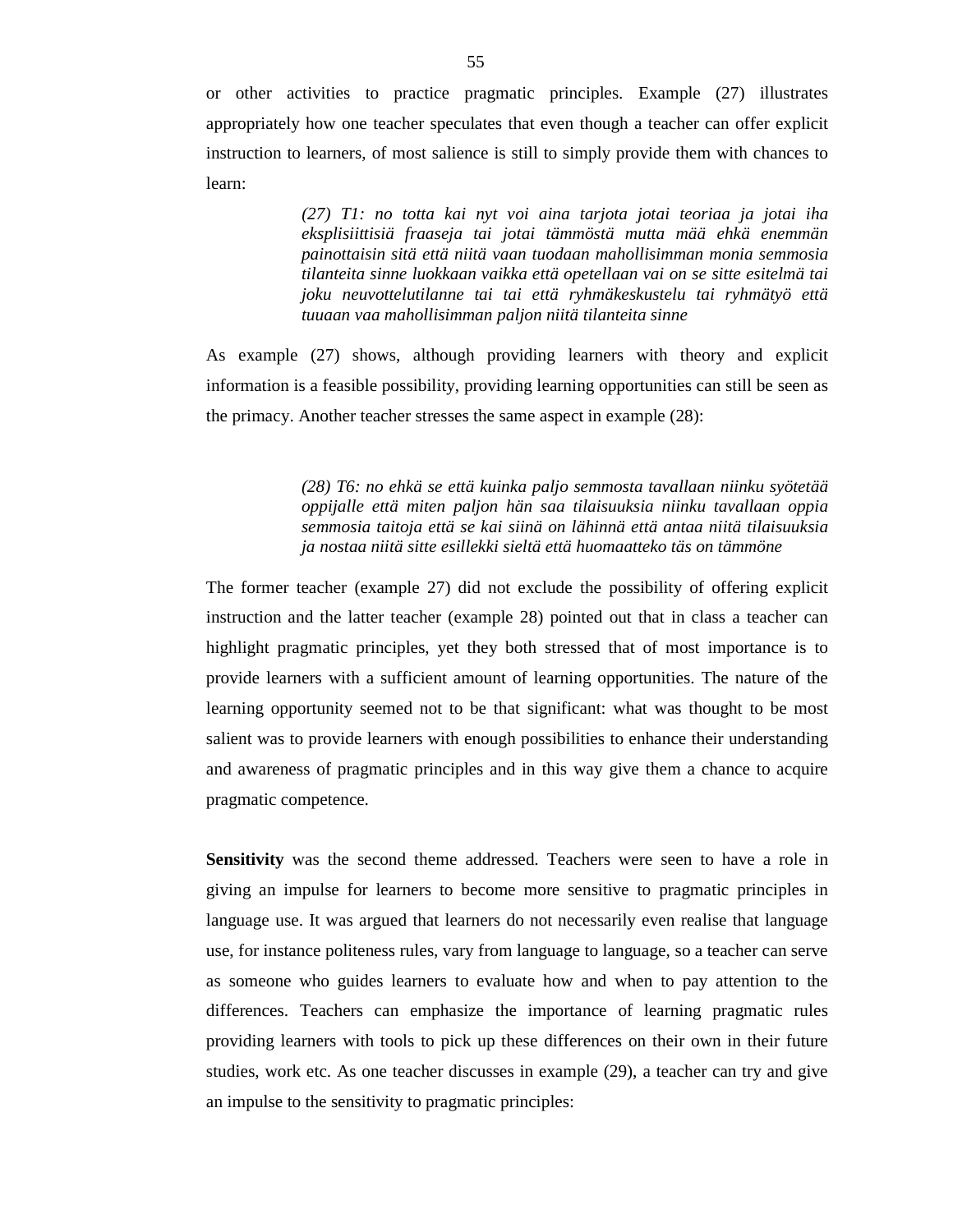*(29) T4: no varmaan just vaan sen herkkyyden herättäminen että- että niinkun osais kiinnittää- tai osaa niinku epäillä eroavaisuuksia kulttuurijutuissa tietyissä paikoissa tai- tai jonkunlainen just semmonen tarkkailu et osais kiinnittää oikeisiin asioihin huomioo että sitte ku menee niinku toiseen kulttuuriin tai- tai on täällä ja tota niinni kommunikoi jonku toisen kanssa että- että huomais ajatella kaikkia niitä asioita mitkä voi vaikuttaa siihe miten asiansa sanoo tai esittää tai mistä asioista se puhuu että koska ei niitä kaikkia voi mitenkää opettaa ni ainaki se että ois jonkunlainen taju siitä että tää ei kaikkialla ole samalla lailla tämä asia tai kaikkialla ei toimita niinku näin ku täällä meillä* 

As example (29) illustrates, teachers can help learners to realise that they should be aware of different ways of using language in communication. Learners should understand that when they are using the language they need to pay attention to different factors that affect how utterances are formulated, context for instance. It was thought to be impossible to teach learners all the possible pragmatic principles, and thus the teachers' role was seen more as an adviser on when and where learners should be sensitive to language use. This way, teachers are able to facilitate learners' acquisition of pragmatic competence.

**Extrinsic motivation** was the third theme brought up in the interviews (see definitions for extrinsic and intrinsic motivation in section 6.2). Not every learner has intrinsic motivation to learn pragmatic principles but some learners are content with learning basic ways to use the language to get by. However, as one teacher argues in example (30), a teacher who can inspire learners to learn can also motivate them, at least extrinsically, to learn about pragmatic principles:

## *(30) T3: se et mitä opettaja voi tehä ni on tää ulkonen motivaatio eli saatko innostettua oppilaat oppimaan siihe aiheesee*

The teacher in example (30) believes that a teacher can inspire learners to study pragmatic principles. A teacher can give a positive picture and emphasize the importance of learning to use language in different contexts, which in turn can result in positive learning results or even in pragmatic competence. The most common means to wake learners' extrinsic motivation in the present study was giving them positive feedback when they had successfully adopted a new pragmatic rule, and showing pragmatic competence in a positive light explaining its usefulness, which was most often done by providing anecdotes and personal examples from real life (will be further discussed in section 6.5.2). Stressing the importance of knowing how a language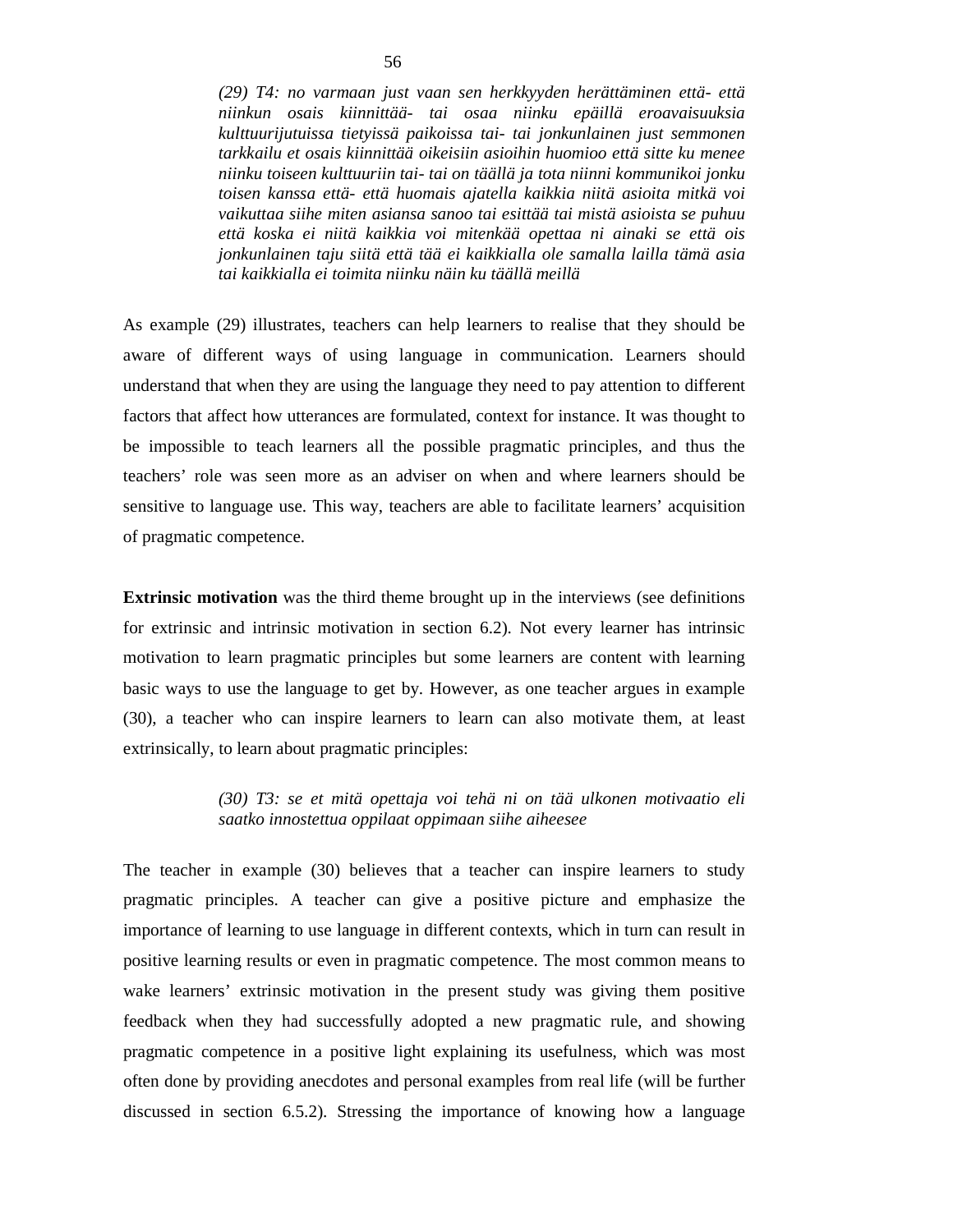behaves in different contexts and situations was seen to motivate learners to pay attention to pragmatic principles.

In short, the three themes addressed in the discussion of the role of a teacher in the acquisition of pragmatic competence were learning opportunities, sensitivity and extrinsic motivation. Teachers were seen to have a salient role in providing learners with a sufficient amount of opportunities that enable them to learn about pragmatic principles (as claimed by 6 teachers). In addition, teachers play a role in guiding learners to be more sensitive to the possible differences in language use between the target language and mother tongue (6 teachers). As it was assumed that it ultimately depends on the learner whether he or she is ever to possess pragmatic competence, it was stressed that teachers' job is to introduce tools and guidelines for learners about pragmatic principles, which they then can adopt and try to use in the future. A teacher was also seen as someone who can increase learners' extrinsic motivation to learn about pragmatic principles with positive feedback and encouragement (3 teachers).

#### 6.4 Teaching pragmatic competence

In this section, the research questions "What there is to teach about pragmatic principles?" and "How to teach them?" are discussed. In the interviews, the teachers were first asked what they thought there was to teach about pragmatic principles, and more specifically, what there was to teach about politeness, sarcasm and pragmatic routines. The teachers were further asked to explain what kinds of methods they might use to teach these. The chapter is divided into two sections the first discussing what the teachers considered to be teachable about pragmatic principles and the second examining how they could be taught.

#### 6.4.1 Teachability

The general question about what there is to teach about pragmatic principles proved to be somewhat problematic to answer. The concept of pragmatic competence was experienced to be so abstract (see section 6.1) and wide that it was felt difficult to limit it to specific skills. In addition, some areas of pragmatics, especially sarcasm and irony, were not included in teachable pragmatic principles at all. As example (31) shows, it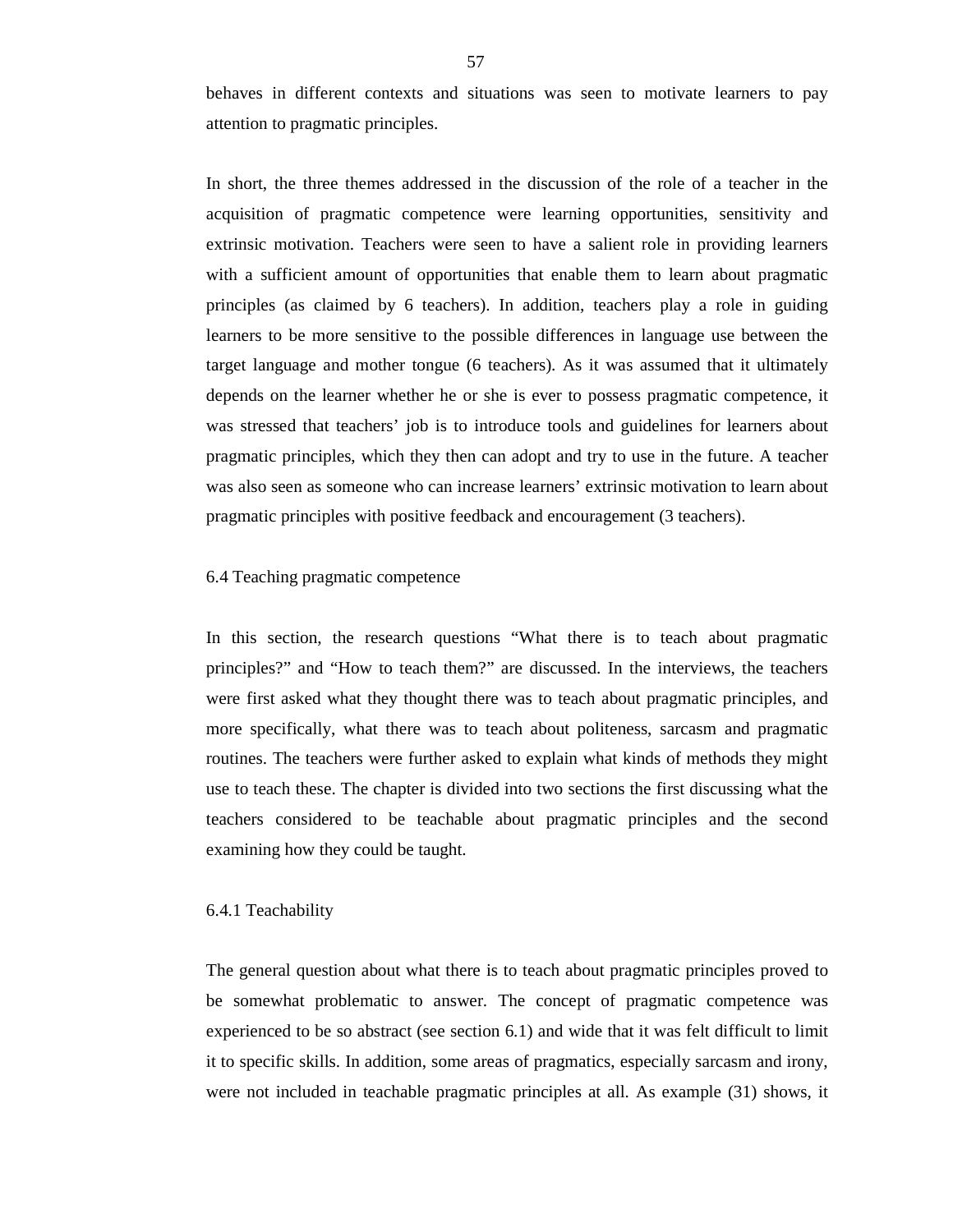was believed that if a learner cannot understand sarcasm in his/her mother tongue, it is not possible to teach it in a foreign language:

> *(31) T5: mut miten esimerkiks semmone oppilas joka ei suomeks ku eihän kaikki tajuu sitä suomeks ((sarkasmi)) ni miten se niinku ei mitää tsäänssiä sitte opettaa*

The teacher in example (31) comments on that if a learner simply has not the required intelligence to comprehend sarcasm even in Finnish, there is no chance to try and teach these principles in a foreign language (see section 6.1). This was the general idea throughout all the interviews. However, some areas of pragmatic competence were considered as teachable after all, and three themes were addressed in the interviews: formulaic forms of politeness, pragmatic routines and cultural conventions.

**Formulaic forms of politeness** was the first theme brought up. Knowing when to use *please*, *excuse me, thank you* etc. that is, common polite words that are used in a ritual kind of way in everyday communication was considered of importance. *Please* was undoubtedly regarded as the most important politeness word in the interviews. As example (32) illustrates, teachers wished to teach learners about formulaic forms of politeness so that they would become an automatic part of language use:

> *(32) T2: että oppilaat muistais että se pitää laittaa se please sinne loppuun tai sanoo excuse me [...] et se jotenki automatisoituu et osataan laittaa se please*

The teacher in example (32) stresses that it would be important for learners to automatically begin to add *please* in the end of a request etc. so that communication would be polite. It was wished that formulaic forms of politeness would ultimately appear in learners' communication naturally without further thinking. Another teacher points out in example (33) that forgetting *please* may give a rude impression of the learner:

> *(33) T3: esimerkiks please sanan käyttö ja nämä on keskeisiä kulttuurissa ku kulttuurissa et ei voi mennä sanoo et i want coffee se on sama ku kiroilis suomessa*

The teacher in example (33) observes that forgetting to use *please* in an Englishspeaking country equals swearing in Finland. It was often mentioned in the interviews that English is regarded as a more polite language. If a learner does not posses a high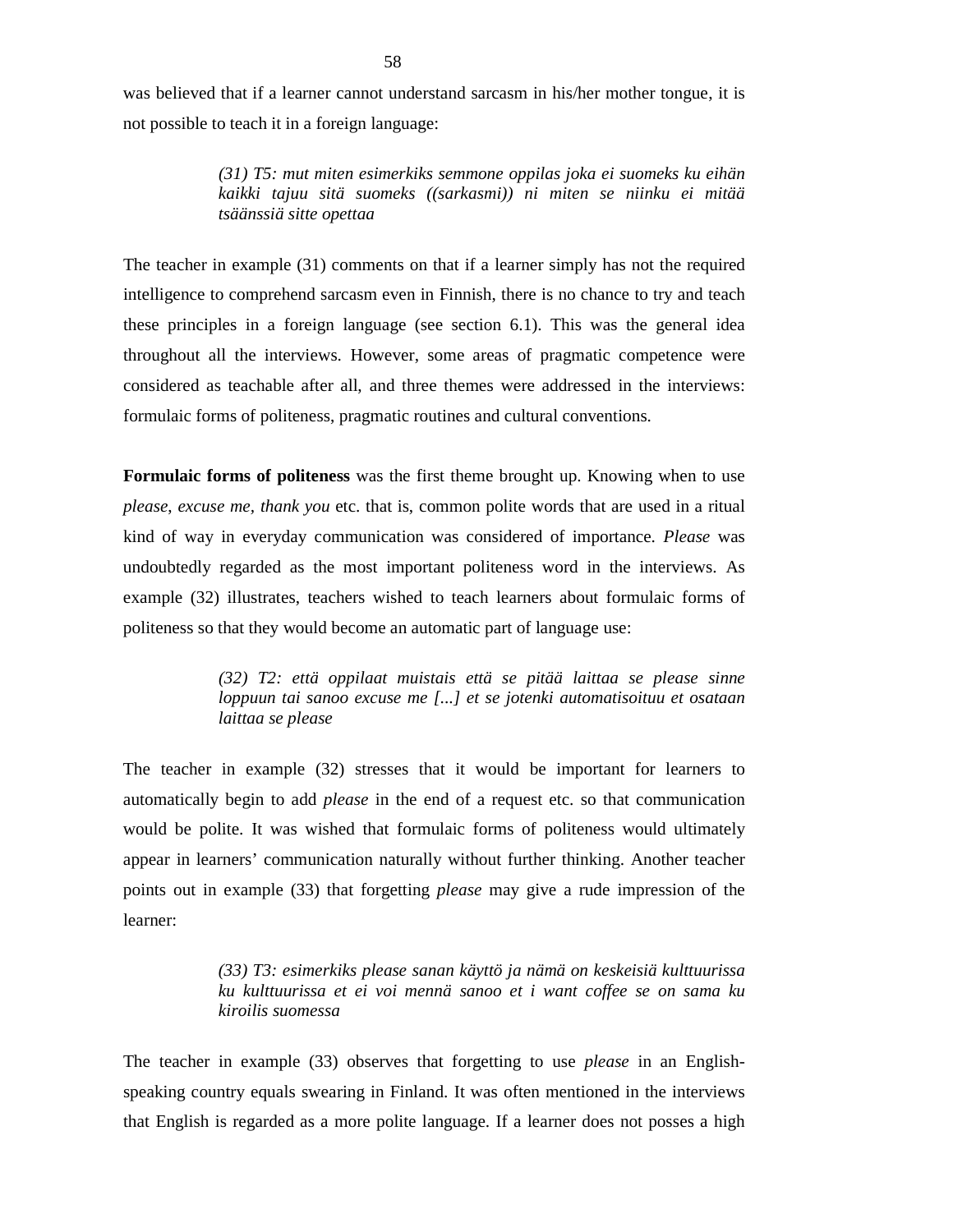language proficiency enough to form roundabout polite utterances using could/would etc., it would be important for him/her to at least be able to use *please*, *excuse me* etc. constantly in communication in order to not to appear impolite. The importance of formulaic politeness expressions was emphasized in every interview and they were seen to be among the most salient topics to teach about pragmatic principles.

**Pragmatic routines** was the second theme discussed. It was regarded as important to teach learners about frequently used expressions that have a standardized role in communication situations. For instance, adjacency pairs in greeting-greeting, offeracceptance etc. were thought crucial to teach. In example (34), one teacher demonstrates how she tries to explain to learners that even though their answers to reaction exercises might be grammatically correct, they may sound strange in the ears of a native speaker, as they do not belong to the institutionalized utterances used by the community:

> *(34) T5: … vaikka jos nyt kirjassa on joku reagointitehtävä pitää vaikka iha kirjottaakki et mite reagoisit tämmösessä tilanteessa ni sit ku se käyää läpi ja sielt tulee erilaisia versioita oppilaalta ni sit mää yritän sanoo et hei okei kyllähä nyt noinki voi sanoo mut tuskin kukaan sanois että britit nyt vaa sanoo näin how do you do how do you do tai mitä se sitte on*

As example (34) shows, learners do not necessarily know how to use pragmatic routines in the conversation and the teacher feels she should stress that some frequent expressions are almost always used in certain situations. Even sentences that are grammatically correct and seem to fit into the conversation may sound strange simply because they are rarely used in communication by native speakers. Another teacher in example (35) points out how knowing how to react with common expressions may give a more friendly impression of oneself:

> *(35) T1: onha se helpompi ehkä itekki sitte reagoida ja tiiät ne tietyt konventiot millä nytte tervehditään ja millo- miten kysytää kuulumisia ja miten niihin vastataa tai näi [...] antaa itestää niinku no jollai tavalla ehkä lähestyttävämmän kuvan jos sä oot siinä jo siinä semmosessa viestinnän semmosessa flowssa mukana*

The teacher in example (35) comments that if learners know how to use pragmatic routines, it is easier for them to get into the flow of communication. The teachers in general acknowledged that it is of salience to teach learners how to use pragmatic routines in order for them to communicate more fluently and smoothly in English. It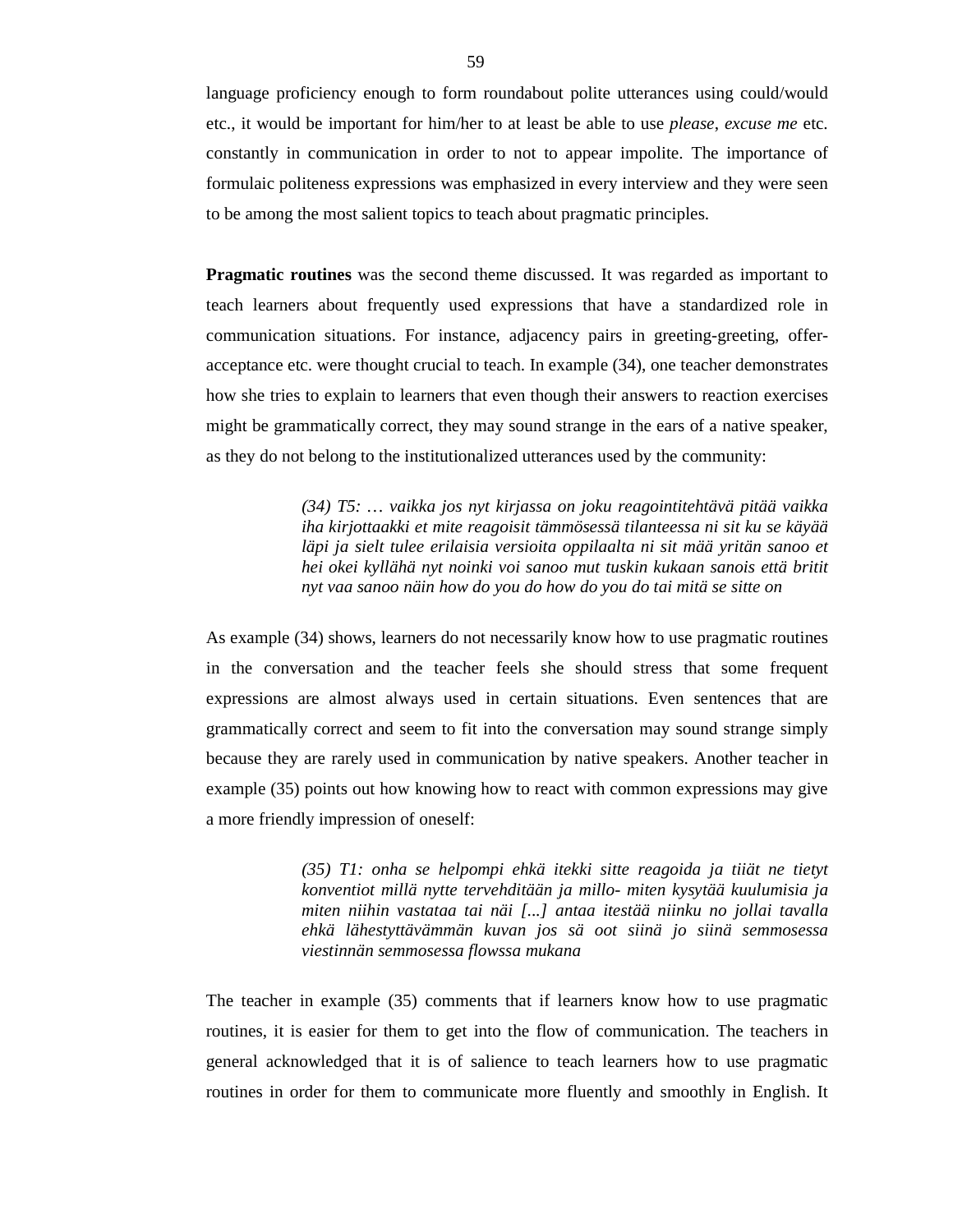was also mentioned in the interviews that work books offer a good variety of activities to practice them, which eases the planning of teachers.

**Cultural conventions** was the third theme discussed. The theme overlaps with both of the previous themes in the sense that it refers to a "native-like communication" with the appropriate pragmatic routines and forms of politeness. The theme was, however, brought up beyond verbal communication since it included also appropriate behaviour in the target country. In the interviews, it was expressed that knowing the habits and values of the foreign culture, for example, what topics are off limits to refer to (money, religion etc.) or how to address other people in different situations is significant. As the teacher in example (36) argues, language competence alone is not enough to guarantee smooth communication for communication consists of aspects beyond grammar:

> *(36) T4: … ja sitte myöski sellaset niinku siihen kuuluu aikalailla kuitenki tapakulttuurin ymmärtämine ja ja niinku sillee se ei riitä pelkkä kielitaito että että tosiaa siinä pitää ymmärtää miten tietyistä kulttuureista tulevat ihmiset kommunikoi ja heijän ehkä huumorintajuaan jopa tai tai tota niinni sitte kulttuurisidonnaisia sanontoja tai sitte iha käytöstapoja*

In example (36), the teacher ponders how language competence alone does not guarantee successful communication. Knowledge of culture is needed to be capable of communicating fluently, for example, knowledge of customs or people's general sense of humour. As example (37) illustrates, conventions of a culture was considered important along with knowing what is appropriate and what is not:

> *(37) T1: … kulttuuriin liittyvät tavat ja et miten joku- miten kannattaa ilmasta- miten jossai tietyssä kulttuurissa joku sanotaan mikä on kohteliasta ja mikä sopivaa*

As both the examples (36) and (37) show, communication was connected to a wider concept than merely language, and the teachers claimed that it of importance for learners to know about conveniences and appropriateness in a given culture. Pragmatic principles were connected to knowledge about cultural differences. It was criticized, though, that it is sometimes difficult to try and teach about the cultural values. Teachers do not necessarily have enough knowledge about different cultures, and since the information in books often stays on a rather superficial level, learners may end up lacking deep knowledge of the habits and values of English-speaking cultures.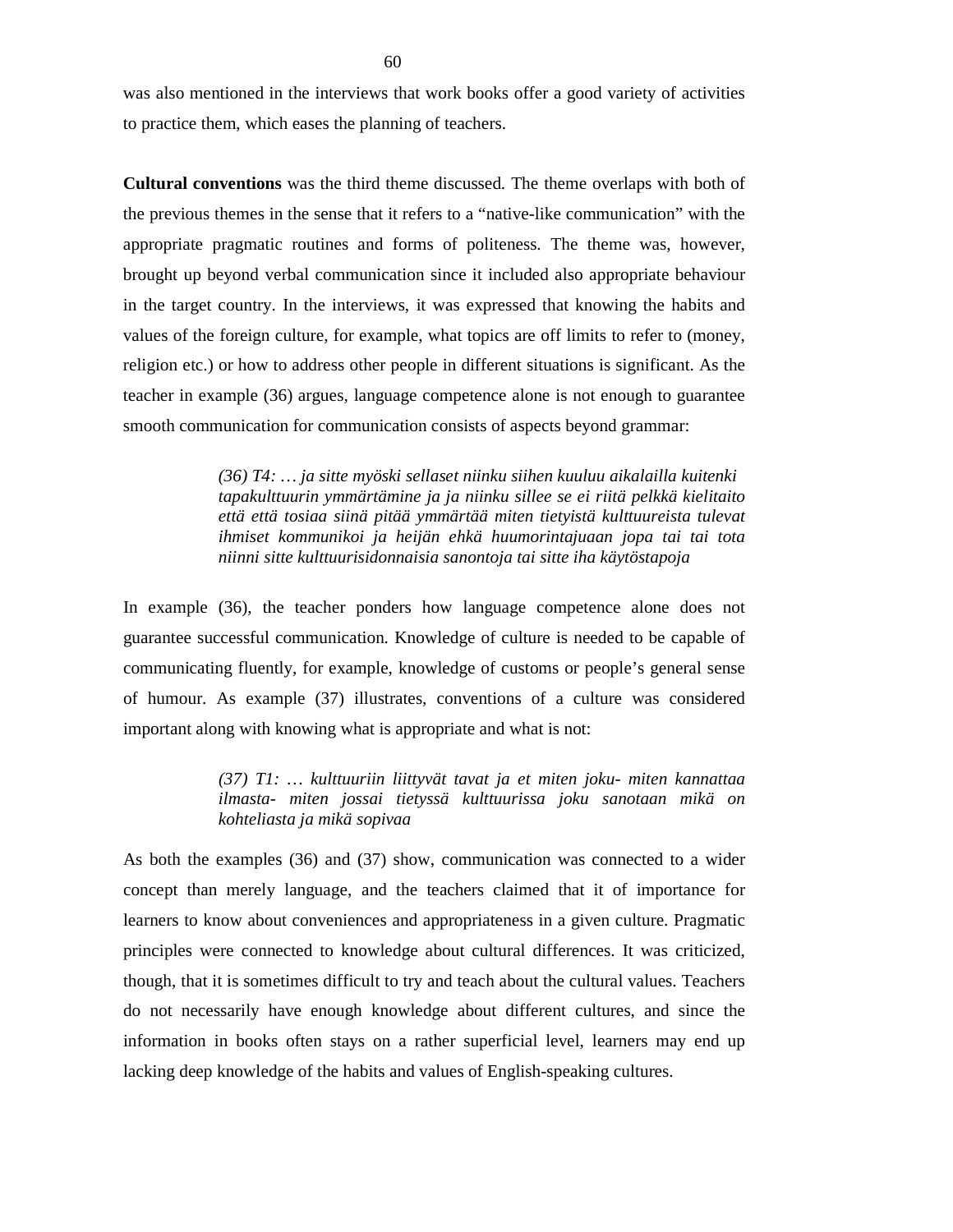To sum up, the themes referred as teachable pragmatic principles included formulaic forms of politeness, pragmatic routines and cultural differences. Firstly, formulaic forms of politeness were regarded as a teachable and important aspect of pragmatic principles (as claimed by 6 teachers). Each teacher stressed the importance to know when to use *please, excuse me, thank you* etc. in order to not to appear rude in communication. Secondly, pragmatic routines were a theme that meant the ability to use frequently used expressions in communication (6 teachers). It was argued that to be able to keep up the flow of conversation the knowledge of pragmatic routines is necessary. Thirdly, teaching about cultural conventions was considered teachable and important (6 teachers). It was acknowledged that communication goes beyond language competence; one must know what is appropriate and conventional in a given culture.

### 6.4.2 Teaching methods

After the teachers had contemplated the teachable aspects of pragmatic principles they were asked to ponder what kinds of methods could be used to teach them. Three themes were addressed in the interviews: positive evidence, implicit instruction and explicit instruction. **Positive evidence** was the first theme brought up in the interviews. It was observed that pragmatic rules, especially rules considering implicature, are often pointed out in the text and explained shortly, but learners are not necessarily asked to practice them in any way. Teachers tended to show learners positive evidence especially in the forms of authentic materials, which were considered ideal for raising learners' awareness. It was argued that the best way to show learners how the language in interaction works is to show them, for instance, TV-series or movies. It was also suggested that implicature in speech acts, for example, could be examined through watching a movie and stopping the movie every once in a while to discuss how the language is used. In addition, even if the teachers would not themselves teach sarcasm, they came with a proposition that by watching funny TV-series, learners may learn about and become more aware of the different kinds of humour.

One means to expose learners to positive evidence was examples: teachers' own language use as an example and examples of real life situations. Each teacher explained that they hoped to set an example of an English speaking person in class. They aimed to use typical forms of politeness, humour and pragmatic routines hoping that learners would through the examples realize how to use the language in communication. In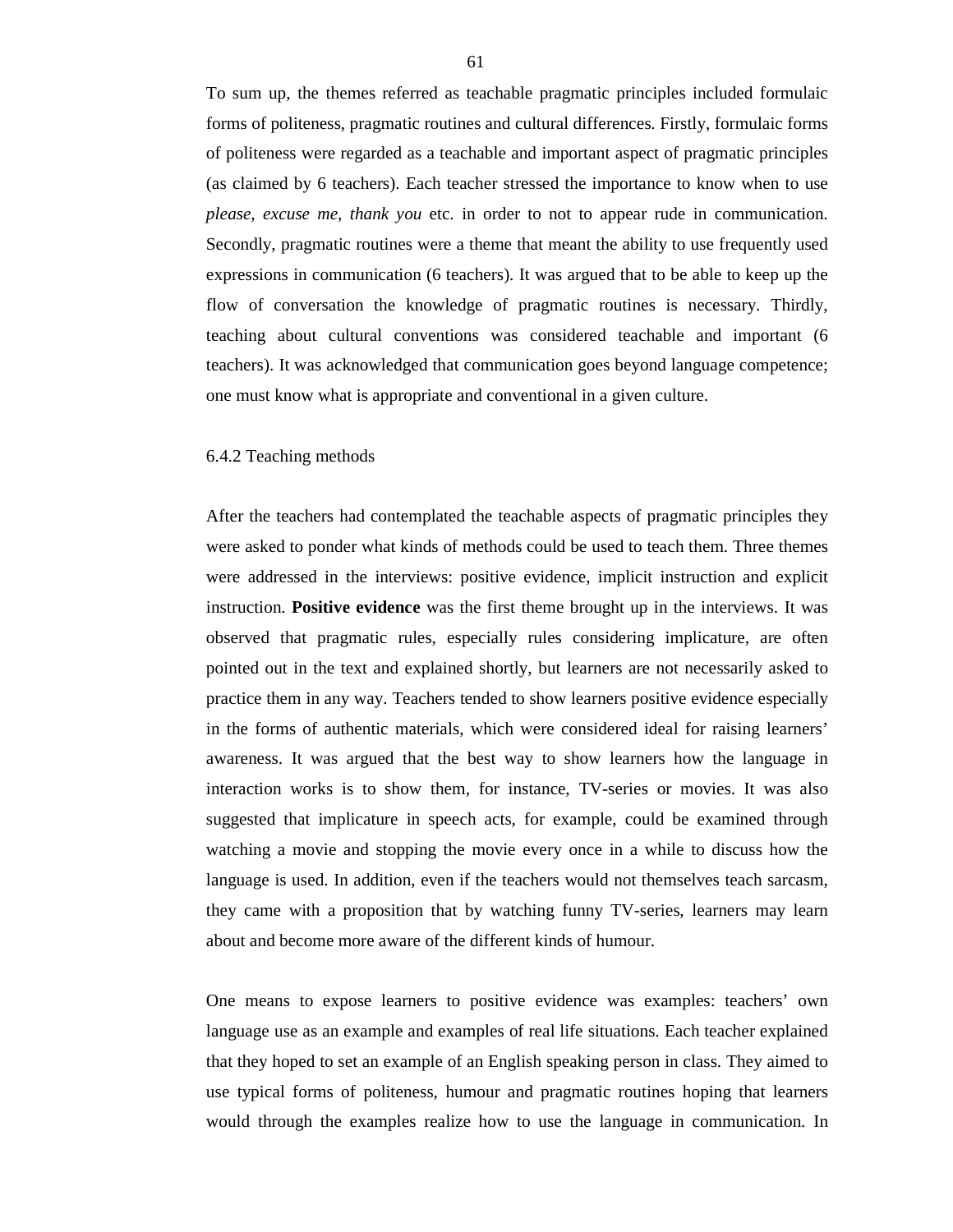example (38) one teacher ponders how she believes that her own example may act as positive evidence for learners and they may in this way adopt the rules of language use to their own pragmatic competence:

> *(38) T1: tosi paljonha se on siitä ihan niinku opettajan omasta esimerkistä et miten sää siellä ryhmässä toimit ja ite käyttäydyt ja mitä- miten sä sitä kieltä käytät missäkin jutussa [...] omalla esimerkillä koska ne kyllä sitäkyl mä uskon että ne sieltä tarttuu toki ne voi iha ottaa esillekki jos jostai tämmösestä puhutaan että mi- milloin sanotaan mitäki mutta tota tai mut kyl mä uskon et omalla esimerkillä että nyt niinku aattelee vaikka itteään siellä luokassa*

As example (38) illustrates, the teacher felt strongly that their own example in class raises learners' awareness of pragmatic principles. It was claimed in the interviews that the teachers' goal is to set a good example of an English-speaking person in class. In addition, telling learners real life examples and anecdotes about communication issues was thought to be an effective way to wake learners' awareness. As the teacher in example (39) mentions, learners are eager to hear about real life situations:

# *(39) T3: kerrotaan omakohtasia kokemuksia ja oppilaat tykkää anekdooteista huomattavan paljo*

The teacher in example (39) explains that he uses his own experiences as examples for learners. It was discussed in the interviews that teachers' own real life examples may serve as positive evidence of rules of language use. Besides, learner's examples can be used for the same purpose. I was mentioned in the interviews that the teachers encourage learners' to share their experiences in class, so that they become commonly shared knowledge. All in all, it was suggested in the interviews that showing learners positive evidence may help them acquire pragmatic competence.

**Implicit instruction** was the second theme brought up. Reasonably often pragmatic principles would be taught through implicit instruction meaning that learners are provided with input and allowed to draw their own conclusions with only minimal guidance from the teacher. Comparison was undoubtedly the most popular means of teaching implicitly. Especially forms of politeness were regularly taught by comparing the Finnish and English languages. Teachers would show the same expressions in Finnish and English and learners would be asked to try and figure out how the rules of politeness differ between the two languages. As is discussed in example (40), by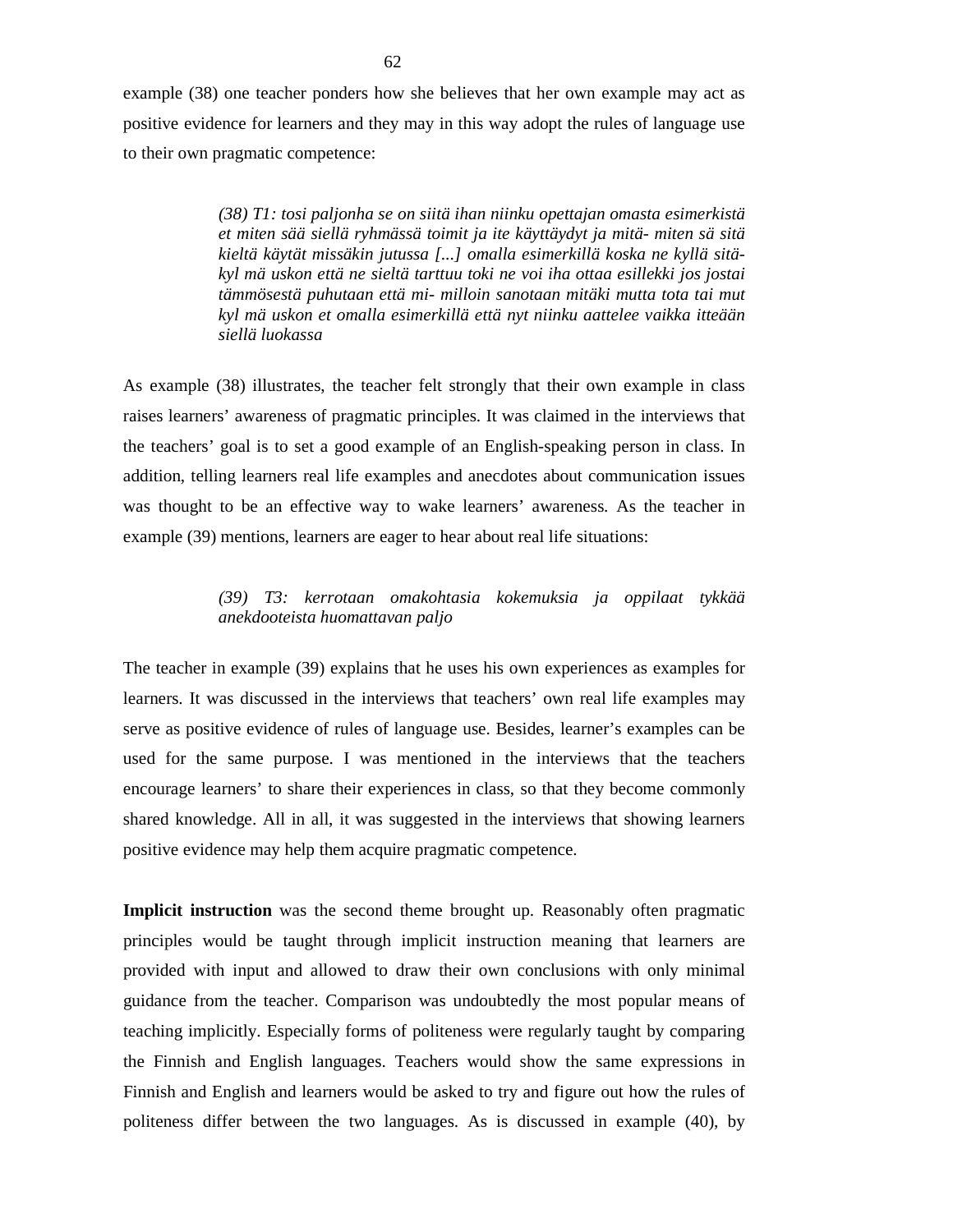comparing the two languages learners may comprehend the different ways of expressing politeness:

> *(40) T5: ni tietenki mitä nyt tuli nyt ensimmäisenä tää pleasen käyttö ja tämmönen mieleen just kohteliaita kommunikointitapoja ja sitä vertailemaa että ehkä suomessa sitä samaa ei välttämättä aina ilmasta sitte samalla tavalla*

As the teacher in example (40) contemplates, politeness was often taught through comparison by letting learners to try and interpret the rules of language use. It was also mentioned that inductive teaching can be used to teach other areas of pragmatic competence as well. Even though none of teachers considered it worthwhile to teach sarcasm, an example was given of a work book exercise teaching sarcasm. In example (41), the teacher explains how in the book there was an extract of a novel by Bill Bryson and learners were asked to figure out how sarcasm was created:

> *(41) T4: … siinä on otettu esiin se tekstin- se on kaunokirjallinen Bill Brysonin tekstikatkelma joka on nimenomaan hyvin tämmönen ironiakautta sarkasmipitonen [...] että on annettu sieltä kohat että miten nämä niinku nämä- nää tota niinni sanat tai asiat liittyy tähän tekstiin ja miten ne niinku- mikä niissä on sarkasmia*

As example (41) shows, inductive teaching could be used to teach other aspects of pragmatic principles as well, not only forms of politeness. However, most often implicit instruction was used to teach the English forms of politeness.

**Explicit instruction** was the third theme raised in the interviews. Explicit instruction referred to teaching where teachers provide learners with clear explanations and rules about the topic in question. Explicitly taught topics were also practised in class through oral or written exercises. Explicit instruction did not play as a considerable role in teaching methods as, for example, exposing learners to positive evidence. It was believed that intelligent learners pick up pragmatic rules from the positive evidence by themselves and it was not felt worth the effort to even try and teach all the aspects of pragmatic principles to weaker learners. However, in the interviews, it was argued that sometimes explicit instruction too is used in class.

Explicit instruction was most often used to teach pragmatic principles that relate to grammar. In example (42) a teacher describes how she taught polite forms of questions simultaneously with conditional forms: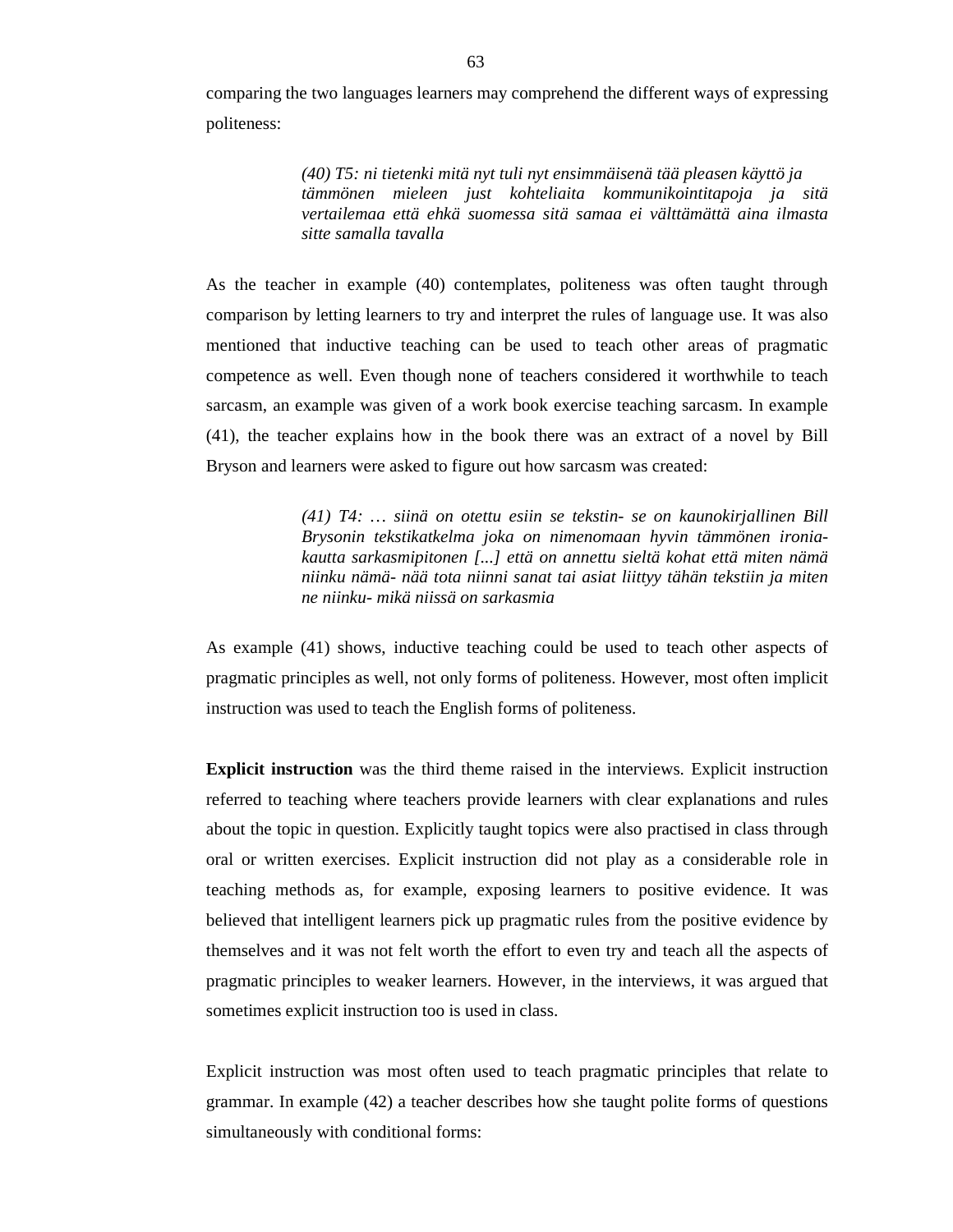*(42) T2: ku me nyt ollaa kasien kaa harjoteltu jotai konditionaalia tai futuuria tai tämmösiä ni sitte sitä et jos siellä on se could tai should tai would nii sitte mitetittii sitä et millon se on kysymys ku joku kysyy et et onks se sitte kysymys aina jos siellä on se could ni sit et no se on kohtelias kysymys että could you give me the pen tai sitte would you give me the pen tai give me the pen ni se että ne niinku ymmärtää se että mites mä nyt sanoisin* 

As example (42) illustrates, forms of politeness could be explicitly taught when they were combined with grammar teaching. In the example, polite ways of forming a question were practiced at the same time as the conditional, for the words *could*, *would* and *should* are used in both. Another teacher mentions in example (43) that explicit instruction does not have to be planned, but can be used as topics emerge in class:

> *(43) T1: öö no mun mielestä se nii tommosia asioita jos niitä nousee esiin tai huomaa tollasia tilanteita mun mielestä ne voi ihan niinku eksplisiittisesti niihinki niinku tarttua et hei tässon muut tämmönen ettäettä huomasitteko*

In example (43) the teacher points out how explicit instruction can also be used as different pragmatic principles randomly emerge in input or exercises in class. Basically all kinds of principles could be explicitly explained and taught when learners begin to wonder about them. Nonetheless, explicit instruction was mainly connected to teaching polite roundabout expressions, such as requests and questions.

In short, three themes were addressed in the discussion about methods to teach pragmatic principles: positive evidence, implicit instruction and explicit instruction. First, all the teachers stressed that they believed positive evidence was the most salient means for them to teach pragmatic principles (as claimed by 6 teachers). It was argued that showing learners positive evidence, especially in the forms of authentic material, such as TV-series or movies, and examples and anecdotes, enhances their chance to acquire pragmatic competence. Since it was claimed that only intelligent learners can acquire pragmatic competence, deductive teaching was not often thought to be that beneficial, but it was assumed that intelligent learners pick up rules themselves. Second, implicit instruction was often used in the sense that learners were asked to compare expressions between Finnish and English and figure out how the expressions differ, for instance, how polite utterances differ between Finnish and English (4 teachers). Third, explicit instruction was mostly used when grammar is connected to a topic related to a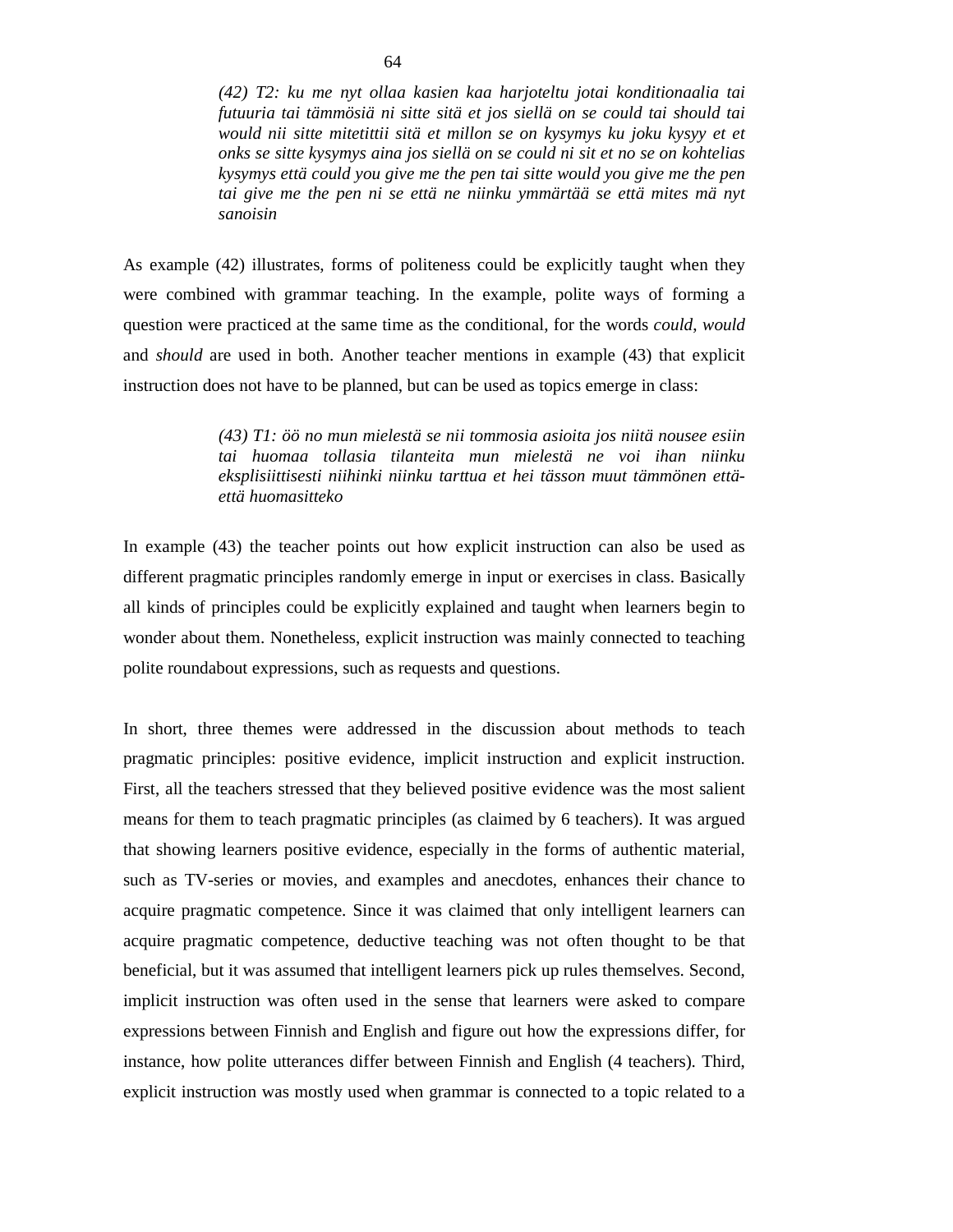pragmatic principle (3 teachers). It was also mentioned, that explicit instruction may be used as topics randomly emerge in class.

### 6.5 Evaluation

The last research question examined if the teachers felt that it is necessary to test and evaluate pragmatic competence. The teachers were asked whether they thought it to be necessary to evaluate learners' pragmatic competence and if yes, how it could be carried out. The research question resulted in the most contradictory answers from the teachers: themes both against and in favour of testing and evaluating were brought up. The chapter is, hence, divided into two sections of which the first introduces themes against evaluation and the second those in favour of evaluation. A discussion of the means of evaluation and testing is provided in the second section.

### 6.5.1 Against evaluation

Two themes were addressed against evaluating: unfairness and lack of a suitable method. **Unfairness** was the first theme to be brought up. Since pragmatic competence was seen as something that only skilful learners with high language proficiency can obtain, testing weaker learner of pragmatic principles was considered unfair. The following example (44) illustrates well the teachers' feelings about the unfairness of possible evaluation:

> *(44) T3: mut sitte on vaa semmosia oppilaita jotka ei vaa pysty lukemaa rivie välistä ei osaa sitä ni sit se ois vähä niinku epäreilua ja sit se mittais mun mielestä jo vähä eri asiaa kun sitä kielen osaamista*

The teacher in example (44) argues that some learners are never able to gain pragmatic competence, or the so called ability to read between the lines, even in their native language, and for these learners the testing of something that is not achievable would be highly unfair. He also states that at some point it would no longer be a question of testing of language competence, but testing something else, such as the general ability to understand pragmatic principles in communication in any language. Another teacher in example (45) claims similarly that for some learners language learning is such a demanding process that they never fully succeed in it and for this reason the testing of pragmatic competence would be unfair: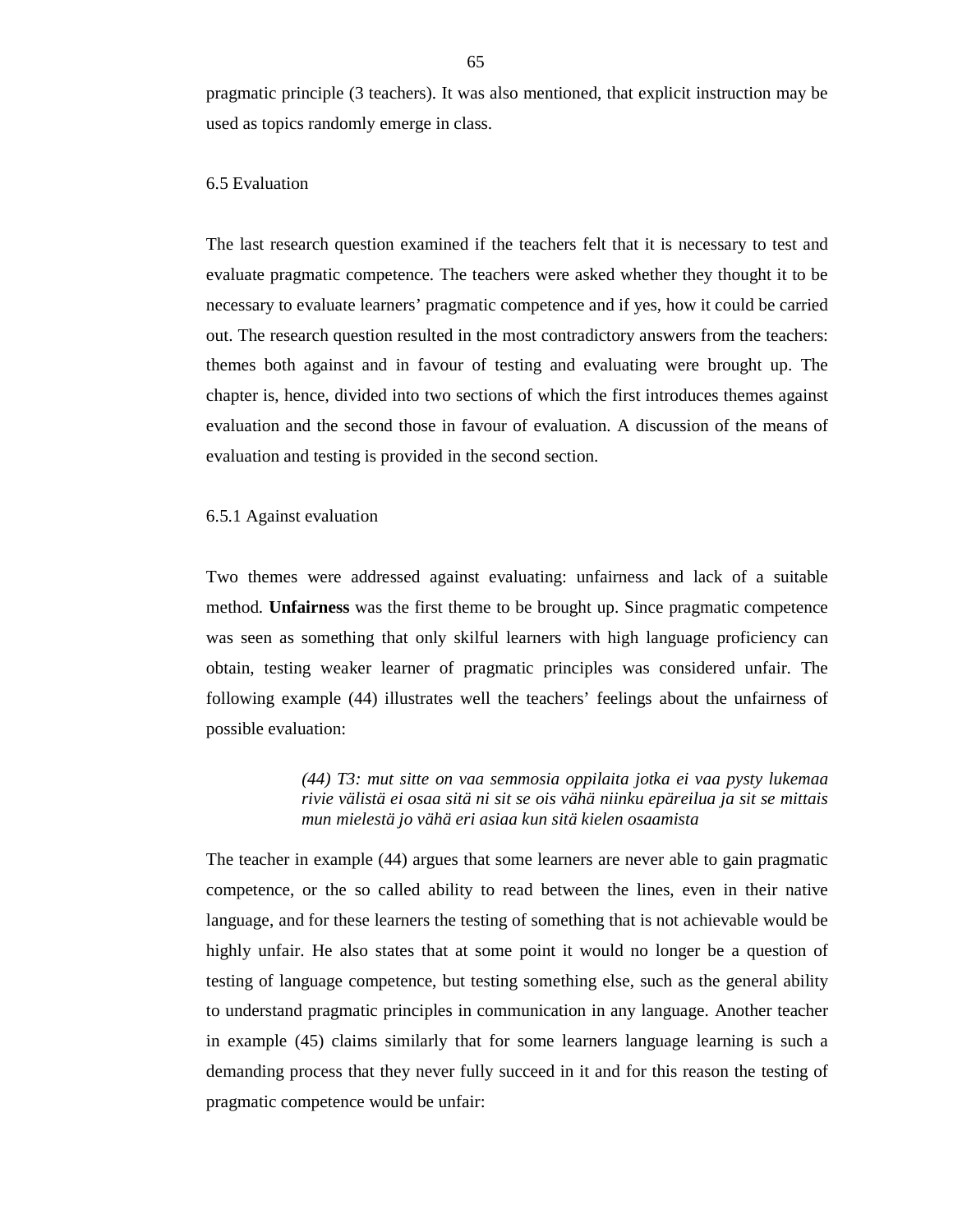*(45) T2: on semmosia oppilaita joille se kieli on hankalaa ja ne ei sitä vaa hiffaa ni sitte ei niitä voi sakottaa siitä et ne ei sitä opi kun taas jotku voi oppia sen niinku helpostikkin ja sitte osaa sitte ite jo käyttää* 

The teacher explains in example (45) that as a teacher one cannot demand a learner to be able to learn pragmatic principles if he/she has trouble even with the basics in the language. It could even be seen as a punishment for them to be evaluated for something that they simply are not able to master. Whereas some learners may learn to use pragmatic principles rather easily, others cannot advance beyond the level of operating with the literal meanings of utterances.

Thus, the theme of unfairness referred to the worry that testing would turn out to be unfair in the sense that it could favour skilful learners at the expense of weaker learners. Weaker learners would not have the opportunity to achieve good grades due to their lack of general ability to understand pragmatic principles in any given language. The testing would, therefore, begin to measure something else than one's language skills.

**Lack of a suitable method of evaluating** was the second theme against evaluation. It was discussed that teachers lack an effective means of testing: they were uncertain what the most feasible way of testing and evaluating could be. In example (46) it is commented on how demanding it is to decide when a learner has succeeded in using pragmatic principles correctly:

## *(46) T1: aika vaikee sit kuitenkaa arvioida et millon se on onnistunu […] niinku että en tietäs millä sitä lähtis arvioimaan*

The teacher in example (46) feels that it is difficult to judge and measure when and how well learners have succeeded in their learning of pragmatic principles. It was argued that figuring out the best way to evaluate pragmatic skills was too challenging and for this reason it was stated that evaluation was not necessary. One teacher suggested that the time used in testing would be better used with practicing pragmatic principles forgetting testing. Furthermore, as it is mentioned in example (47), evaluation often requires the object of evaluation to be separated into its own unit so that accurate evaluation could be possible. The teachers felt that they lacked the ability to formulate tests that would be able to separate pragmatic principles from overall language use to a unit that could be evaluated: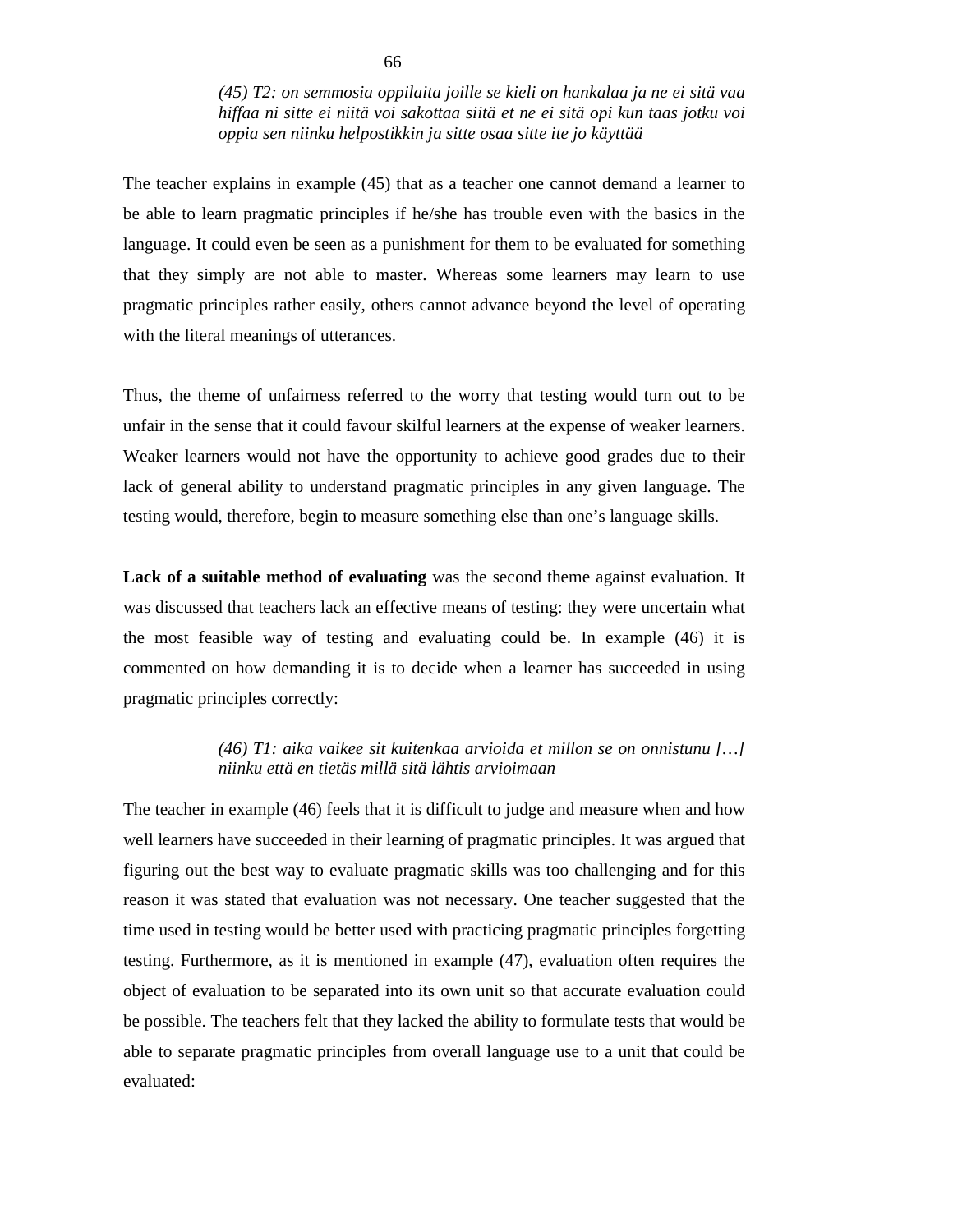## *(47) T6: nii nii mä en tiedä se on ehkä vähän vaikea ajatella sitä niinku omana juttunaan et miten sitä sit lähettäs arvioimaan*

As the teacher observes in example (47), pragmatic competence was seen as an inseparable part of language competence in the present study (see section 6.1) and she is, therefore, uncertain of how it could be separated to its own unit for evaluation. Since the teachers found it problematic to measure when a learner has succeeded in using pragmatic principles and how to separate pragmatic principles as its own unit for testing, they concluded that they lacked a suitable method for evaluation.

In other words, the themes addressed against evaluation in the interviews were unfairness and lack of a suitable method. The testing and evaluating of pragmatic competence was considered to be unfair to weaker learners who were believed to lack the ability to gain pragmatic competence (as claimed by 6 teachers). If it is assumed that not everyone can operate on the higher level of language use, i.e. read between the lines, even in their mother tongue, it would not be fair to test them about it in a foreign language, since they would always get low grades. Another reason to doubt testing and evaluation was the lack of a suitable method (3 teachers) that would adequately measure learners' knowledge of pragmatic principles. Some of the teachers contemplated that this kind of method has not yet been invented.

### 6.5.2 In favour of evaluation

The themes addressed in favour of evaluation were scattered and less unanimous. Four themes were brought up in the interviews: oral tests, written tests, informal evaluation and authentic evaluation. **Oral tests** was the first theme discussed in the interviews. Oral tests were seen to serve as a feasible means of testing learners' ability to keep up the flow of conversation, for instance, testing how idiomatically learners react to adjacency pairs. Upper secondary school teachers pointed out that this kind of a test is held in the connection with a voluntary oral course. In the test learners are evaluated partly on the basis on how fluently and idiomatically they are able to respond to certain sayings in English. In example (48), one upper secondary school teacher discusses the nature of the oral test:

> *(48) T3: aikasemmin syksyllä pidin työkaverin kanssa suullisia kokeita ja siinä oli siis arviointina se että minkälai- miten sujuvaa se puhumine on ja*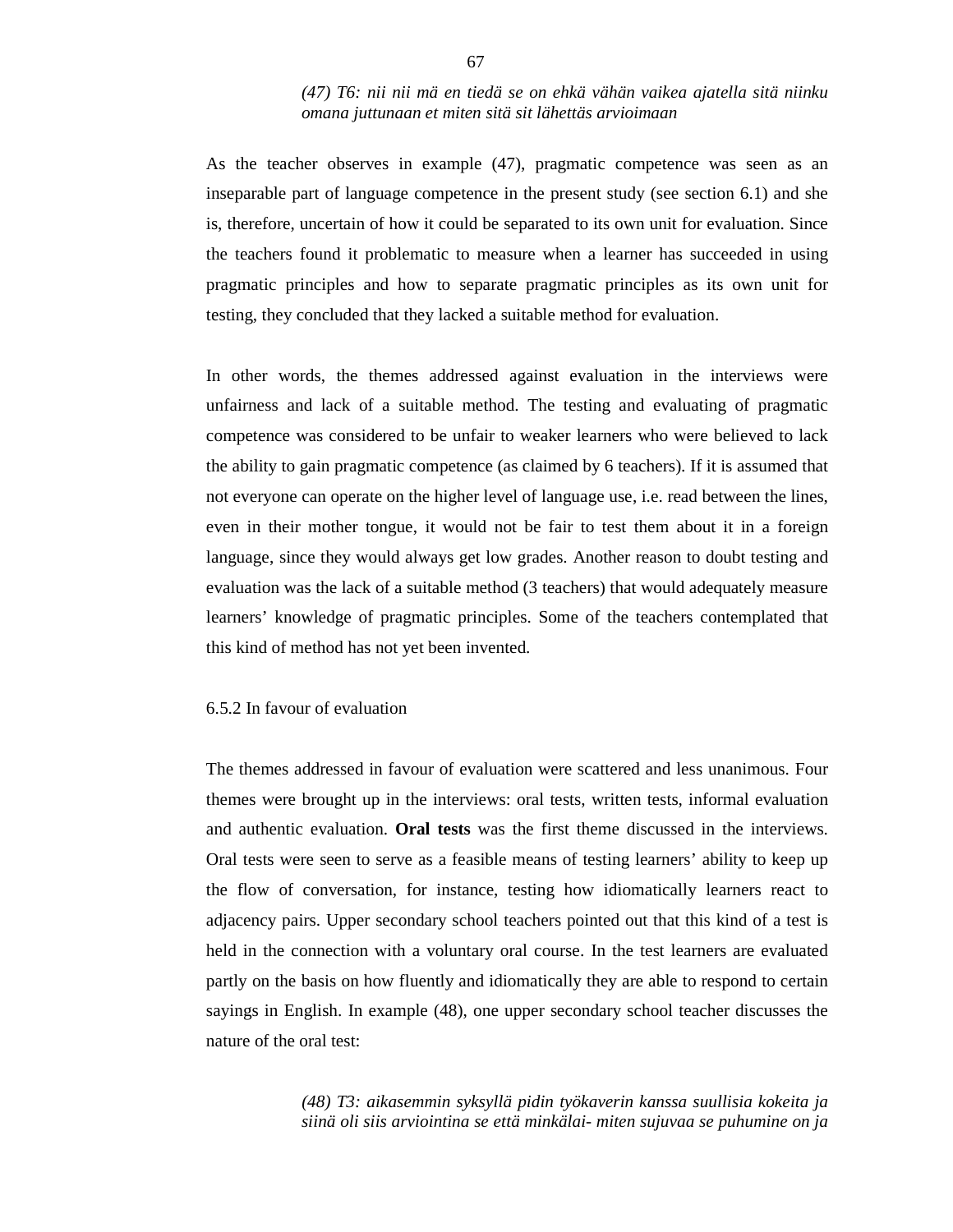*myös yhtenä- yhtenä tota niin ni mikä yhtenä barometrinä nii sanotusti oli semmone et millä tavalla reagoi toisen puheesee millä sanasanavalinnoilla reagoi esimerkiks siihe et joku vaikka toivottaa hyvää viikonloppua ni miten idiomaattisesti oikein sä reagoit siihe* 

The teacher explains in example (48) that one criterion for evaluation in the test is fluency and idiomaticity. Learners need to be aware of and know how to use pragmatic principles to respond in an appropriate way to adjacency pairs and other common sayings, for instance, how to respond when someone wishes *Have a nice weekend*. Oral tests were mainly seen suitable for testing responding to adjacency pairs and small talk. They were not considered as a means to test and evaluate the ability to understand other aspects of pragmatic principles, for instance, sarcasm, since it would be too advanced for weaker learners and for this reason unfair, as was discussed in the previous section 6.5.1.

**Written tests** were the second theme mentioned in the interviews. Written tests were considered to be suitable for testing and evaluating the ability to vary language registers in accordance to contexts. Written tests, in the form of essays, poems, talks, articles, for instance, often require the writer to pay attention to the context: who is it targeted to, where could it be published etc. A political speech differs a great deal from a speech in a best friend's birthday party, in the same way an e-mail to one's employer differs from an e-mail to a close friend. Written tests could help teachers to evaluate learners' knowledge about pragmatic principles in written communication showing how well learners are able to take notice of the context in question. Example (49) illustrates one teacher's idea of how a written test can serve as a test of learners' ability to take context into consideration:

> *(49) T4: ehkä kirjallisessa puolessa liittyy siihen että se aineessa opetetaan että sä- jos sul on kirje ni sun pitää tietyt asiat ottaa huomioon jos sun pitää kirjottaa puhe tietynlaiselle yleisölle onko se sitte syntymäpäiväpuhe vai tota niinni jollekki delegaatiolle vai jossaki poliitikoille ja muuta ni ehkä sellasessa tulee sitä sitte käytyä läpi et rekisteriä ja sitte sitä sitä tota niinni ite tilannetta että miten se huomioidaa siinä kielenkäytössä*

The teacher in example (49) suggests that for instance when writing a speech, learners need to be able to take notice of context in order to write an appropriate speech. In other words, a written test could be suitable for testing and evaluating learners' capability to vary their language in accordance with the context in question. Teachers can evaluate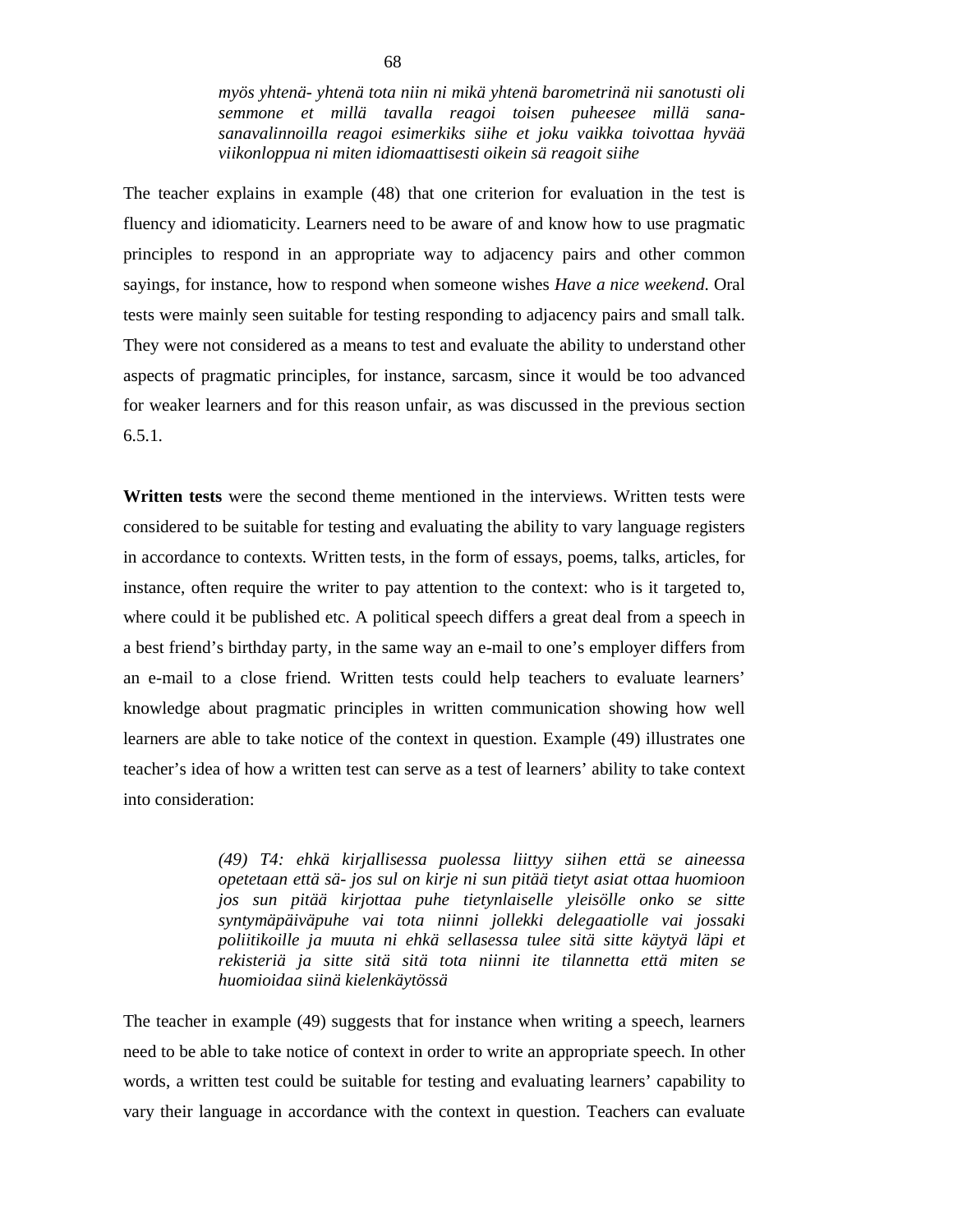how well learners can use different language registers in their writing and how well they are able to take notice of contexts, for instance, formality.

**Informal evaluation** was the third theme addressed. It was argued that even though pragmatic principles would not be systematically evaluated by tests or exams, it is still informally constantly evaluated by teachers. Since pragmatic competence is an inseparable part of language use (see section 6.1) teachers can evaluate it continually in class. As the teacher explains in example (50), mastering pragmatic principles is often evident in learners' language use in class, during spoken or written exercises, and teachers are, thus, able to take it into consideration when grading learners:

> *(50) T6: kyllähän niitä tavallaan arvioidaankin […] jos mietitää et kyllähä me vaikka perinteisesti arvioidaan kokeilla jotka on usein kirjallisia niin kyllähän nekin sitä kielitajua niinku hyvin pitkälti mittaa kyllähän sielläki niinku se tavallaan näkyy et ootko sä ymmärtäny sen niinku sen kokonaisuuden siitä hommasta eiköhän se- se tavallaan niinku liippaa siihen mut kyllähä opettaja niinku arvioi koko ajan sitä luokkatilannetta et- et kyllähän niinku tietyllä tapaa mut ehkä se ei oo niin niinku sillai systemaattista*

Even though there would not be particular sections in exams that measure precisely pragmatic principles, the teacher in example (50) claims that it does not imply that evaluation does not take place at all. Teachers tend to evaluate learners' overall language competence constantly in class, and as pragmatic competence is one aspect of learners' language competence, it is a part of the evaluation, even if it were not that systematic. It can be said that pragmatic competence is evaluated informally all the time in class.

**Authentic evaluation** was the last theme brought up. As it is suggested in example (51), an ideal way of evaluating learners' knowledge of pragmatic principles could be authentic evaluation with the help of a native English speaker. A native speaker could talk with learners and at the same time evaluate how well they seem to be using pragmatic principles in their utterances:

> *(51) T4: niinku ihanteellisintahan ois heittää sinne joku natiivi sekaan ja jolla ois aikaa kaikkien kanssa niinku keskustella läpi ja kattoo miten ne selviää*

Naturally, this idea of a native speaker evaluator must be taken hypothetically. It would be impossible to arrange a native speaker to every school to test learners' knowledge of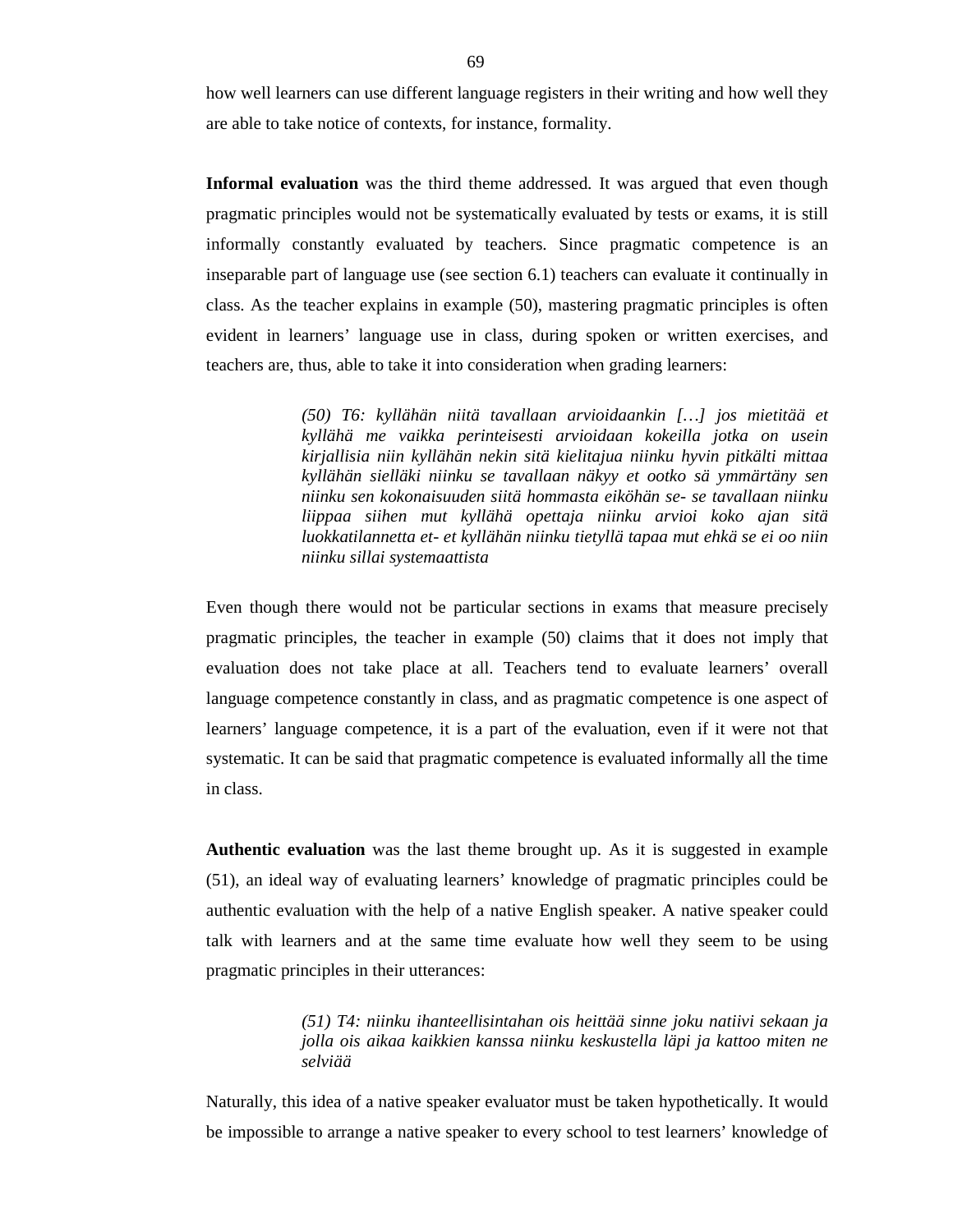pragmatic principles. Yet, as native speakers have the feel of the language, the instinct knowledge of what kind of language is appropriate in what situation, and what one should respond to different utterances, such as adjacency pairs, they could serve as ideal evaluators of learners' pragmatic competence.

In short, the themes addressed in favour of testing and evaluation were oral tests, written tests, informal evaluation and authentic evaluation. Firstly, oral tests were seen as feasible means of testing communication skills, more specifically, how idiomatically learners are able to use pragmatic routines and respond to adjacency pairs (as claimed by 3 teachers). Secondly, also written tests were considered a possible method of testing and evaluating (3 teachers). With written tests, learners' knowledge of language registers, for instance, formality could be tested in the form of essays, poems, talks, articles etc. Thirdly, it was claimed that learners' pragmatic competence is, in fact, constantly informally evaluated (1 teacher). As teachers continually evaluate learners' actions in class, they naturally also pay attention to learners' ability to use pragmatic principles in their speaking and writing. Fourthly, it was suggested that an ideal method for evaluation would be to have a native speaker of English in class (1 teacher) who could communicate with learners and in this way evaluate their knowledge of pragmatic principles.

# 7 DISCUSSION

The aim of the present study was to examine teachers' notions on pragmatic competence. As the present study was a descriptive study, the purpose was to discover what kinds of personal experiences and notions the teachers have concerning the nature and teaching of pragmatic competence. The present study had five research questions that dealt with the overall nature of pragmatic competence, teachers', as well as learners', role in the acquisition of pragmatic competence, and teaching and evaluating pragmatic competence. The data was collected by using semi-structured interviews which were recorded, transcribed and analyzed for its content. When analysing the content, themes were found that described well teachers' notions on pragmatic competence. These themes were reported in the previous chapter are in this chapter discussed further in terms of information gained through the theoretical background and previous studies on the topic.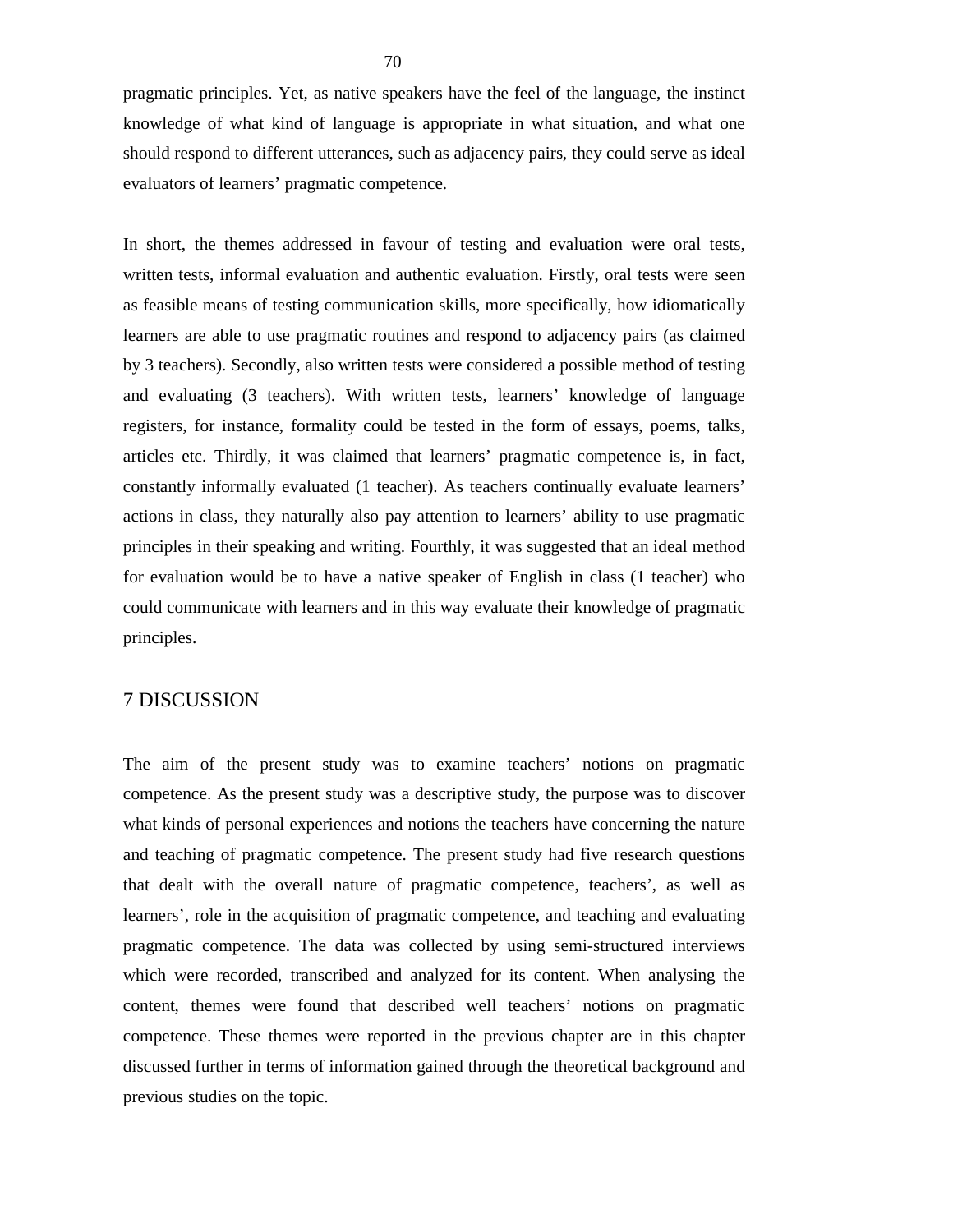The first research question was concerned with the teachers' personal definitions of pragmatic competence. The aim was to discover how the teachers would define the concept in their own words. In the present study, pragmatic competence was described as an ability to understand and use the conventional rules of language and the ability to distinguish what conditions make utterances acceptable and appropriate in a given situation (see section 3.2). In the interviews, the teachers had somewhat similar notions on pragmatic competence as the present study: the most often brought up themes were the ability to make circumspect decisions and different mode of thinking and acting. In addition, polishing and abstractness were themes addressed.

All the teachers argued that pragmatic competence means the ability to read contextual clues in communicative situations and modify one's language use in accordance with the situations. Furthermore, it was claimed that when communicating in English, one has to adopt a different way of thinking and acting, and often use somewhat different communication strategies than one does in communicating in Finnish. These descriptions seem to indicate that the teachers do understand the concept of pragmatic competence. However, pragmatic competence was also perceived as a highly abstract concept that could not be separated from the overall communicative competence: when asked how to more specifically describe pragmatic competence, the teachers still talked about it rather vaguely having difficulties in naming particular pragmatic principles. This implies that the teachers understand the concept on the level of theory, but cannot necessarily bring it to the level of practice in class.

In addition, the teachers argued that pragmatic competence is a highly learner-centred concept that is not for every learner to worry about: it is polishing for intelligent learners with high language proficiency. Even though the teachers stressed the importance to know how to use appropriate language, they at the same time excluded weaker learners from the learning of pragmatic principles. It was believed that mastering pragmatic principles is something extra with which to polish one's language use when high language proficiency has been achieved. This is rather alarming, since as will be discussed in the following paragraph, this means that the teachers will not necessarily even try to teach pragmatic principles to weaker learners.

The second research question dealt with learner characteristics. The purpose was to discover what learner characteristics influence the acquisition of pragmatic competence.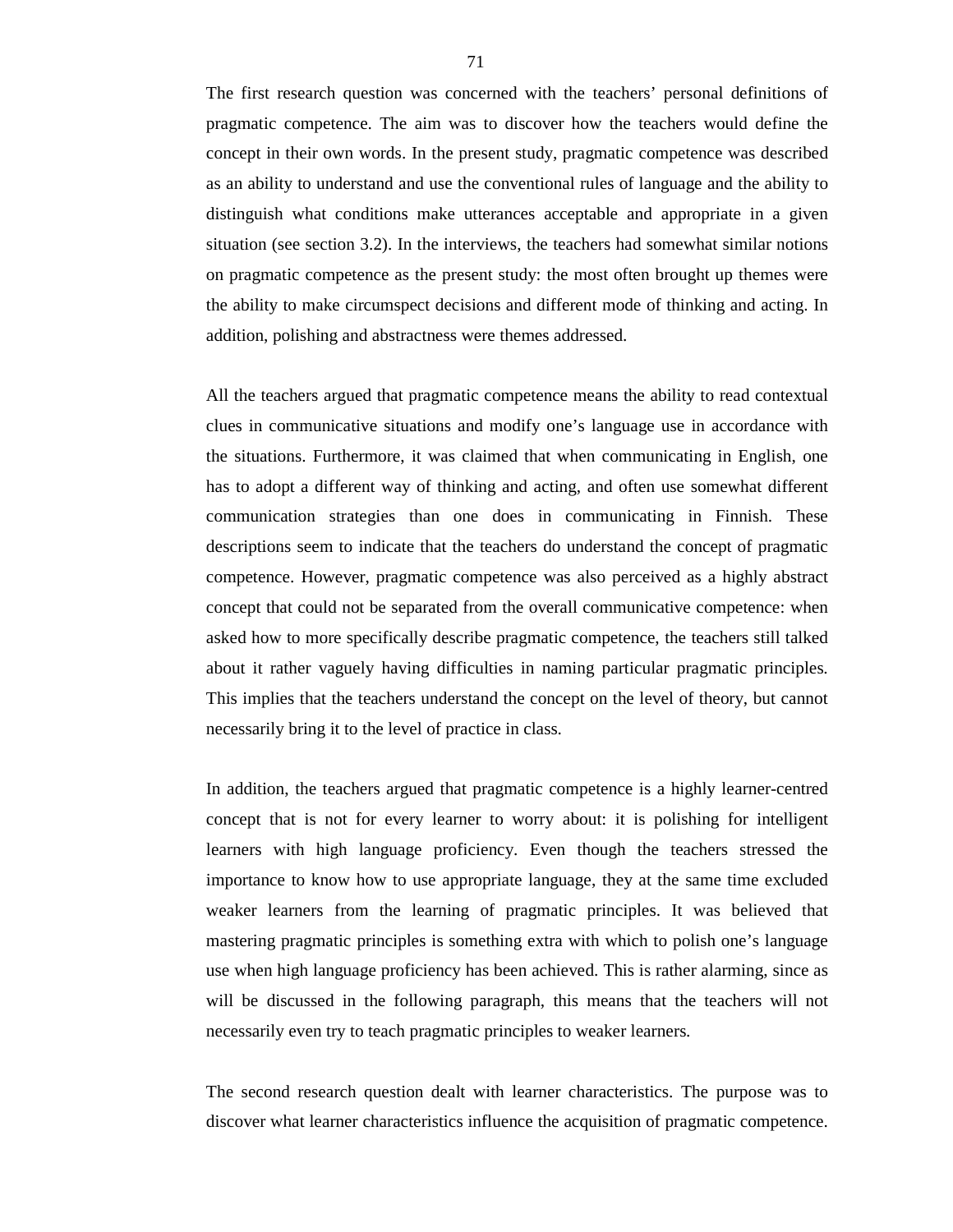According to the teachers, language proficiency, intelligence, motivation, subjective experiences and sensitivity have a facilitative role in the acquisition of pragmatic competence. As already mentioned above, the teachers contemplated unanimously that intelligent learners with high language proficiency are most likely to learn pragmatic principles, whereas weaker learners will probably never succeed in mastering them.

It has also previously been argued that somewhat high language proficiency is needed for a learner to acquire pragmatic competence (see section 4.1). For example, it has been claimed that learners with low language proficiency are unable to pay attention to the pragmatic principles in communication, since it takes such an effort to produce even basic utterances (Hassall, 2008: 77-79). Learners with low language proficiency simply do not have the cognitive ability to learn pragmatic principles. Further, in the interviews, the teachers pointed out that if a learner only understands some words in a sentence, it is unlikely that he/she will be able to look beyond the literal meaning of the sentence. However, no research has yet proven cast iron that pragmatic principles could not be taught to learners with lower language proficiency, for example beginning learners. As a matter of fact, one current concern of pragmatic research is to discover whether pragmatic principles could also be taught for the beginning learners with lower language proficiency (Kasper and Rose, 2003: 245).

Intrinsic motivation, subjective experiences and sensitivity were also brought up in the interviews. The teachers believed that learners who have experiences of using English abroad or in some other way with native speakers have gained experiences of communicating in English which helps them to understand different aspects of language use. Also previous research has found out that the time spent in the target culture often facilitates the acquisition of pragmatic competence (Bardovi-Harlig 2001: 24-29) (see section 4.1). Learners who have experienced communication personally in the target culture often realize that there is more to communication than grammatically correct sentences and this guides them to take notice of other aspects, such as context, in communication. The teachers also pointed out in the interviews that learners with intrinsic motivation to learn the language also learn pragmatic principles more easily, as they often are eager to try and use the language in a different way in their free time. Moreover, some learners are inherently sensitive to language noticing how it is used in different situations.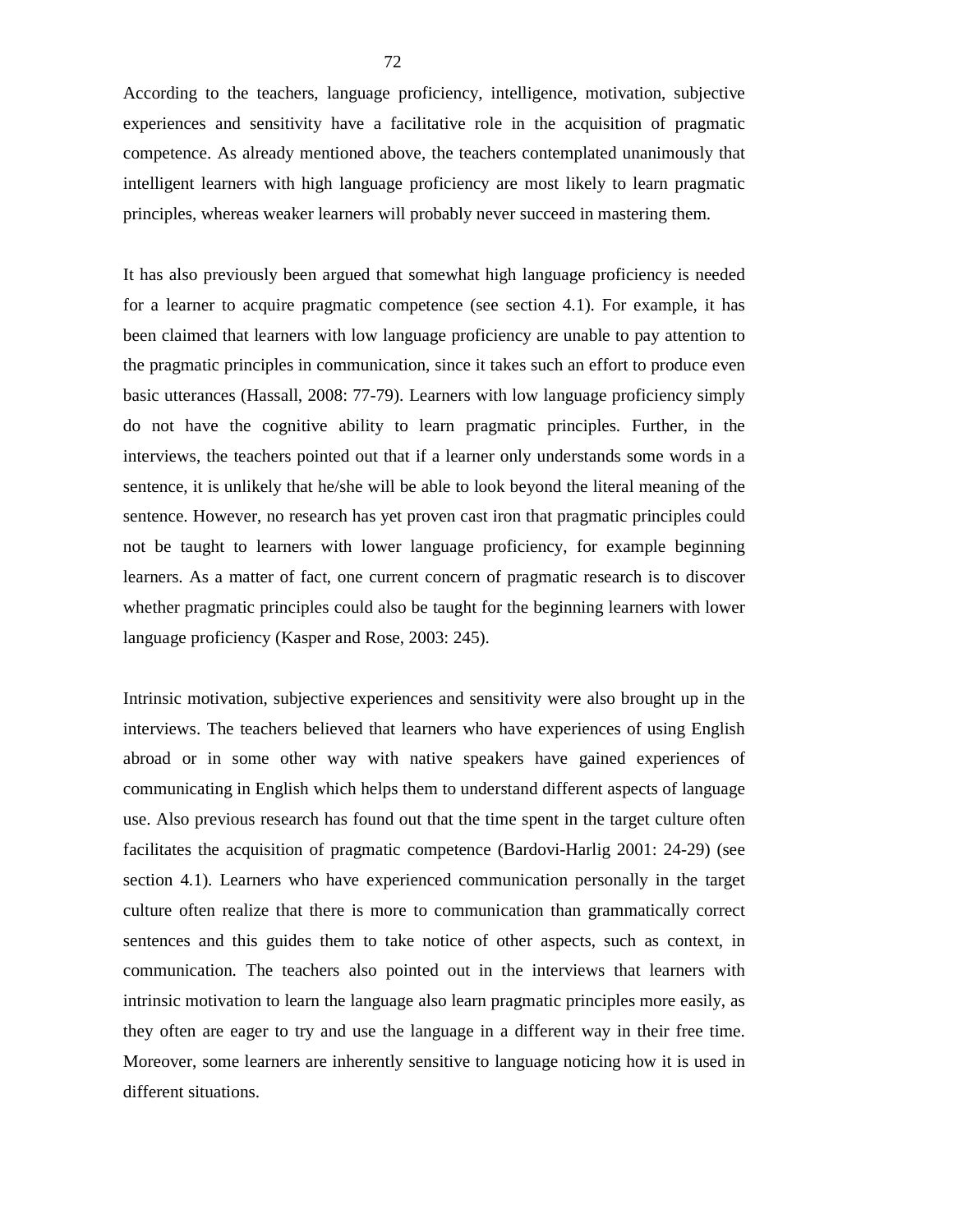The third research question aimed to find out about the role of a teacher in the acquisition of pragmatic competence. As pragmatic competence was thought of as a highly learner-centred phenomenon; something only intelligent learners can acquire and weaker learners cannot, teachers' role was seen to be minor, yet not insignificant. Three themes were addressed in the interviews: learning opportunities, sensitivity and extrinsic motivation. Since it was believed that intelligent learners are able to pick up pragmatic rules on their own, the teachers felt that their most important task was to provide learners with a sufficient amount of learning opportunities to enable them to learn about pragmatic principles. It was pointed out that learners need as much exposure to the language in class as possible. As learners encounter different communicative situations through exposure in class, the most intelligent learners will pick up pragmatic principles along other learning.

Also previous studies have stressed the significance of input: it has been pointed out that the availability of relevant input in class is of importance when teaching pragmatics (Bardovi-Harlig 2001: 24-25) (see section 4.2). However, it seems that input in the form of simple exposure to positive evidence is not enough to help learners to develop pragmatic competence (Takahashi 2001: 171-199). It has been argued that in order for input to become intake for language learning, it has to be actively noticed by learners (Schmidt 1993: 27). The acquisition of pragmatic competence is unlikely to happen if learners do not notice and understand pragmatic principles.

The teachers also pointed out that they have a role in the acquisition of pragmatic competence in guiding learners to be more sensitive to differences in communication between Finnish and English and kindling their extrinsic motivation. Teachers can serve as someone who guides learners to take notice of pragmatic principles so that they understand that communication may have different kinds of rules in English than it has in Finnish. Moreover, teachers can inspire and motivate learners to try and learn pragmatic principles with positive feedback, examples etc. and this way kindle learners' extrinsic motivation.

The fourth research question was divided in two: the first question dealt with the teachability of pragmatic competence and the second with the methods of teaching them. One concern in the research on pragmatics has been whether pragmatic principles are teachable or not. Since pragmatic competence refers to the capability of mapping of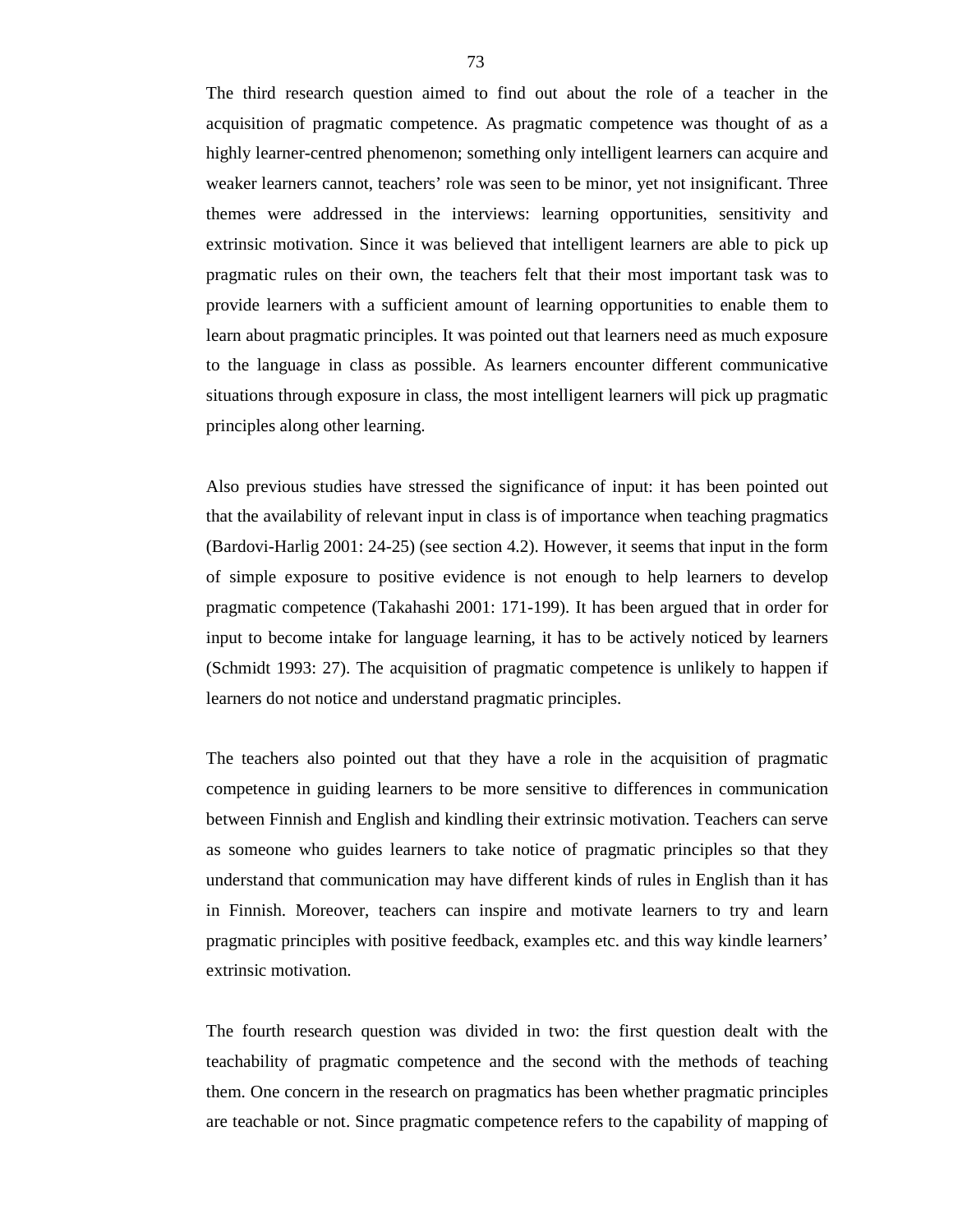form, meaning, force and context all together, its teaching cannot be tied to a specific form (Kasper and Rose, 2003: 249-264). In the interviews, the teachers argued that pragmatic competence as a concept is highly abstract and cannot necessarily be separated from overall communicative competence. They had difficulties in naming particular pragmatic principles, which naturally reflected in their opinions on teachability. Some pragmatic principles, sarcasm, for example, were excluded from teachable principles. Anyhow, the teachers named three pragmatic principles that they claimed to be teachable in class: formulaic forms of politeness, pragmatic routines and cultural conventions.

The most salient teachable pragmatic principle according to the present study was formulaic forms of politeness. All the teachers emphasized the importance to know how to use formulaic forms of politeness, such as *please*, *excuse me*, *thank you*, which are constantly used in everyday communication in the target cultures. It was argued that even if weaker learners do not learn to form complicated roundabout polite expressions, they still can learn to add formulaic forms of politeness to end sentences. It was hoped that learners would ultimately become so used to these forms that they would appear automatically in communication. Another teachable pragmatic principle that was considered important was pragmatic routines. It was believed that an ability to use these frequently used expressions that have a standardized role in conversation helps learners to keep up with the flow of conversation. Learners may sound strange if they do not use the frequently used expressions when responding to adjacency pairs, for example. In addition, it was claimed that it is salient to teach about cultural conventions. It was pointed out that language competence alone does not guarantee smooth communication, as communication consists of aspects beyond grammar. However, the teachers complained that they did not necessarily have enough knowledge of the target cultures and as information in books stays at rather superficial level, learners may not be able to acquire deep knowledge of the cultural conventions of the target cultures.

Previous research on methods of teaching pragmatic competence has for the main part been a debate between explicit and implicit instruction. This far, the majority of the research seems to support explicit instruction, although, evidence supporting implicit instruction has also been found (Takahashi 2001; Rose and Kwai-fun 2001; Tateyama 2001; Schmidt 1993) (see section 4.2). In the interviews, the teachers addressed three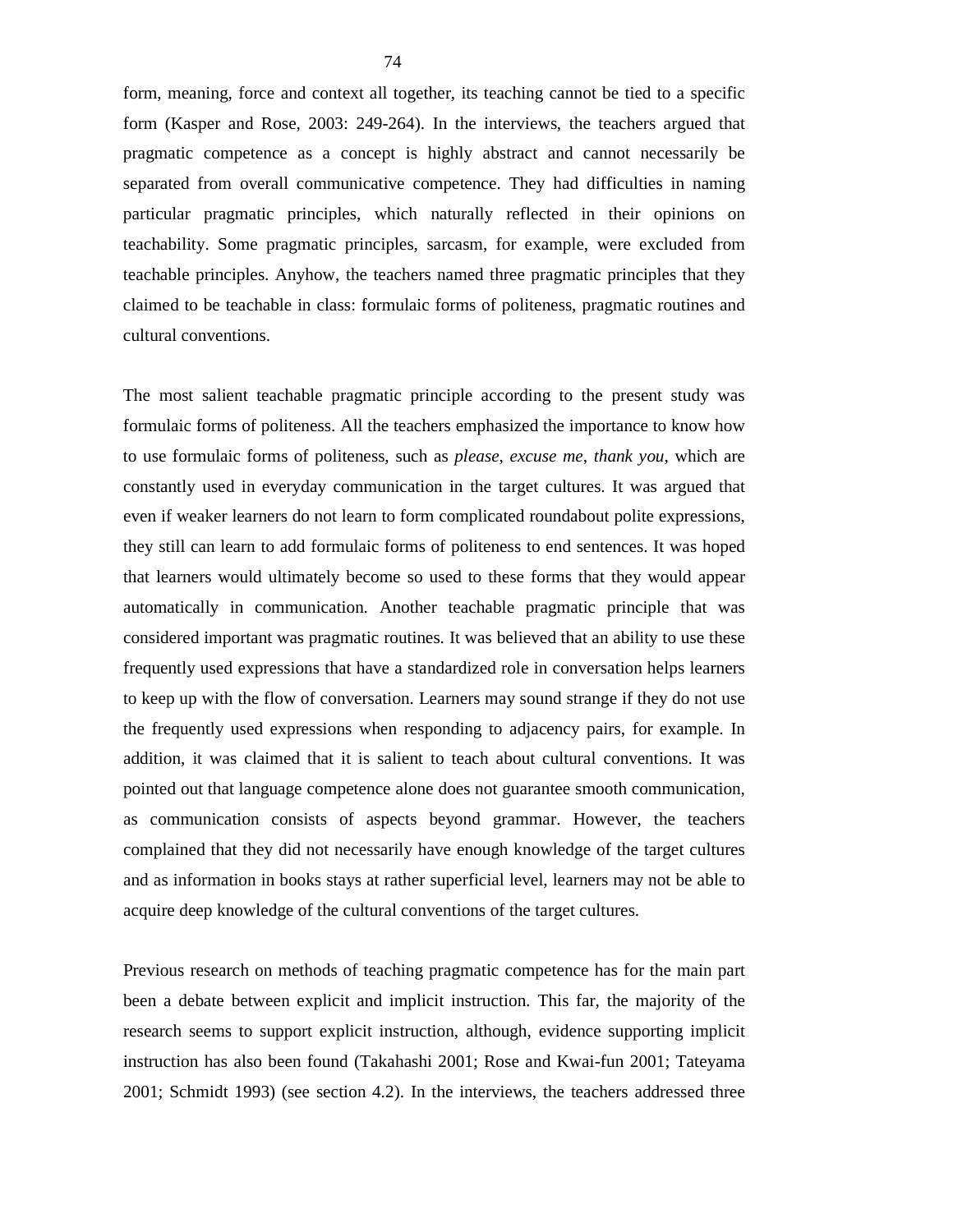methods for teaching pragmatic competence: positive evidence, implicit instruction and explicit instruction.

The teachers argued that showing learners positive evidence in the form of authentic material and examples and anecdotes of real life communication situations is the most feasible method for teaching pragmatic principles. Implicit teaching was often used to teach how forms of politeness differ between Finnish and English; learners were asked to compare expressions and explain what kinds of differences could be found. Explicit teaching was the least frequently used method. It was mostly used only when grammar was connected to a certain pragmatic principle, such as the conditional forms *would*, *could* and *should*.

Curiously, whereas previous research emphasizes mostly explicit instruction in teaching pragmatic principles, in the present study it was considered the least valuable method. One reason can be the fact that the teachers did not know how to explicitly teach pragmatic principles. As it was previously mentioned, the teachers described pragmatic competence as a highly abstract concept and they had difficulties in naming particular pragmatic principles. Since they believe that only intelligent learners can acquire pragmatic competence independently, showing positive evidence was considered as the most feasible method for teaching pragmatic competence. It seems that the teachers simply do not have the means to teach the principles.

The fifth research question was concerned with evaluation. If pragmatic principles should be taught in class, how could they be tested and evaluated? The answers could roughly be divided in two: themes against evaluation and themes in favour of evaluation. Themes against evaluation included unfairness and lack of a suitable method. These themes, as well as the previous themes, reflect the teachers' overall notions of pragmatic competence: since it was believed that only intelligent learners can acquire pragmatic competence, it was considered unfair to weaker learners to test something they are never able to acquire. In addition, as the teachers had difficulties in naming particular pragmatic principles, they therefore also had difficulties in figuring out what kind of test could be used to evaluate them. It was further argued that as pragmatic competence is so merged in the overall communication skills, its evaluating would mean evaluating something else than language learning.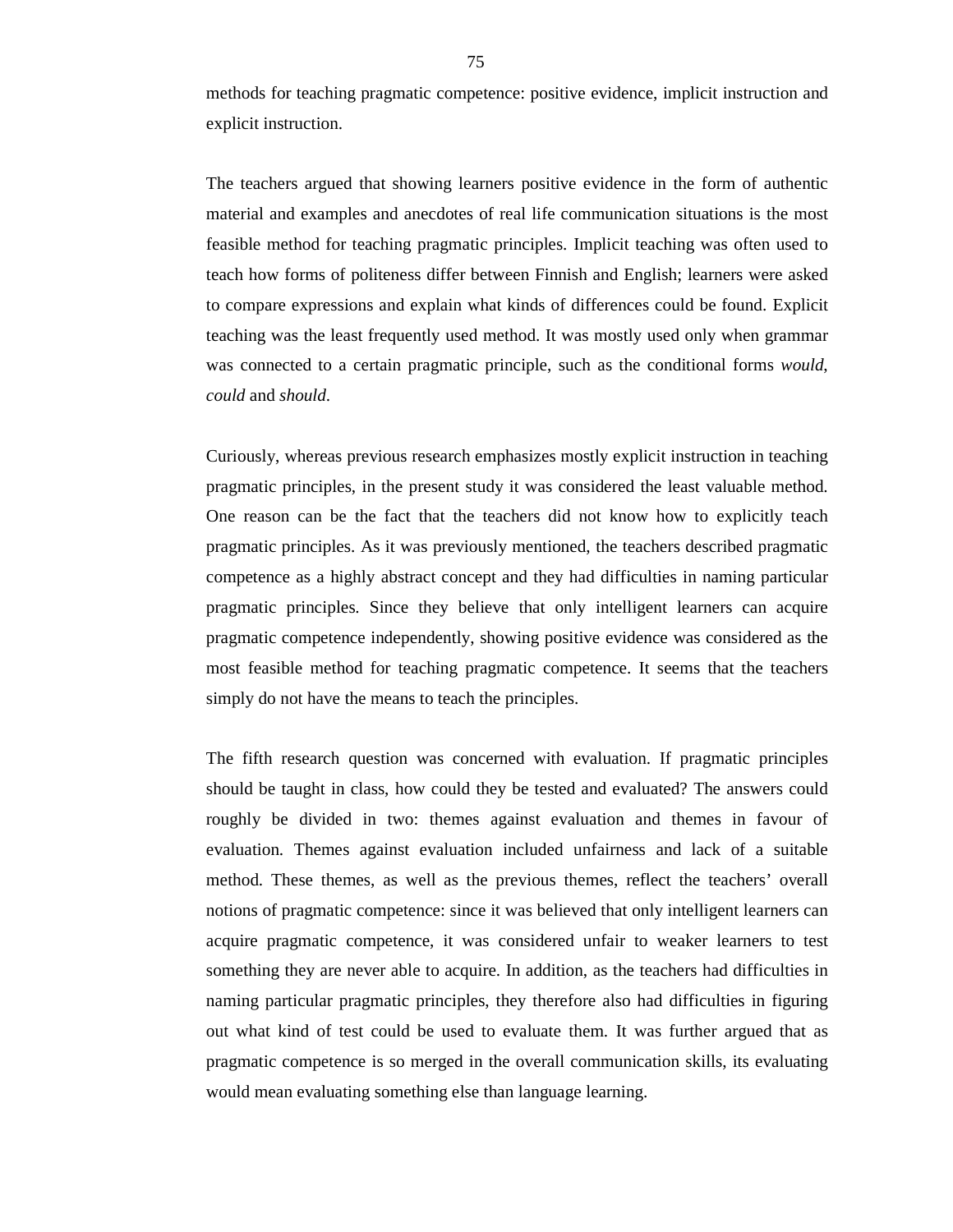Naturally, also suggestions for evaluation were brought up. Themes addressed in favour of evaluation included oral tests, written tests, informal evaluation and authentic evaluation. It was proposed that oral tests could be used to test learners' communication skills, namely how idiomatically learners are able to use pragmatic routines in a conversation and respond to adjacency pairs. Written tests were thought suitable for testing learners' knowledge of language registers. Written tests in the form of essays, poems, talks, articles etc. could measure whether learners know how to modify language in accordance with context. Moreover, it was pointed out that as pragmatic competence is an inseparable part of overall communicative competence, teachers are in fact informally evaluating it. Not necessary with tests, but with observing the learner's language use in class. One interesting suggestion involved evaluation with the help of a native English speaker: a native speaker could communicate with learners in class and this way evaluate how smooth and fluent their use of pragmatic principles is.

In conclusion, the present study showed that teachers do have an idea of the essence of pragmatic competence, but mostly on the level of theory. They have difficulties in naming particular pragmatic principles being uncertain of what pragmatic principles could be taught and by what means. They do teach some principles, such as mechanical formulaic forms of politeness and pragmatic routines, but they rarely do it explicitly, which, according to previous research, has most often proven to be the most efficient way to teach pragmatic principles. In addition, pragmatic competence was perceived as a highly learner-centred concept: it was believed that in the end, only intelligent learners can learn pragmatic principles doing it somewhat without guidance, whereas weaker learners were somewhat excluded from the acquisition of pragmatic competence. It was not considered to be worth the effort to even try and teach more complicated pragmatic principles to weaker learners. Since it was assumed that intelligent learners are able to pick up the rules on their own, it was believed that merely showing positive evidence in class facilitates intelligent learners' acquisition of pragmatic competence the most. In contrast to the previous studies, explicit instruction served only a minor role in teaching. Further, the evaluation of pragmatic competence raised mixed feelings in the teachers. The major issue was that the teachers lacked a suitable means of evaluation, and they were not sure what pragmatic principles could be tested and by what means. Some suggestions were naturally mentioned, but generally the answers concerning evaluation were scattered.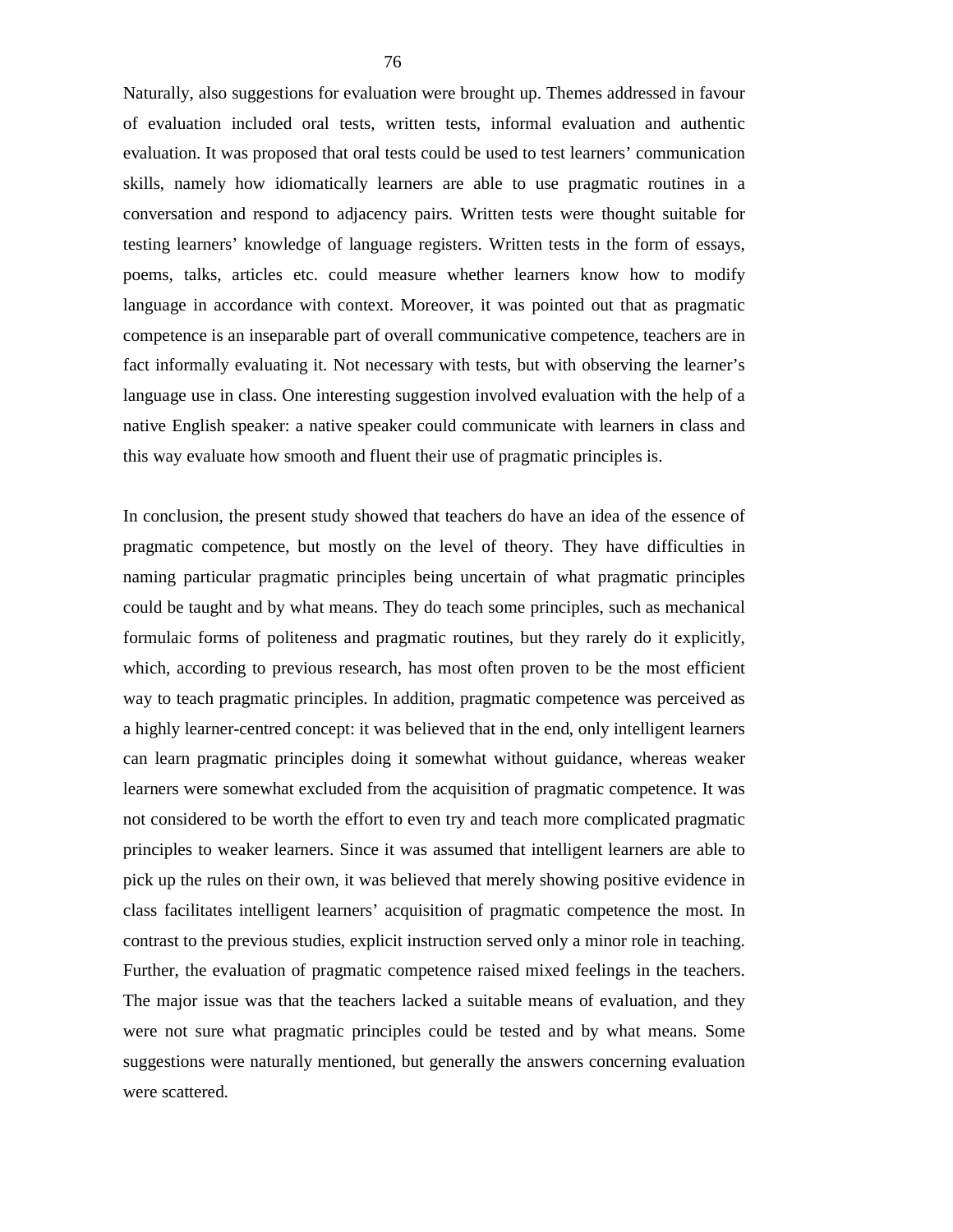All in all, it seems that as previous research has strongly concentrated on the development of pragmatic competence from the viewpoint of learners, it has been forgotten that teachers may lack the knowledge and competence to teach it. If the teaching of pragmatic principles were to be improved in schools, it would mean that teachers should be made more aware of pragmatic competence and showed how the different principles could be taught. Assuming that teachers are uncertain of the concept and do not know how to teach it, it means that learning it truly relies on the shoulders of learners. This leaves weaker learners in a disadvantaged position leaving the acquisition of pragmatic competence beyond their reach.

# 8 CONCLUSION

To conclude the present study, the strengths and limitations of the study are discussed together with suggestions for further study. Each choice of method brings strengths and limitations to the research process and they need to be carefully taken into considerations when conducting a study. In the present study, data was collected with the help of a semi-structured interview, and in this chapter the challenges the method posed are discussed in detail. In addition, suggestions about how further research could be conducted are considered.

The present study was a descriptive qualitative study. As the purpose was to collect qualitative data which helps to understand and describe participants' personal feelings and experiences, the method of semi-structured interviewing was chosen for data collecting. In qualitative research, it is believed that the reality is subjective: the reality is socially constructed and everyone experiences it subjectively in their own way (Hirsjärvi and Hurme 2000: 22-27). By interviewing, the researcher is able to bring up the participants' personal interpretations of the reality. A semi-structured interview enables participants to freely express their feelings and experiences still keeping the focus of the interview on a particular topic (Patton 2002: 343). Often, when analysing data collected by a semi-structured interview, the purpose is to find themes that describe the topic in question (Metsämuuronen 2008: 41), as was done in the present study. For this reason semi-structured interviews are often simply called theme interviews. Theme interviews lack the strict order and form of structured interviews giving more freedom to the interviewer, still keeping the focus on the themes chosen for the interview (Hirsjärvi and Hurme 2000: 48).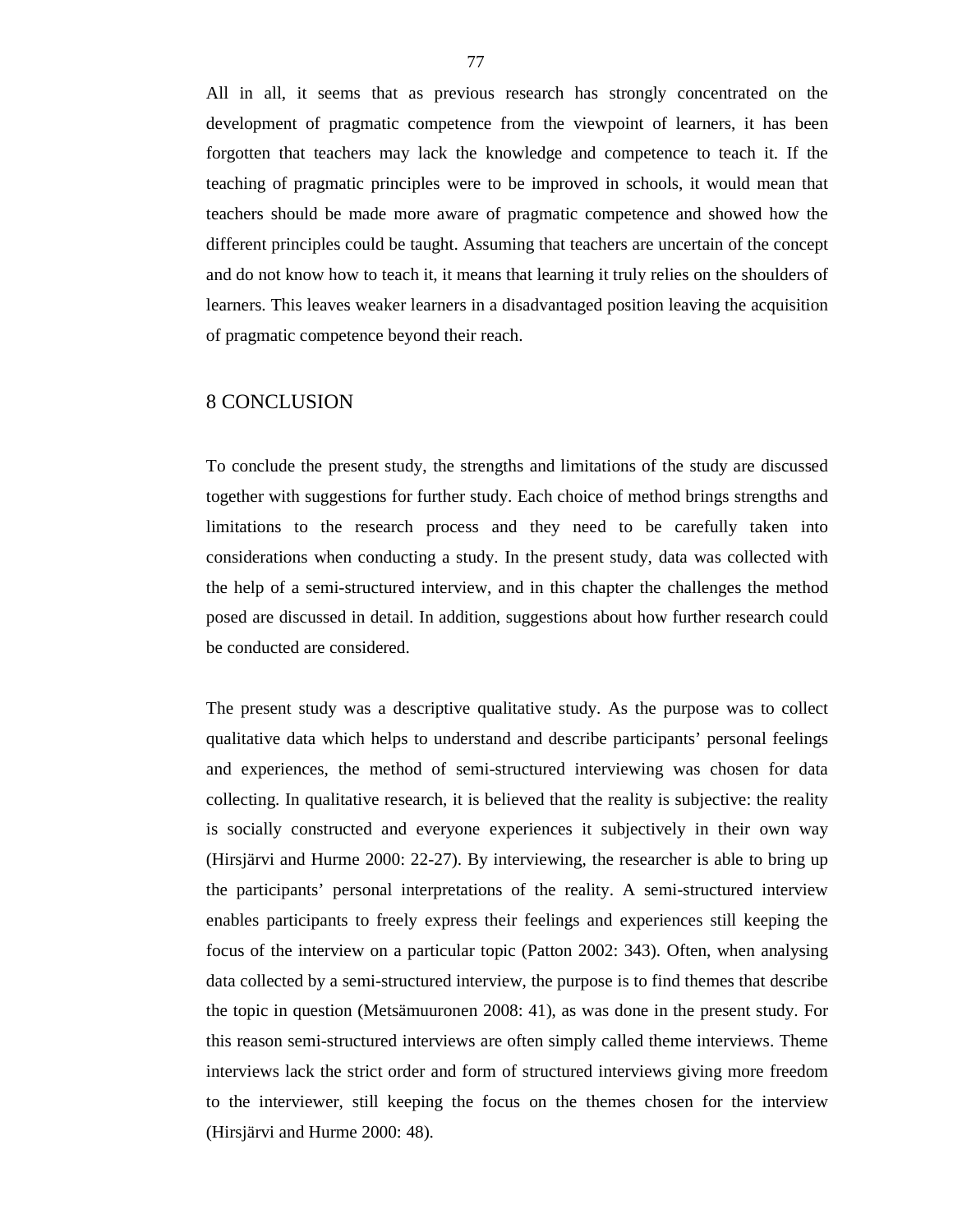The data of the present study was further analysed for its content. Conducting content analysis means describing the topic in question and creating a lucid description of it in a reduced form (Tuomi and Sarajärvi 2009: 103). In qualitative analysis the data can be grouped by themes or types (Eskola 2010: 193). With types, the researcher constructs the most common types of topics from the data that describe the responses generally. With themes, the data is organised by themes that are addressed and insightful quotations from the data are presented in the research report for interpretation. In the present study, the focus in the data analysis was on themes.

All in all the present study was successful. The chosen method, i.e. a semi-structured interview, proved to be feasible: the aims were fulfilled and research questions responded. Further, the responses captured new information on pragmatic competence. For example, it was found that even though teachers do have an idea of what is meant by pragmatic competence, they were uncertain of it on the level of practice. Teachers have difficulties in knowing what pragmatic principles to teach and how. The teachers who took part in the present study had positive thoughts of the interviews; some of them explained that they agreed to do the interview because of an atypical choice of topic. This also suggests that pragmatic competence was a somewhat new and unfamiliar concept to the teachers.

One limitation of the present study was the ambiguity of the topic. The concept of pragmatic competence is challenging: it is rather a new topic in the field of language learning and teaching and an all encompassing description of it has yet to be achieved. For this reason, the teachers had to be provided with a description of pragmatic competence in advance of the interviews. In the description, the term pragmatic competence was roughly explained together with examples of some pragmatic principles. This description both facilitated and posed challenges to the present study. On the one hand, the interviewer could not have necessarily gained enough information from the teachers without the description, since the concept of pragmatic competence was somewhat unfamiliar to them. The teachers might not have had enough knowledge of the topic to discuss it, so the description served as a suitable means to guarantee that the teachers were able to provide enough information. On the other hand, the description is likely to have influenced the teachers' notions of the concept and guided their descriptions to some extent. Fortunately, all the teachers attempted to explain their notions of pragmatic competence and its teaching in their own words, considering the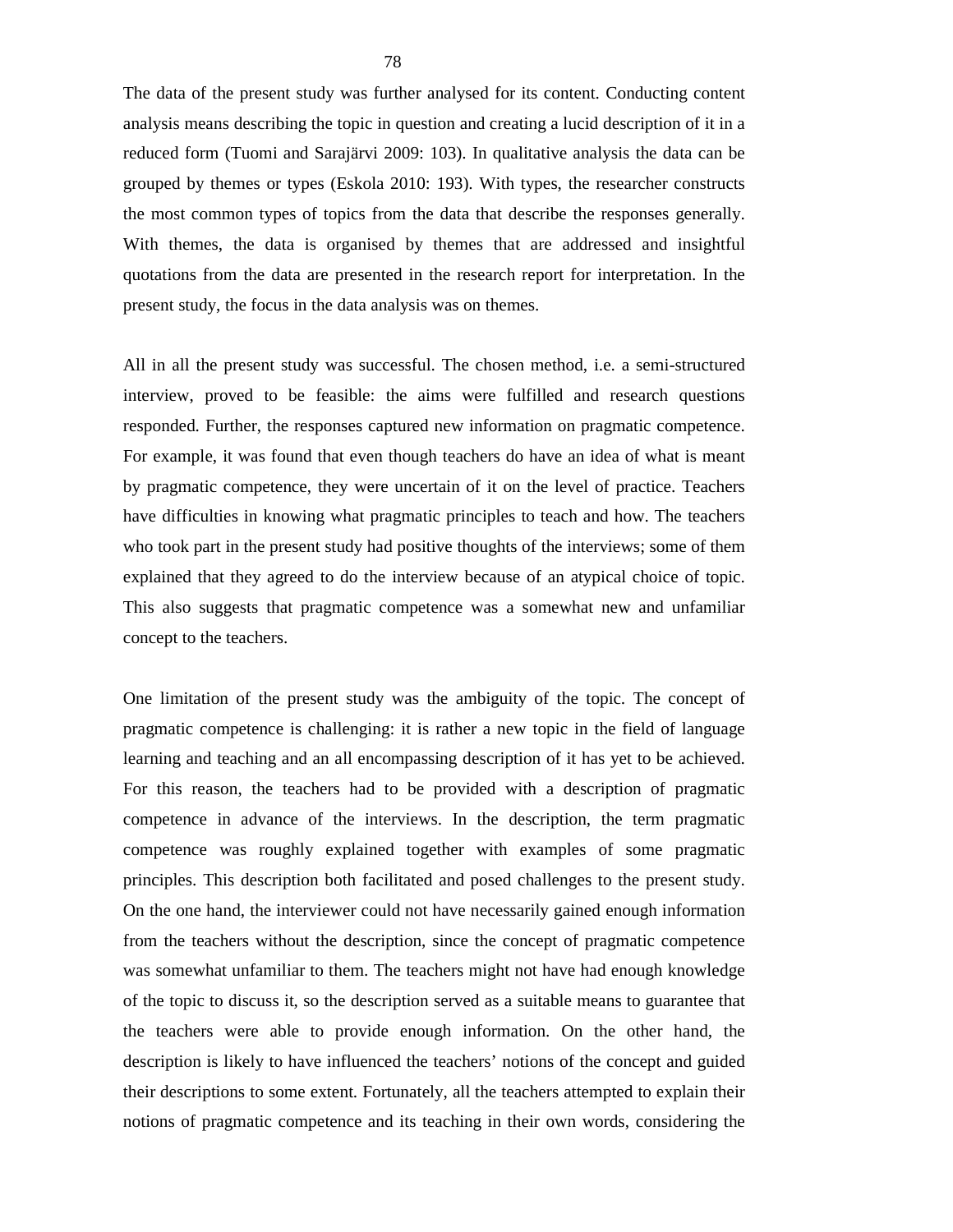topic from the point of their own experiences, which enabled the interviewer to gather information that was personal and not too influenced by the description provided by the interviewer.

Another limitation of the study was the nature of the data collection and analysis. When using the method of interviewing, reliability may be occasionally questioned due to the possibility of the interviewer interpreting the data subjectively (Tuomi and Sarajärvi 2009: 134-137). For example, the interviewer's demographic background and value system may affect the interpretation of the data. However, the nature of qualitative research is, and has always been ambiguous in the sense that the analysis depends on the interpretation of the researcher (Hirsjärvi and Hurme 2000: 151). It can be said that during the research process, interpretations are done in many different phases: the researcher interprets the participants' interpretations and the reader interprets the researcher' interpretations. When reporting the study, the researcher ultimately decides what he/she thinks the most important interpretations are (Kiviniemi 2010: 80-81). Means to guarantee reliability are to use more than one researchers' interpretations or a carefully written research report in which all the phases and methods of the research process are clearly presented (Hirsjärvi and Hurme 2000: 189). In the present study, the reliability has been guaranteed by explaining the research process in detail, introducing methods, participants, etc. together with illustrative quotations from the data.

One risk concerning the reliability of interviewing is that the interviewer prompts the interviewee towards such answers that he/she expects to hear, or that the interviewee responds in a socially approved way. The inter-subjectivity in interaction cannot be entirely avoided in research, since every individual socially constructs and interprets his/her own personal reality (Hirsjärvi and Hurme 2000: 186). It is salient for the researcher to practice interviewing in advance and take active notice of these challenges so that he/she can modify his/her behaviour to be able to overtake these difficulties. In the present study, a pilot interview was conducted in order to practice interviewing.

Even though the method for data collection, a semi-structured interview, posed challenges for the present study as discussed above, it can at the same time be considered a strength of the study. When reliability has been guaranteed and the interviewer has taken notice of his/her own role in the situation, the method of interviewing provides the researcher with personal in depth information from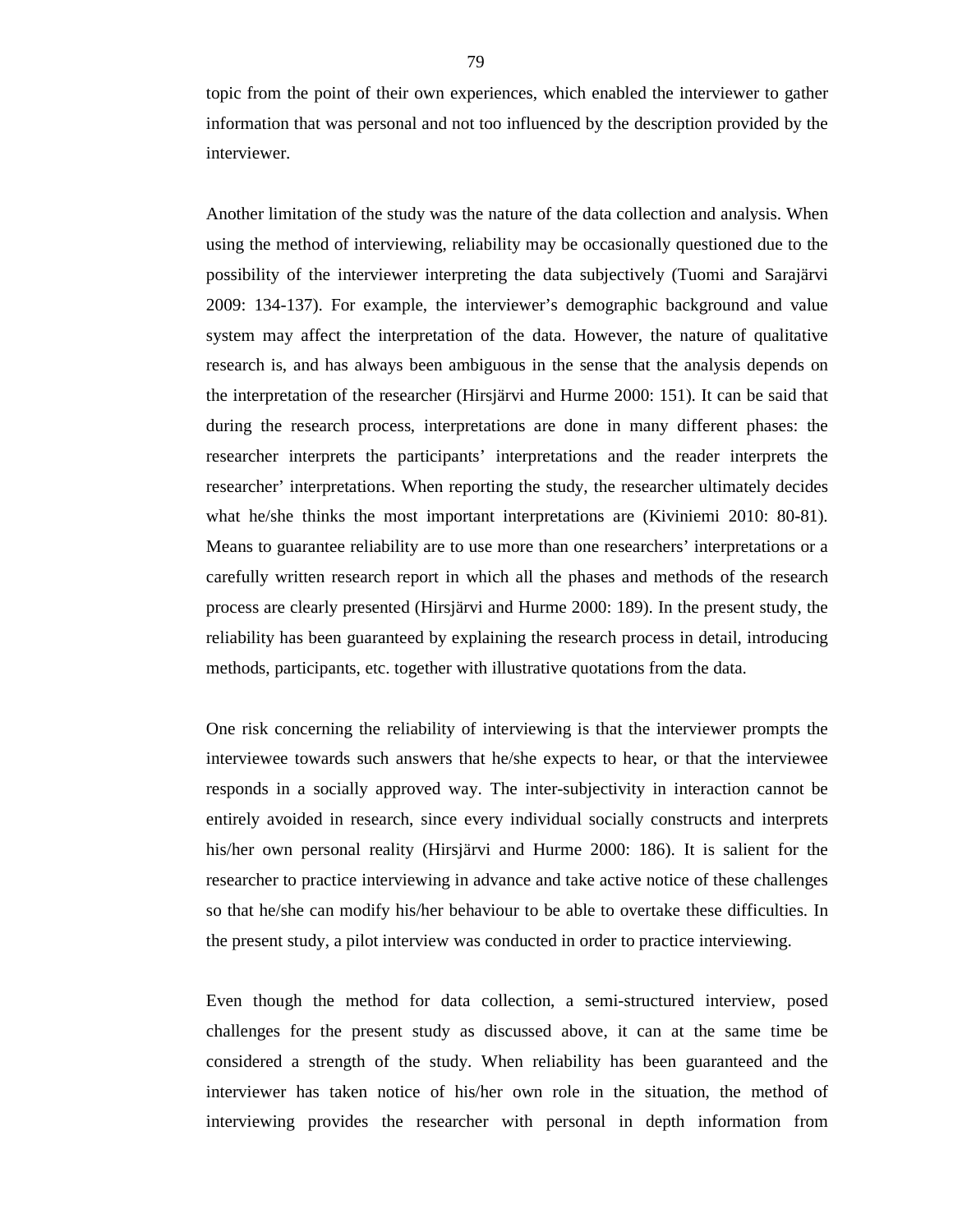participants. A semi-structured interview is flexible, since even if the focus is on particular themes the questions do not have to follow a strict order (Hirsjärvi and Hurme 2000: 48). The interviewer is also able to ask for clarifications and more details if felt that responses are at risk of staying on too a superficial level. Interviewing is also suitable when studying a small number of participants and when the topic of the research is somewhat unfamiliar to the participants. In the present study, with semistructured interviews, the interviewer had a possibility to gather personal, in depth information that could not necessarily have been possible with any other method.

In the future, pragmatic competence from the point of teachers should definitely be studied further. It would be useful to conduct a similar study by using semi-structured interviews to see if the results will follow the same line as the present study. Also, including a few more interviewers, perhaps up to ten interviews, to the study, would enable the researcher to gather somewhat more information on the topic. In addition, as the present study excluded lower basic education teachers (grades 1-6), it would be of interest to interview teachers of beginning learners as well to find out whether they think pragmatic principles could be taught to learners with lower language proficiency. Furthermore, one possibility could also be to conduct a quantitative study, which would enable the use of a larger number of participants all over the country. Even though the answers would not be so in depth, a more generalized overview could be gained of teachers' notions of pragmatic competence.

The results of the present study have provided insights into teachers' notions of pragmatic competence, its nature and its teachability. As the findings have shown, teachers do have an idea of what is meant by pragmatic competence, only they cannot transfer their knowledge to the level of practice in class. Teachers have difficulties in naming specific pragmatic principles and lack tools to teach them. In addition, teachers perceived pragmatic competence as a highly learner-centred concept meaning that only intelligent learners with high language proficiency could acquire it. This would imply that weaker learners were excluded from the acquisition of pragmatic competence. If the teaching of pragmatic principles was to be improved in schools, teachers should be better informed of different pragmatic principles and shown how they can be taught effectively from the first lesson.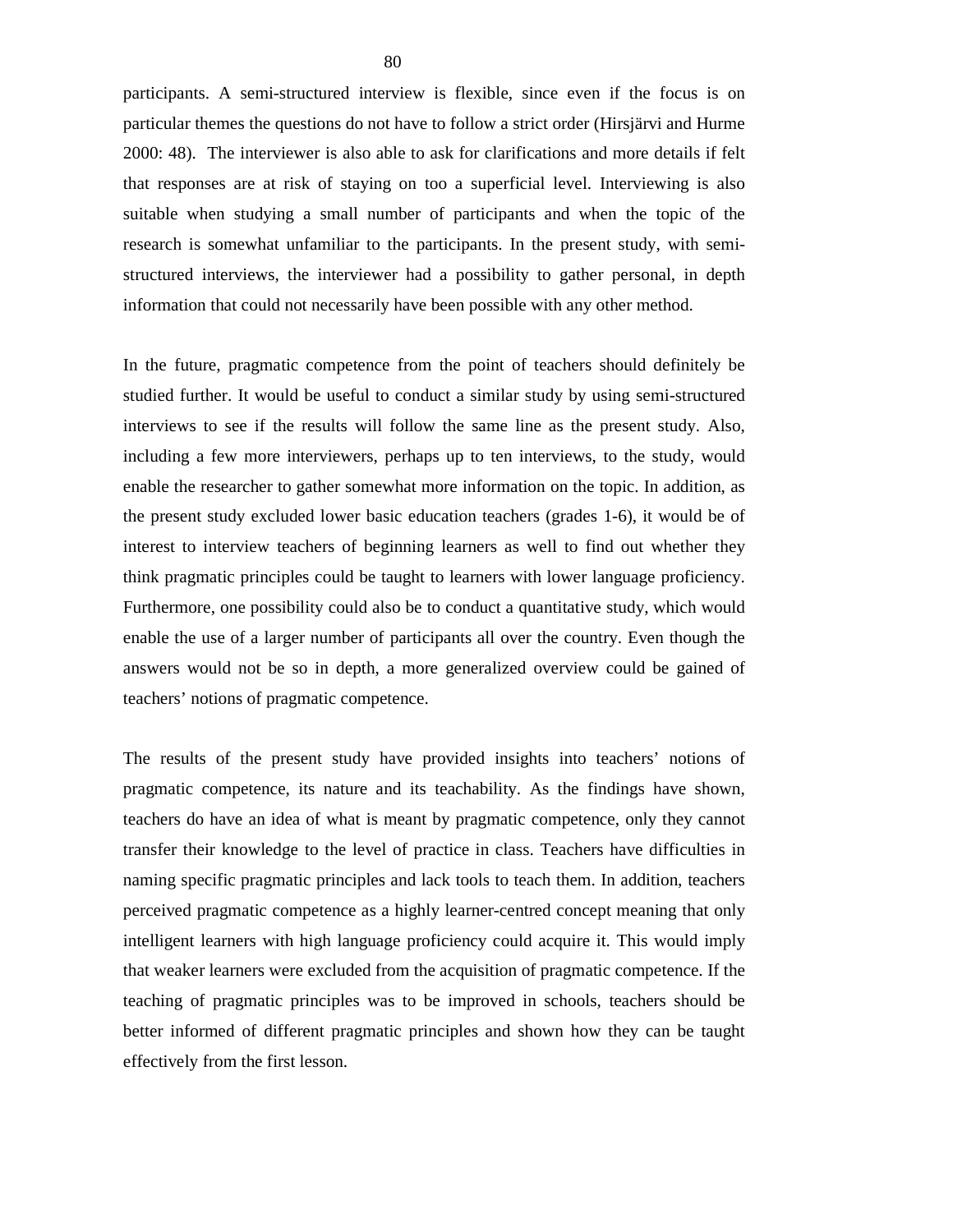Abrahamsson, N. (2009). *Andraspråksinlärning*. Lund: Studentlitteratur.

- Alcón-Soler, E. and A. Martínez-Flor (2008). Pragmatics in foreign language contexts. In E. Alcón Soler and A. Martínez-Flor (eds.), *Investigating pragmatics in foreign language learning, teaching and testing.* Bristol: Multiligual Matters, 3-21.
- Allot, N. (2010). *Key terms in pragmatic*s. London: Condinuum.
- Austin J. L. (1962). *How to do things with words: the William James lectures delivered at Harvard University in 1955.* Oxford: Clarendon Press.
- Bachman, L. F. (1991). *Fundamental considerations in language testing.* Oxford: Oxford University Press.
- Bardovi-Harlig, K. (2001). Evaluating the empirical evidence. Grounds for instruction in pragmatics? In K. R. Rose and G. Kasper (eds.), *Pragmatics in language teaching.* Cambridge: Cambridge University Press, 13-32.
- Bardovi-Harlig, K and Z. Dörnyei (1998). Do language learners recognize pragmatic violations? Pragmatic versus grammatical awareness in instructed L2 learning. *TESOL Quarterly* 32 (2), 233-262.
- Bialystok, E. (1993). Symbolic representation and attentional control in pragmatic competence. In G. Kasper and S. Blum-Kulka (eds.), *Interlanguage pragmatics*. New York: Oxford University Press, 43-57.
- Brown P. and S. C. Levinson (1987). *Politeness. Some universals in language usage.* Cambridge: Cambridge University Press.
- Cohen, A. D. (2012). Teaching pragmatics in the second language classroom. In A. Cirocki (ed.), *The European Journal of Applied Linguistics and TEFL* 1 (1) Munich: Lincom Europa, 33-49.
- Coolican, H. (2004). *Research methods and statistics in psychology.* London: Hodder & Stoughton.
- Coulmas, F. (ed.) (1981). *Conversational routine: explorations in standardized communication situations and prepatterned speech.* The Hague: Mouton.
- Crystal, D. (1991). *A dictionary of linguistics and phonetics*. Oxford: Clarendon.
- Cummings, L. (2005). *Pragmatics: a multidisciplinary perspective*. Edinburgh: Edinburgh University Press.
- Delogu, F. (2009). Presuppostion. In J. Verschueren and J-A Östman (eds.), *Key notions for pragmatics*. Amsterdam: John Benjamins, 195-207.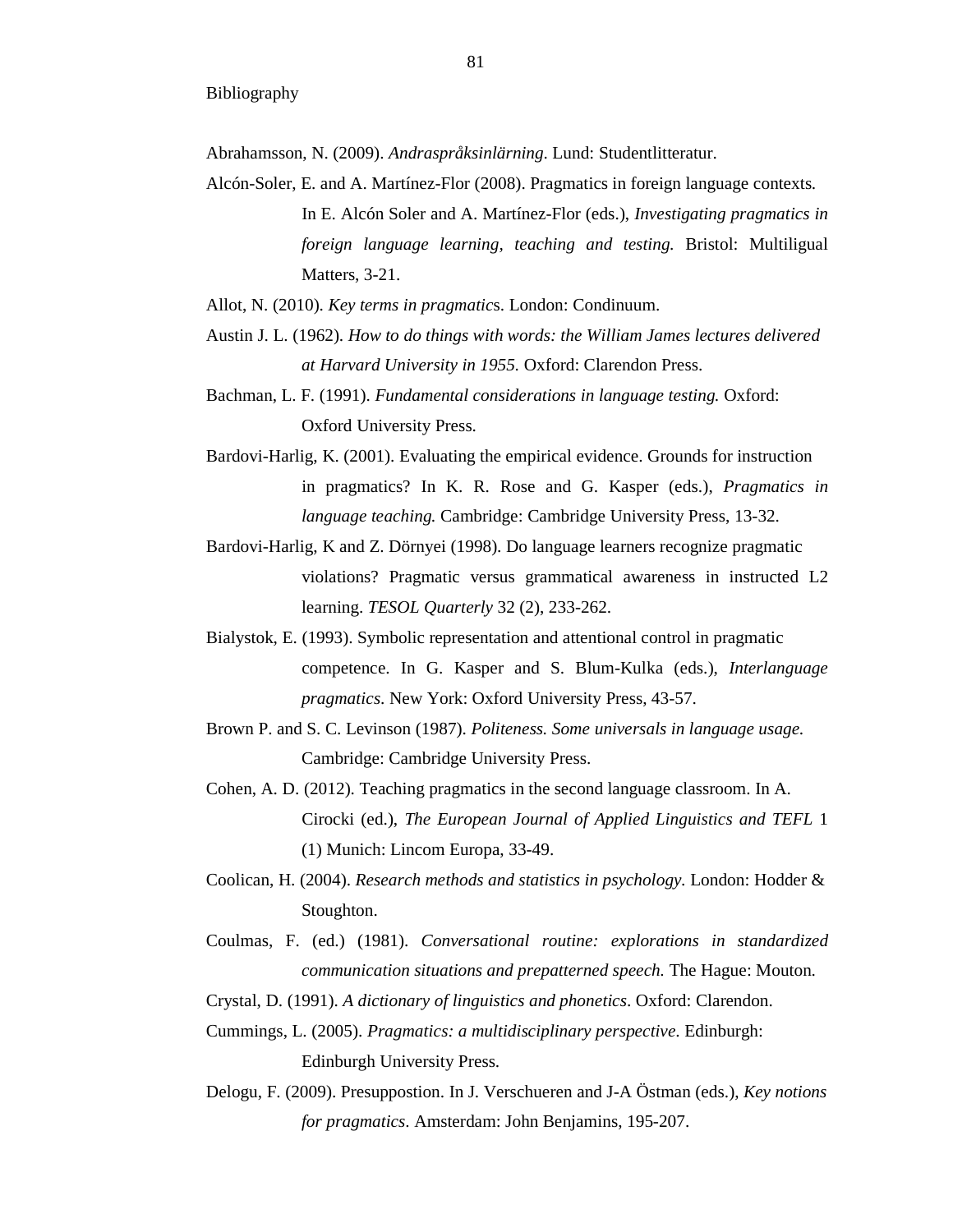Dörnyei, Z. (2011). *Teaching and researching motivation*. Harlow: Longman.

- Eskola, J. (2010). Laadullisen tutkimuksen juhannustaiat. In J. Aaltola and R. Valli (eds.), *Ikkunoita tutkimusmetodeihin. 2, Näkökulmia aloittelevalle tutkijalle tutkimuksen teoreettisiin lähtökohtiin ja analyysimenetelmiin.* Jyväskylä: PS-kustannus.
- Eslami, Z. R. and A. Eslami-Rasekh (2008). Enhancing the pragmatic competence of non-native English-speaking teacher candidates (NNESTCs) in an EFL context. In E. Alcón Soler and A. Martínez-Flor (eds.), *Investigating pragmatics in foreign language learning, teaching and testing.* Bristol: Multiligual Matters, 178-197.

Goatly, A. (2012). *Meaning and humour.* Cambridge: Cambridge University Press.

- Hassall, T. (2008). Pragmatic performance: what are learners thinking? In E. Alcón Soler and A. Martínez-Flor (eds.), *Investigating pragmatics in foreign language learning, teaching and testing.* Bristol: Multilingual Matters, 72- 93.
- Hirsjärvi, S. and H. Hurme (2000). *Tutkimushaastattelu: teemahaastattelun teoria ja käytäntö*. Helsinki: Yliopistopaino.
- Hymes, D. (2010). Editorial introduction. *Language in Society* 39 (3), 317-330.
- Kasper, G. and S. Blum-Kulka (Eds.) (1993). *Interlanguage pragmatics.* New York: Oxford University Press.
- Kasper, G. and K. R. Rose (2001). Pragmatics in language teaching. In K. R. Rose and G. Kasper (eds.), *Pragmatics in language teaching.* Cambridge: Cambridge University Press, 1-9.
- Kasper, G. and K. R. Rose (2003). The role of instruction in learning second language pragmatics. *Language Learning* 52 (1), 237-273.
- Kiviniemi, K. (2010). Laadullinen tutkimus prosessina. In J. Aaltola and R. Valli (eds.), *Ikkunoita tutkimusmetodeihin. 2, Näkökulmia aloittelevalle tutkijalle tutkimuksen teoreettisiin lähtökohtiin ja analyysimenetelmiin.* Jyväskylä: PS-kustannus.
- Lakoff, R, T. (2005). Introduction. In R.T. Lakoff and S. Ide (eds.), *Broadening the horizon of linguistic politeness*. Philadelphia: John Benjamins, 1-21.
- Leech, G. N. (1983). *Principles of pragmatics.* London: Longman.
- Levinson S. C. (2004). Deixis. In L. R. Horn and G. Ward (eds.), *The handbook of pragmatics.* Oxford: Blackwell, 97-121.
- Lewis, M. (1997). Pedagogical implications of the lexical approach. In J. Coady and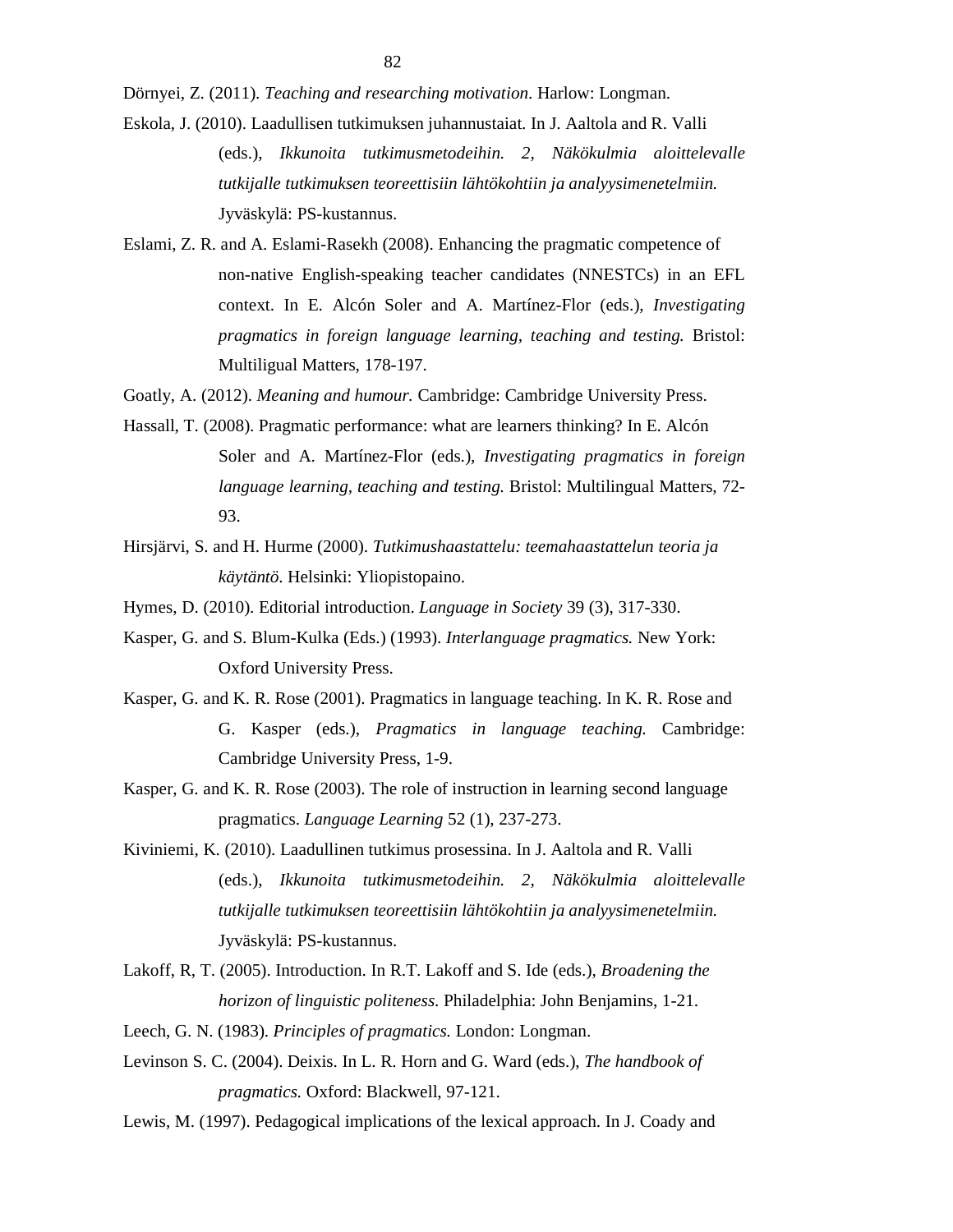T.Huckin (eds.), *Second language vocabulary acquisition: a rationale for pedagogy*. Cambridge: Cambridge University Press, 255-270.

- Maxwell, J. A. (2005). *Qualitative research design: an interactive approach*. Thousand Oaks, CA: Sage.
- Metsämuuronen (2008). Laadullisen tutkimuksen perusteet. Helsinki: International Methelp.

Mills, S. (2003). *Gender and politeness.* Cambridge: Cambridge University Press.

- Niezgoda, K. and C. Röver (2001). Pragmatic and grammatical awareness: a function of the learning environment? In K. R. Rose and G. Kasper (eds.), *Pragmatics in language teaching.* Cambridge: Cambridge University Press, 63-79.
- Nikula, T. (2008). Learning pragmatics in contend-based classrooms. In E. Alcón Soler and A. Martínez-Flor (eds.), *Investigating pragmatics in foreign language learning, teaching and testing.* Bristol: Multilingual Matters, 94-113.

*Oxford Advanced Learner's Dictionary* (2007). Oxford: Oxford University Press.

- Patton, M. Q. (2002). *Qualitative research and evaluation methods*. 3<sup>rd</sup> edition. Thousand Oaks (CA): Sage.
- Rose, K. (2000). An exploratory cross-sectional study of interlanguage pragmatic development. *Studies in Second Language Acquisition* 22 (1), 27-67.
- Rose, K. and C. N. Kwai-fun (2001). Inductive and deductive teaching of compliments and compliment responses. In K. R. Rose and G. Kasper (eds.), *Pragmatics in language teaching.* Cambridge: Cambridge University Press, 145-170.
- Schmidt, R. (1993). Consciousness and interlanguage learning pragmatics. In G. Kasper and S. Blum-Kulka (eds.), *Interlanguage pragmatics*. New York: Oxford University Press, 21-42.
- Sidnell, J. (2009). Deixis. In J. Verschueren and J-O. Östman (eds.), *Key notions for pragmatics*. Amsterdam: John Benjamins, 114-138.
- Silverman, D. (2005). *Doing qualitative research: a practical handbook*. 2<sup>nd</sup> edition. London: Sage.
- Taguchi, N. (ed.) (2009). *Pragmatic competence.* New York: Mouton de Gruyter.
- Takahashi, S. (2001). The role of input enhancement in developing pragmatic competence. In K. R. Rose and G. Kasper (eds.), *Pragmatics in language teaching.* Cambridge: Cambridge University Press, 171-199.
- Tateyama, Y. (2001). Explicit and implicit teaching of pragmatic routines: Japanese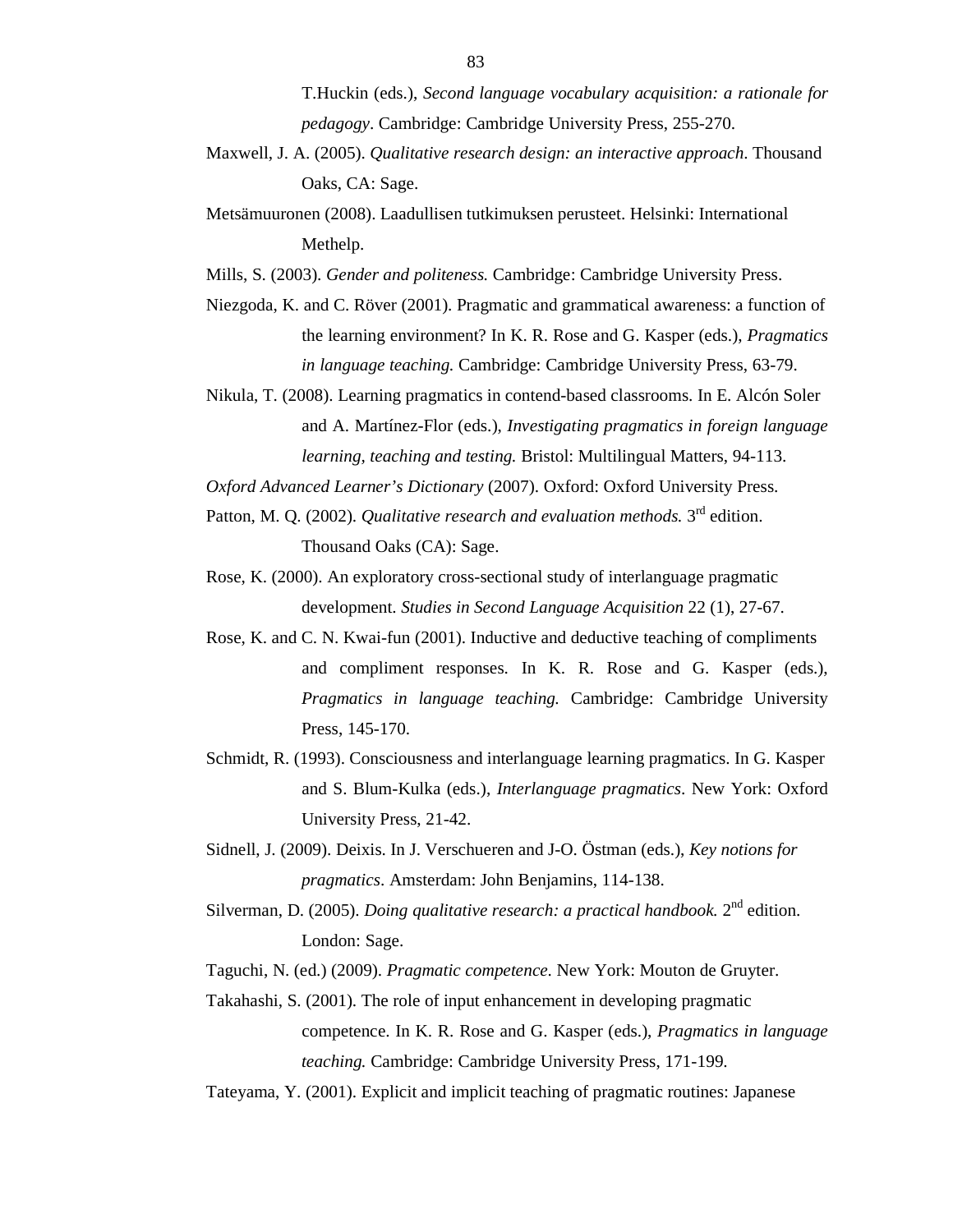sumimasen. In K. R. Rose and G. Kasper (eds.), *Pragmatics in language teaching.* Cambridge: Cambridge University Press, 200-222.

- Thomas, J. (1995). *Meaning in interaction: an introduction to pragmatics.* London: Longman.
- Trosborg, A. (1995). *Interlanguage pragmatics: requests, complains and apologies.* Berlin: de Gruyter.
- Tuomi J. and A. Sarajärvi (2009). *Laadullinen tutkimus ja sisällönanalyysi.* Helsinki: Tammi.
- Yamashita, S. (2008). Investigating interlanguage pragmatic ability: what are we testing? In E. Alcón Soler and A. Martínez-Flor (eds.), *Investigating pragmatics in foreign language learning, teaching and testing.* Bristol: Multiligual Matters, 201-223.

Yule, G. (1996). *Pragmatics*. Oxford: Oxford University Press.

Watts, R. S. (2003). *Politeness.* Cambridge: Cambridge University Press.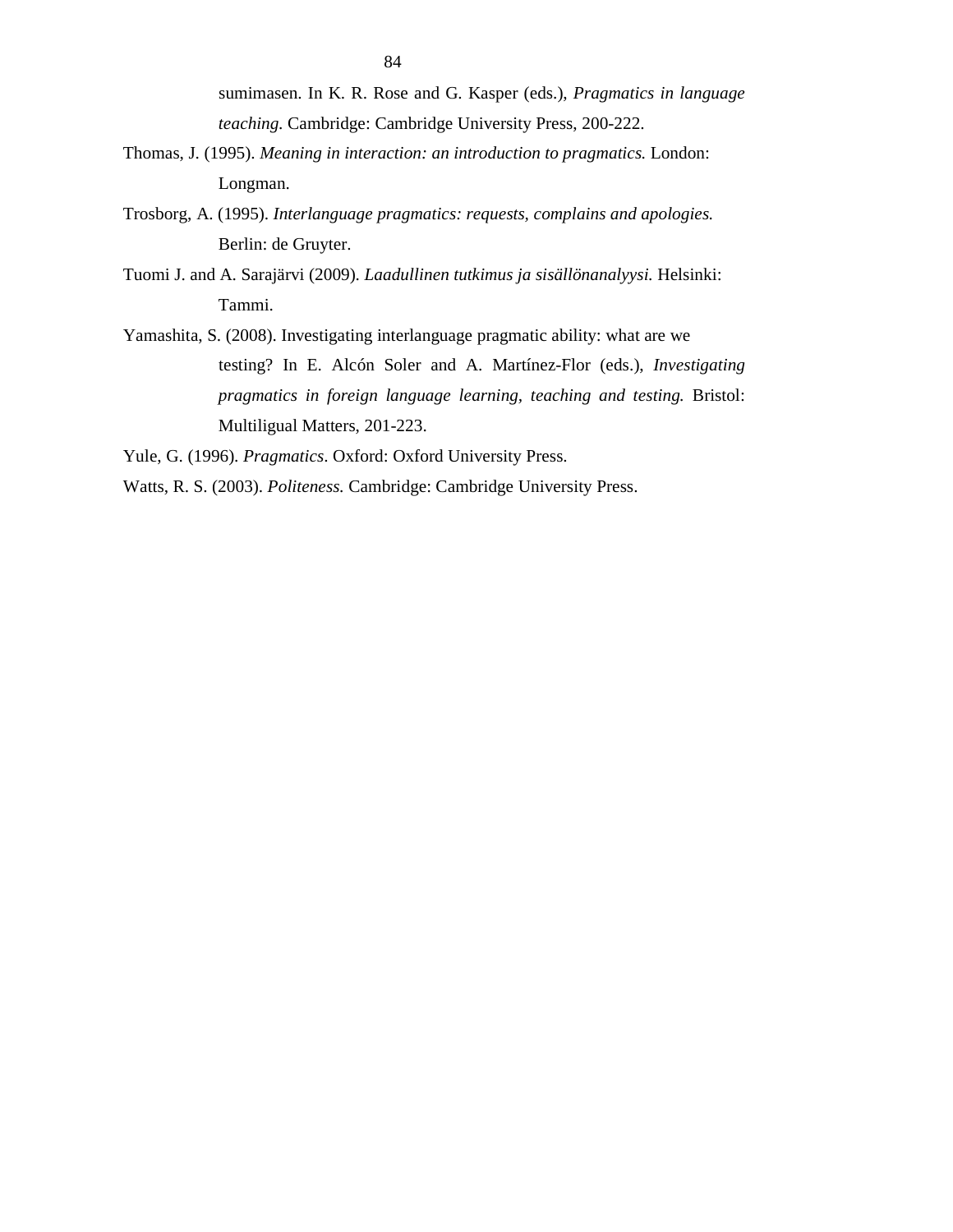#### **APPENDIX 1: The description of pragmatic competence**

Kielitaito jaetaan usein kahteen eri kompetenssin: **lingvistiseen ja kommunikatiiviseen kompetenssiin.** Lingvistinen kompetenssi tarkoittaa kykyä käyttää kieltä kieliopillisesti oikein, kun taas kommunikatiivinen kompetenssi on kykyä käyttää kieltä tilanteeseen sopivalla tavalla. Tällöin kieliopillinen tarkkuus ei ole itseisarvo, vaan tärkeänä pidetään sitä, että puhuja saa itsensä ymmärretyksi.

**Pragmaattinen kompetenssi** on yksi kommunikatiivisen kompetenssin alakompetenssi. Sillä tarkoitetaan kykyä käyttää ja tulkita kieltä kontekstissa. Siihen sisältyy ajatus, että kieli on väline, jonka avulla voidaan saavuttaa erilaisia asioita, jolloin puhuja kykenee käyttämään kieltä erilaisiin tarkoituksiin: pyytämiseen, neuvomiseen, käskemiseen jne. Siihen sisältyy kuulijan kyky ylittää kirjaimellinen merkitys ja päätyä puhujan todellisten tavoitteiden ymmärtämiseen silloinkin, kun lausuman sisältö on jopa harhaanjohtava, kuten epäsuoria strategioita käytettäessä tai ironia- ja sarkasmitapauksissa. Esimerkiksi, kun vaimo näkee likaisen kodin, hän voi tokaista *"onpa mukavaa nähdä likaisia sukkia lattialla",* jolloin mies automaattisesti tajuaa, että vaimo ei todellisuudessa ole ilahtunut, vaan pyytää / käskee miestään siivoamaan sukat pyykkikoriin. Esimerkkina kielen ironisesta käytöstä voidaan pitää esimerkiksi valheellista kohteliaisuutta, jolloin keskutelun toinen osapuoli voi kaverinsa pieleenmenneen kampauksen nähdessään todeta ironisesti *"onpas sinulla kaunis kampaus".* Tällöin molemmille keskustelun osapuolille on selvää, että laushdus tarkoittaa juuri päinvastaista eli rumaa. Iso osa pragmaattista kompetenssia on myös kyky kommunikoida kohteliaasti vieraalla kielellä loukkaamatta vastapuolen tunteita.

Pragmaattisen kompetenssin omaava ihminen osaa muuttaa kieltänsä kohteliaammaksi tarvittaessa, muun muassa käyttämällä epäsuoria kysymyksiä tai vaihtamalla slangisanat kirjakielisemmiksi sanoiksi virallisemmissa tilanteissa. Hyvänä esimerkkinä englannin kielisestä kohteliaisuudesta on myös ilmaisujen "excuse me" ja "please" hallinta, nämä ovat tärkeitä ilmauksia kohteliaan ja sujuvan kommunikoinnin takaamiseksi.

Pragmaattiseen kompetenssiin kuuluu myös keskustelujen rakentamisen hallinta: miten vieraskielisessä kulttuurissa yleensä keskustelu kulkee eteenpäin, millaisia tyypillisiä sanoja / lausahduksia erilaisissa tilanteissa, kuten tervehdyksissä tai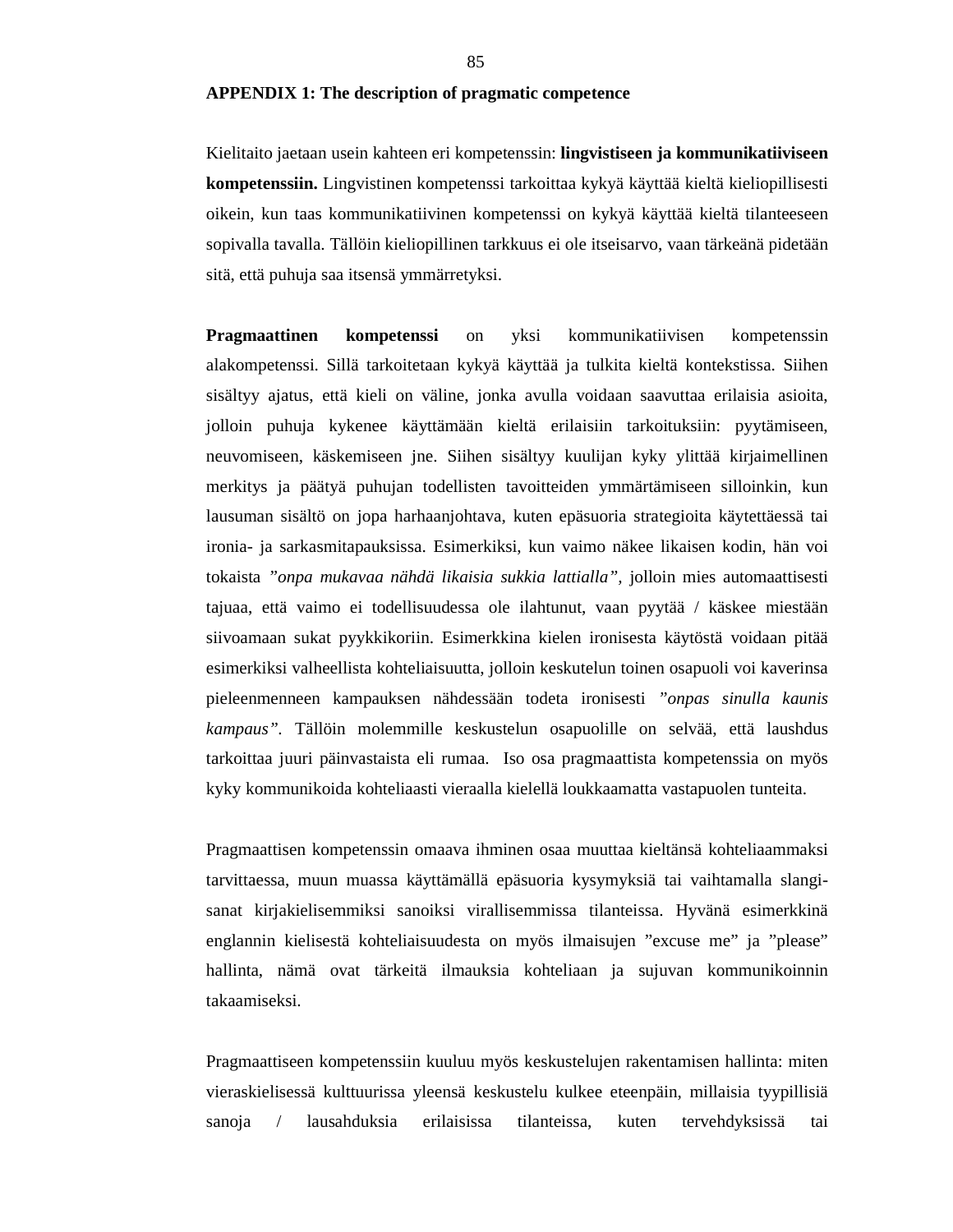anteeksipyydettäessä käytetään ja millainen kielenkäyttö on soveliasta kenenkin kanssa. Esimerkiksi Amerikassa on hyvin tyypillistä nuorison ja nuorten aikuisten kesken vaihtaa tervehdys *"Hey, what's up",* johon ei ole tarkoitus huikata takaisin kuin *"I'm good",* ollakseen kohtelias ja taatakseen kommunikoinnin sujuvan jatkumisen. Pramaattinen kompetenssi siis tarkoittaa yleisesti sitä, miten kielen käyttö vaihtelee erilaisissa tilanteissa ja konteksteissa ja miten kieltä käytetään erilaisiin tarkoituksiin.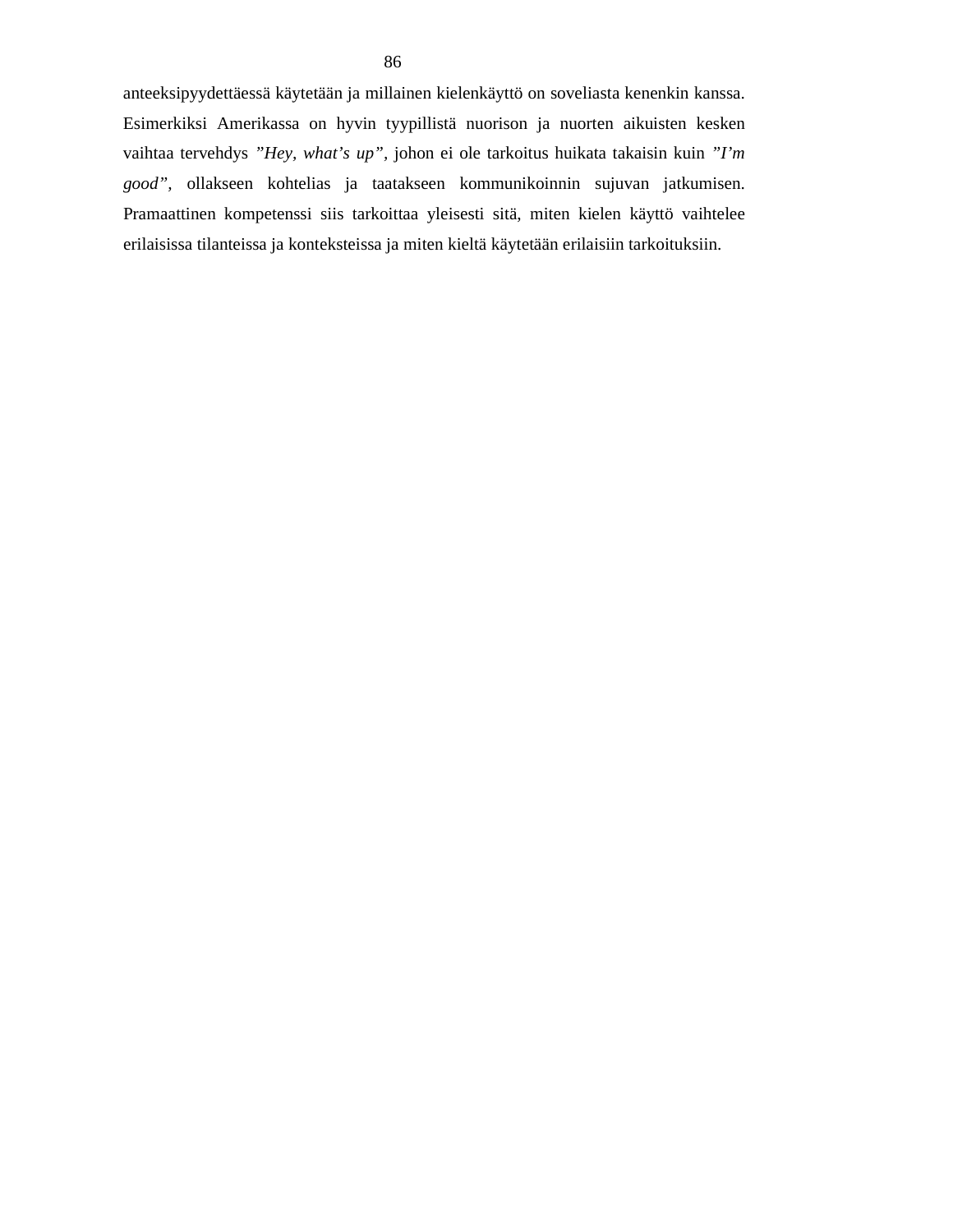# **APPENDIX 2: Schedule of the interview**

Haastattelun kysymyksiin ei ole olemassa oikeita tai vääriä vastauksia, olen ainoastaan kiinnostunut henkilökohtaisista mielipiteistäsi ja tuntemuksistasi! Haastattelu on täysin anonyymi, haastateltavien nimiä tai työpaikkoja ei tulla julkistamaan, ja haastatteluja käytetään luottamuksellisesti ainoastaan tämän kyseisen tutkimuksen tekoon.

### **A Pragmaattinen kompetenssi opetuksessa yleensä:**

Mikä sinulle on kielenopetuksessa tärkeää, tarkemmin sanottuna millaisia taitoja haluaisit oppilaiden ensisijaisesti oppivan kun ajatellaan englannin kieltä?

Mitä pragmaattinen kompetenssi sinun oman käsityksesi mukaan tarkoittaa?

Millaisia asioita koet pragmaattisesta kompetenssista olevan opetettavissa oppilaille?

Millaisten asioiden tai oppijan ominaisuuksien voisit ajatella vaikuttavan siihen, kuinka oppilas omaksuu pragmaattisia taitoja?

Millainen on mielestäsi opettajan rooli oppilaan pragmaattisen kompetenssin kehittymisessä?

#### **B Implicature:**

Kuinka tärkeää on mielestäsi opettaa oppilaita ottamaan huomioon puheen asiayhteydet eli sen, että puheen kirjaimellinen merkitys ei välttämättä ole se mitä puhuja haluaa välittää?

Osaatko antaa esimerkkejä tällaisista tilanteista, joissa sinun mielestäsi oppilaan olisi hyvä tiedostaa, että se mitä puhuja haluaa välittää, ei ole sama kuin puheen kirjaimellinen merkitys?

Millä tavoin oppilaita voidaan ohjata ottamaan huomioon nämä puheen asiayhteydet?

Missä määrin mielestäsi oppilaita on tarpeen opettaa miten kieltä voidaan käyttää ironiaan ja sarkasmiin?

Miten oppilaita voidaan opettaa erottamaan sarkastiset ja ironiset lausahdukset niin kutsutuista "normaaleista" lausahduksista?

Millä tavoin oppilaita voidaan itse opettaa käyttämään ironiaa ja sarkasmia?

#### **C Speech acts:**

Kuinka tärkeää on mielestäsi opettaa oppilaita huomaamaan, että kieltä käytetään usein jonkin tavoitteen saavuttamiseksi, esimerkiksi pyytämiseen, vaikka puhe ei suoraa pyyntöä sisältäisikään?

Millä tavoin oppilaita voidaan ohjata huomaamaan kielen eri käyttötarkoitukset?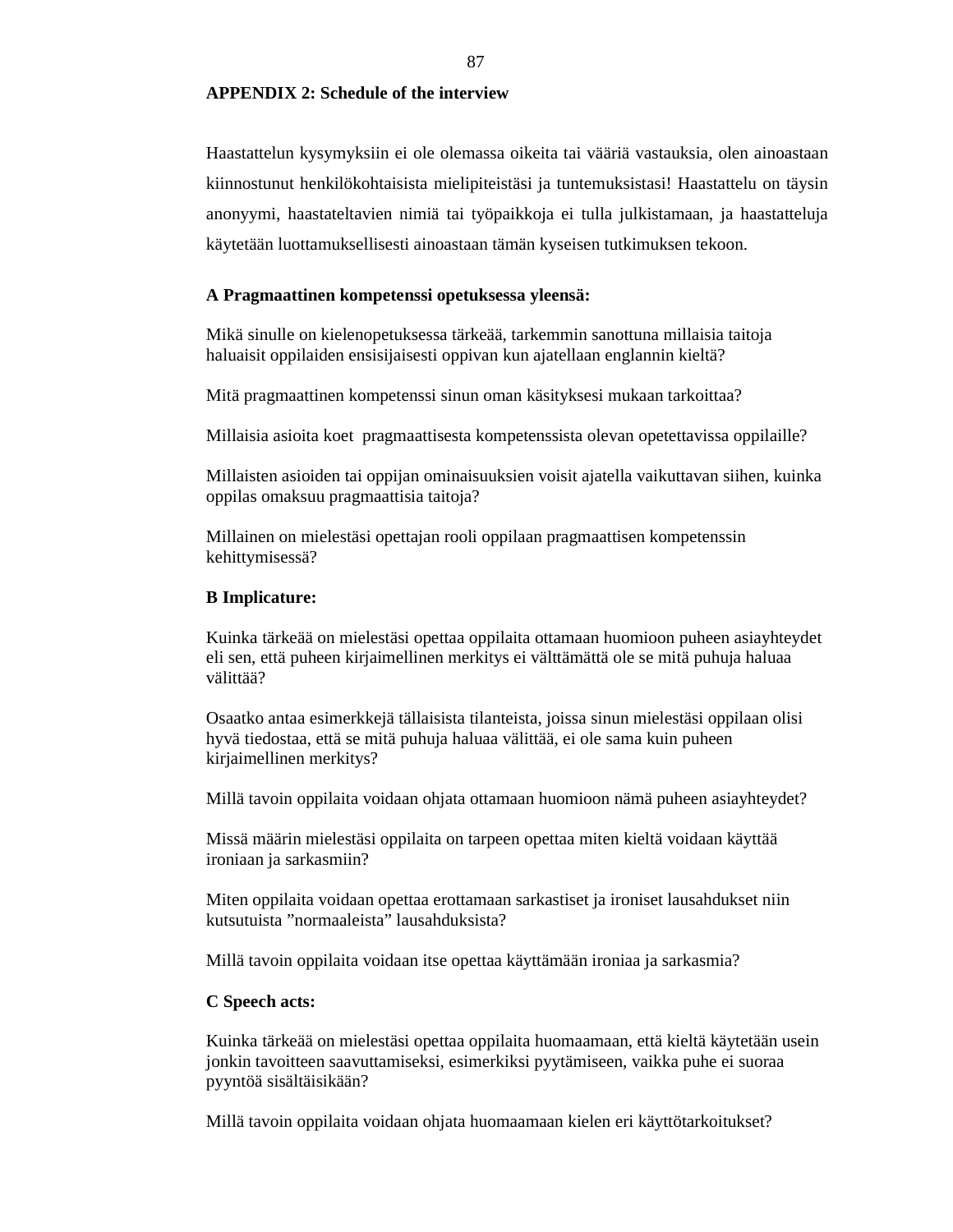Miten oppilaita voidaan opettaa itse käyttämään kieltä eri tavoin tavoitteiden saavuttamiseksi, esimerkiksi pyytämiseen, käskemiseen tai neuvomiseen?

Kuinka tärkeäksi koet opettaa oppilaita käyttämään erilaisia vakiintuneita sanontoja, esimerkiksi tervehdyksiä ja anteeksipyyntöjä, joita englanninkielisiessä jokapäiväisessä kommunikoinnissa varsin usein käytetään?

Millaisia vakiintuneita sanontoja oppilaille voidaan opettaa?

Millä tavoin oppilaita voidaan opettaa käyttämään näitä sanontoja?

# **D Kohteliaisuus:**

Kuinka tärkeäksi koet opettaa miten puhutaan kohteliaasti englanninkielisissä maissa?

Millaisia englannin kieltä ja kulttuuria koskevia kohteliaisuussääntöjä oppilaille tulisi mielestäsi opettaa?

Millä keinoilla oppilaille voidaan opettaa millainen kielenkäyttö on kohteliasta ja millainen taas epäkohteliasta?

Miten oppilaille voidaan opettaa kuinka pehmentää puhettaan, esimerkiksi millaisia keinoja käskemiseen on perinteisen imperatiivin käytön lisäksi?

# **E Arviointi:**

Kuinka tarpeelliseksi koet oppilaiden pragmaattisten taitojen arvioinnin?

Millä tavoin pragmaattisia taitoja voidaan mielestäsi arvioida?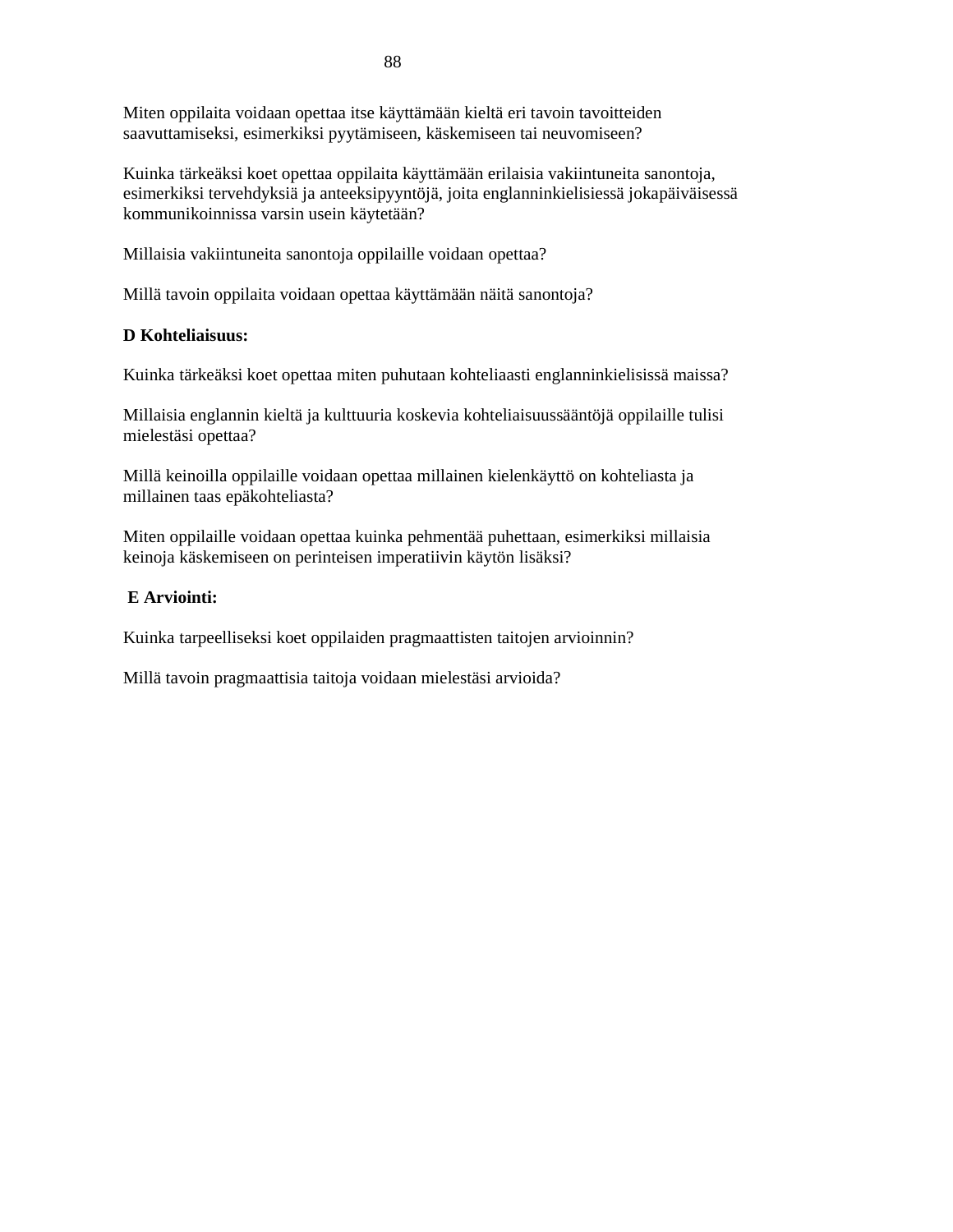#### **APPENDIX 3: Extracts translated into English**

### **6.1 The nature of pragmatic competence**

(1) T1: well what I first think is language use in real context in practice what the situation demands and what you have to- what is appropriate [...] the ability to make circumspect decisions

(2) T6: um not necessarily the culture itself but to be able to understand what is like essential in that given situation… to see what kinds of different situations there can be

(3) T4: well that no matter the situation you can um- you can operate with the language and understand the nuances- nuances in that language use

(4) T6: different kinds of situations to use the language […] what are like formal situations and what are something that happen with a friend or a relative and what is the difference between when you discuss for example with an elderly relative and if you discuss with a friend

(5) T3: maybe they have somehow succeeded in language learning when they understand that much that English enables a different mode of acting

(6) T3: as a teacher I stress that now you kind of have to put yourself in someone else's shoes that you are kind of tested how to be protean and you have to be a little bit of a chameleon that you have to throw yourself and exaggerate and even act a little

(7) T2: so then again in English you can say things like in a little roundabout way so why can't you say it directly well its part of the language's nature

(8) T2: so that like in some situations those who have English as their mother tongue are automatically very polite whereas in Finland we are not so that they would learn ((learners)) that it is part of the language use

(9) T1: we do have less that kind of culture that like chit chat small talk atmosphere so maybe that when you go abroad you may make a rude impression by accident even though you don't mean- you smile and shake hands and you would like to get to know the other person but you can't get into the flow of conversation or that […] the other person may get a totally wrong impression of you

(10) T6: they talk about weather in there and talk nonsense so that it's kind of part of it ((communication)) and learners usually react by asking if it is stupid like talking about things that doesn't really matter or have any significance […] when Finns talk less and in a way clearly so learners often feel that it's too much if you have to twaddle all the time and then we practice- practice how you communicate in a polite way when a Finn just listens when the other one is speaking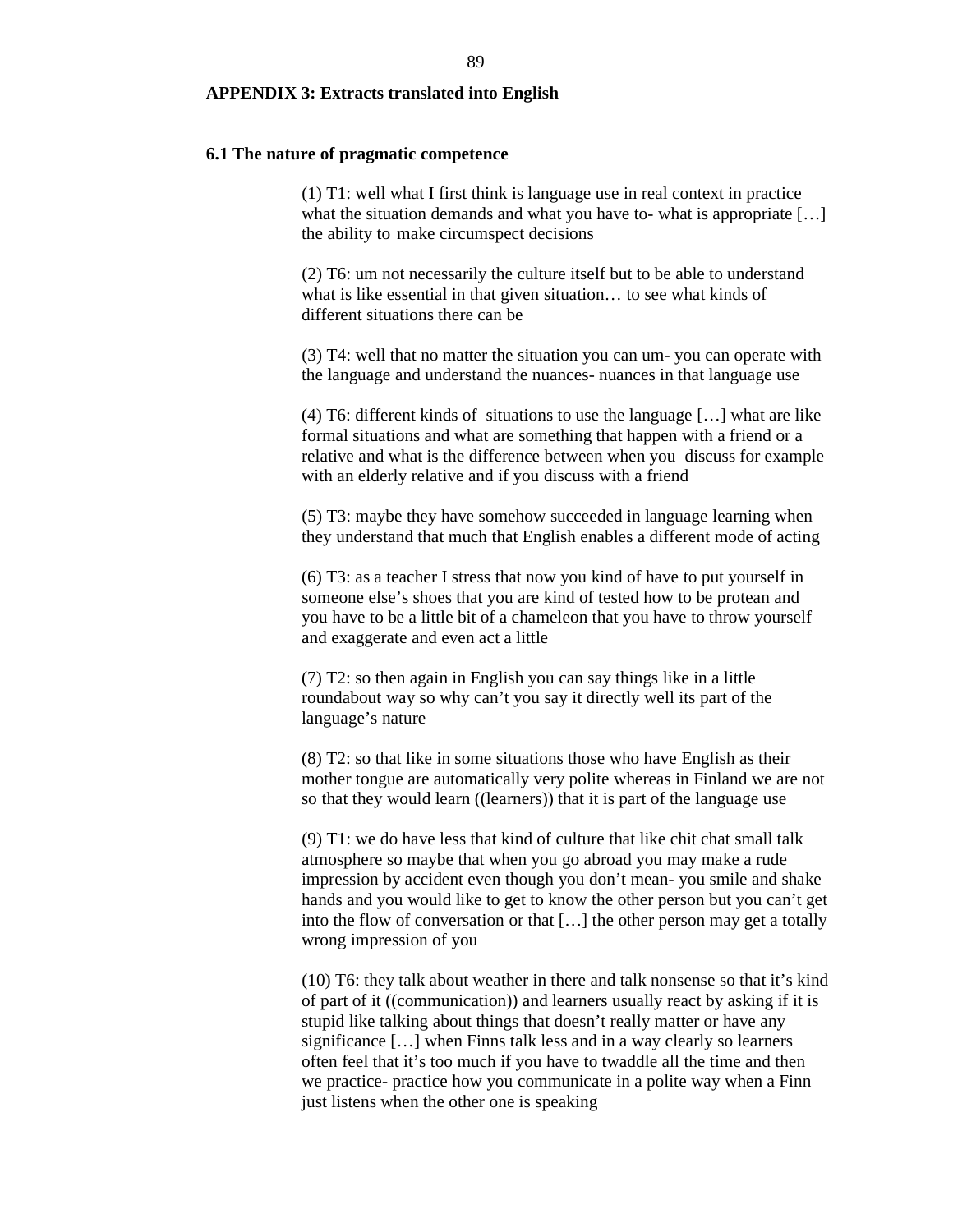(11) T2: some learners say that the Americans when speaking are just joking around and they ((learners)) think that it doesn't really make any sense so here in Finland we think too often that utterances should always further the matter in some way in conversation

(12) T3: everything else is so called bonus like fine-tuning […] it's certain kind of ability grouping for those learners who are strong- strong and have language aptitude and motivation

(13) T6: if we think that a certain amount of learners learn the basics that they are meant to learn that maybe it is like fine-tuning that could be for learners that like- that have a good language aptitude and can understand the basics

(14) T1: I see everything like that as important like extra tinge to the interaction something that you cannot try- like try to separate from the communication […] a little extra tinge there

(15) T2: so that it is part of it all the time or should be

### **6.2 Factors influencing learners' acquisition of pragmatic competence**

(16) T4: the level of language proficiency of course affects… if some essential word is not understood you miss the point

(17) T6: of course if it is in a foreign language then it is a lot up to the learner's language proficiency how much she or he understands of the text altogether… yeah because he or she can't- the hidden meanings are lost if you don't- or like jokes and language-bound expressions if she or he doesn't understand them

(18) T3: I believe that per se it requires a good ability to make circumspect decisions from a learner and kind of er kind of well how do you say general intelligence or kind of social intelligence

(19) T5: for a learner to whom the language is very difficult I don't think I can teach much so for them it's more to at least to get understood in some way it is something that you know how to make circumspect decisions so it needs such high language proficiency that not everyone can gain it

(20) T5: well nowadays I would say that those who are interested in the language most of them learn outside the school so that they chat and stuff and realise that they manage and then they improve their strategies by themselves and then they succeed in different kinds of situations

(21) T2: for example there are boys that play lots of computer games or uses the Internet or now one boy that surprised me told me that he watches lots of some American TV-shows and stuff and so he was able to say something and that hey you can say like this right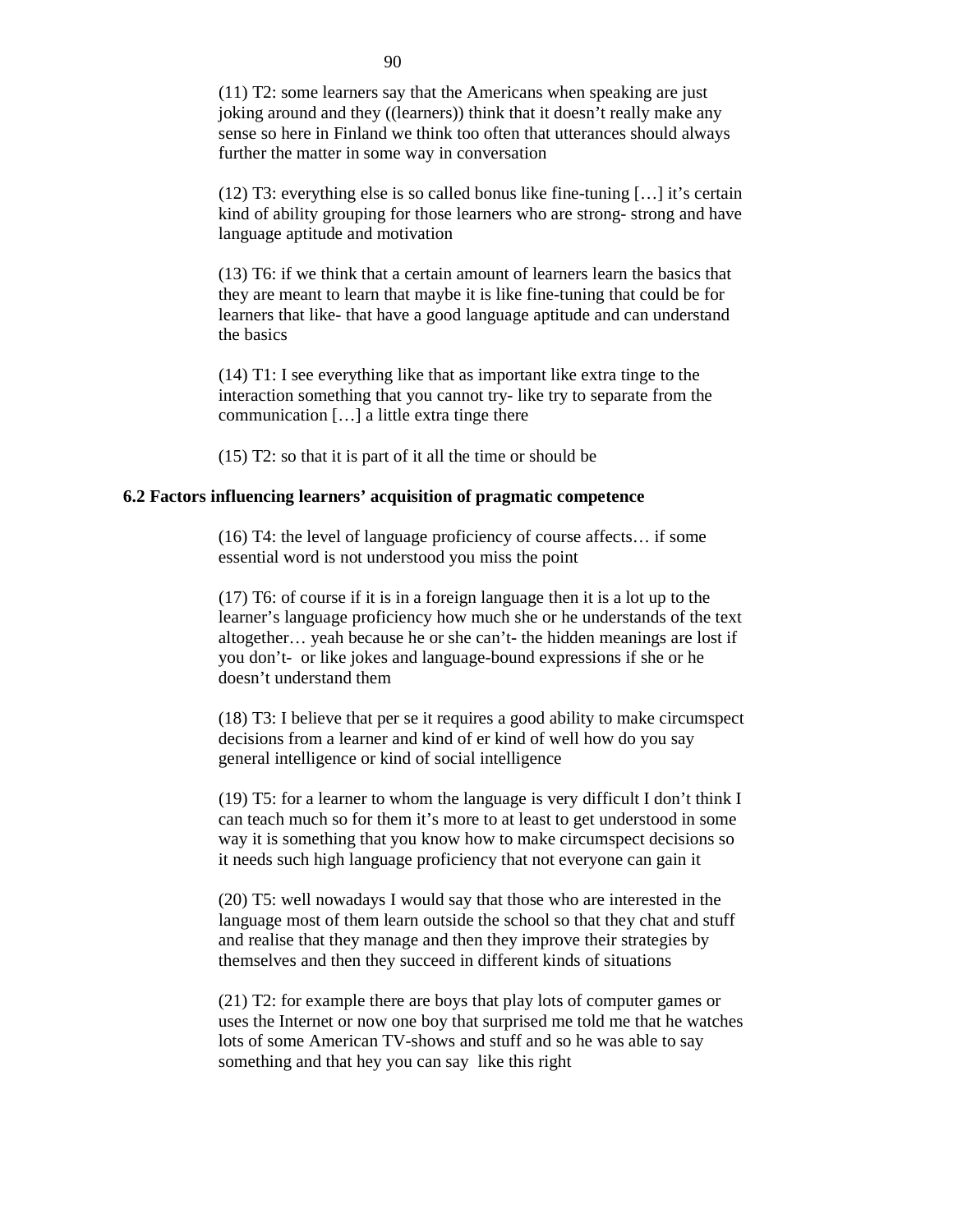(22) T5: I think that the overall interest to the language affects that you see that is has some personal value to you… nowadays many realises that they can use it a lot outside the school

(23) T4: well most certainly some kind of openness and courage to use the language so that you are not afraid- not afraid er a failure again that's life and so on, so that you go boldly into situations and yeah unfortunately you sometimes learn things the hard way but- but you still learn more like that than by sitting alone unobtrusively instead of participating in situations

(24) T1: quite many have some kind of experiences of English […] most certainly yeah I believe that because it becomes maybe more real there so that when you yourself hear and when you use or well yeah so I believe that one's own experience

(25) T1: maybe this kind of how do you put it well kind of maybe attentiveness or observation or like you get those situations like hey in this situation this is appropriate and then in this situation this is not ok so that you are able to read the situations and kind of reflect… a certain kind of sensitivity to the situation and to the people in it

(26) T6: well um I guess all- this general attentiveness so that they are equal to the situation

#### **6.3 Teacher's role in the acquisition of pragmatic competence**

(27) T1: well I guess you can always provide with some theory or explicit phrases or something like that but I would stress that bringing as much different kinds of communication situation as one can to class even if it is a presentation or negotiation or group discussion or group work so that one brings there as much of those situations as possible so that it raises ideas that hey this did not work or that this worked

(28) T6: well maybe it is that how much you like feed learners that kind of information that how often he or she gets like opportunities to learn those skills so that it is mostly providing those opportunities and highlighting points like did you notice this

(29) T4: well I guess stirring up that sensitivity so that- so that you know to pay attention- or you know to suspect differences in culture stuff in certain places or- or kind of monitoring so that you know to pay attention to the right things so that when you go to another culture or- or are here and um communicate with someone you- you realise to think about all the things that may affect the way how you say what you say or present or what things the other one is talking about so you can't possibly teach all that stuff so at least the understanding that things are not the same everywhere and not everywhere people act like we do here

(30) T3: what a teacher can do is waking up this extrinsic motivation in other words can you get learners to get excited to learn about the subject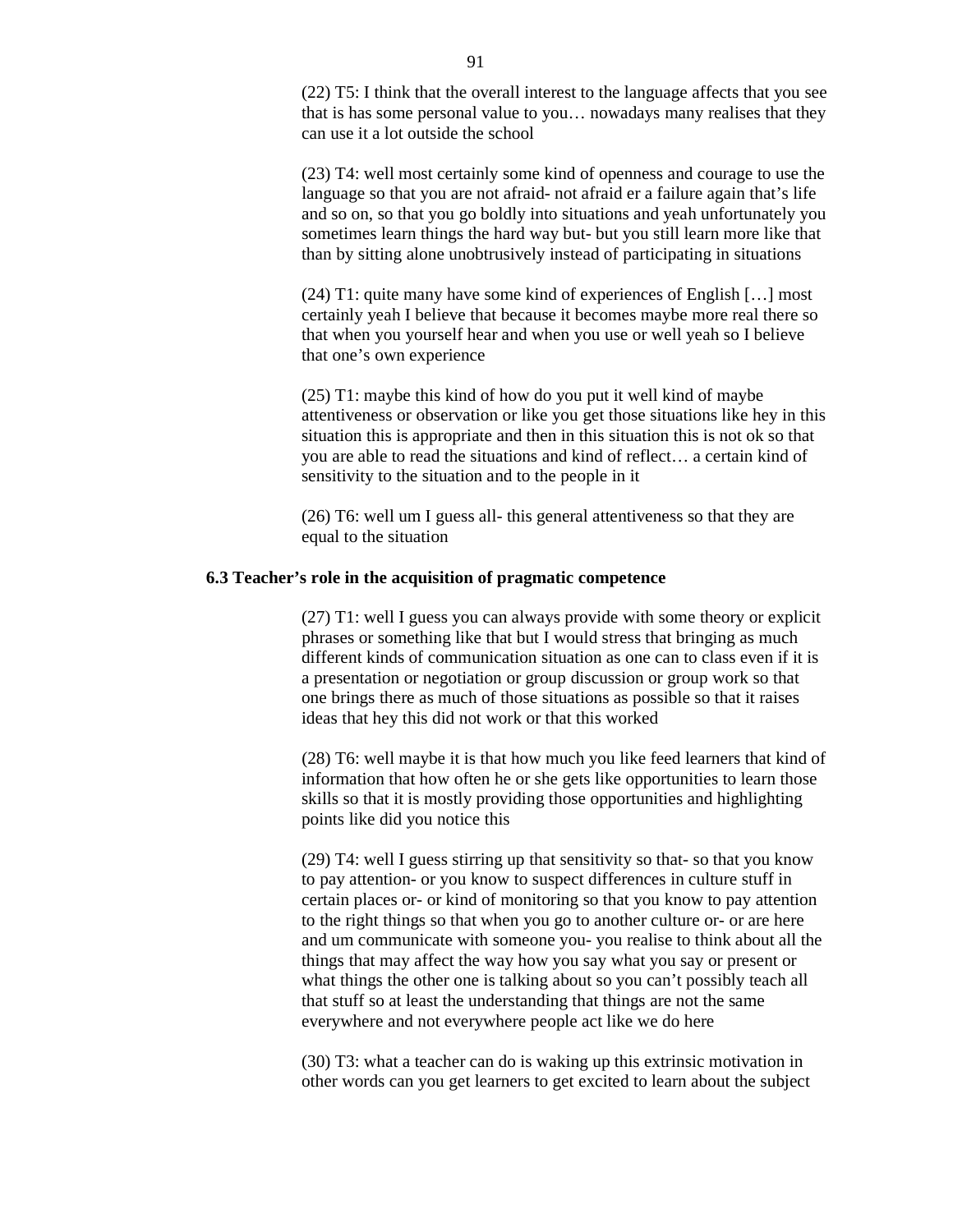# **6.4.1 Teachable areas of pragmatic competence**

(31) T5: but what about for example a learner who doesn't in Finnish because not everyone gets it ((sarcasm)) in Finnish so there is no chance to teach it then

 (32) T2: so that learners would remember that it has to be put there the word please or say excuse me […] so that it comes somehow automatically that you put please there

(33) T3: for example the use of the word please and these are central in any culture so that you can't go and say I want coffee that's like swearing in Finland

(34) T5: ... for example if there is a responding exercise in the work book you might even have to write how to react in this kinds of situation then when we are going through it and learners suggest different versions I try and say that hey ok you can say like that but I doubt that a anyone would say that it's just that the British say how do you do how do you do or whatever we're dealing with

(35) T1: it's easier to respond when you know those certain conventions that are used to greet and when- how to ask news and how to answer them or so […] you give an impression of yourself that you are maybe a bit easier to start a conversation with if you already are in the flow of conversation

(36) T4: ... and then also like knowing the habits of the culture belongs to it and and like language proficiency alone is not enough that that you really have to understand how people from different cultures communicate and their sense of humour even or or like culture bound sayings or then manners

(37) T1: ... habits of the culture and how some- how should you expresshow in some certain cultures some things are said and what is polite and what is appropriate

# **6.4.2 Methods for teaching pragmatic skills**

(38) T1: a lot it is up to teachers' like own example like how you operate in the group and behave and what- how you use the language in different cases […] with your own example because they will- I believe that some things move to learners and of course you can talk about

(39) T3: telling examples from own experience and learners like anecdotes a lot

(40) T5: well what first comes to my mind is the use of please and these kinds of polite ways of communication and comparing that the same thing might not be said in the same way in Finnish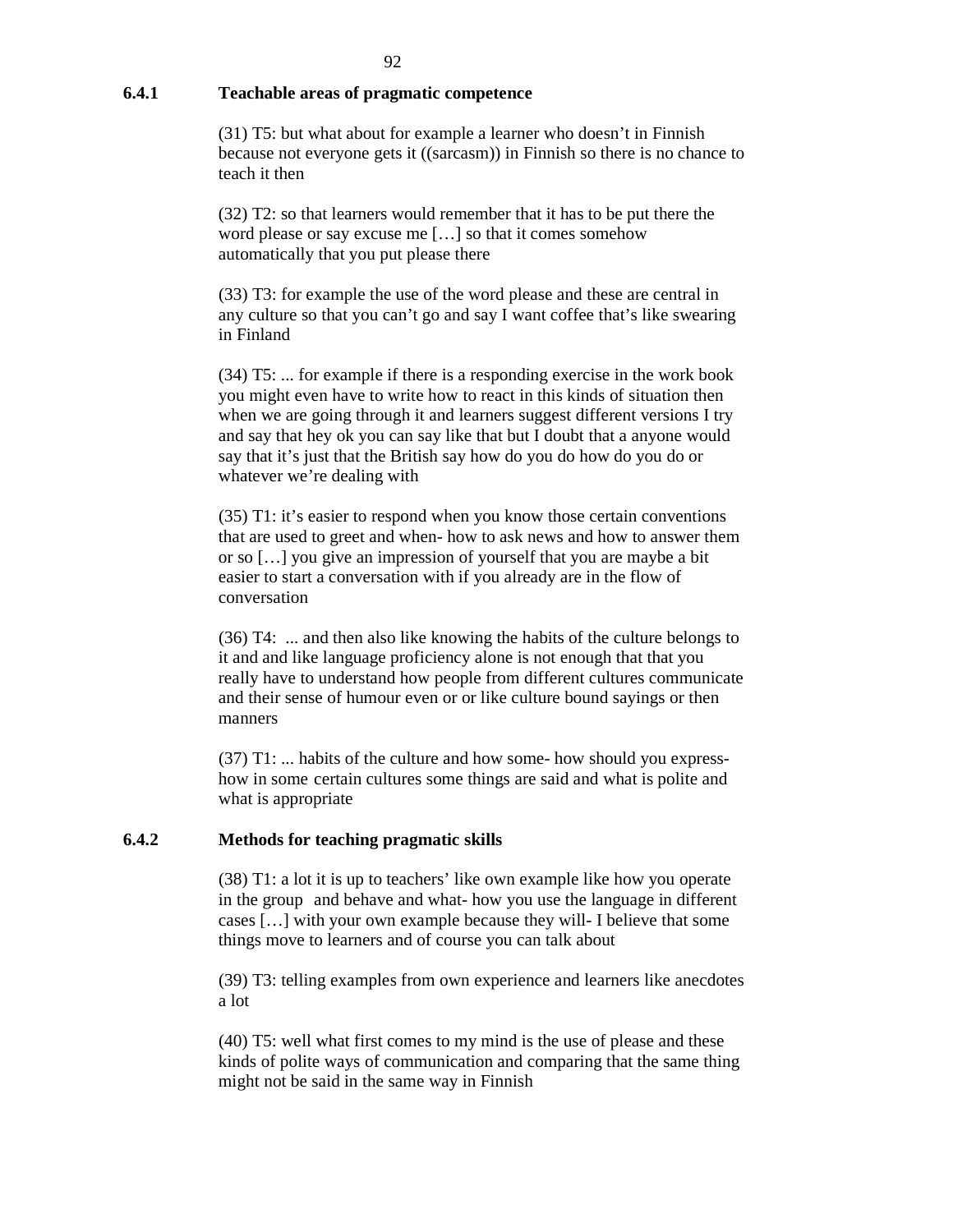(41) T4: ... an extract of- it is a fictional extract from a book by Bill Bryson which precisely contains irony slash sarcasm […] so that the items are given like how um er these words or things relate to the text and how do they- what is sarcasm in them

(42) T2: now that we have practiced something like the conditional or future forms with the eight graders if there has been something like could or should or would well then we have thought when it is a question if someone asks so is it always a question if there is could or is it a polite question that could you give me the pen or would you give me the pen or give me the pen so that they understand how to say it

(43) T1: um well I think that things like that if they emerge or you notice those kinds of situations then you can explicitly deal with them so that hey by the way here we have- did you notice

#### **6.5.1 Against evaluation**

(44) T3: but there just are learners who can't read between the lines… they don't get it and it would be kind of unfair and I think it would measure something else than language ability

(45) T2: we have these learners for whom the language is difficult and they just don't get it so you can't punish them for not understanding whereas some learners are able to learn these things pretty easily and then they are already able to use them

(46) T1: it is pretty hard to evaluate when it has succeeded […] like I don't know how to evaluate it

(47) T6: yeah yeah I don't know it's maybe a bit hard to think about as its own unit like how you would evaluate it

# **6.5.2 In favour of evaluation**

(48) T3: earlier this autumn I held spoken exams with a colleague in which the purpose was to evaluate what kind- how fluent the speaking is and also one- one of the so called barometers was the reaction to the speech of the other participant what word- word choices you react with when for example someone wishes you have a nice weekend so how idiomatically you react to that

(49) T4: maybe in the written skills it could relate to the thing that in essays we teach that you- if you have a letter you have to take these certain things into consideration if you have to write a speech to certain kind of an audience whether it is a birthday toast or umm a speech to some delegation or to a politician like that so you go through the register and er the situation self and think how you take notice of it in the language use

(50) T6: but we do evaluate it in a way […] if we think that even though we traditionally use tests for evaluating which often are written they do also measure language proficiency to a large extend so it can be seen if